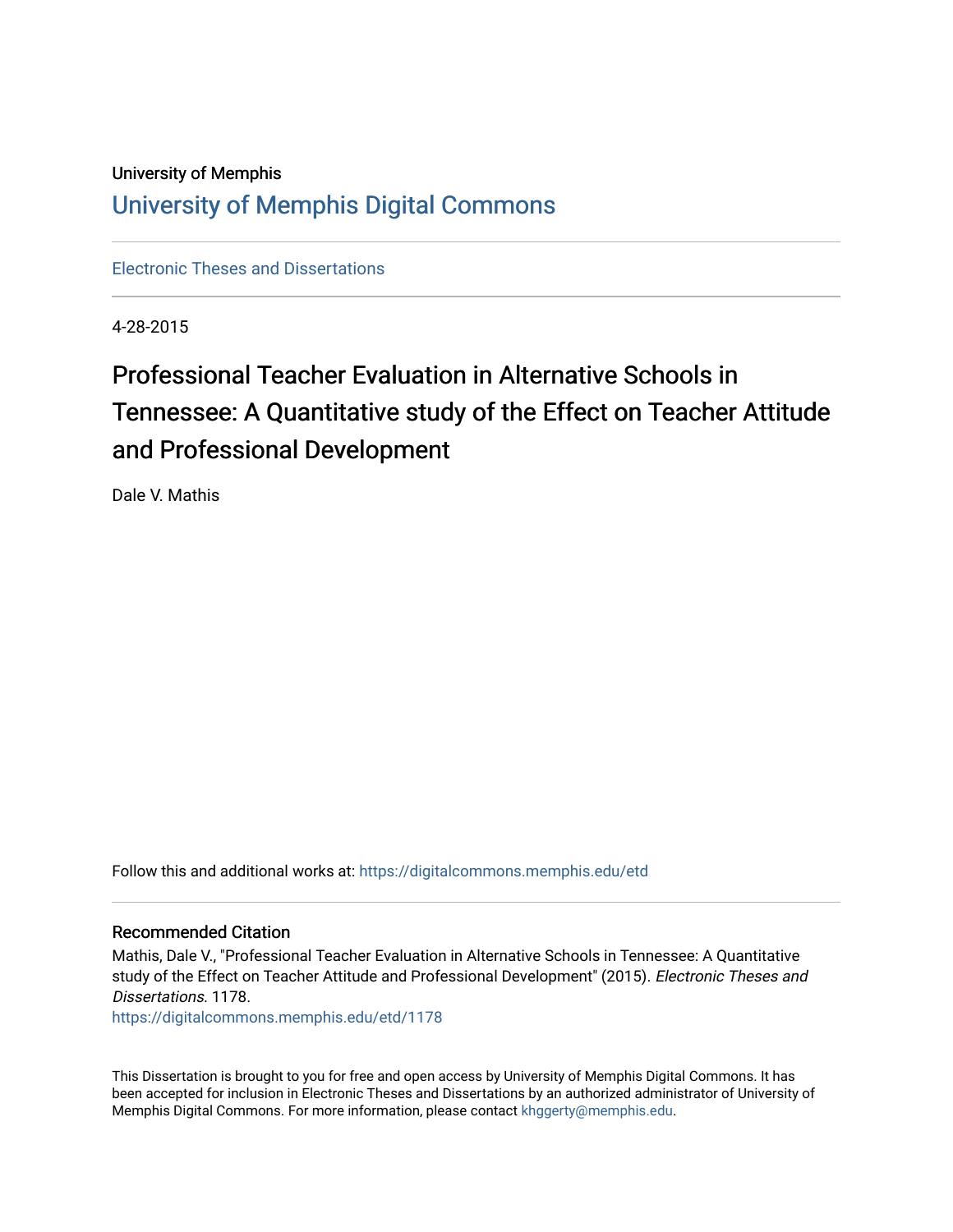### PROFESSIONAL TEACHER EVALUATIONS IN ALTERNATIVE SETTINGS IN TENNESSEE: A QUANTITATIVE STUDY OF THE EFFECT ON TEACHER ATTITUDE AND PROFESSIONAL DEVELOPMENT

by

Dale V. Mathis

A Dissertation

Submitted in Partial Fulfillment of the

Requirements for the Degree of

Doctor of Education

Major: Higher and Adult Education

The University of Memphis

May, 2015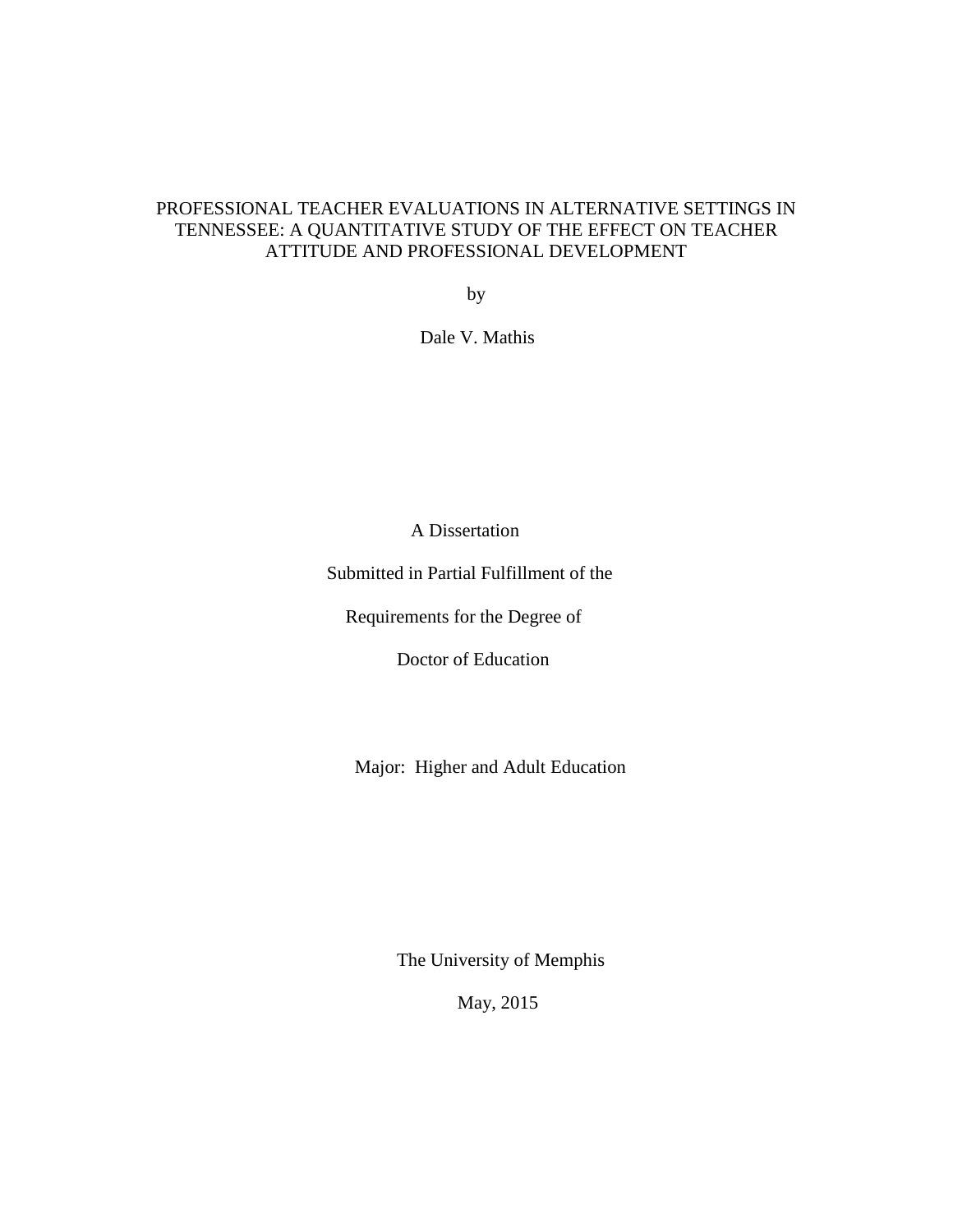#### ABSTRACT

Mathis, Dale, V. Ed D. The University of Memphis. May, 2015. Professional Teacher Evaluations in Alternative Settings in Tennessee: A Quantitative Study of the Effect on Teacher Attitude and Professional Development. Major Professor: Jeffery Wilson, Ph D.

This study examined the perceptions of alternative school teachers in the State of Tennessee correctional schools, special GED preparation programs, and non-public school settings where the new standards-based teacher evaluation system is used. The study sought to determine the extent the implemented teacher evaluation process called Teacher Evaluation Acceleration Model (TEAM) influenced improved teacher practice and professional development and growth. To date, there is no reported research on the extent to which the use of TEAM as a standards-based model has improved teacher practice and professional growth in alternative schools in Tennessee.

This study included several teachers that have been surveyed in a pilot study in January, 2012, as well as all others identified as certified Tennessee teachers in non K-12 alternative schools. A quantitative research method design was used to gather data with the number of possible respondents being about 300. Data was collected via a teacher questionnaire and review of state documents from Tennessee Consortium on Research Evaluation and Development. The survey instrument used was adapted from the revised "Teacher Evaluation Profile Questionnaire" (TEP) (Stiggins & Duke, 1988).

Despite several years of research and differing models of teacher evaluations, the overall teacher satisfaction and student achievement seem to be declining in Tennessee. Since this problem may negatively impact the job efficacy for teachers in alternative settings and also impede student growth in productive learning environments, these variables were analyzed in the research study. This dissertation addressed teacher perceptions of a

ii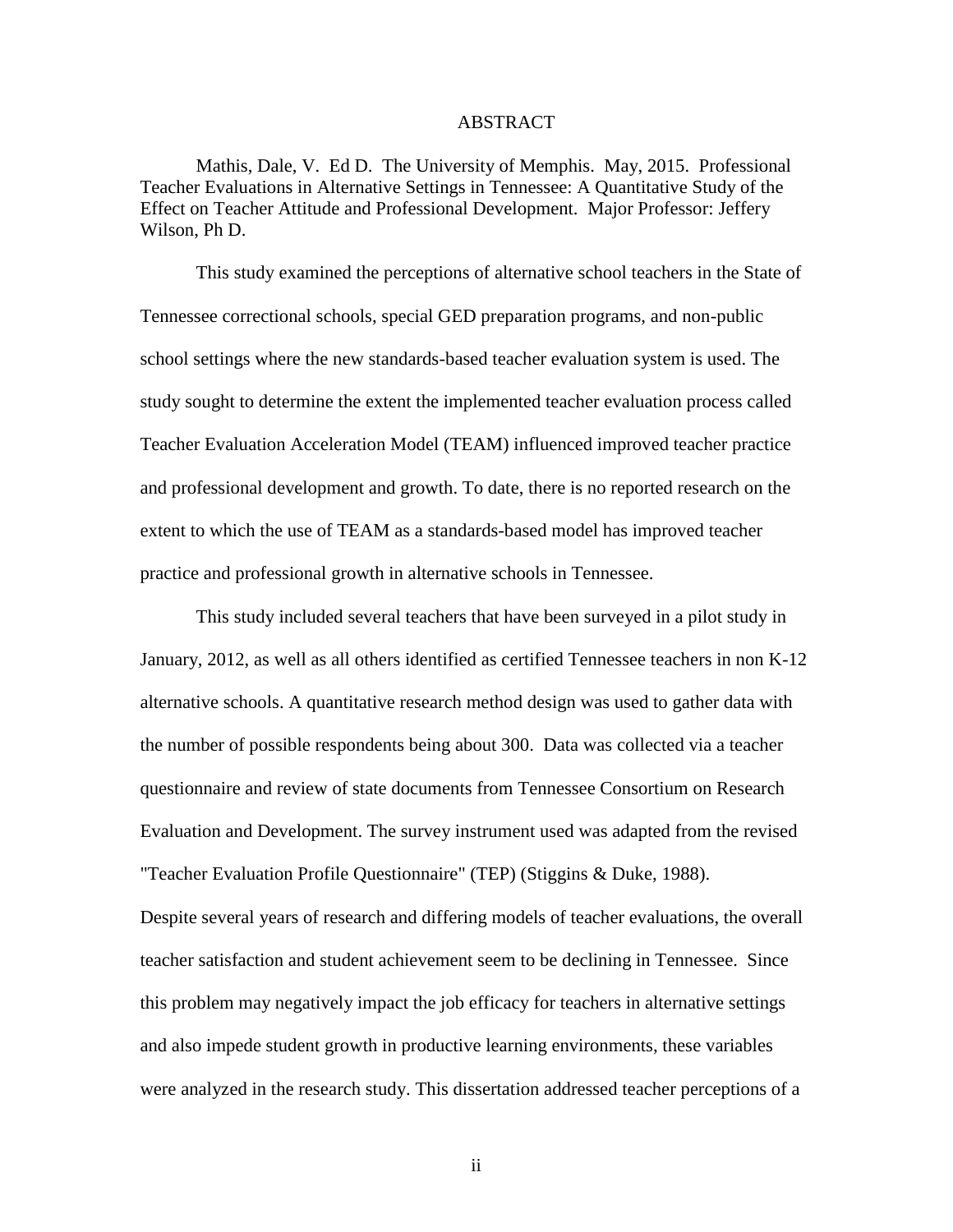strong observation rubric for evaluation through TEAM, a performance evaluation that focuses almost exclusively on teacher practices and student behaviors that can be observed in the alternative classroom. Also, this dissertation studied teacher perceptions about professional development opportunities offered by the local district and the regional universities.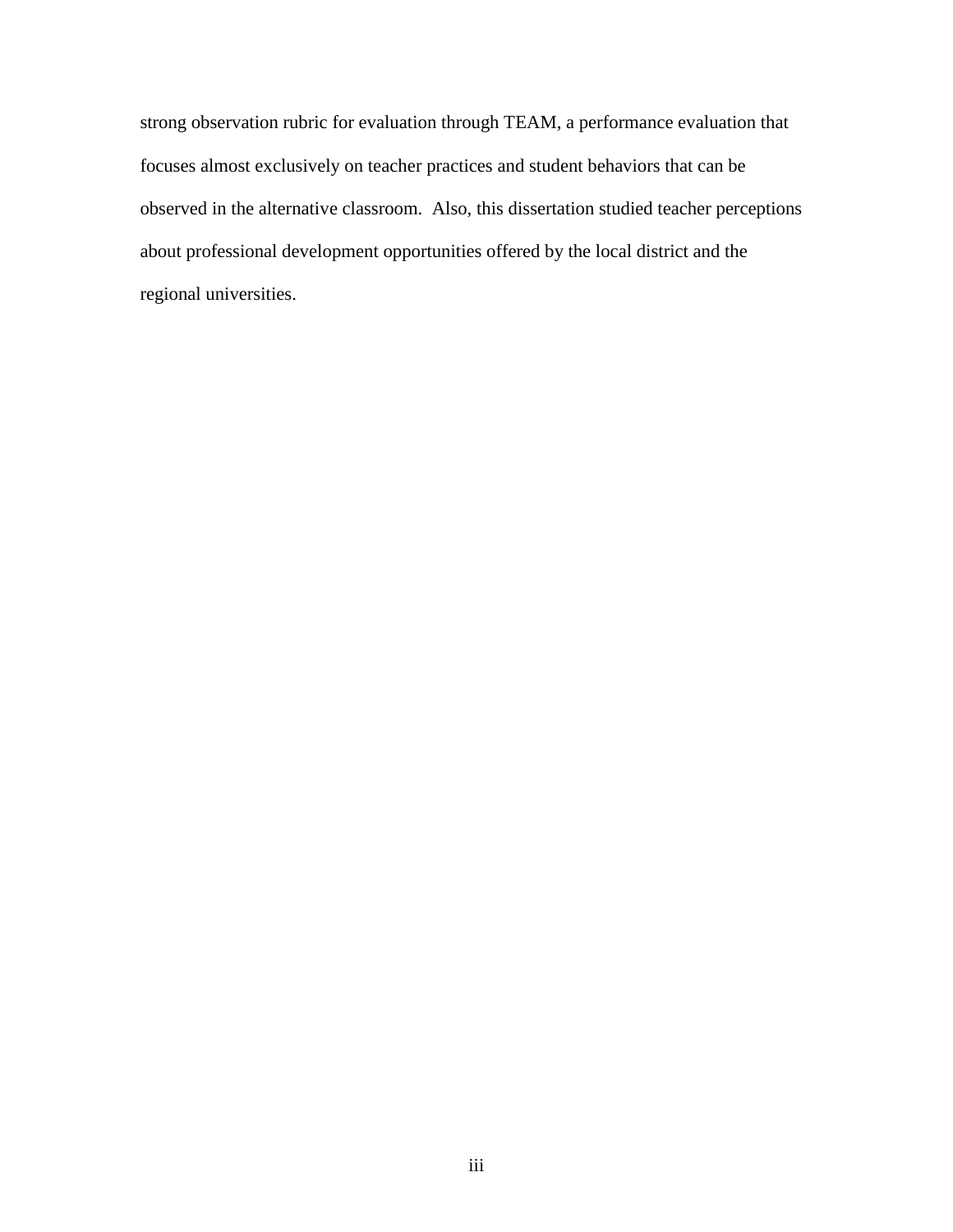## TABLE OF CONTENTS

## Chapter 2

## REVIEW OF RELATED LITERATURE

| Evaluation Using Formative & Summative Measures Through TEAM 34 |  |
|-----------------------------------------------------------------|--|
|                                                                 |  |
|                                                                 |  |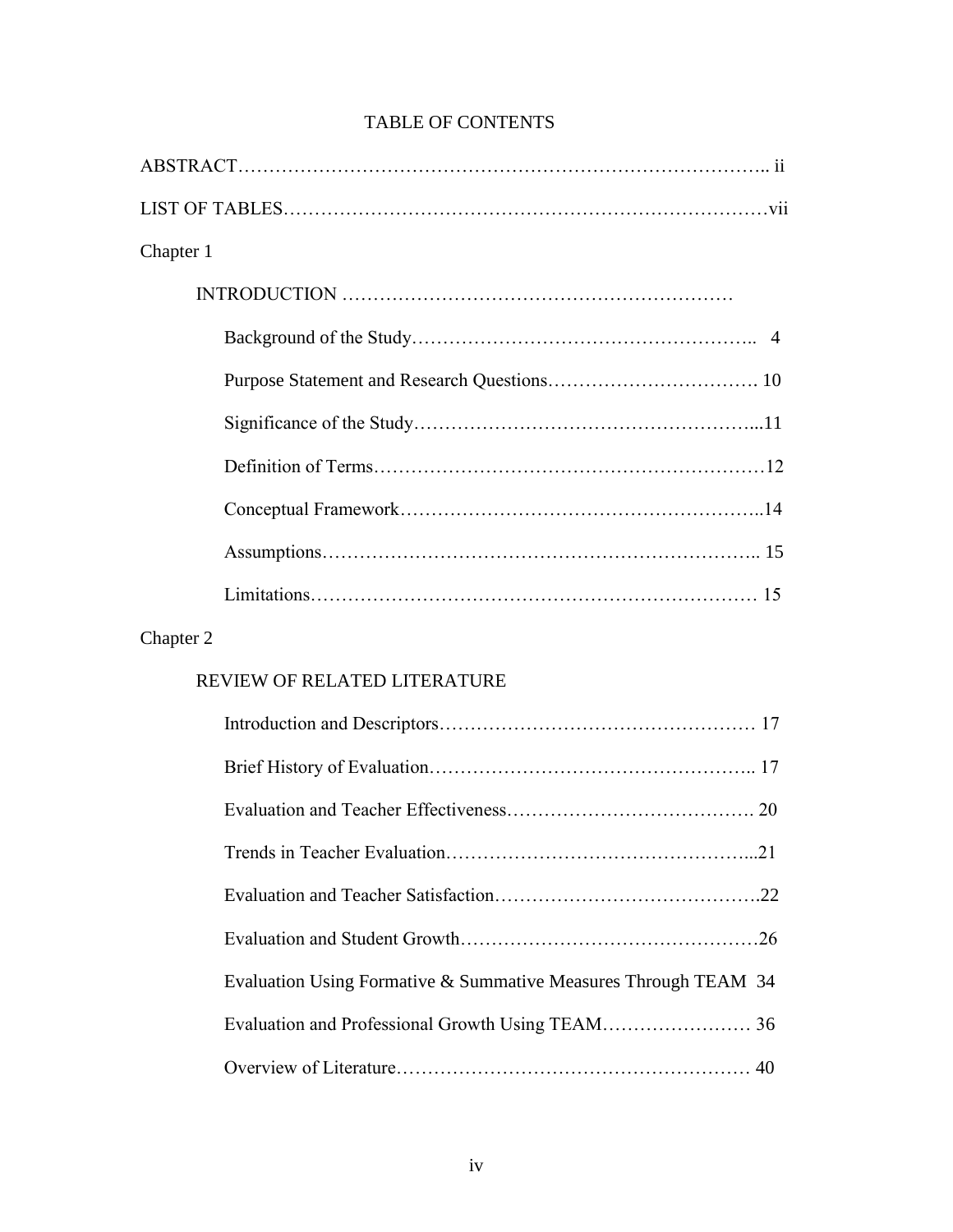## Chapter 3

| RESEARCH DESIGN AND METHODOLOGY |  |  |  |  |
|---------------------------------|--|--|--|--|
|                                 |  |  |  |  |
|                                 |  |  |  |  |
|                                 |  |  |  |  |
|                                 |  |  |  |  |
|                                 |  |  |  |  |
|                                 |  |  |  |  |
|                                 |  |  |  |  |
|                                 |  |  |  |  |
|                                 |  |  |  |  |
| r Four-                         |  |  |  |  |

## Chapter Four

### ANALYSIS OF DATA

## Chapter 5

## SUMMARY OF FINDINGS AND DISCUSSION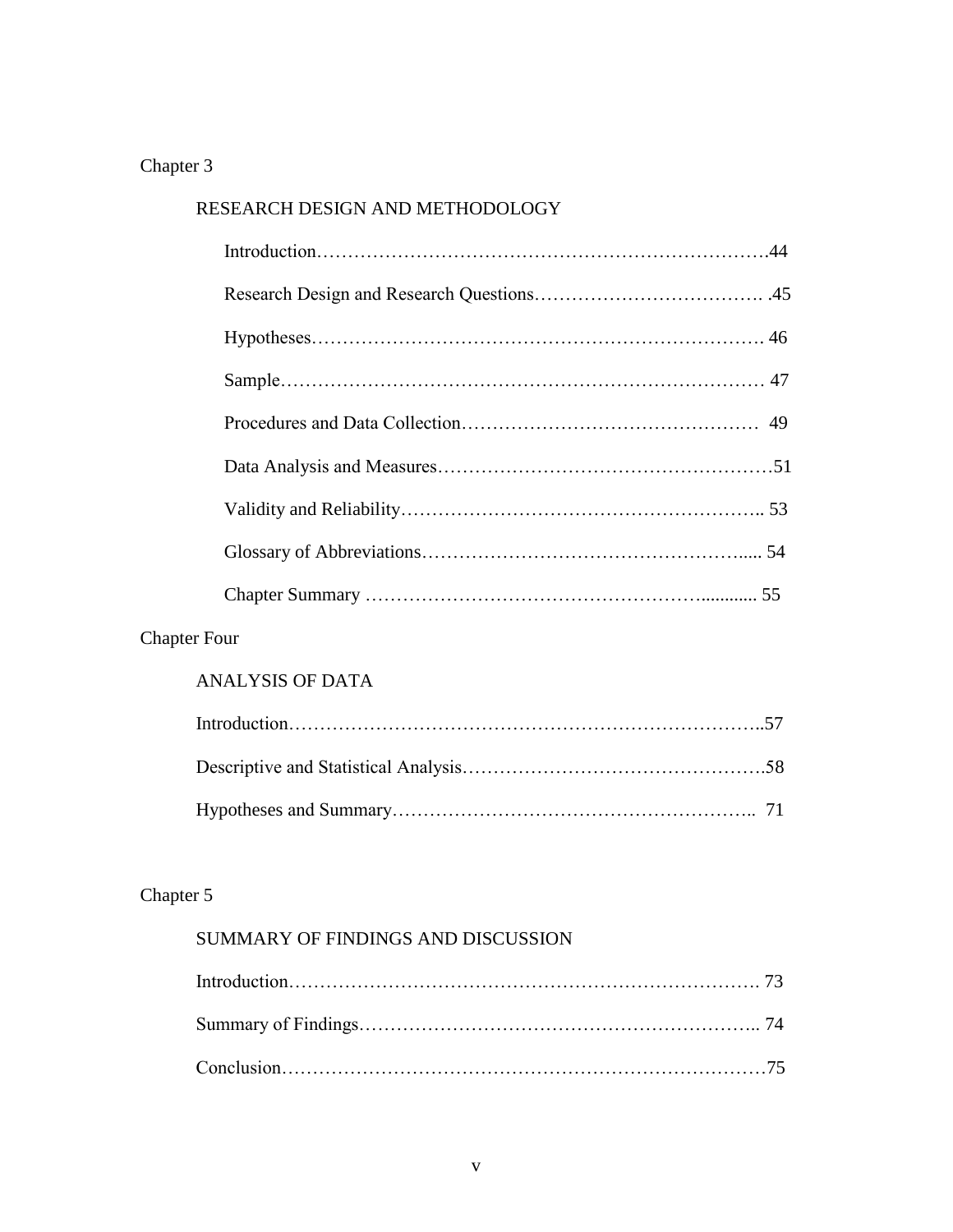| <b>APPENDICES</b>                                 |
|---------------------------------------------------|
|                                                   |
|                                                   |
|                                                   |
| D. TEAM Professional Teacher Evaluation Survey103 |
|                                                   |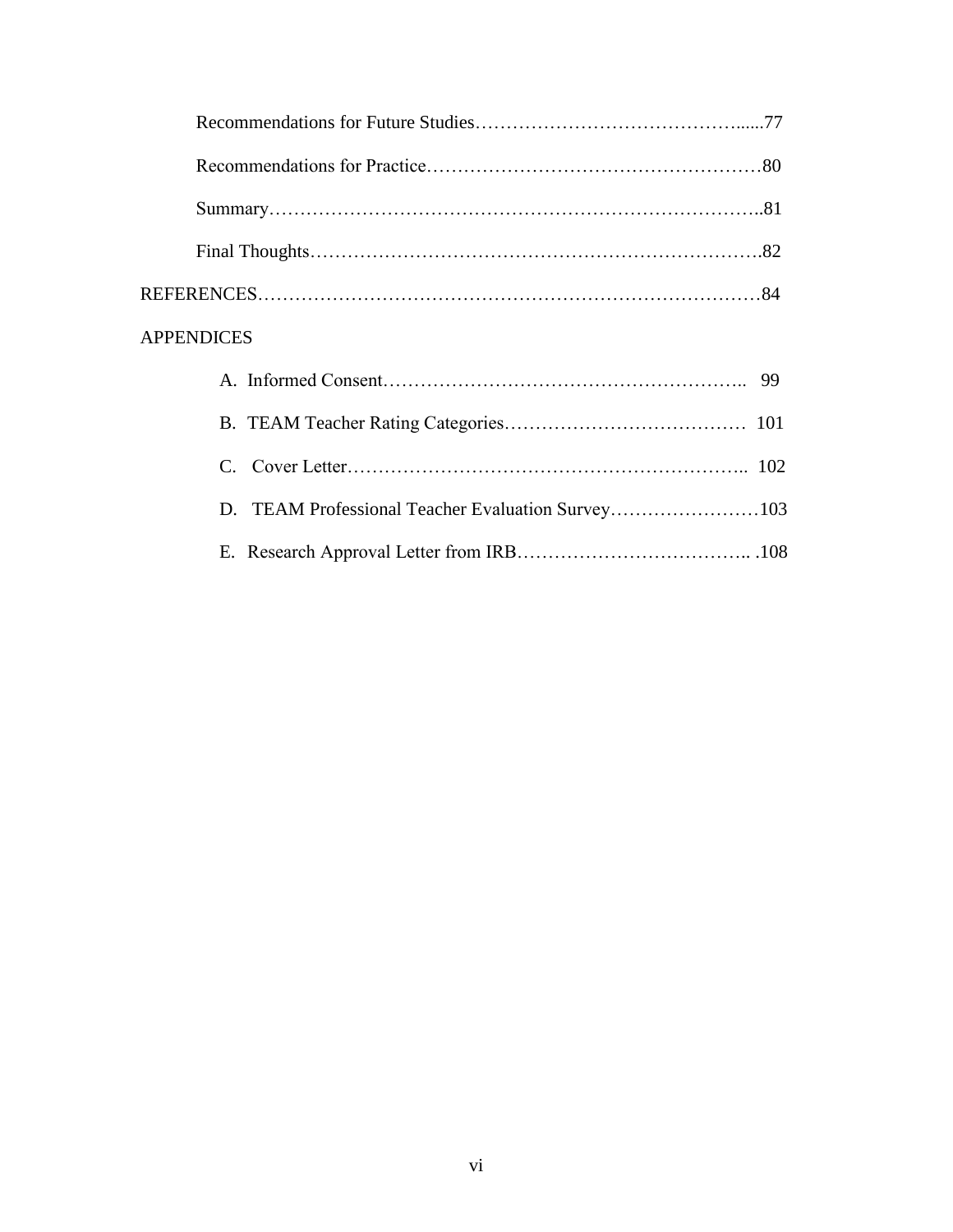### **List of Tables**

| Table | Page |
|-------|------|
|       |      |
|       |      |
|       |      |
|       |      |
|       |      |
|       |      |
|       |      |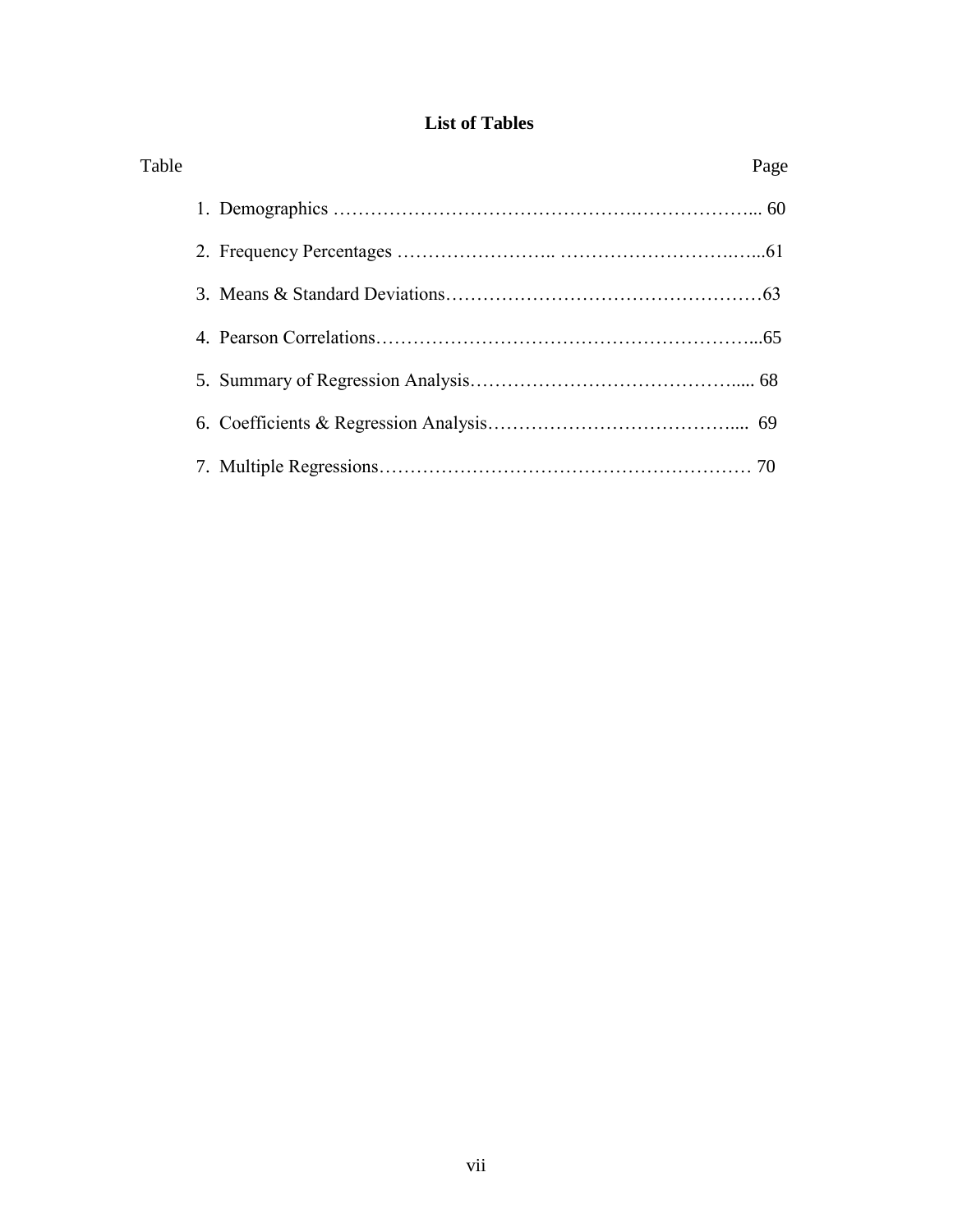#### **Chapter 1**

#### **Introduction**

Since the Teacher Evaluation Acceleration Model (TEAM) was implemented in 2010 to provide some more creative methodologies to evaluate Tennessee teachers, there have been numerous changes for teachers. Furthermore, the TEAM rubric is seeking to offer some suggestions about the minimum level of effectiveness for the money invested in education by the federal and state governments. After seeking teacher and administrator feedback, and reviewing new personnel costs, the applicability of the new TEAM will be considered as a "replacement for the framework model" in special school districts and private schools. This research study evaluated the TEAM for alternative teachers as to whether it is cost efficient and meets the needs of the stakeholders in the state of Tennessee.

The evaluation rubrics for the new teacher evaluation offer administrators a means to continuously assist teachers in excellent instruction. In 2010, Tennessee became one of the first states to adopt President Obama"s challenge to improve student actions and learning through instructional excellence (Duncan, 2012).

According to the Tennessee Department of Education (TDOE), "the Framework for Evaluation and Professional Growth was a research-based, public description of a teacher"s performance in areas validated as critical to effective teaching" (Danielson, 1996, p. 79). The previously used Tennessee Framework for Teacher Evaluation adopted in 1999 provides 44 criteria clustered into six domains that are documented through empirical research as having a positive impact on student learning. Also, according to Danielson (1996), it provides a common language for evaluating teacher performance,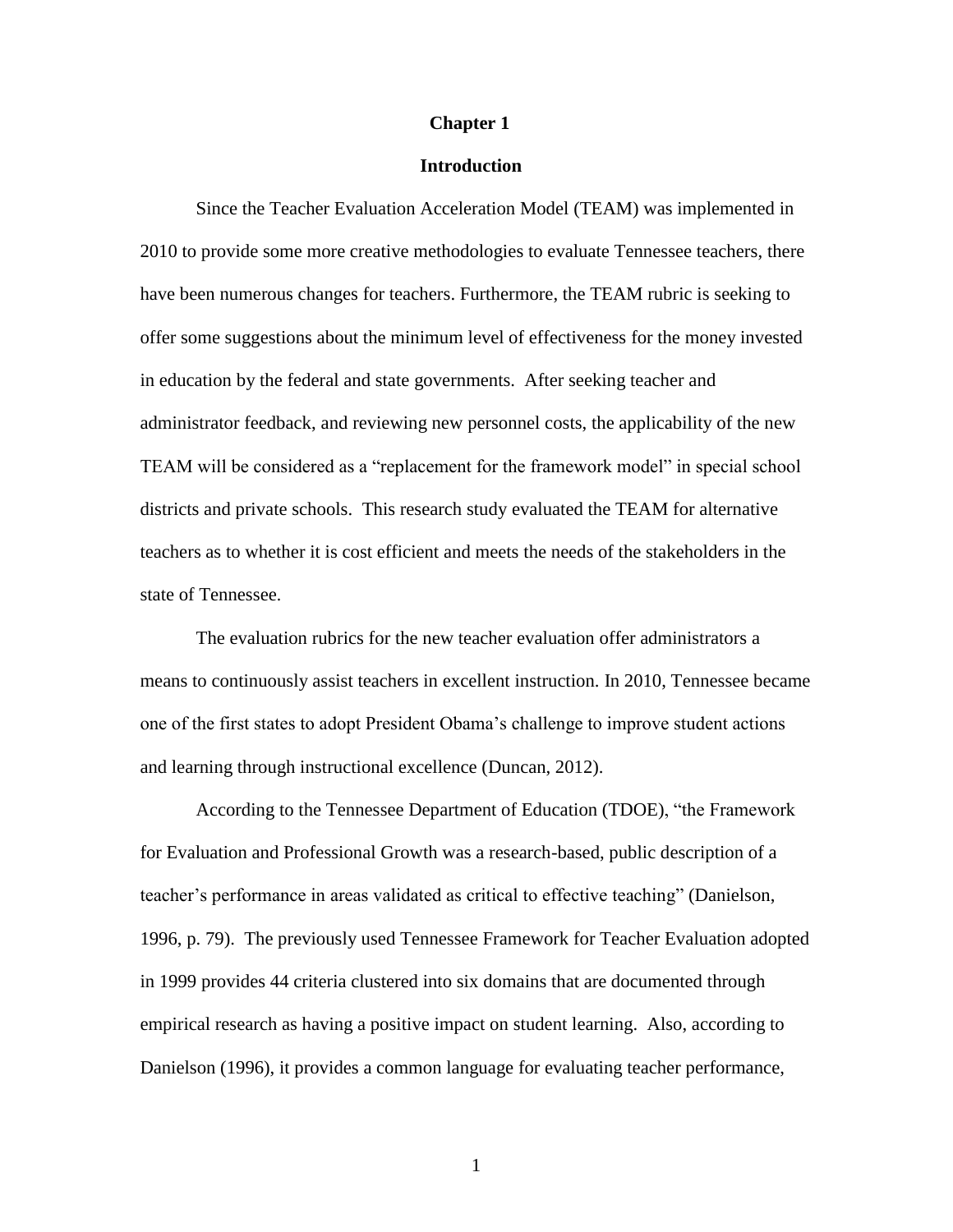research validated practices to rate teaching performance, and clear indicators for selfassessment and professional growth.

On the other hand, the TEAM rubric is based on the Teacher Advancement Program (TAP) that has been implemented in more than 200 schools in 13 states around the country and is overseen by the National Institute for Excellence in Teaching (NIET), an organization that provides information to the Tennessee Evaluation Advisory Committee (TEAC). The most recent expansion of TAP came via the U.S. Department of Education"s Teacher Incentive Fund (TIF), which makes grants to localities implementing performance-based compensation systems in high-need schools (Glazerman & Seifullah, 2010).

Part of the reason the new TEAM plan (2010) was proposed in Tennessee for all public educators is because it focuses on evaluating teachers more often than the once every five years, as required for professional educators under the 1999 Framework for Evaluation (TCRED, 2012). Furthermore, these minimum four or more evaluations result in a Skills, Knowledge, and Responsibilities (SKR) score of 1-5, with the mean score nationwide of 3.5 out of 5 (TCRED, 2012). NIET asserted that the SKR score provides more beneficial feedback to the teachers and administrators than those with the framework that uniformly rate teachers high irrespective of the teacher"s actual performance (National Institute for Excellence in Teaching, 2010).

Teacher evaluations in alternative settings that are not identified as normal, public schools require careful planning and skilled administrators who can develop both summative and formative plans (NIET, 2010). Alternative settings in this study include those that require licensed Tennessee teachers, but the curriculum is not the traditional K-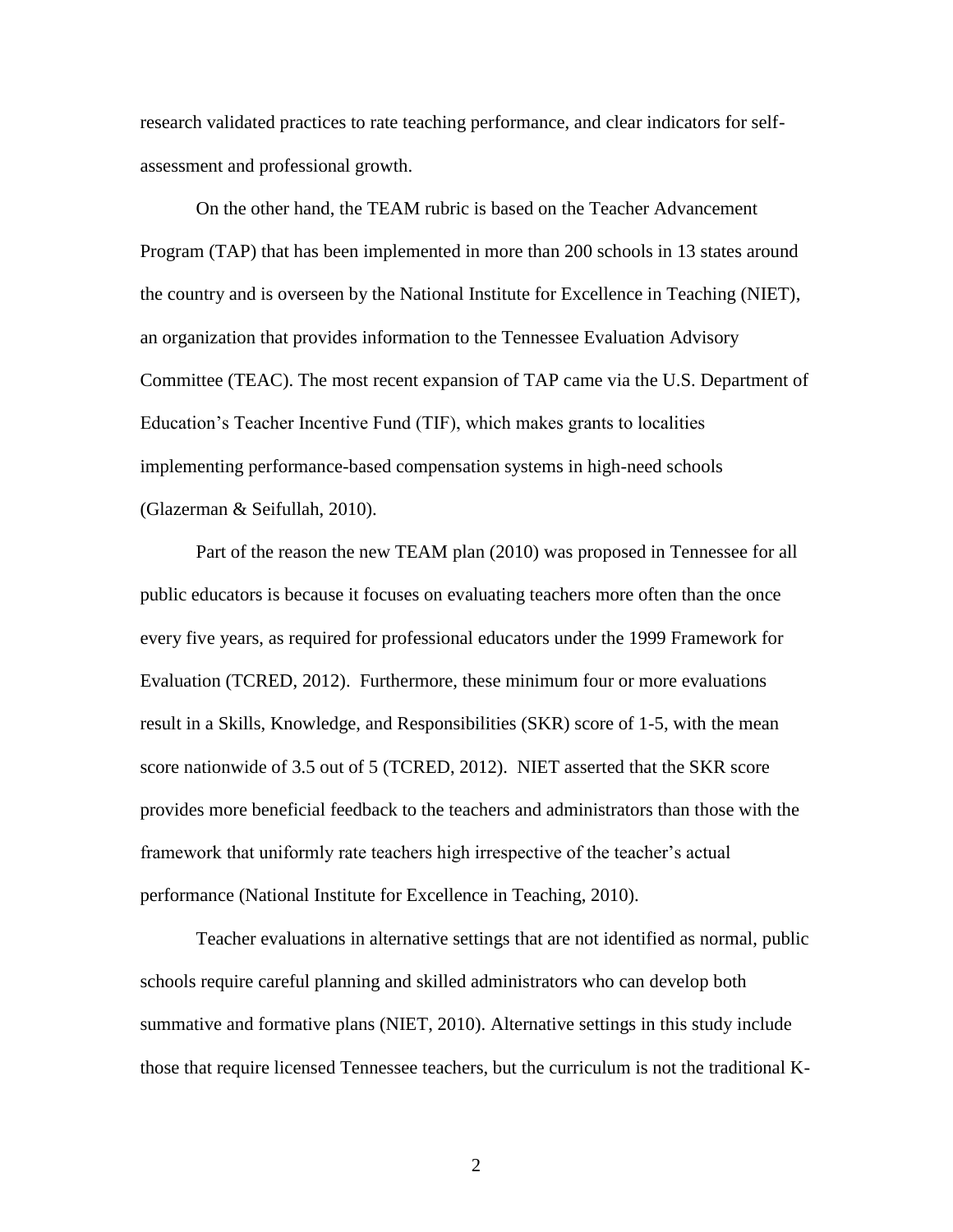12 program of studies. Well-designed and executed classroom observations in alternative placements can be effective at identifying the effectiveness of teachers, particularly teachers at the top and bottom ends of the distribution (TCRED, 2012). TCRED (2012) research also found that good evaluations impact teacher effectiveness; in other words, evaluations don"t have to be just summative rating cards. If done well, they can indeed be formative tools that inform teacher improvement (Kane, Taylor, Tyler, & Wooten, 2011).

The process of evaluating the effectiveness of teachers in alternative settings has changed over time along with the definition of what effective teaching is, due in part to increasing state and federal attention to school-level and classroom-level accountability for adult learning. Effective teaching has been defined in many ways throughout the years (Campbell, Kyriakides, Muijs, & Robinson, 2003; Cheng & Tsui, 1999; Cruickshank & Haefele, 1990). For example, an excellent teacher once was measured by personality, not his/her methodologies. Later, Cruickshank & Haefele (1990) emphasized that a good teacher was one who could help students improve on standardized achievement tests. Furthermore, since the definitions of effective teaching and methods for evaluating alternative teachers have changed, definitions and beliefs about what is important to measure have evolved. Measuring teacher effectiveness has changed in Tennessee schools due in part to the ongoing debate about what an effective teacher is and does (TCRED, 2012).

Learning how to continually improve practice should be part of the ordinary operations of an alternative school. Schools need to be learning communities for teachers as well as students. The TEAM evaluation should be a means of growth for all teachers in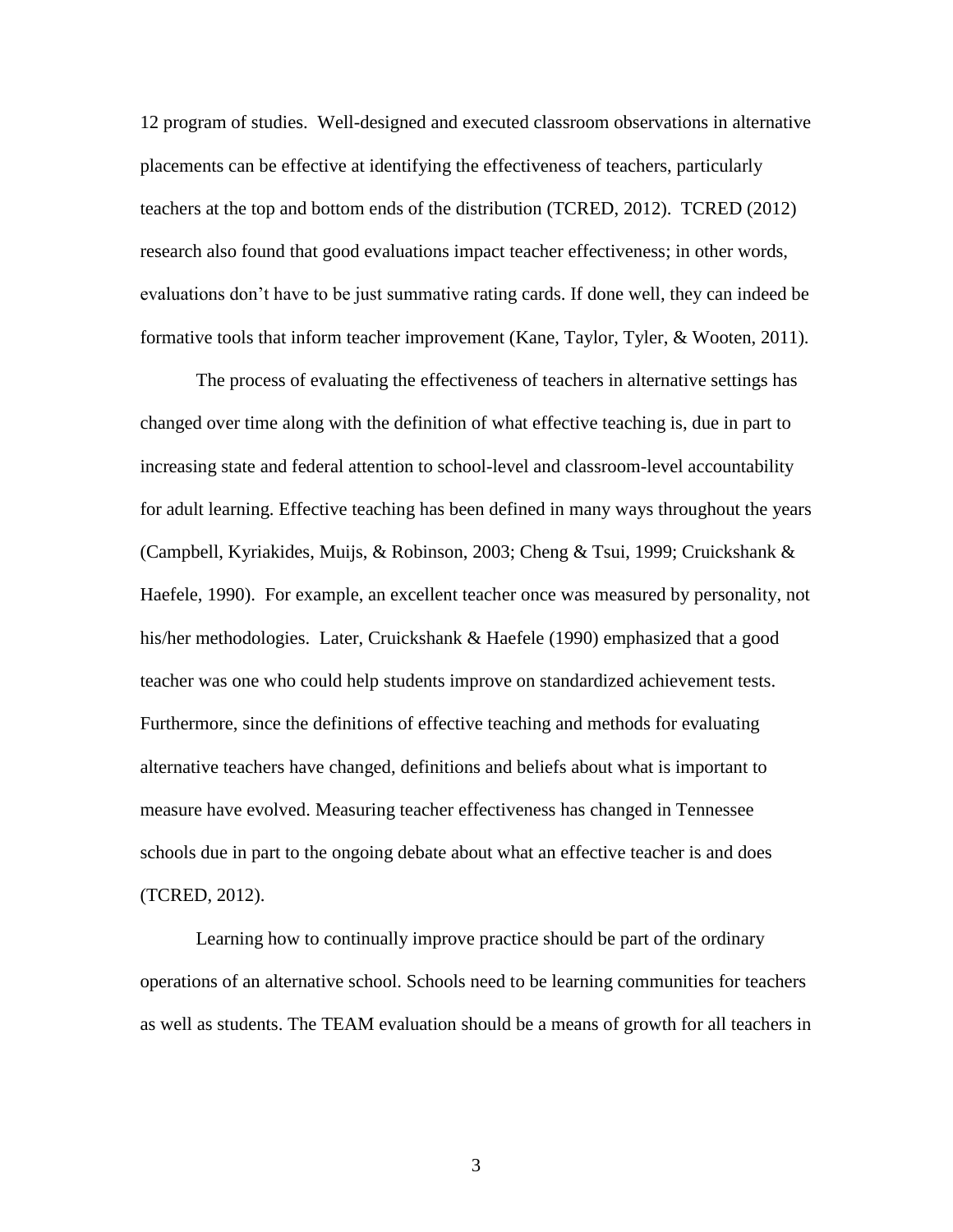alternative settings (NIET, 2010). Creating a culture which focuses on professional inquiry is important to school improvement (Joyce & Showers, 2002).

#### **The Background of the Study**

There are broad definitions of teacher effectiveness given by policymakers in the state of Tennessee. Most of the evaluation that is done in Tennessee alternative schools is because there are public policies that require the Tennessee Department of Education to develop standards of accountability. These alternative teachers are concerned about the evaluations since they could affect their jobs. The public perceives evaluation as a means to improve teacher effectiveness and improve student achievement.

Early in the history of American education, educators were evaluated based on personal traits such as good grooming and proper speech (Peterson, 2000). This list of traits was developed and the educator effectiveness measured accordingly. A rating scale was based upon these desirable personal skills, as observed by a principal (Wilson & Wood, 1996).

As the teacher performance evaluation models progressed in the 1970"s, more time was devoted to extensive scoring rubrics based on the teaching skills, knowledge, and the professionalism of the teacher. Teaching domains were developed and within each domain, performance indicators were listed with bulleted descriptors and a rubric specifying three performance levels for measuring actual teacher performance (Danielson, 1996).

Now, the education stakeholders perceive evaluation as a means to improve teacher effectiveness and improve student achievement (NIET, 2010). Although there is a general consensus that good teaching matters and that it may be the single most important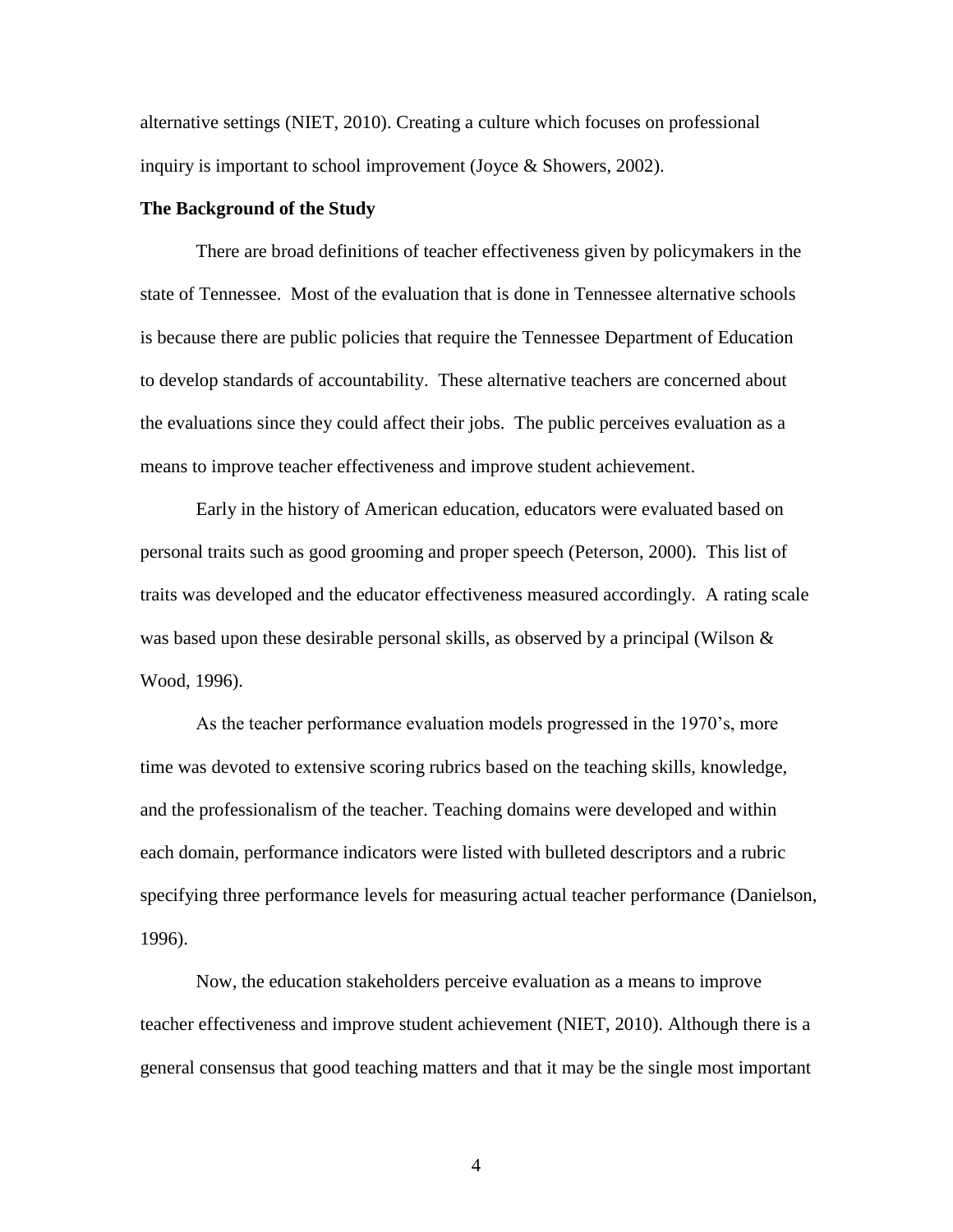school-based factor in improving student achievement (Darling-Hammond, 2000; Wright, Horn, & Sanders, 1997), measuring teacher effectiveness has remained difficult in part because of ongoing debate about what an effective teacher does. In a discussion of research-based indicators of effective teaching, Cruickshank and Haefele (1990) stated, "An enormous underlying problem with teacher evaluation relates to lack of agreement about what constitutes good or effective teaching" (p. 34). In Tennessee since the program, *First to the Top* appeared in 2009, a lack of clear consensus on what an effective teacher is and what the best teacher does has been a central issue. Commonly used methods for evaluating alternative teachers include classroom observations designed to measure teacher practices against some standard of effective teaching; also, valueadded models that set out to measure the contribution of individual teachers to their students' achievement gains can be used (TCRED, 2010).

The previously used Framework for Teaching is described on the Danielson Group website as "a research-based set of components of instruction, aligned to the INTASC standards, and grounded in a constructivist view of learning and teaching" (Danielson, 1996). It consists of four domains, broken down into 22 components and 76 smaller elements. Teachers are evaluated against a detailed rubric, which can be used to rate each of the 76 elements as unsatisfactory, basic, proficient, or distinguished. The framework can be used for several purposes, such as reflection and self-assessment, mentoring and induction, peer coaching, and supervision (Danielson, 1996).

This researcher's study identified a portion of the professional development possibilities for teacher evaluations in alternative settings in Tennessee. Effective teacher evaluation systems are fair and just, meet demonstrated needs of clients, answer the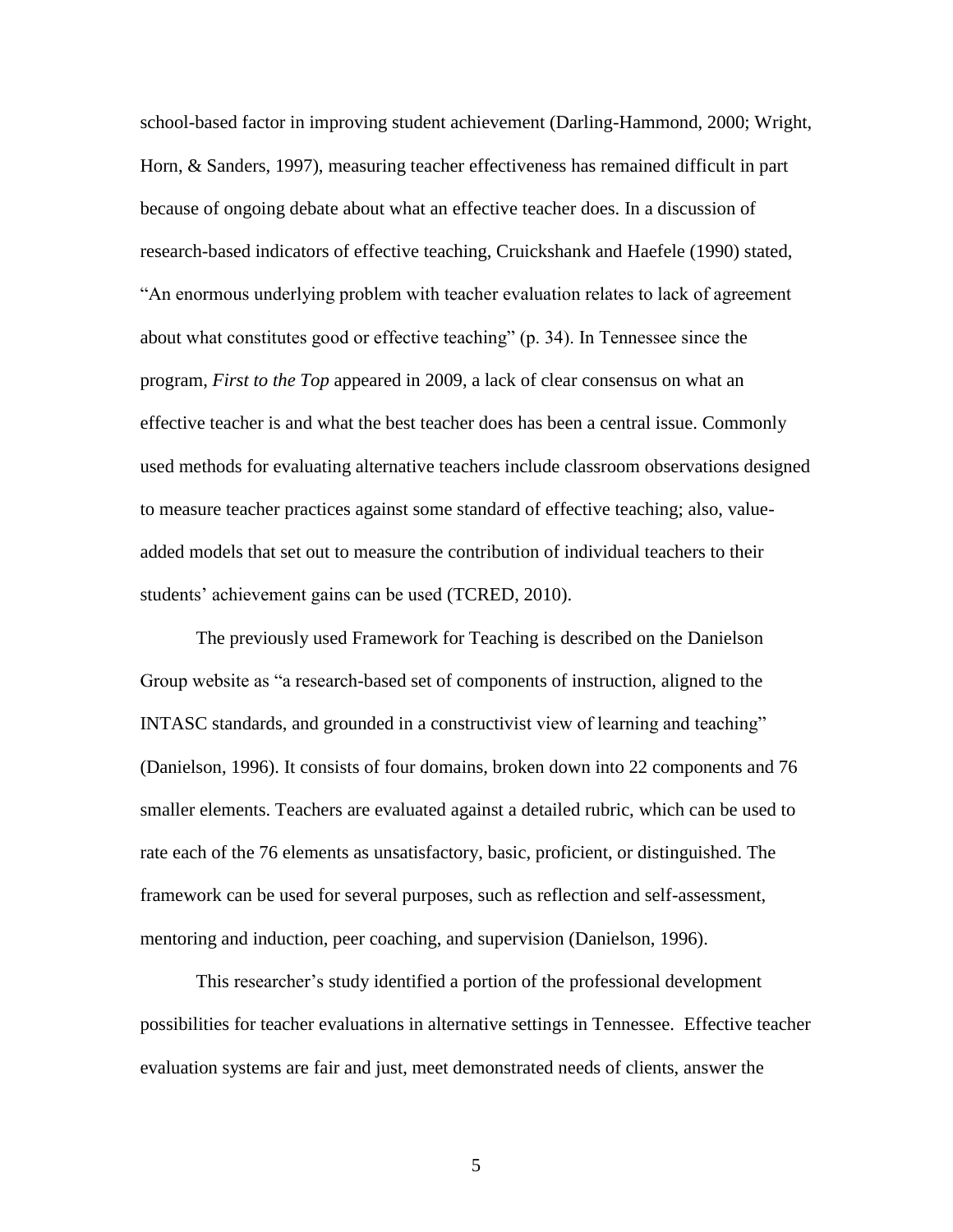questions of interested audiences, are cost-effective, and are free from unreasonable side effects (Peterson, 2000). Effective teacher evaluation systems should be technically developed enough to encompass the full range of teaching styles, duties and responsibilities. They should be sociologically and politically complex. Defensible systems should be research based and involved in ongoing studies of validity and reliability (Peterson, 2000). Effective teacher evaluation systems should be evaluated and empirical data should be gathered on levels of participant satisfaction, teacher performance norms, and system performance in terms of its claims. Peterson (2000) contends that evaluation systems should be compared with proven standards for outcomes, long-term effects, expenses, and problems. Finally, effective teacher evaluation systems are approved by outside experts and knowledgeable educators (Peterson, 2000).

Another key area of an effective teacher evaluation relates to the manner in which a teacher moves a student toward a pre-established goals or completion of a program. This is often called the value-added part of evaluation, and this component is proposed for the TEAM evaluations in Tennessee. Value-added measures provide a summary score of the "contribution of various factors toward growth in student achievement" (Goldhaber & Anthony, 2003, p. 38). Value-added models can be defined as "a collection of complex statistical techniques that use multiple years of students" test score data to estimate the effects of individual schools or teachers" (McCaffrey, Lockwood, Koretz, & Hamilton, 2003, p. xi). Although value-added models also may be used to evaluate schools for accountability purposes, this research synthesis concerns their use for doing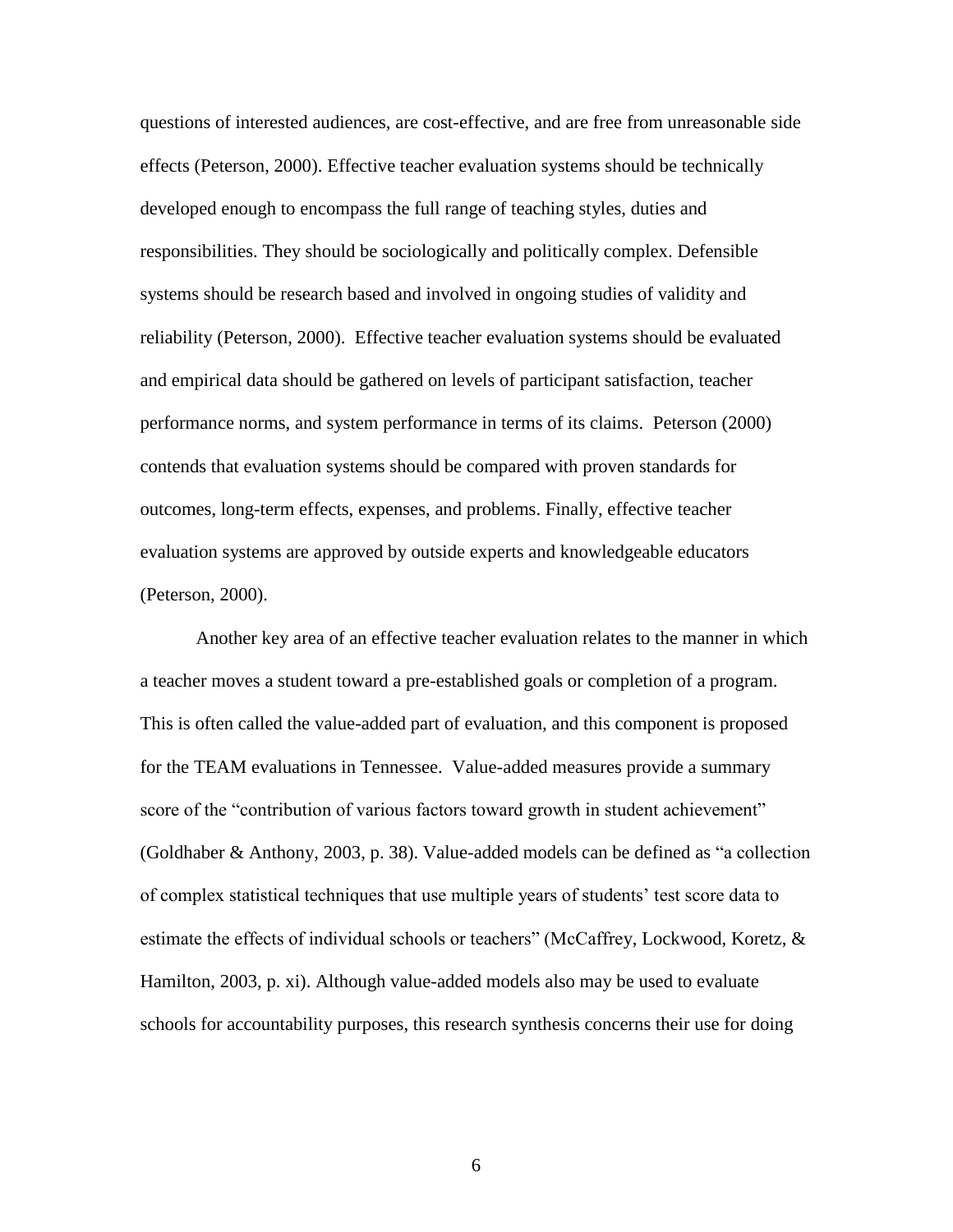performance evaluations for teachers in terms of their effectiveness relative to established standards.

Jerald and Van Hook (2011) offer some suggestions about the most effective ways to carry out evaluations that are new to the teachers, such as the TEAM. In Jerald and Van Hook"s research, several respondents described their introduction to the new evaluation system as a frustrating experience. One respondent explained that administrators were unclear about the new evaluation themselves, so they could not present it clearly and effectively. Another noted that there was a great deal of confusion surrounding the new evaluation system. Jerald and Van Hook emphasized that it is necessary for the evaluator to communicate the rubrics, the purposes, and the possible outcomes for any new teacher evaluation system, such as the TEAM being considered in this research.

To facilitate effective teacher evaluations, the Tennessee Consortium on Research and Educational Development (TCRED) is an independent, external research group responsible for conducting a detailed, focused, program of research as part of Tennessee"s *Race to the Top* grant. In collaboration with researchers and practitioners from across Tennessee and the nation, the Consortium leads and engages in research studies, program and policy evaluations, and subsequent development activities to promote results-oriented decision-making. As part of their participation in *Race to the Top*, all of Tennessee's school districts (including alternative settings) have agreed to participate in the Consortium"s research so the materials presented are easy to interpret and apply (TCRED, 2012).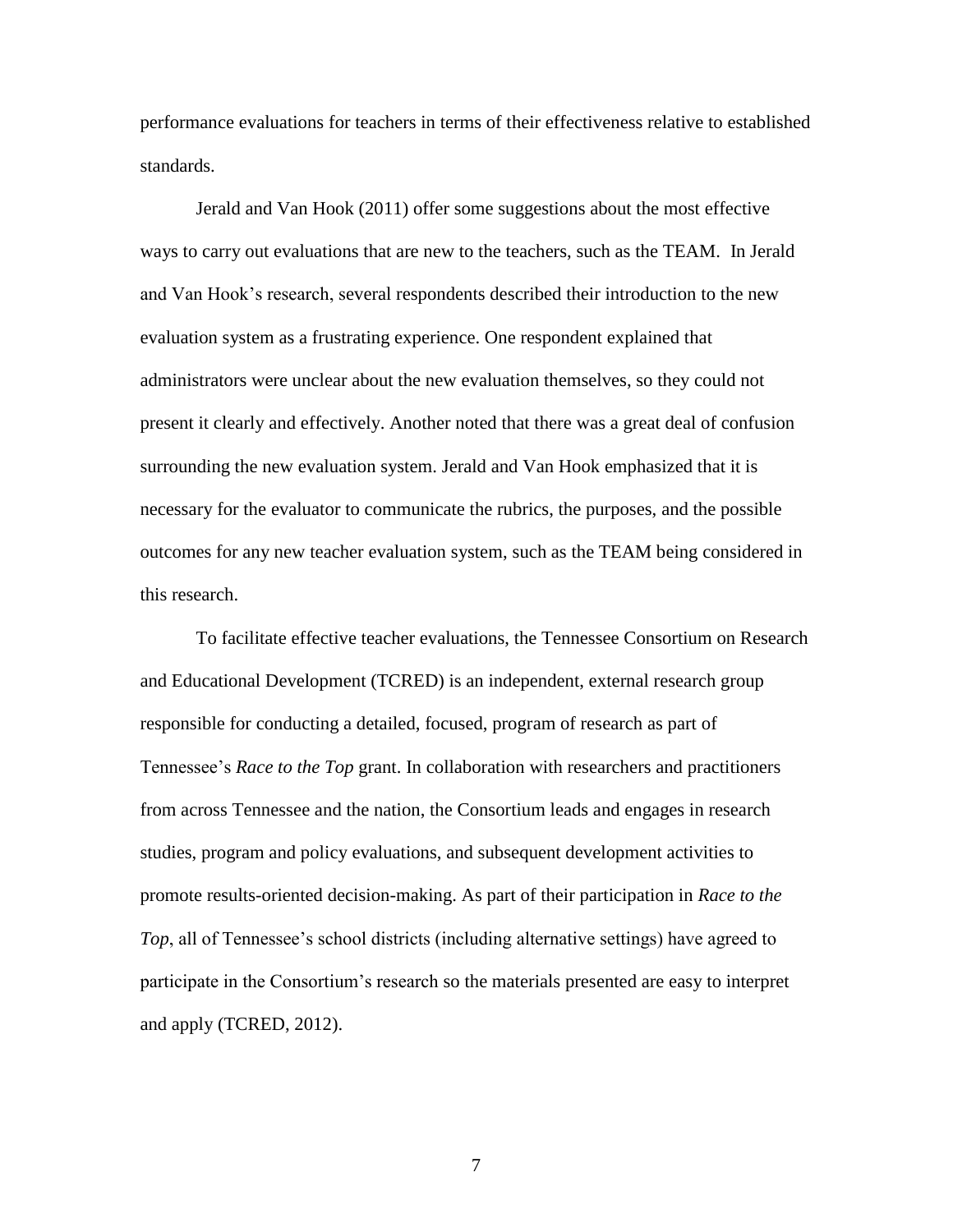According to Goe, Bell, and Little (2008), evaluation is done based on what a teacher brings to his or her position, generally measured as teacher background, beliefs, expectations, experience, pedagogical and content knowledge, certification and licensure, and educational attainment. These measures are sometimes discussed in the literature as "teacher quality"; for instance, the *No Child Left Behind* (NCLB) requirement for highly qualified teachers refers specifically to teacher qualifications and credentials. Secondly, many of the current teacher evaluation models are based on observations by the supervisor or principal of the alternative school. The third element of evaluation may also be based on impact on student achievement, graduation rates, student behavior, engagement, attitudes, and social-emotional well-being.

According to Peterson (2000), the particular quality of the evaluation model directly affects choices of actions taken, efficiency of activities associated with those actions, satisfaction level of the participants, and consequences or ultimate results of those actions. Therefore, evaluation models should possess multiple characteristics aligned with those choices, efficiencies, satisfactions, and consequences (Peterson, 2000). Statement of the Problem

The 2010 federal *Race to the Top* (RTT) competition has spurred unprecedented action among states such as Tennessee to secure a share of the four billion dollars being offered by the federal government. As a result of the new federal requirements, teacher evaluation standards have changed in an effort to improve teacher and student performance. For example, a new Tennessee statute, passed in 2011, significantly changes the criteria by which teachers employed after July 1, 2011 can achieve and retain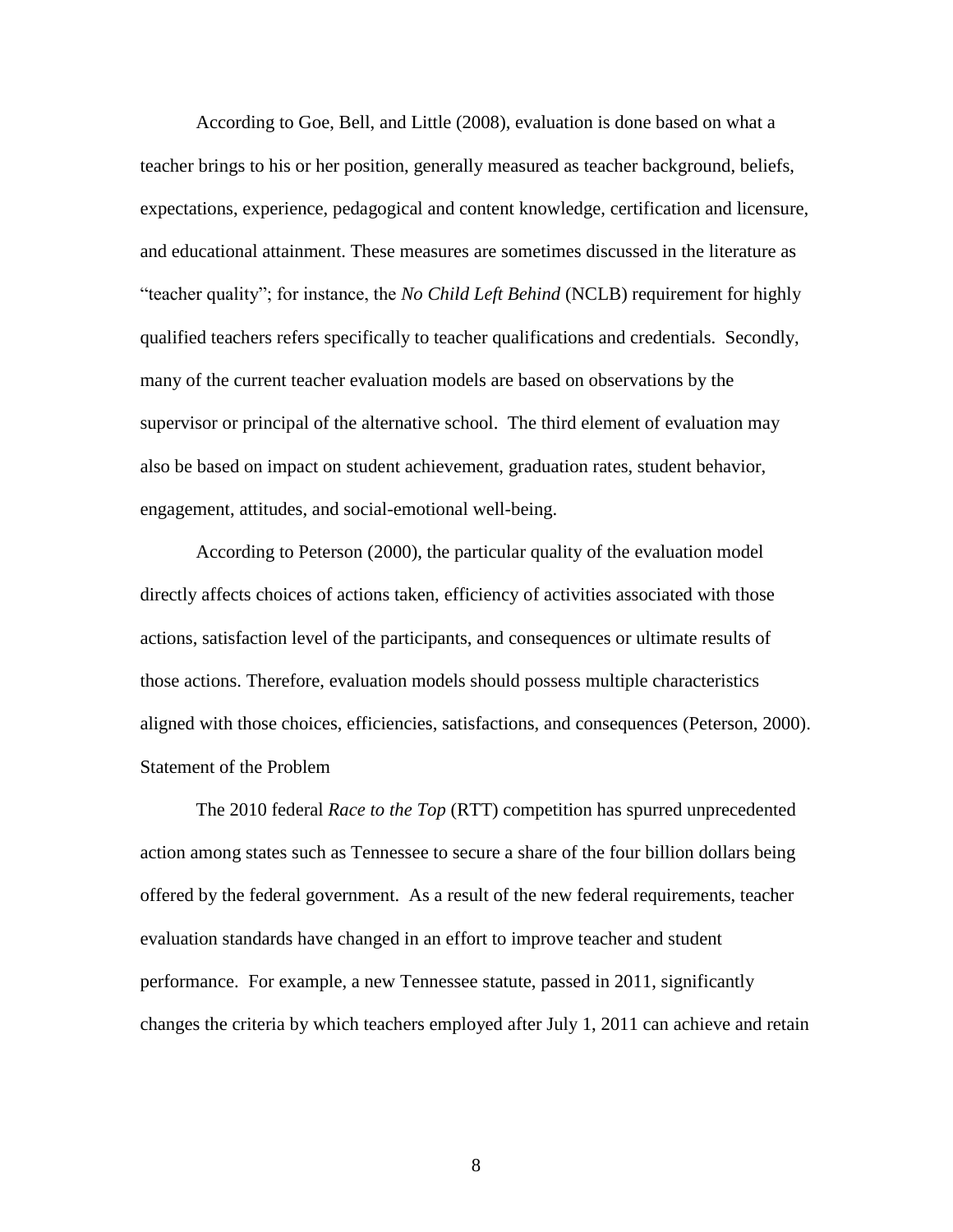tenure status. TEAM results will directly affect these teachers' eligibility for tenure according to this legislation.

This researcher studied whether the 2010 teacher evaluation acceleration model (TEAM) can be implemented to provide some more creative methodologies to evaluate Tennessee teachers in non-traditional settings; the dissertation research sought to identify suggestions about the minimum level of effectiveness for the Tennessee teacher working in alternative settings. After seeking teacher and administrator feedback, and reviewing feedback from alternative teachers, this research considered the applicability of the new TEAM evaluation as a "replacement for the Framework for Evaluation and Professional Growth (1996-1999) model" in special school districts and private schools.

The responsibility of an alternative school district is to provide a suitable performance evaluation and staff development opportunities; furthermore, the TEAM rubric was analyzed in relation to its ability to foster teaching talk and to employ a system that is both complementary and supplementary to staff development. A study of TEAM allowed performance evaluations to be linked to teachers' future professional growth plans. This is the way evaluation and professional development are most reasonably linked (Sparks, 1986).

For teachers in non-traditional and alternative schools in Tennessee the TEAM evaluation has been modified to meet the program requirements. For example, teacher in Tennessee Department of Corrections (TDOC) schools are evaluated without using the value-added components. TDOC policy simply states that teachers shall be evaluated using the approved Tennessee State Department of Education approved model (TDOC, policy 117.01).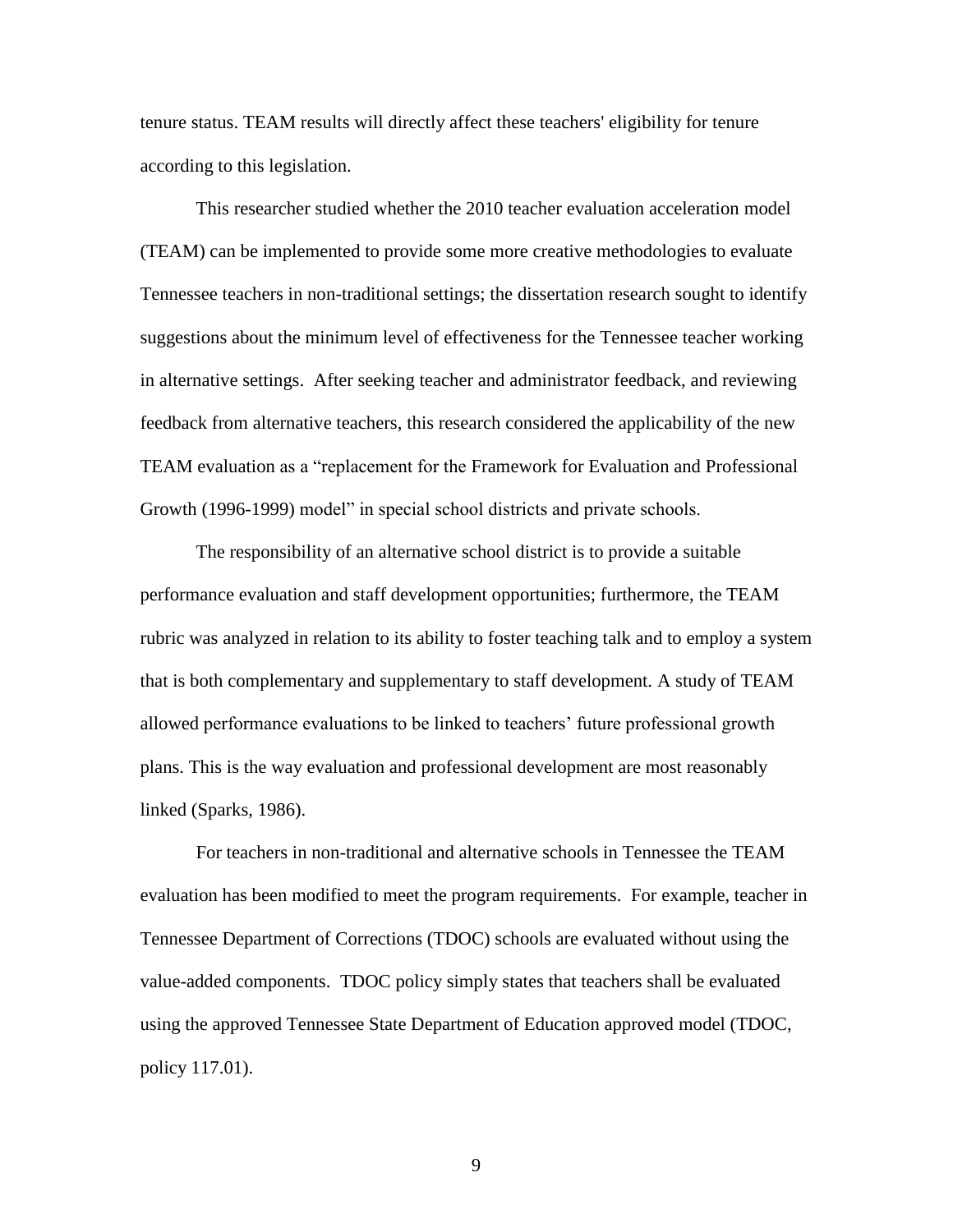It is essential for teachers to know that they have been evaluated fairly and that they have been participants in shaping their work environment (Woods & Weasmer, 2002). As stakeholders, they need to know that their contributions in designing and developing programs and curricula are recognized as valuable and meaningful. Lortie (1975) emphasized that a teacher"s sense of his or her contributions to the culture of the school influences job satisfaction.

One of the primary concerns of the TEAM and the previous Framework process has been that the evaluation does not promote teacher satisfaction, and thus the performance of students may be limited. One of the concerns in this study that was addressed is whether the alternative teachers perceive they are being evaluated effectively, so that guidance and direction can impact the classroom and teacher self-efficacy.

The TEAM is a new system that aims at building teacher morale and performance in specialized settings across Tennessee. The problem is that TEAM should encourage performance accomplishments through effective evaluations for alternative teachers. Positive evaluations perceived as genuine build a high sense of self-efficacy. On the other hand, failures perceived as genuine deflate self-efficacy (Gibbs, 2003).

#### **Purpose Statement and Research Questions**

The purpose of this study was to investigate whether the new TEAM process is based on multiple measures, including classroom observations and student achievement data in relation to improved teacher satisfaction and teacher professional development. The perceived problem was that teachers in alternative settings are being evaluated without guidance and direction about the consequences of the evaluation process. In this dissertation the researcher studied teacher perceptions of the TEAM evaluation, as it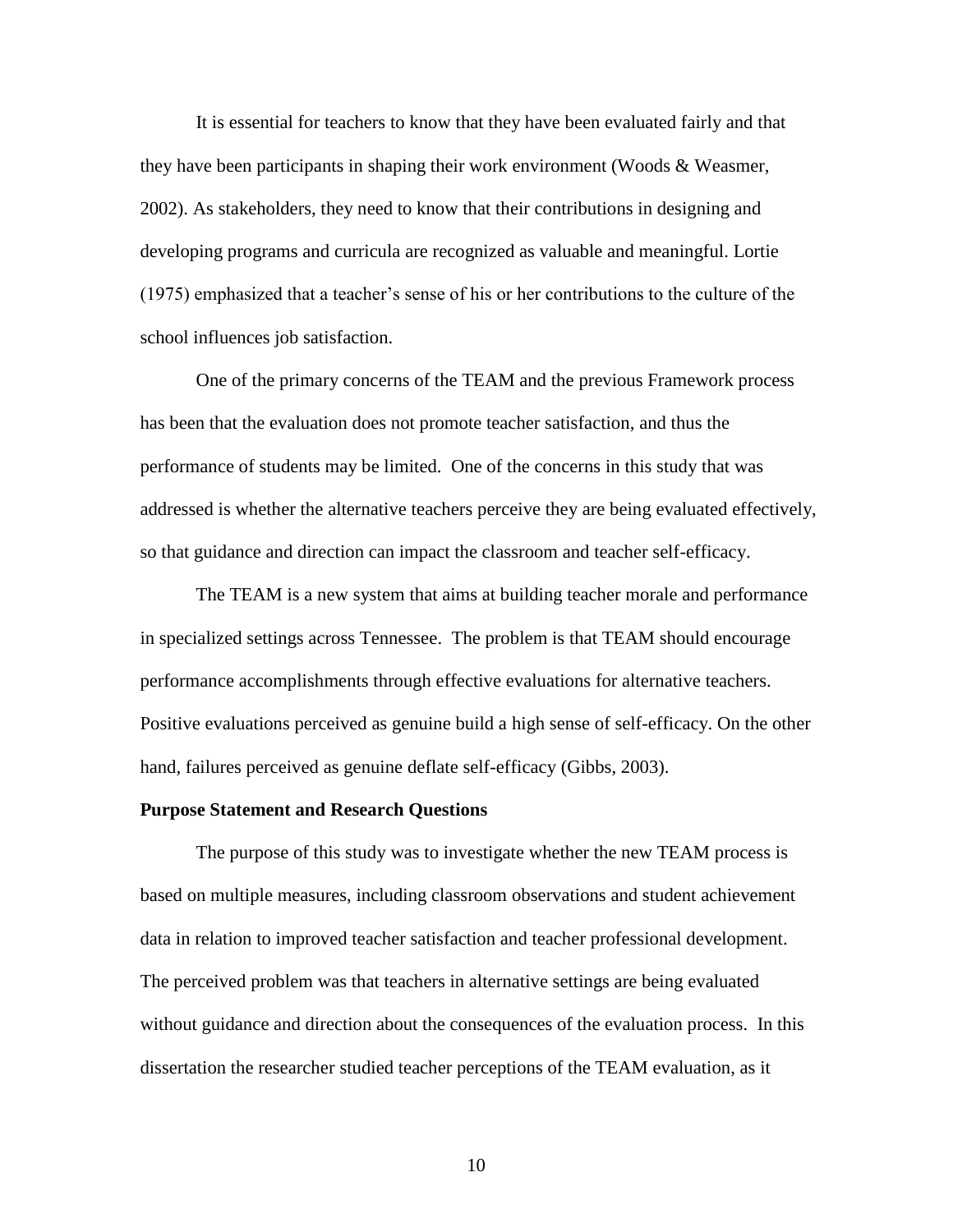provides feedback into the consequences for students and the choices of learning environments that promote teacher efficacy (the belief in one"s ability to perform the job effectively). Additionally, previous research on teacher concerns related to evaluation indicated the one source of dissatisfaction among teachers centered on basic issues such as the teacher"s ability to maintain discipline and control over the classroom in alternative settings.

The following research questions guided this study:

1. How satisfied are Tennessee alternative school education teachers with TEAM or other approved evaluations?

2. For professional teachers in alternative settings in Tennessee what is their connection to higher education institutions that provide professional development?

3. What are the relationships among teacher satisfaction and teacher professional development opportunities linked to higher education institutions through alternative school districts in Tennessee identified on the state website (www.tn.gov.)?

4. Do positive perceptions on the TEAM evaluation help guide professional teacher growth and development programs in Tennessee?

#### **Significance of the Study**

Evaluation systems work best when they are viewed as a subset of a district-wide commitment to the enhancement of classroom instruction and teacher growth (Goe et al, 2008). Staff professional development research seems to clearly support the notion that the more people talk about teaching, the better they get at it. This dissertation sought to link the TEAM to effective teacher development and teacher self-efficacy.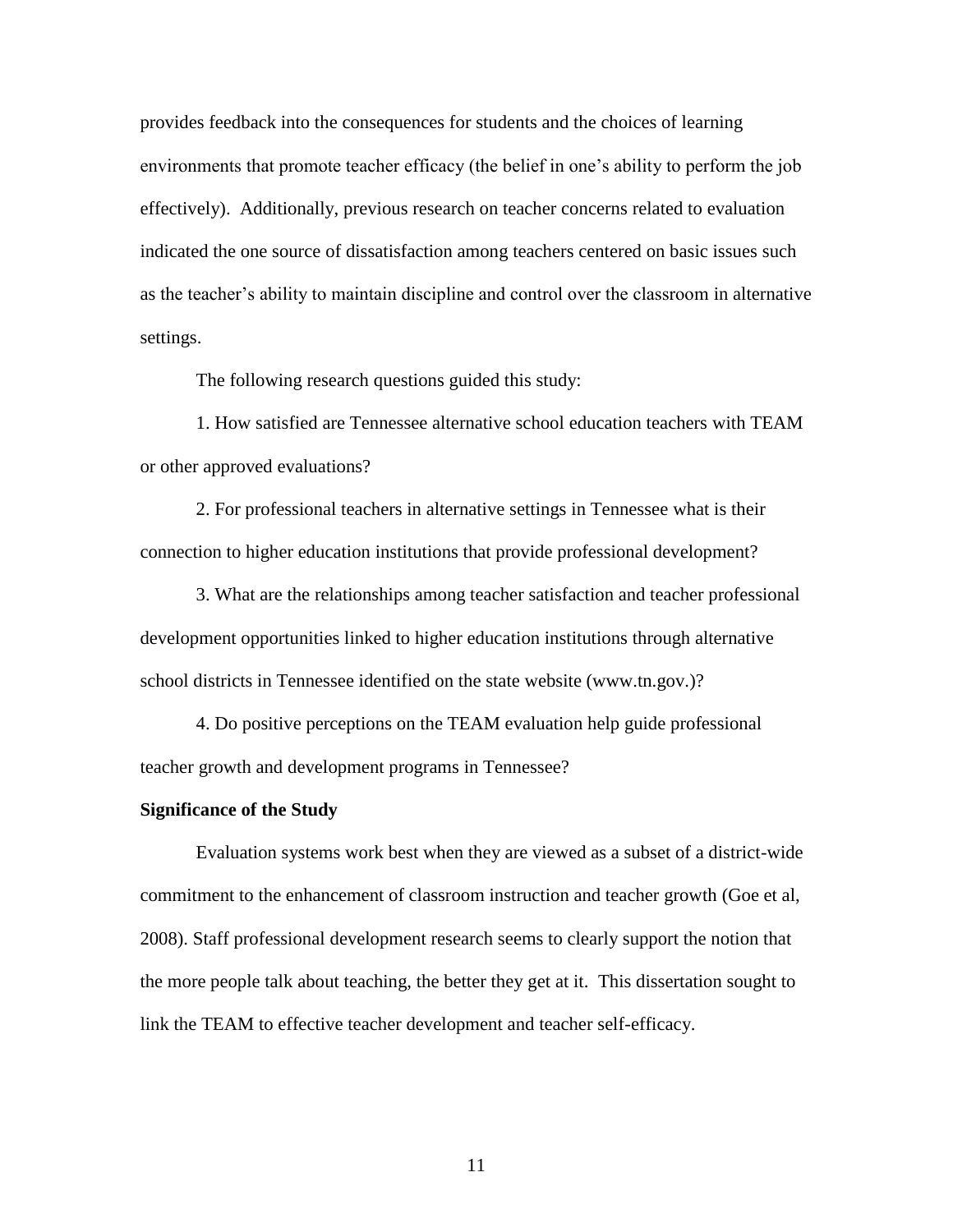The current federal legislation reflects the teachers' critical role as the most important institutional factor in the student learning process (First to the Top, 2012). The *No Child Left Behind Act* requires school districts to place a highly qualified teacher in every classroom (including alternative settings), so the performance of teachers must be evaluated and self-efficacy must be improved for Tennessee"s alternative teachers.

To date, few studies have examined the relationships among one or more of the concepts related to teacher job satisfaction and performance evaluations in alternative settings in special schools in Tennessee. This knowledge will provide a foundation for assessing school procedures and policies to facilitate support of alternative education teachers and address their concerns.

This dissertation sought to provide specific information related to the alternative schools that are often ignored when discussing the TEAM process. The TCRED claims to have information about the effectiveness of the TEAM in specialized or alternative settings, but no specific data is available from any TDOE sources. The information gathered in this study will be helpful to those who work in specialized settings as improvement plans are designed.

Furthermore, this dissertation provided information about the possible need for school personnel to improve the school climate through effective alternative teacher evaluations in Tennessee. The data may provide evidence for stakeholders that teacher satisfaction and efficacy is improved through the use of TEAM.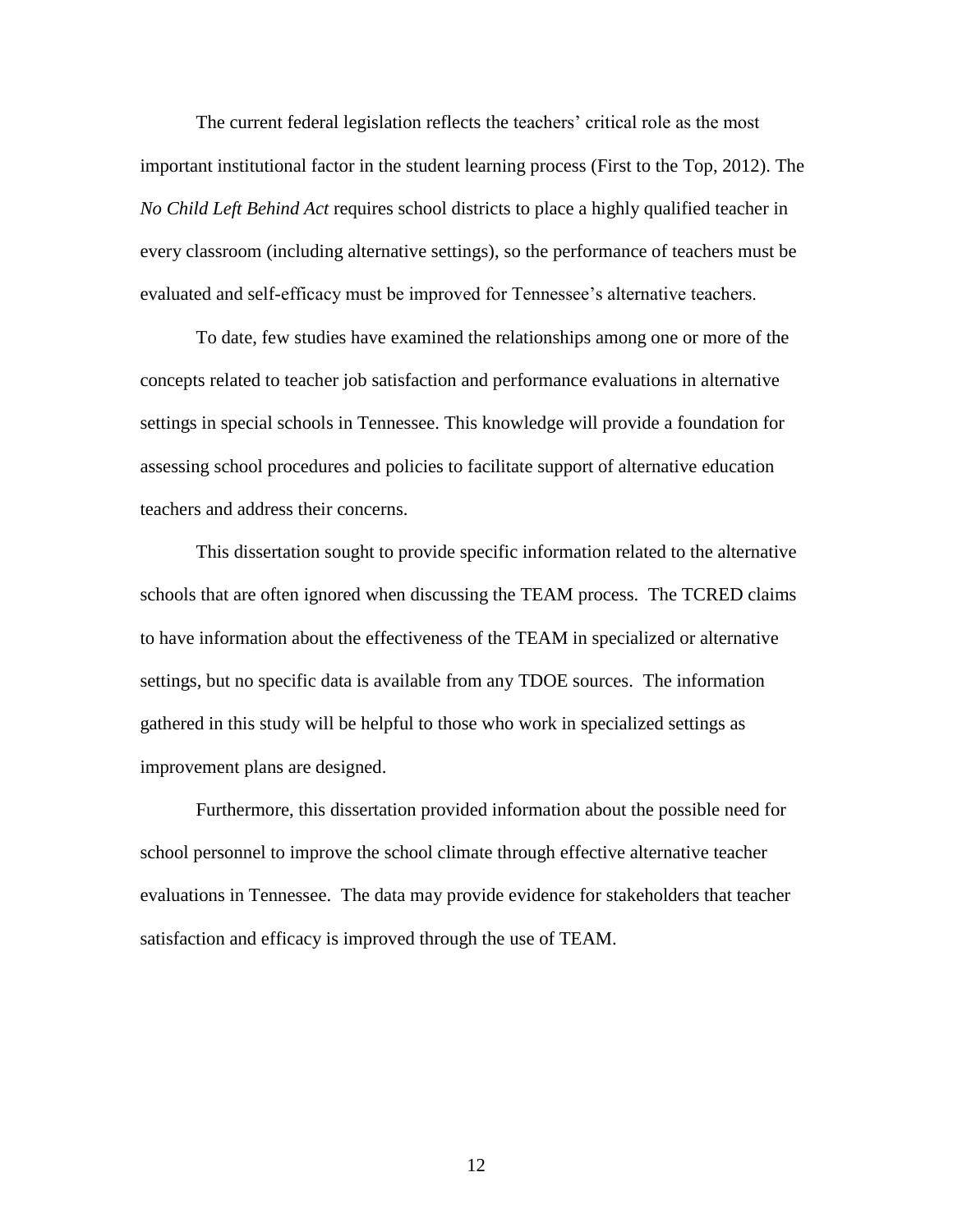#### **Definition of Key Terms**

*Alternative schools:* Schools that are not classified as public K-12 schools, and that usually offer instruction in non-traditional settings. This may include residential juvenile facilities, prisons, day treatment schools, etc.

*Job dissatisfaction*: The negative emotional state that results from the appraisal of the school or job experiences in educational settings (Locke & Schweiger, 1979).

*Job satisfaction*: The measure of the extent of an employee's perception and value of the characteristics of the school situation including: Compensation, autonomy, co-workers, and achievement (Rice, Gentile, & McFarlin, 1991).

*Performance-Based Teacher Evaluation*: An elaborate method of making professional judgments about teacher performance for the purposes of improving teacher instruction and personnel decision-making.

*Student Achievement:* For non-tested grades and subjects: alternative measures of student learning and performance such as student scores on pre-tests and teacherdesigned end-of-course tests; student performance on English language proficiency assessments; and other measures of student achievement that are comprehensive and comparable across classrooms.

*Teacher empowerment:* A process that allows alternative teachers to develop student competence and assist them as professionals in taking charge of their own growth (Rinehart, Short & Eckley, 1998).

*Teacher efficacy:* "A teacher's general feeling that the education system is capable of fostering satisfactorily student academic achievement despite negative influences external to the teacher" (Rich, Lev, & Fischer, 1996, p. 1016).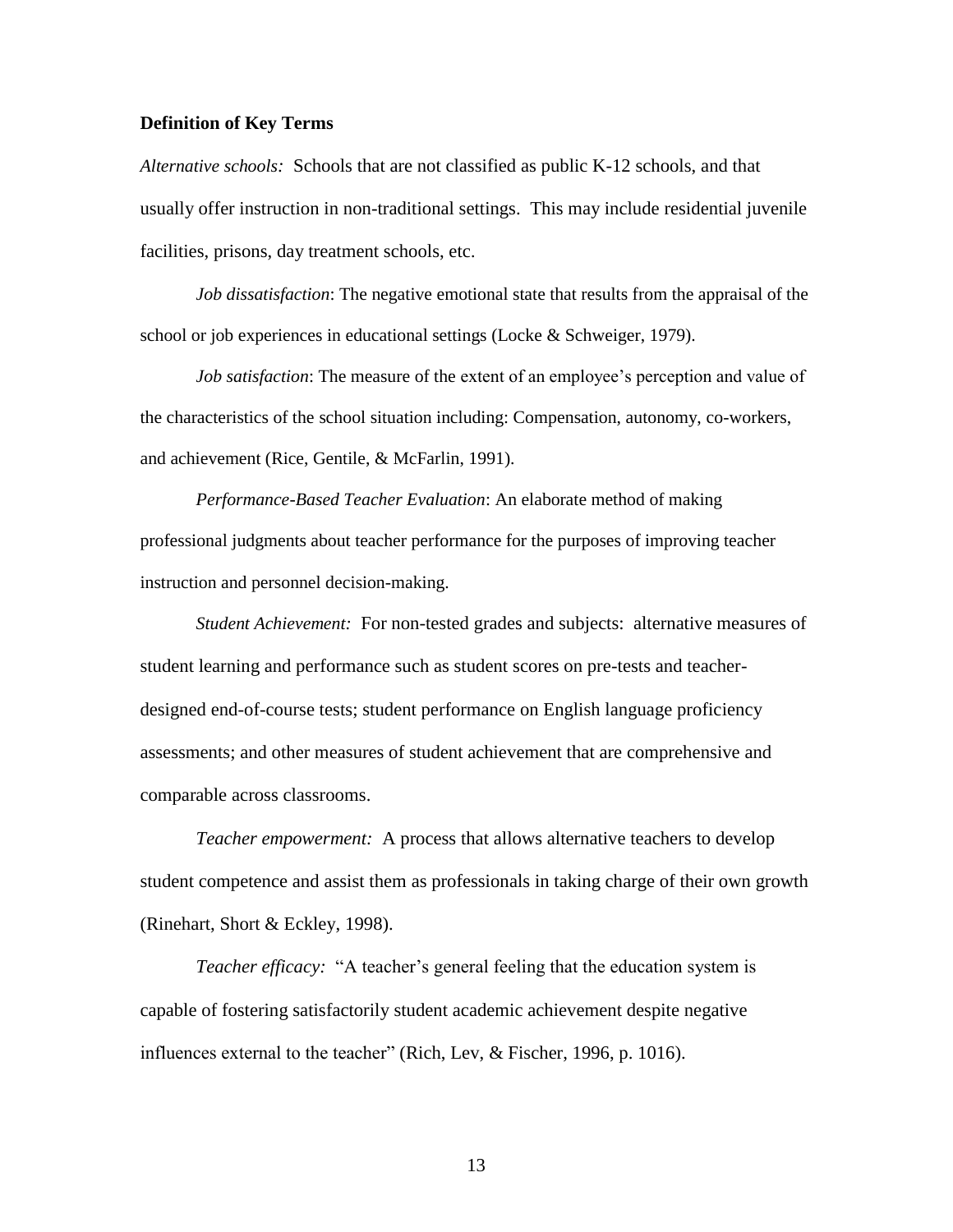*Teacher evaluation*: The process of collecting data and making professional judgments about teacher performance for the purpose of school decision-making related to teacher outcomes.

*Teacher professional development:* Effective professional development is on-going, includes training, practice and feedback, and provides adequate training time and followup support. This training is in addition to that required for initial licensure and tends to be developed based on teacher needs from evaluations. For this study the training will be linked to higher education institutions and collaborative efforts with local alternative schools.

#### **Conceptual Framework**

Teacher satisfaction, a value closely associated with the concept of classroom climate (Owens, 1998), should exist if teacher evaluation systems are to fulfill their potential. A critical variable in creating a climate of satisfaction in the workplace is that of consideration and compassion among employees and between employer and employee. George (1987) believed that performance evaluation is based on communications and personal relationships and that, similar to other relationships, "the qualities of empathy, honesty, and esteem need to be consistent" (p.23).

Teacher evaluation is primarily about documenting (through measures such as TEAM) the quality of teacher performance; the essential focus shifts to helping teachers improve their performance as well as holding them accountability for their work. Stronge (2002) stated

In recent years, as the field of education has moved toward a stronger focus on accountability and on careful analysis of variables affecting educational outcomes,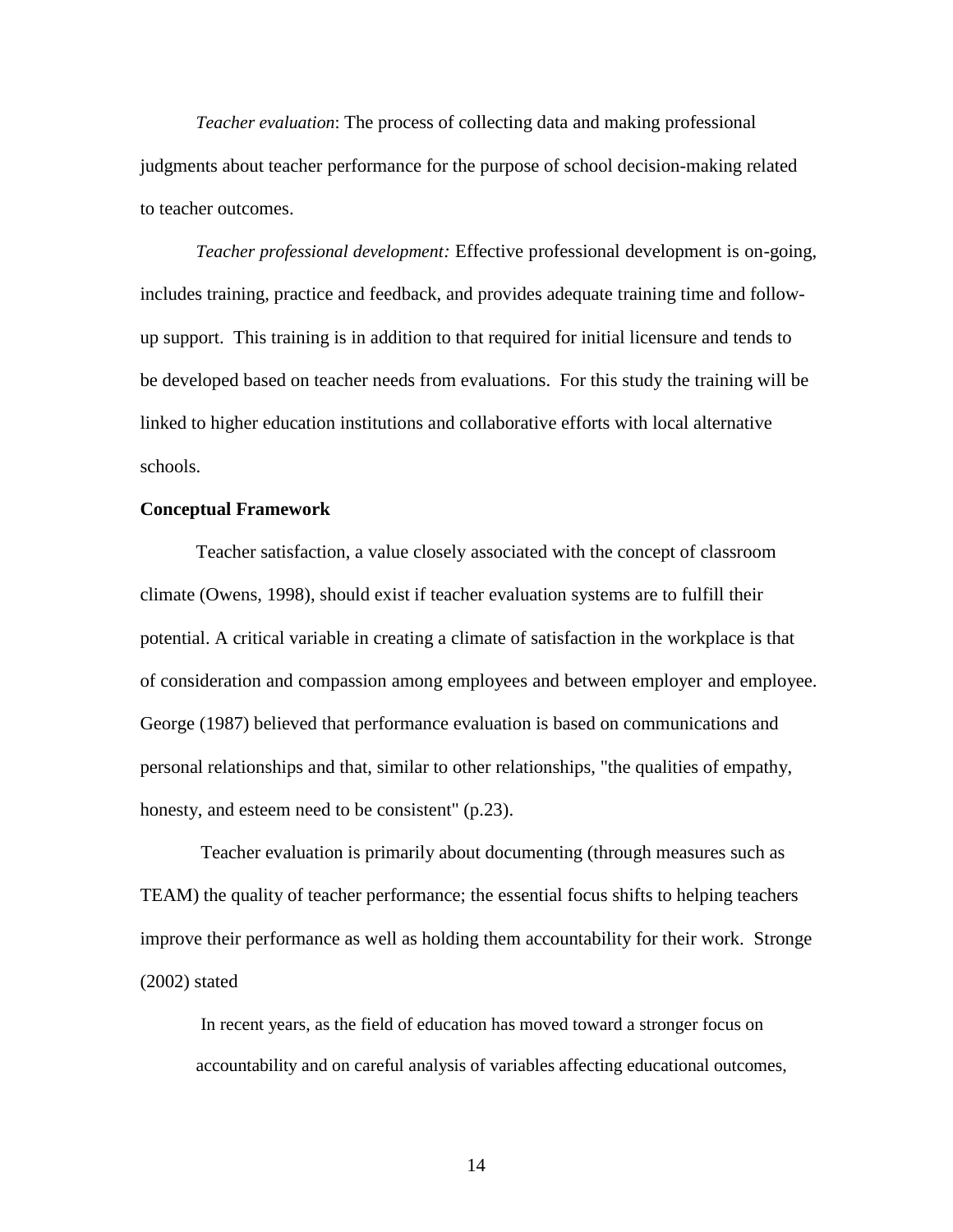the teacher has proven time and again to be the most influential school-related force in student achievement. (p. viii)

Therefore, the TEAM evaluation has been proposed as a tool for teacher growth and improving student achievement. Using the TEAM in Tennessee will allow teachers in alternate settings to engage in self-reflection and improve outcomes. This process may involve selected growth opportunities and professional development through a local university.

#### **Assumptions**

When reform efforts are disconnected from the TEAM results, there is no way to measure success in the reform effort. For this dissertation it was assumed that the TEAM evaluation system is conceptually and technically sound and that it promotes teacher efficacy and satisfaction, thus leading to successful school reforms.

It was also assumed that improved evaluation systems such as TEAM in coordination with positive conditions for teaching and learning achieved equitable access to effective teachers for students in alternative settings. With information on how effective teachers are performing in relations to teaching domains, districts can be more deliberate and create strategic conditions that attract, grow, and keep strong teachers in alternative schools (The Education Trust, 2012).

Furthermore, summative evaluation using TEAM suggests the importance of professional development and in-service training with a balance between the interests of the teacher and the interests of the alternative school in a continuous improvement cycle (Little, 1993). This basic assumption implies that the basic purpose of an evaluation is to improve both the individual's and institution's performance (Colby, Bradshaw, & Joyner, 2002). The summative evaluation tools may provide needed recommendations for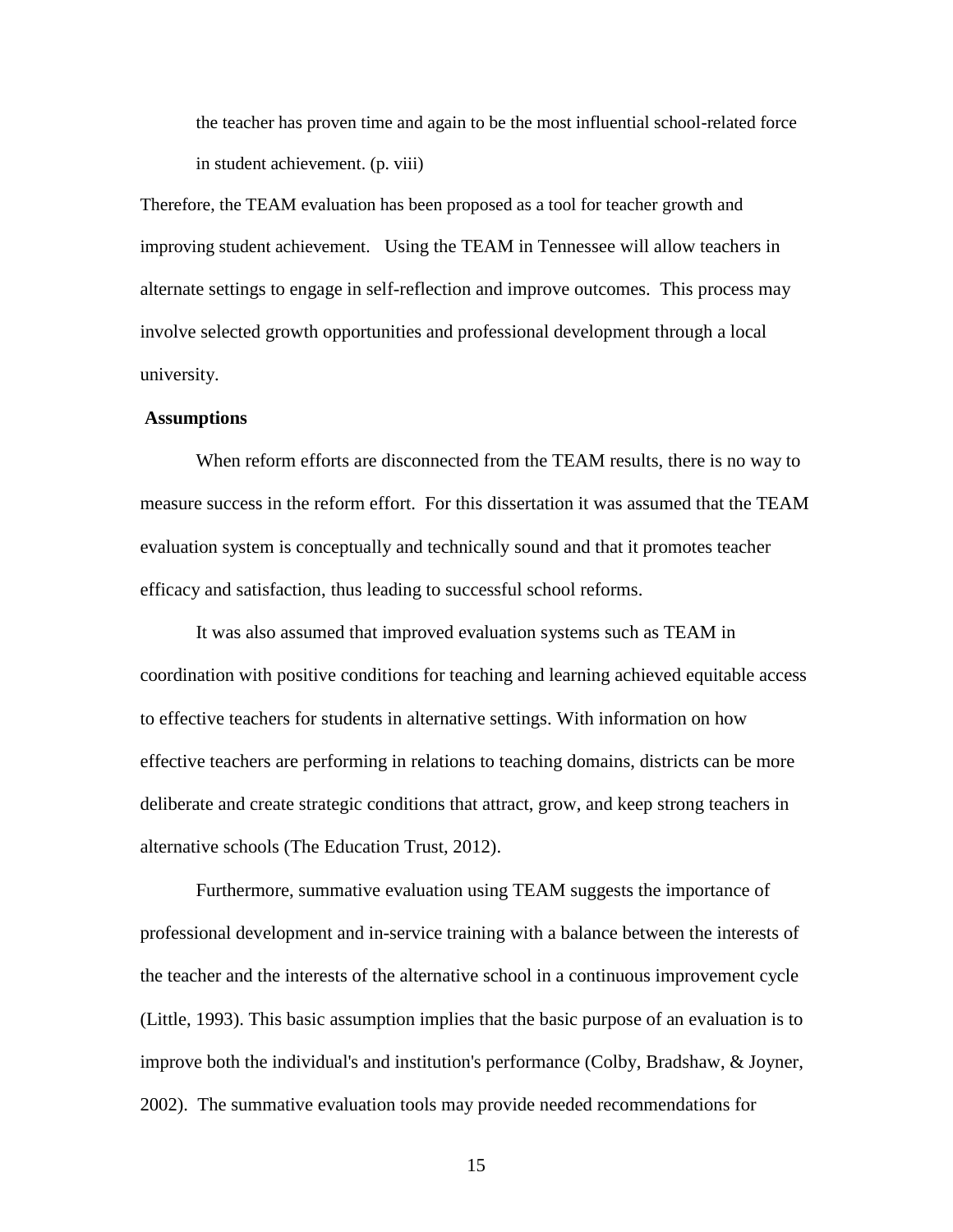systematic reforms to be initiated by local universities and school districts (Crawford, Roberts, & Hickman, 2008).

#### **Limitations**

The school districts in this study vary greatly and may utilize numerous teacher performance measures approved by the State Department of Education other than the TEAM rubric. Alternative schools may include special high schools, adult education programs, and correctional schools. Another limitation of the study was that participation is voluntary and limited to teachers in the non-public schools in Tennessee. The value added portion of the teacher evaluation score may be defined using several assessments devices that are not consistent with normal K-12 standards-based tests. The validity of the study was limited to the reliability of the teacher survey questions and the ability of the researcher to interpret perceived responses to evaluations, teacher satisfaction and efficacy, and measurable professional development.

Gay, Mills, and Airasian (2009) noted the following limitations concerning selfreported data solicited via questionnaires:

Self-report instruments ...have notable limits. The researcher can never be sure that individuals are expressing their true attitudes, interest, values, or personalities. A common problem with studies that use self-report instruments is the existence of a response set or a control group. (p.29)

In addition, the TEAM rubric has not been modified at this time by the Tennessee Department of Education, allowing specific value-added measures to meet the needs of most alternative schools. Therefore, the overall scores on TEAM may not be reliable without the value-added components of the evaluation that are included in public schools.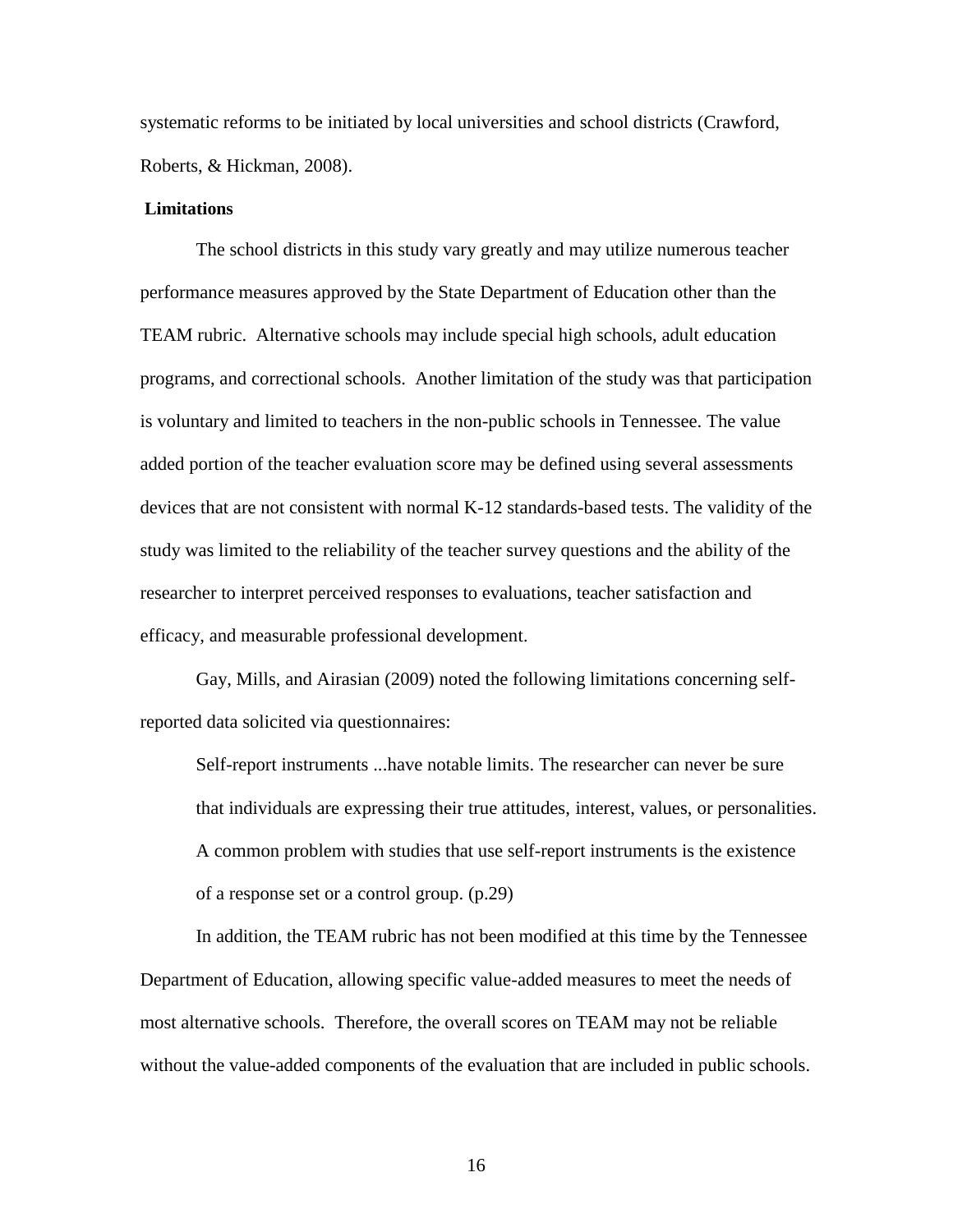In addition, as noted in a 1988 study conducted by the Educational Research Service, 99.8% of American public school administrators use direct classroom observation as the primary data collection technique. The ability to measure teacher efficacy and satisfaction may be difficult since the TEAM evaluation relies primarily on direct classroom observations in the alternative settings.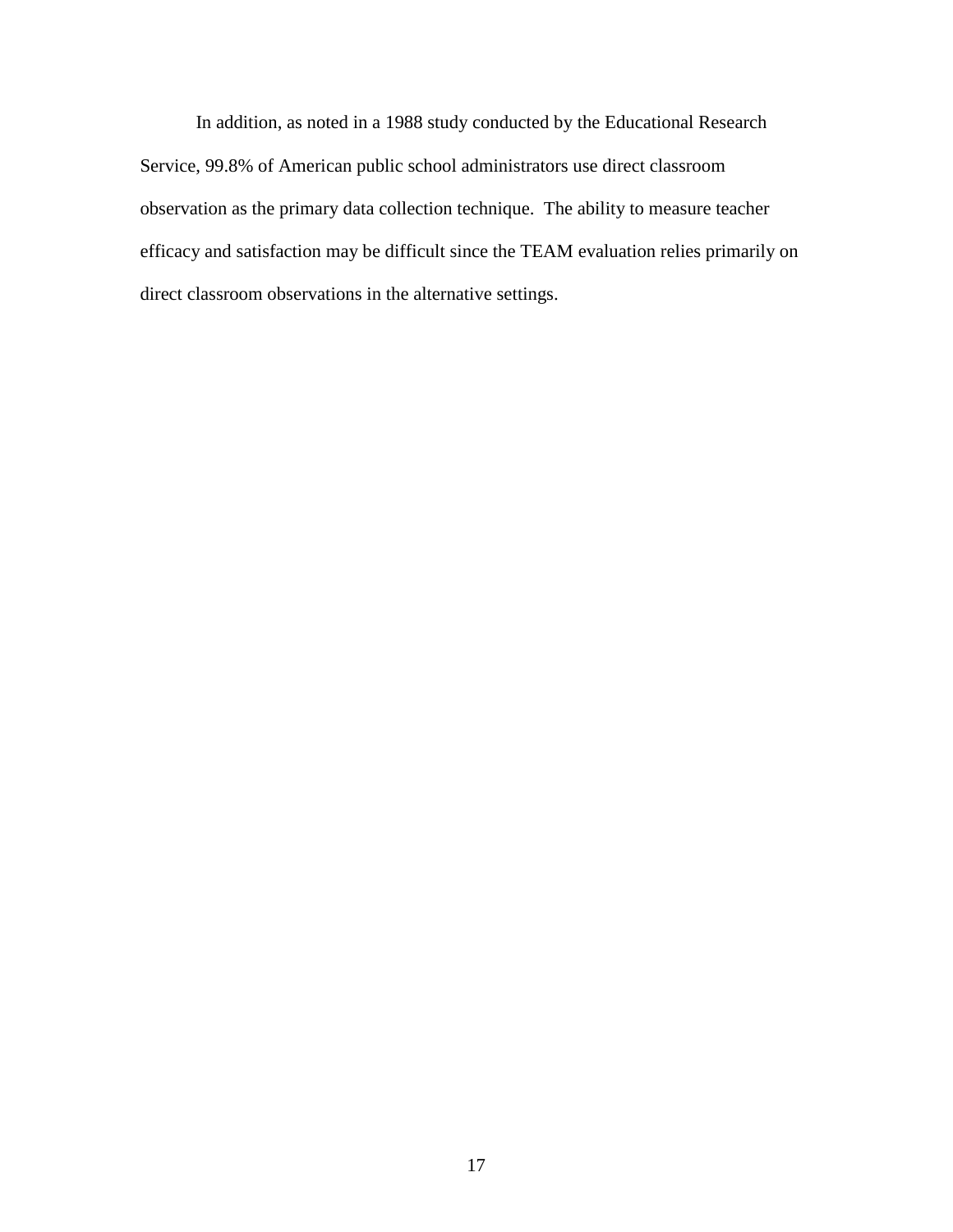#### **Chapter 2**

#### **Review of Literature**

#### **Introduction and Descriptors**

This chapter begins with a short history of teacher professional evaluation and moves to a thorough historical review of efficacy. Literature from the area of education evaluation, job satisfaction, student achievement and value-added scores, and teacher professional development quality are included. Rationale for the importance of job satisfaction and personal teacher efficacy in the area of alternative teachers (non-public K-12 schools) are explored. The chapter concludes with a summary.

Empowerment is defined "as a process whereby school professionals develop teacher competence to take charge of their own growth and resolve their own problems" (Rinehart et al., 1998, p. 635). An important aspect of teacher empowerment is selfefficacy and job satisfaction as measured by professional evaluations.

Teacher quality matters and must be addressed by administrators (Rice, 2003). The reality is that teaching is a complicated task influenced by many elements; therefore, evaluation of teachers in alternative settings is extremely important and complex. Educators and policymakers view teacher quality and professional evaluation as a significant concern. This concern is based on the absence of high levels of student achievement among students in alternative schools, especially minority and students from disadvantaged families (Sawchuk, 2009).

Organizations should exist to provide an opportunity for organizational members (teachers) to improve (Senge, 1990). As the teachers within the alternative organization improve, it can be assumed that the organization will also improve. The theory behind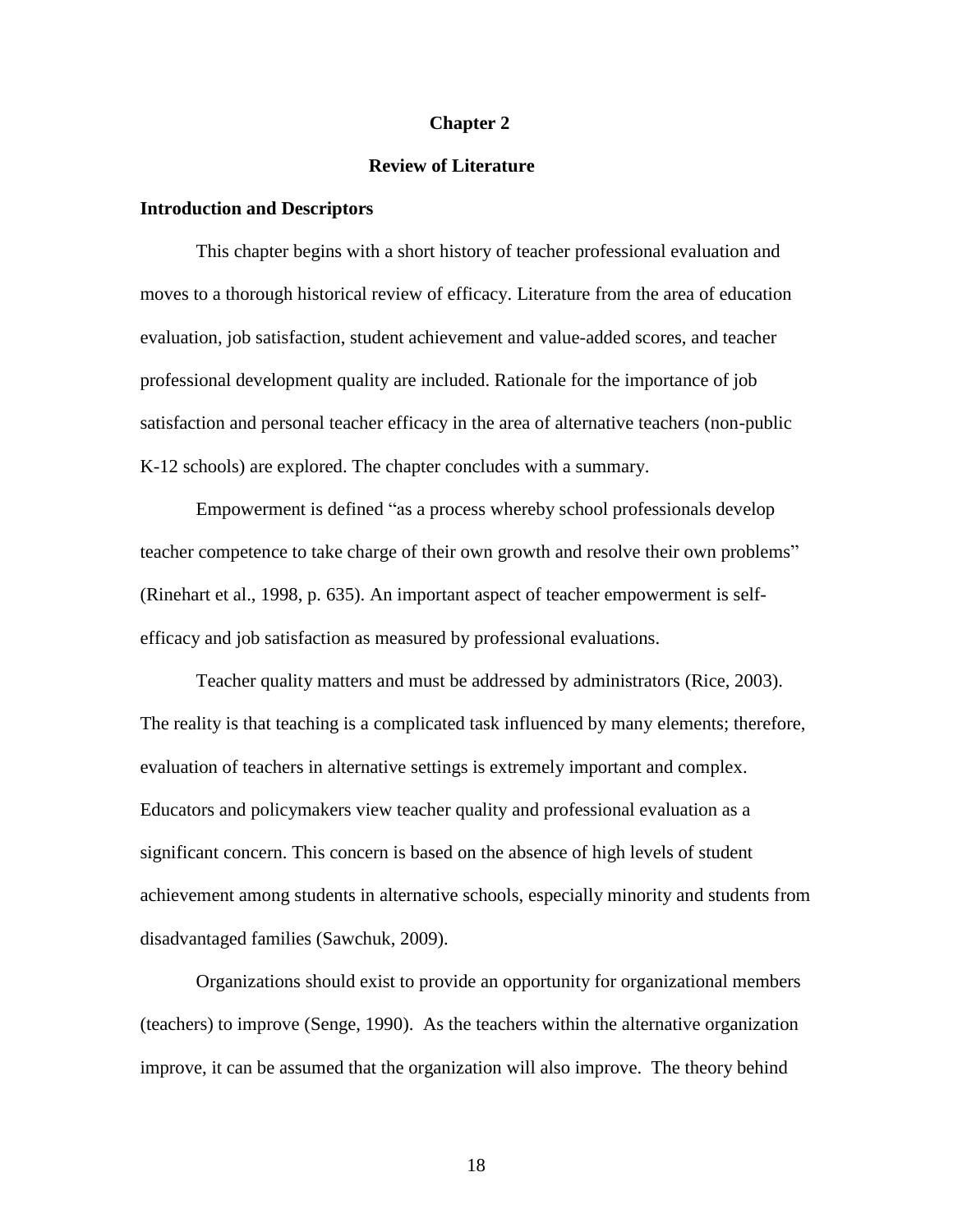teacher evaluation in this study was that teachers want to improve and be more satisfied with their role as a professional.

The TEAM evaluation was designed to assist the public schools as an organization in maximizing its assets through effective accountability. In the case of the non-traditional school, the outcome would be measured in terms of maximized instruction for more effective alternative programs (Darling-Hammond, 2000).

Furthermore, the teacher evaluation model should have two principle purposes in the alternative school: teacher personal growth and overall accountability for researchbased, best practices (Duke & Stiggins, 1990). TEAM is by nature designed to provide opportunities for self-reflection and improved delivery of instruction.

#### **Brief History of Teacher Evaluations**

The evaluation of certified teachers has undergone numerous changes over the last 60 years. Hoskins (1987) suggested the process of teacher evaluation is multifaceted and affected by several complex and constantly changing factors. The evaluation of licensed teachers is a part of the continually progressing dynamics of the entire educational system. Numerous factors still enter into the equation concerning the way teachers teach and the way teaching is evaluated and those must be evaluated regularly.

In 1992 the Interstate New Teacher Assessment and Support Consortium and the National Council for the Accreditation of Teacher Education (NCATE) collaborated with teachers, teacher educators, and state licensing officials to create a set of core standards that defined the knowledge, dispositions, and performances essential for all beginning teachers (Weiss, 1998). Performance assessments, modeled from the National Board for Professional Teaching Standards initiatives, evolved from the collaboration that included: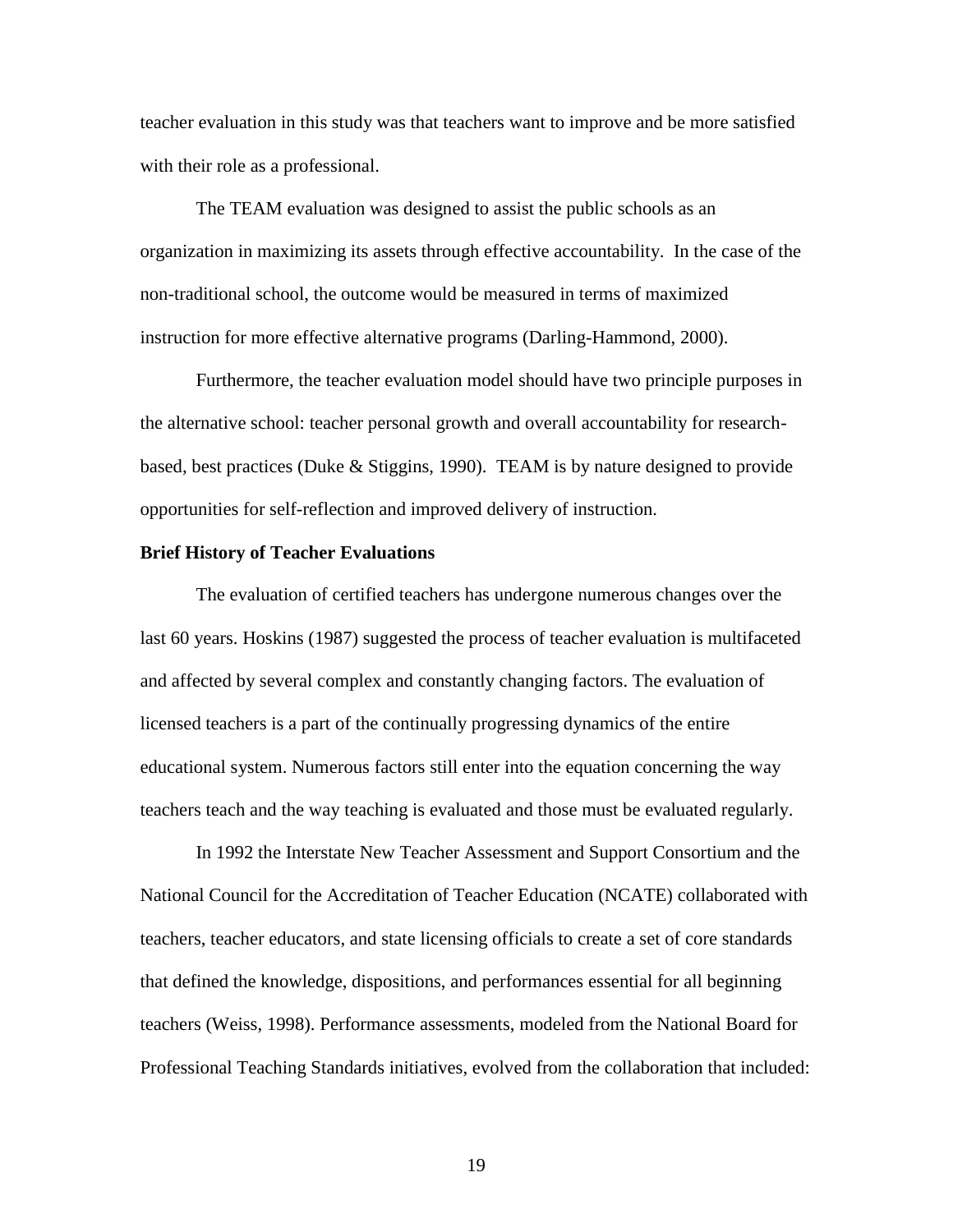videotapes and analyses of teaching, samples of lessons, teacher demonstrations showing how their teaching related to student learning and how their teaching fostered higherlevel reasoning and problem-solving skills (Weiss & Weiss, 1998).

In 1996, a seminal work on supervision and evaluation was published by Charlotte Danielson. Danielson"s book, *Enhancing Professional Practice: A Framework for Teaching*, which was updated in 2007, was based on her work with the Educational Testing Service and it focused on measuring the competence of teachers. Since it has been so popular, the Danielson model was assumed to be the reference point for any new proposals regarding evaluation in Tennessee. Whereas, Madeline Hunter had described steps in the teaching process and Goldhammer had done the same for the supervisory process, Danielson worked to develop the dynamic process of classroom teaching evaluation (Danielson, 1996; Goldhammer, 1969; Hunter, 1982).

Recently, the TEAM (2010) evaluation system was introduced. TEAM measures both the quality of each teacher"s work in the classroom (qualitative) as well as what the students learn (quantitative) in order to present a comprehensive picture of the teacher"s effectiveness. Thirty five percent of the rating is a measure of student growth over a year"s time and 15% of the rating is student achievement relative to state standards. This model of evaluation has not been fully developed for alternative schools at this time in Tennessee; however, the TDOE is working diligently to develop standards for the quantitative measure in the TEAM model (TCRED, 2012).

According to the TEAM manual (2010), under the First to the Top Act, the new teacher evaluation system must be a calculation of 50% qualitative and 50% quantitative data. What this means is that the frequent observations will be scored using a rubric that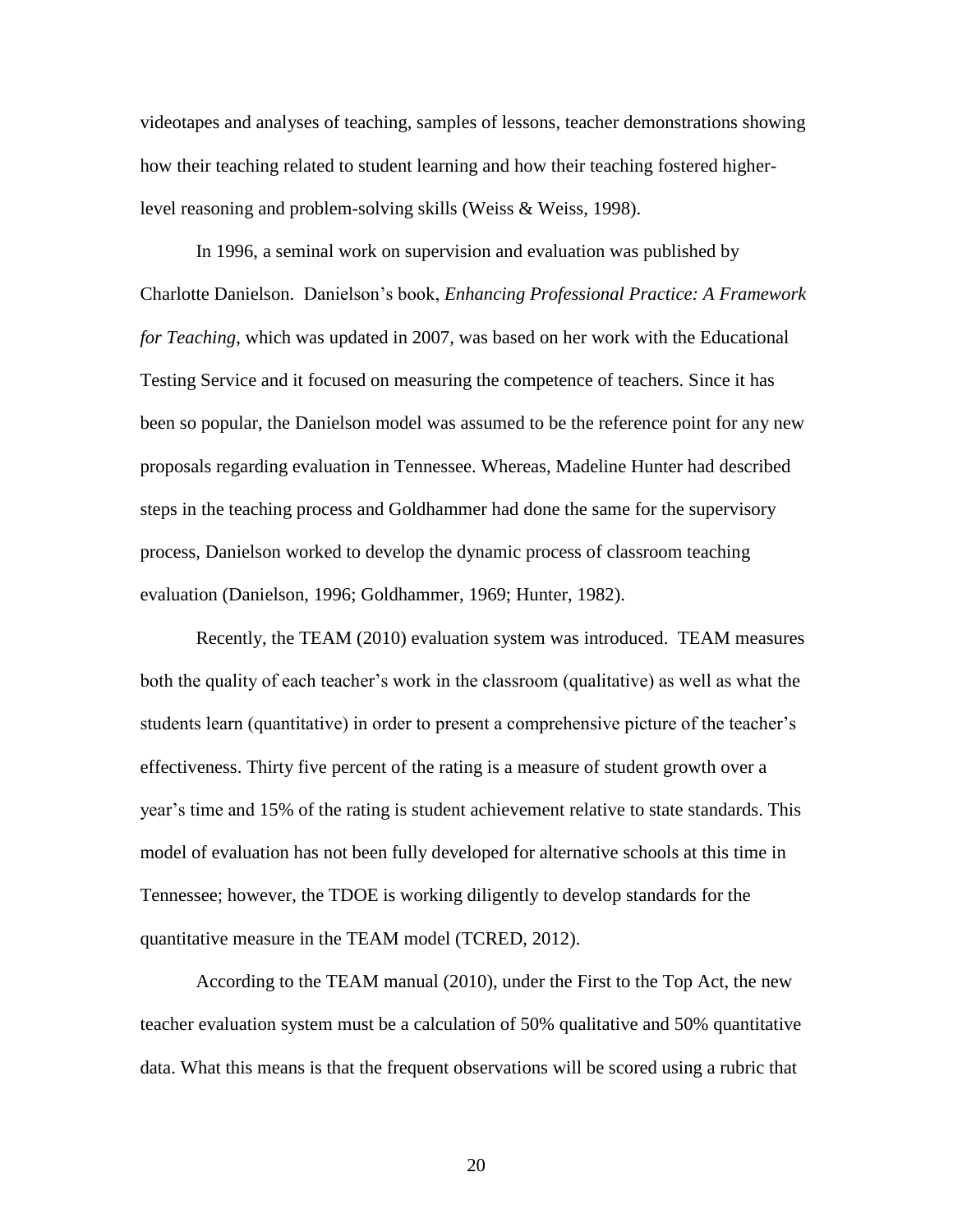outlines clear expectations of high-quality instruction, planning, classroom environment and professionalism. The scores from these areas are combined with measures of student learning. TEAM uses both a measure of growth and an achievement measure. This total calculation results in an effectiveness rating.

According to Goe, et al. (2008), evaluation is done based on what a teacher possesses in relation to his or her position, generally measured as teacher background, beliefs, expectations, experience, pedagogical and content knowledge, certification and licensure, and educational attainment. These measures are sometimes discussed in the literature as "teacher quality"; for instance, the *No Child Left Behind* (NCLB) requirement for highly qualified teachers refers specifically to teacher qualifications and credentials. Secondly, many of the current teacher evaluation models are based on observations by the supervisor or principal of the alternative school. The third element of evaluation may also be based on impact on student achievement, graduation rates, student behavior, engagement, attitudes, and social-emotional well-being.

It was proposed that the alternative schools and private schools that continue to utilize the evaluation framework would be able to emphasize the importance of learning and communicate enthusiasm for their content, and thus help students to achieve better. If the TEAM model is utilized there will be more opportunities provided by the TDOE so that judgments about performance inform the best teaching practices and promote positive teacher belief systems (Agne, Greenwood, & Miller, 1994).

Part of the reason the new TEAM model was proposed in Tennessee is because it focused on evaluating teachers more often than the once every five years, as required for professional educators under the old framework for evaluation. Furthermore, the TEAM minimum four or more evaluations result in result in a Skills, Knowledge, and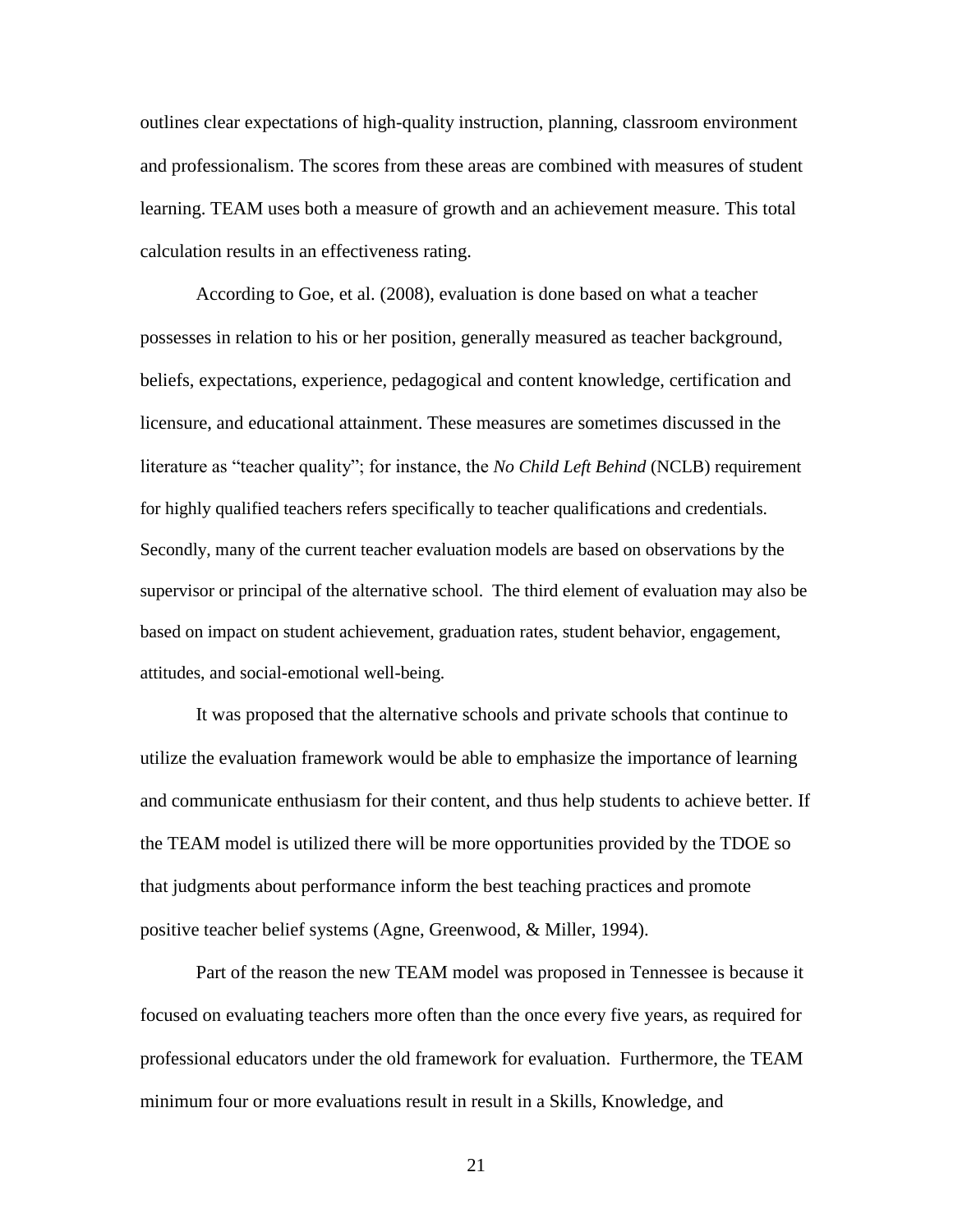Responsibilities (SKR) score of 1-5, with the mean score nationwide of 3.5 out of 5. NIET says that SKR score provides more useful feedback to the teachers and administrators than those with the framework that uniformly rate teachers high irrespective of the teacher's actual performance (TEAM Evaluation System Handbook, p.93).

To facilitate teacher evaluations, the Tennessee Consortium is an independent, external research group responsible for conducting a detailed, focused, program of research as part of Tennessee"s *Race to the Top* grant. In collaboration with researchers and practitioners from across Tennessee and the nation, the Consortium leads and engages in research studies, program and policy evaluations, and subsequent development activities to promote results-oriented decision-making. As part of their participation in *Race to the Top*, all of Tennessee's school districts (including alternative settings) have agreed to participate in the Consortium"s research so the materials presented are easy to interpret and apply (TCRED, 2012).

#### **Trends in Teacher Evaluation**

Teacher evaluation, with the inclusion of teacher empowerment through professional development and collaboration through higher education institutions, is an integral part of the school"s organizational culture. Using research conducted by Darling-Hammond (2000), Ebmeier (2003), and Stockard and Lehman (2004) as the conceptual framework, this study identified the degree of the relationship between current teacher evaluation practices and teacher job perceptions.

The task of ensuring that instructors are highly qualified teachers has quickly become a priority for principals and alternative school directors. Teacher evaluation,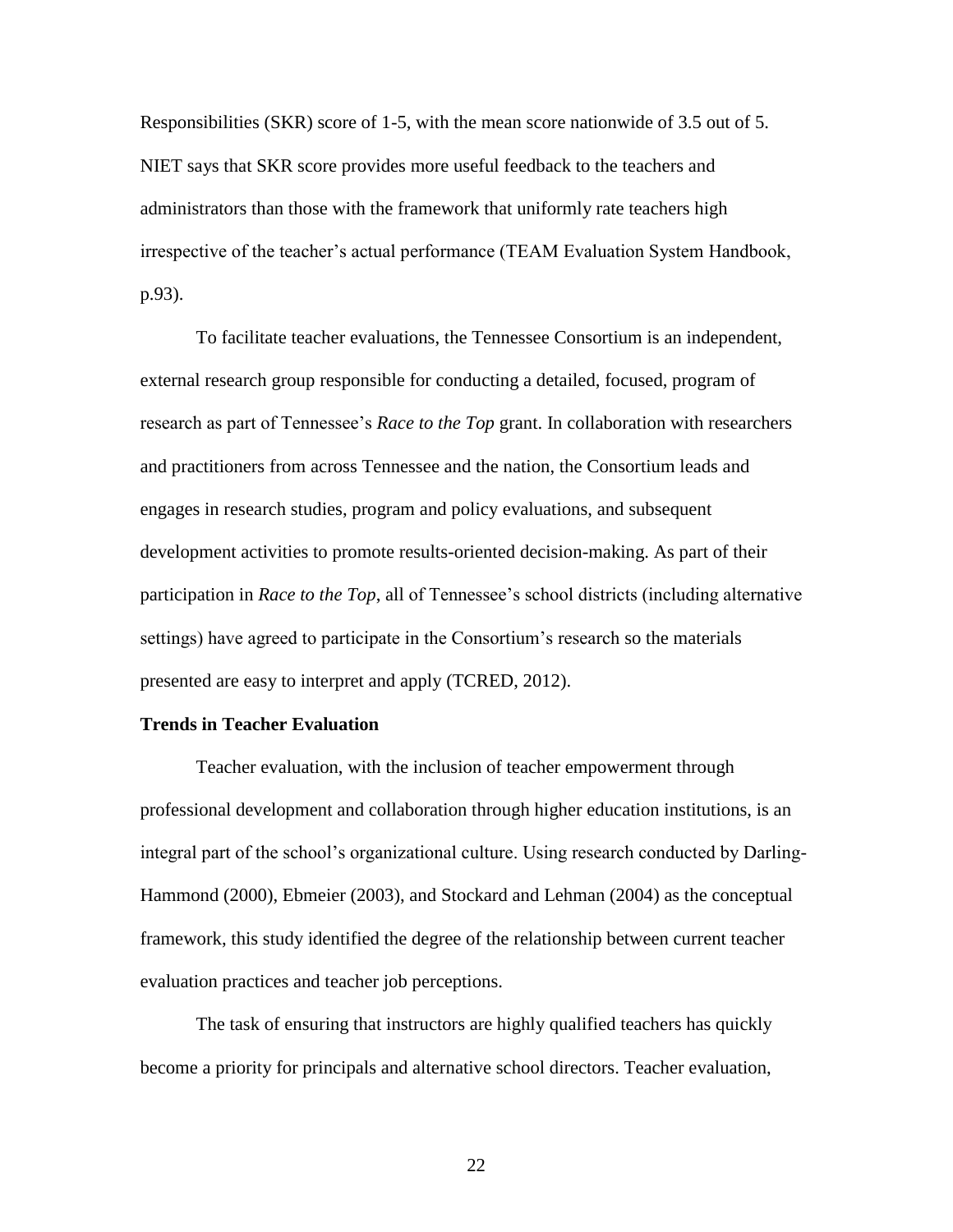subsequently, becomes not only a state and federal mandate, but also an opportunity for school districts to hire quality teachers who are employed within their non-traditional schools.

According to Mayo (1997), nine evaluation procedures are available for general use. These include: classroom observations by a trained supervisor, peer partnership with other qualified teachers, and teacher mentoring. It is also possible to model peer coaching, design professional portfolios, engage in self-evaluation that may include student/parent evaluation. Lastly, professional evaluation may entail artifact collection by the teacher and supervisor, as well as action research (Mayo, 1997). These trends in evaluation emphasize that teachers draw on a reliable body of technical knowledge and that teacher evaluation is conducted in collaboration with other professional colleagues. Teacher evaluation, in this view, is a collaborative professional enterprise meeting the needs of the organization and all members (Mayo, 1997).

Several professional development activities are available from which teachers could choose. Options include mentoring a new teacher, action research, study group participation, individualized professional activity, peer coaching, school-wide or districtwide action research, and participation in an industrial experience. Professional development plans are approved by the administrator in the fall and reviewed annually in the spring. Plans may span a multi-year time frame (Davis & Wilson, 2000).

#### **Background of Alternative and Non-traditional Schools Evaluation**

Tennessee Code Annotated, Title 37, Juveniles, has established policies for special school districts, such as youth development centers. Section 37-5-119 states: "the schools shall meet the requirements of the law for public schools and rules and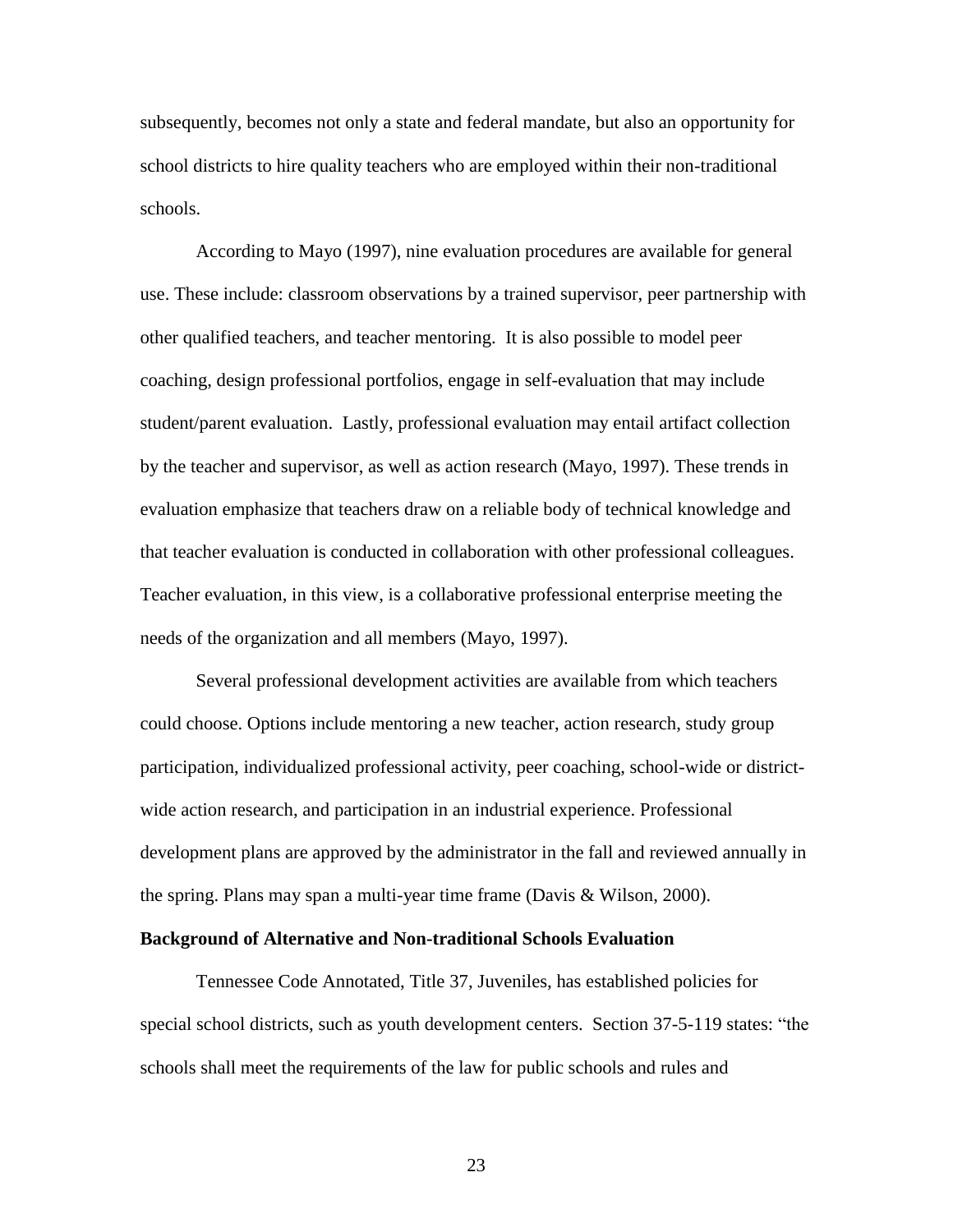regulations of the state board of education." The commissioner of education in Tennessee has granted a waiver for such special or non-traditional schools in Tennessee as far as the value-added portion of the performance evaluation TEAM score.

For the Tennessee Department of Corrections (TDOC) schools, the Commissioner of TDOC as director of education has approved a policy stating that teachers should be evaluated two times yearly using TEAM without reference to the value-added portion of the evaluation (TDOC policy 117.01). This evaluation process has been approved by the Tennessee commissioner of education, and TEAM scores are based solely on the approved supervisor observations and evaluations.

According to the state policy, "Any charter or state agency school interested in proposing its own evaluation model may submit an application for approval to the Department of Education. The Commissioner of Education shall have the authority to approve the use of the evaluation model" (TDOE, 2014). The TDOC director of education has secured permission to use the modified in TEAM evaluation in the state correctional schools, and several of the alternative settings in special school districts have made requests for modified evaluation formats that focus solely on teacher observations.

Alternative schools as defined by public school law relates to the establishment of a school setting for students in grades 1 through 12. In 2007, Public Chapter Number 517 mandated a transition plan for students entering and leaving an alternative education setting, it and established greater accountability measures to include monitoring academic and behavioral progress of students. That same year, Public Chapter Number 211 required that the Advisory Council for Alternative Education study issues relating to the establishment of pilot alternative school programs.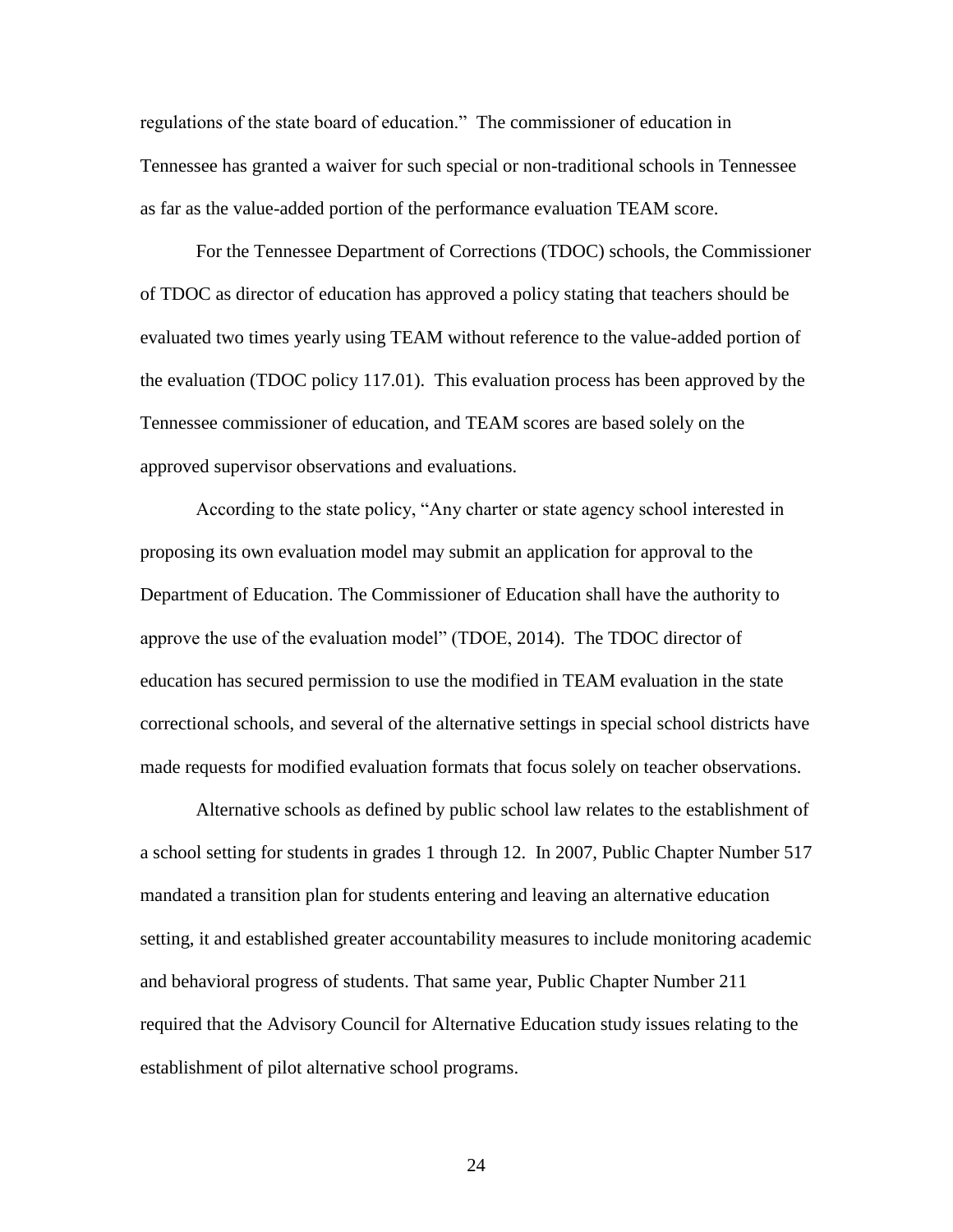In January, 2008, the Advisory Council in Tennessee released its definition of alternative schools as follows: "A nontraditional academic program designed to meet the student's educational, behavioral and social needs." For the first time, in 2011, at the recommendation of the Governor's Advisory Council for Alternative Education, the Tennessee Department of Education authorized the creation of the nontraditional school for students that are off-track and need an alternative route to a high school diploma (TAEA, 2014).

During that same year the Advisory Council voted to partner with the National Alternative Education Association (NAEA). The NAEA has adopted standards and "exemplary practices" for professional development that will support the research in the study. NAEA Standard 4.5 states:

Staff members create written professional development plans that facilitate personal and professional growth, identify the professional development needs of the individual, establish short and long term goals, and align professional development training to address the individual's overall plan. (TAEA, 2014)

#### **Evaluation and Teacher Effectiveness**

In 2009, a study entitled *The Widget Effect* (Weisberg, Sexton, Mulhern, & Keeling, 2009) heavily criticized teacher evaluation practices in the United States. The *Widget Effect* was the product of research into the evaluation practices in 12 districts across four states including approximately 15,000 teachers, 1,300 administrators, and more than 80 local and state education officials. Specific findings indicated major flaws in the teacher evaluation process. Overall findings suggested that evaluations are short and infrequent (most are based on two or fewer classroom observations totaling 60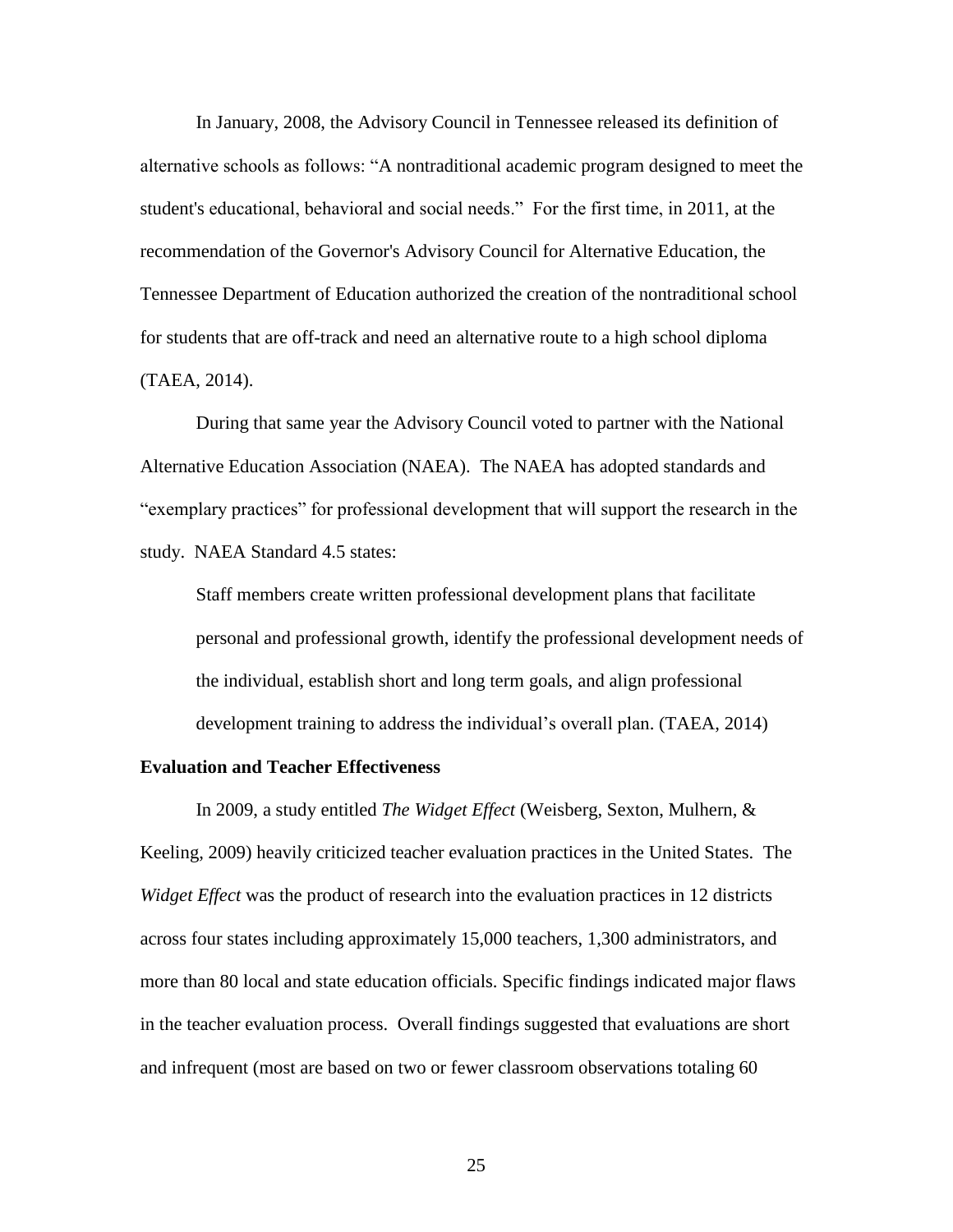minutes or less), conducted by untrained administrators, and influenced by powerful cultural forces that advocate that teachers are among the top rated performers in society (Marzano, Frontier, & Livingston, 2011).

Achievement data as one measure of effectiveness should be used in teacher evaluation because they are so important in the outcomes and work of teachers. In addition, they are called for by important stake holders. While the overall performance of teachers in this country is high (Berliner & Biddle, 1995), there can be instances where performance show contrast in teacher evaluation scores, and should be taken into account. Some teachers see pupil achievement and performance evaluation as a proper and deserved focus for their work, and can make the technical case that it can be assessed in their case (Peterson, 2000). However, for alternative and non-traditional schools the measure of success is often not tied to pupil achievement. This is generally because there are no standardized tests used with students in short-term alternative placements.

Teachers" perceptions of the performance evaluation and feedback they receive is likely to be shaped by the degree to which they consider it a fair and just assessment of their work (Peterson, 2000). It may be assumed that teachers who do not consider their evaluation and feedback a fair assessment of their work would also have a negative view of other aspects of its impact and role within their school. Impressions of fairness are also linked to indicators of the extent to which the outcomes and intrinsic rewards of an appraisal and feedback system are properly aligned with teachers" work, what they consider to be important in their teaching, and the school"s organizational objectives. For example, if teachers are appraised and receive feedback on a particularly narrow set of criteria or on a particular student outcome measure which they feel does not fully or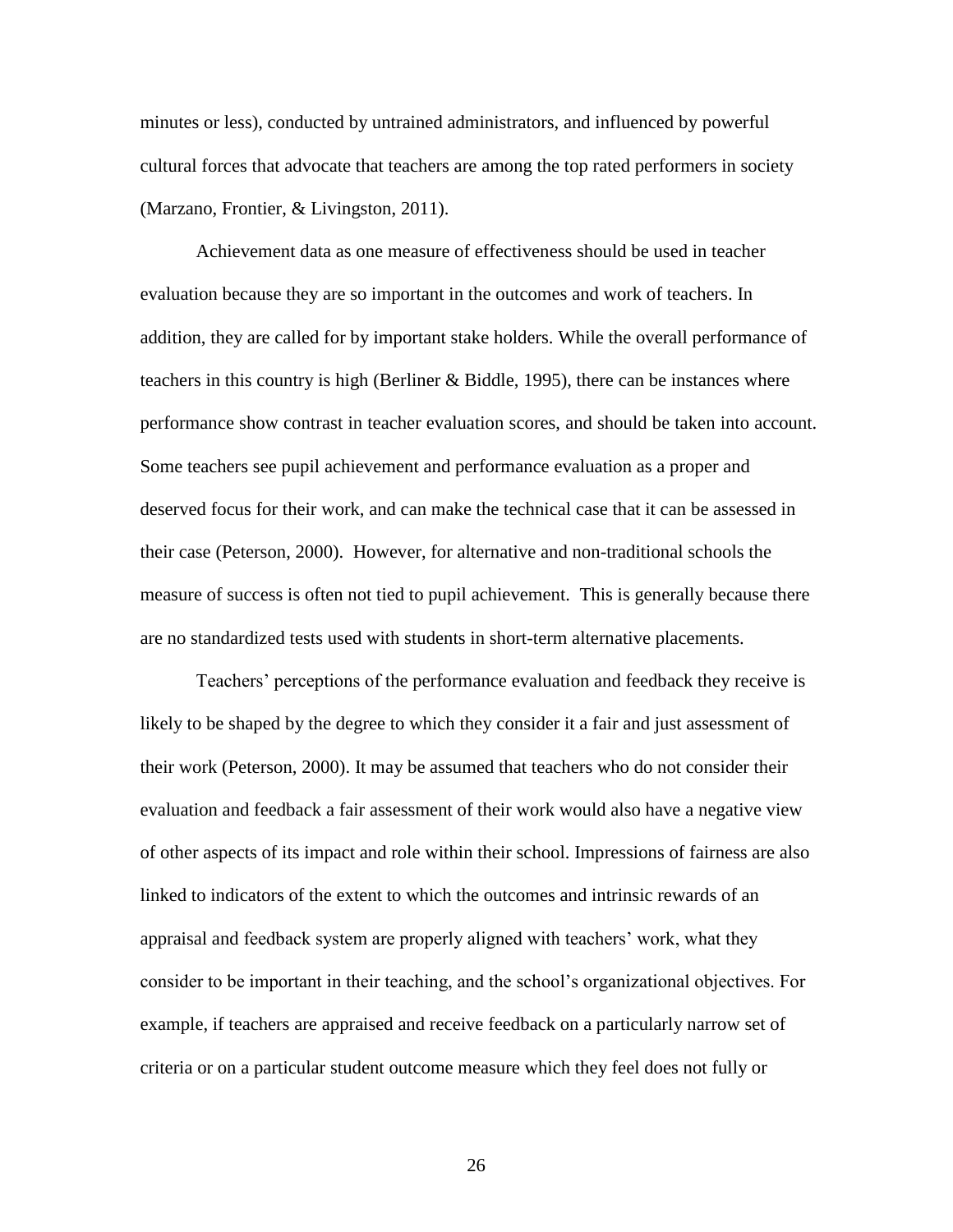fairly reflect their work, a measure of the fairness of the system should highlight this problem (OECD, 2009).

Milanowski (2004) notes that observation-based teaching evaluations, especially standards-based evaluations that carefully measure specific dimensions of teaching, have been found to be significantly related to student achievement gains. Furthermore, when these observations are used for feedback about professional development and coaching, they can help teachers develop greater effectiveness and impact the learning environment.

The demand for school changes to improve the quality of teaching for students in alternative schools and the need to improve student learning is clear across the State of Tennessee. All alternative educators, researchers, and politicians, recognize the importance of developing successful, productive citizens (Wu & Short, 1996). The attempt to build better Tennessee schools has placed the focus on teachers and other organizational factors such as ethical standards that influence teacher evaluation and continuing growth conditions. The basis of the focus is the belief that factors affecting teacher quality, such as teacher evaluations and teacher improvement, could lead to more effective schools.

As described above, structured teacher performance assessments such as the TEAM address the need to improve effectiveness. They evaluate directly what teachers do in the classroom, and they often incorporate specific evidence of student learning that is linked to evidence of the associated teaching efforts. Such formal assessments have been found to be stronger predictors of teachers' contributions to student learning gains than traditional statewide achievement tests. Research-based teacher evaluations are also more broadly interpreted than most state mandated teacher exams, and can be used for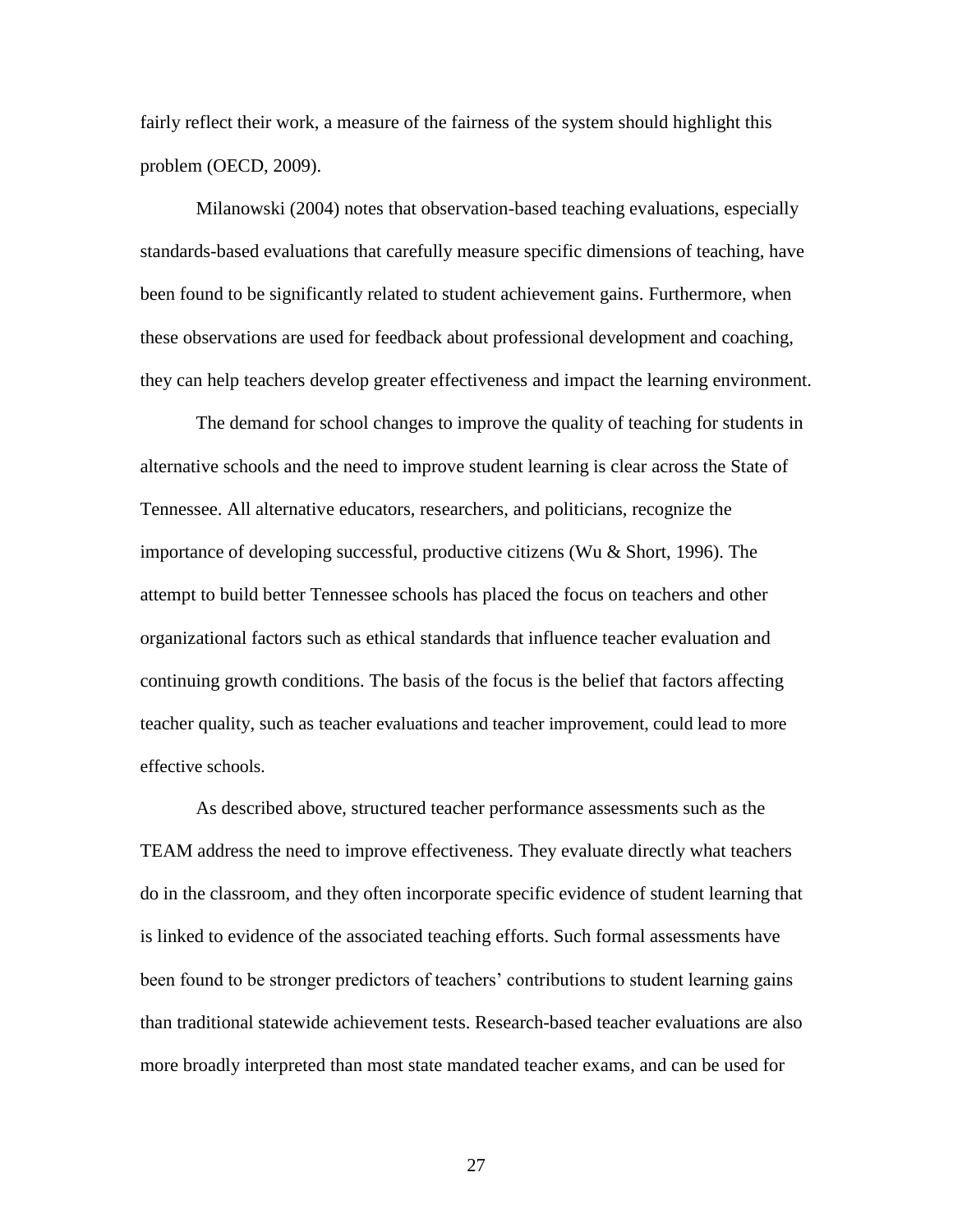new teachers about to become a part of the profession, as well more experienced veteran educators (Newton, 2010).

#### **Evaluation and Job Satisfaction**

Teachers are arguably the most important group of professionals for our nation"s future. Therefore, it is disturbing to find that many of today"s teachers are dissatisfied with their jobs (Bishay, 1996). This study investigated how TEAM evaluations may influence teacher job satisfaction.

Moore (1987) suggested the differences in teacher satisfaction, while related to individual differences in education, gender, age, socio-economic status, and ethnicity, are further complicated by the dedication and motivation teachers have for their profession. Teachers often speak of their work being a calling or a mission and attach little importance to advancement or extrinsic rewards. In alternative schools or non-traditional schools there seems to be a link to performance evaluations and job satisfaction (Moore, 1987).

Job satisfaction among public school principals and teachers has decreased in the past five years, with teacher satisfaction reaching its lowest levels in 25 years, according to survey results released by MetLife (2012). Only 39% of teachers reported being very satisfied in their job, and more than half said they felt under great stress several days a week according to the 29th annual MetLife Survey of the American Teacher (Resmovits, 2013).

Identifying and employing quality teachers are key components to the most current national school reform initiative, the *No Child Left Behind Act* (2002). Documenting that quality instruction is being implemented in classrooms suggests that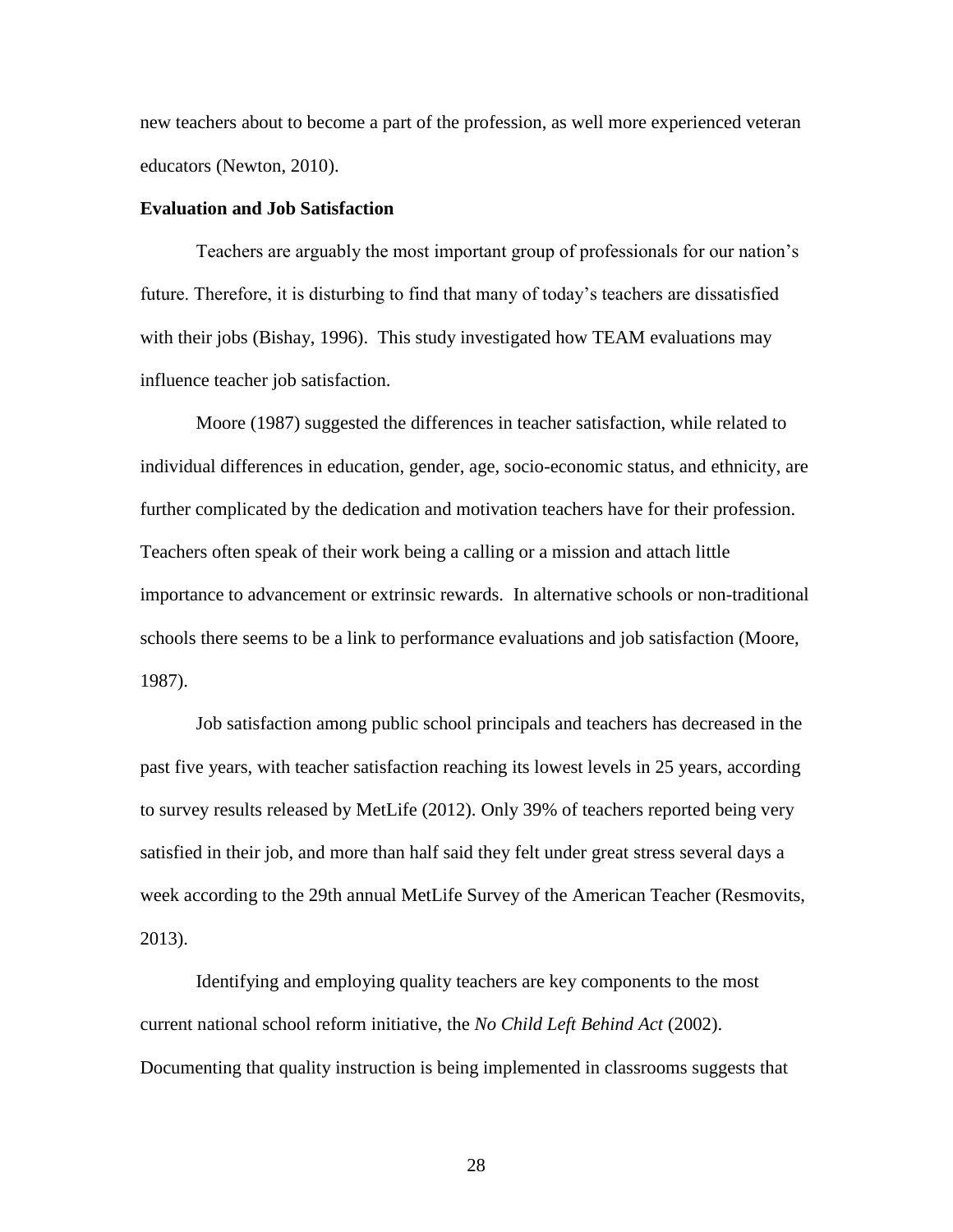teacher evaluation processes will soon shift to a higher priority. As accountability for student learning becomes a determining factor for the evaluations teachers receive and the accreditation school districts are awarded, teacher evaluation procedures will become a high priority for school administrators. Studies are needed to judge the state of teacher evaluation practices in schools. Furthermore, data are needed to determine which components of current teacher evaluation practices are perceived as effective in increasing teacher job satisfaction.

In a new 2012 study by The Education Trust, authors Sarah Almy, director of teacher quality, and Melissa Tooley, a teacher quality data and policy analyst, found that the classroom conditions for teaching and learning are critical to teacher satisfaction, especially in struggling schools (Almy & Tooley, 2012). The study suggests that satisfaction is possible when "teachers have the time, tools, and trust they need to improve teaching and learning; growth tools are essential ingredients to building strong public schools and a quality teaching force" (Almy & Tooley, 2012, p. 13).

Job satisfaction and teacher motivation are important for long-term growth in any education system. They are important in the same way as professional knowledge, teaching abilities, and access to educational teaching tools (Oloube, 2005). Filak and Sheldon (2003) stated that job satisfaction and increased motivation to perform in a positive manner occur when the teacher feels effective, taking on and completing challenging tasks directed at educational growth and performance. In this context, job satisfaction can be the ability of the teaching job or position to meet an individual teacher"s needs and improve their job/teaching performance (Filak & Sheldon, 2003).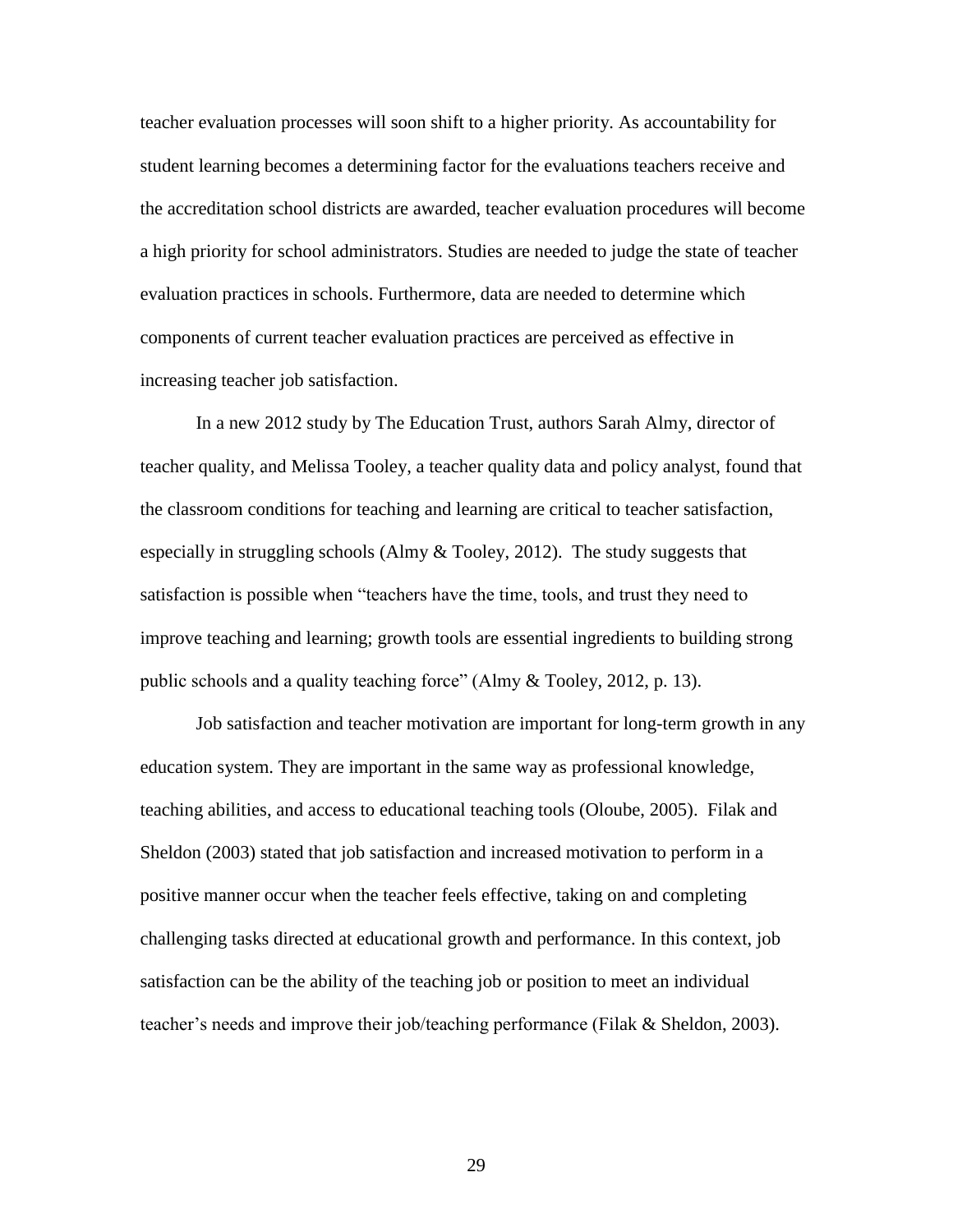A teacher"s commitment to teaching and the workplace have been found to be enhanced by verbal rewards such as acknowledgement of teaching competence (Palmer, 1990). This satisfaction may be in the form of meaningful and varied work, task autonomy and participatory decision-making. Also, positive feedback on evaluations, collaboration, supervisory support, reasonable work load, adequate resources and professional development is helpful (Firestone & Pennel, 1993).

Anxiety over the evaluation process, stress, and burnout can affect a teacher's ability to lead the classroom in creative learning. As a result, professional burnout may often occur for those teachers who are very dedicated and committed to their careers. They tend to work extra hours after school to achieve their goals (Farber, 1991). Thus, for teachers to remain enthusiastic year after year, the principal/evaluator must implement strategies that will promote and monitor the mental status of the teaching staff (Eberhard, Reinhardt-Mondragon, & Stottlemyer, 2000).

#### **Evaluation and Teacher Efficacy**

Teachers are faced with rapid changes in student populations and reform movements in professional evaluation methodology; thus, practicing teachers may feel inadequate and, in lieu of seeking professional development to build mastery, may engage in survival behaviors designed to preserve their sense of self-efficacy. Administrators should carefully monitor and adjust the level of teacher motivation, and provide the feedback that persuades teachers they can be successful (Gregoire, 2003).

Further changes in public law have led some educators to feel unfairly burdened by certification or evaluation requirements. In 2012, Public Chapter 1020 in Tennessee school law was adopted by the Tennessee General Assembly and had unintended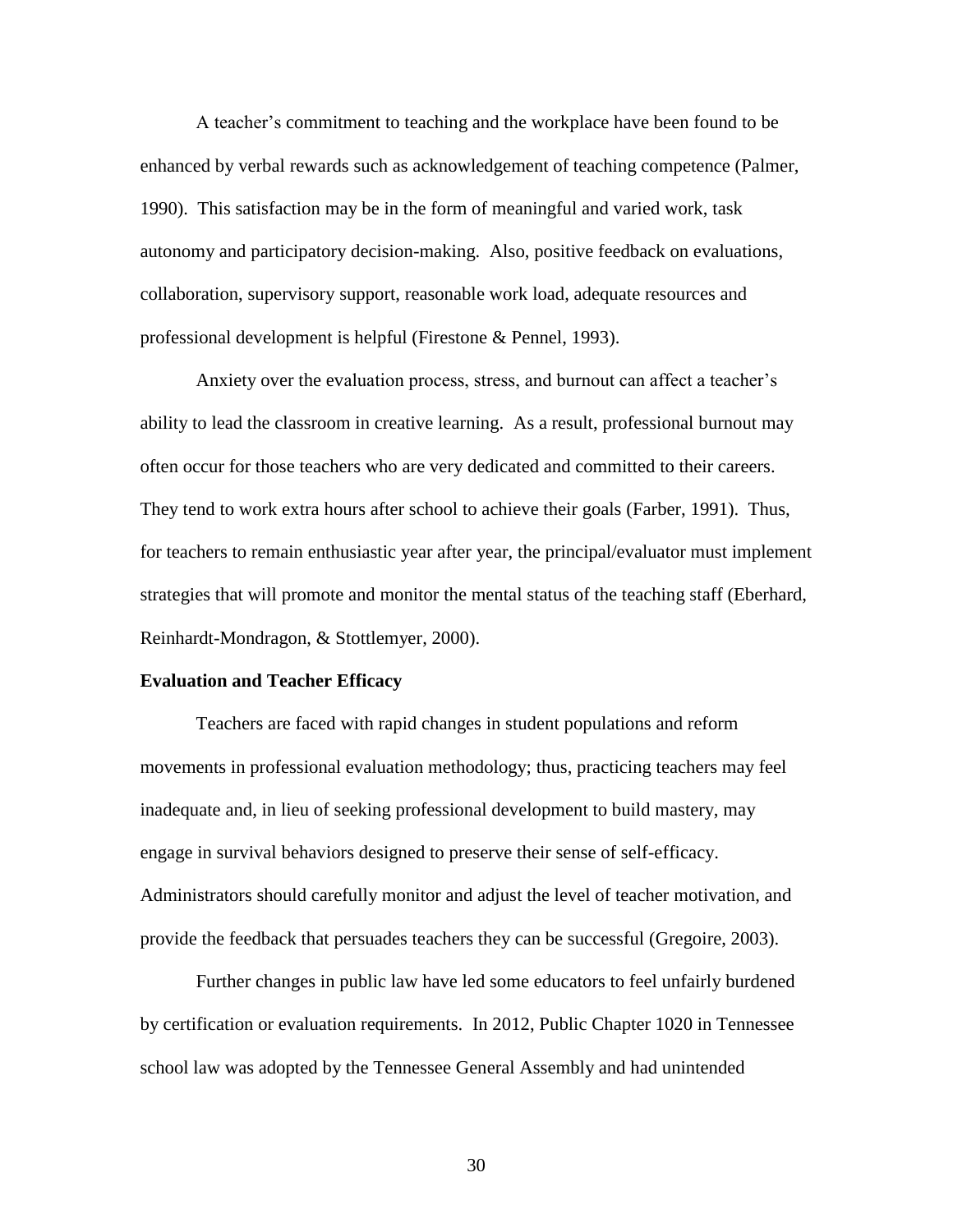consequences for many alternative educators. The law requires all teachers-of-record for courses where there is a state-level End-of-Course (EOC) exam to carry a subject-specific endorsement. The law further states that teachers of the EOC courses who do not have the required endorsement demonstrate sufficient content knowledge in the course material by taking, at the teacher"s expense, the standardized or criterion-referenced test for the content area (TAEA, 2012).

Some literature supports that the teacher who possesses high efficacy characteristics will be able accept challenging roles with the confidence and ability to change the student"s belief system about school and learning, while at the same time fostering a strong desire to learn within the student (Henson, 2001). Teachers with high self-efficacy characteristics will tend to score more highly on performance evaluations and display more positive learning environments. These types of practical strategies help students to become motivated, focused on learning, and succeed academically (Henson, 2001).

Thus, as self-efficacy theory suggests, efficacious teachers are more likely to engage in challenging activities, strive to obtain more individualized goals, and persevere through difficult school situations (Bandura, 1997). Efficacious teachers, therefore, should exhibit teaching behaviors that show this generative ability. Theoretically, teachers" beliefs in their ability could influence the creativity they exhibit in the classroom, the goals they set for themselves and their students, the instructional practices they utilize, and how they perform in the face of performance evaluation (Looney, 2003).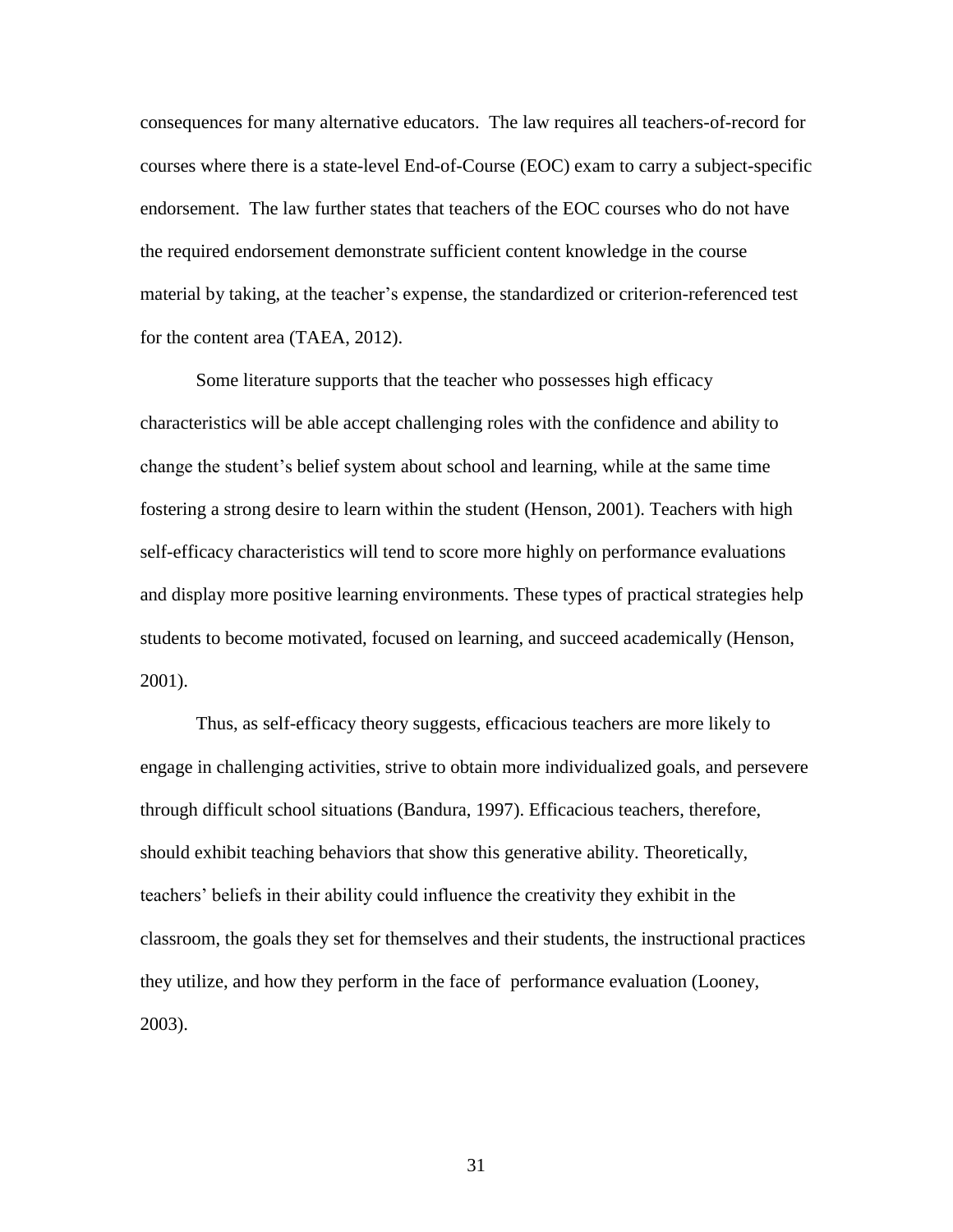Most school accountability systems are evaluations provided by outsiders or people occupying a higher political place on the bureaucratic ladder. The state holds school districts accountable, and principals and other supervisors assess and evaluate the quality of the teaching in their school. That isn't the norm in other professional practice. For example, a lawyer doesn't provide good service because he/she is seeking to receive positive marks or because of concern about getting a poor evaluation, nor does a medical doctor provide treatment because of fear of a reprimand from the hospital administrator. When teachers have timely data on performance and feel empowered to make appropriate classroom changes based upon supported data, then the teacher will begin to feel greater efficacy and a greater willingness to hold themselves to the highest standards of professional performance (Sager, 2000).

## **Evaluation and Student Growth**

In a growing effort to recognize and reward teachers for their contributions to students" learning, a number of states such as Tennessee are rethinking their teacher evaluation systems to incorporate measures of student performance. This change stems from evidence that teachers' evaluations and reward structures have not adequately identified teachers who are more effective at raising student achievement from those who are less effective (Toch & Rothman, 2008).

A strong observation rubric should focus almost exclusively on teacher practices and student behaviors that can be observed in the classroom. While other criteria are important, they may call for too much subjectivity and guesswork on the part of the evaluator. Too many performance evaluations fail to take into account evidence of student behavior. It is not enough to ask for observed measures of teacher performance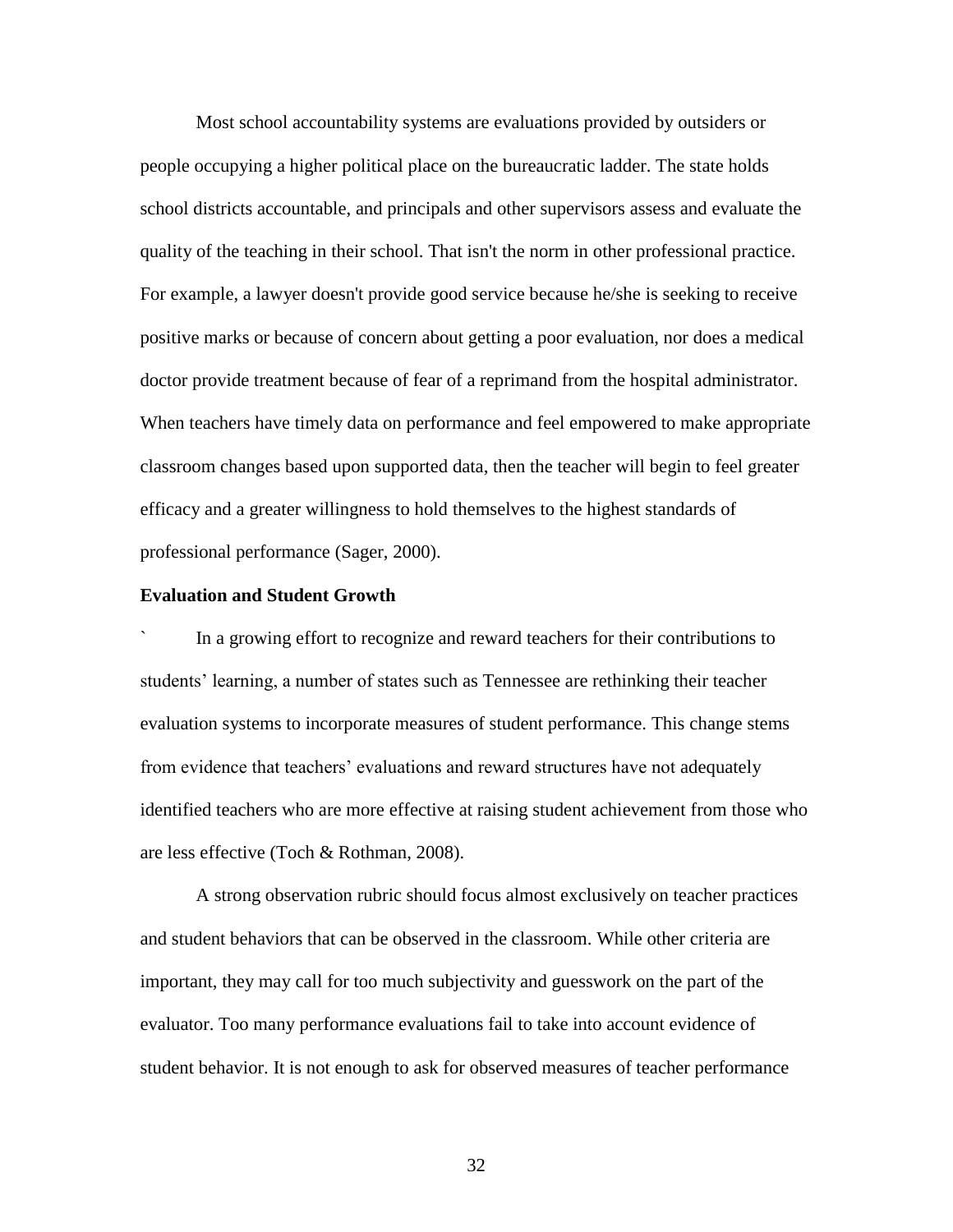without looking for evidence that the teacher's performance is having an appropriate impact on the students (NCTQ, 2011).

According to James Stronge and Pamela Tucker (2001), two experts in the field of teacher evaluation, good teaching can be identified through value-added assessment. This value-added score analyzes year-to-year student achievement scores. Tennessee"s value added system (TVAAS) compares each individual student's growth to his or her previous growth rate. TVAAS has been used successfully statewide in Tennessee for several years. It measures whether teachers bring about measurable gains that are equal to or greater than those earned by the same students under previous teachers (Stronge  $\&$ Tucker, 2001).

Value-added scores for alternative settings have created even more division about the evaluation system for teachers. The ability to test students in non-graded materials and standards is difficult. Even though student achievement is linked to a particular teacher, it is often challenging to link specific student gains to a particular teacher. Furthermore, students who are working on a non-standard school calendar may achieve gains during summer months where specialized tutoring may be available (Krebs, 2012).

Some alternative school systems try to create indicators of teacher effectiveness by combining measures of student achievement growth on state tests with measures of teachers" instructional behavior (such as those based on observations by principals or supervisor). Other evaluators use diverse measures of student outcomes (such as scores on district-administered assessments). Unfortunately, there is a problem finding state assessments in Tennessee"s alternative schools that are uniform for special school settings. Value-added estimates can be calculated only for teachers of subjects and grades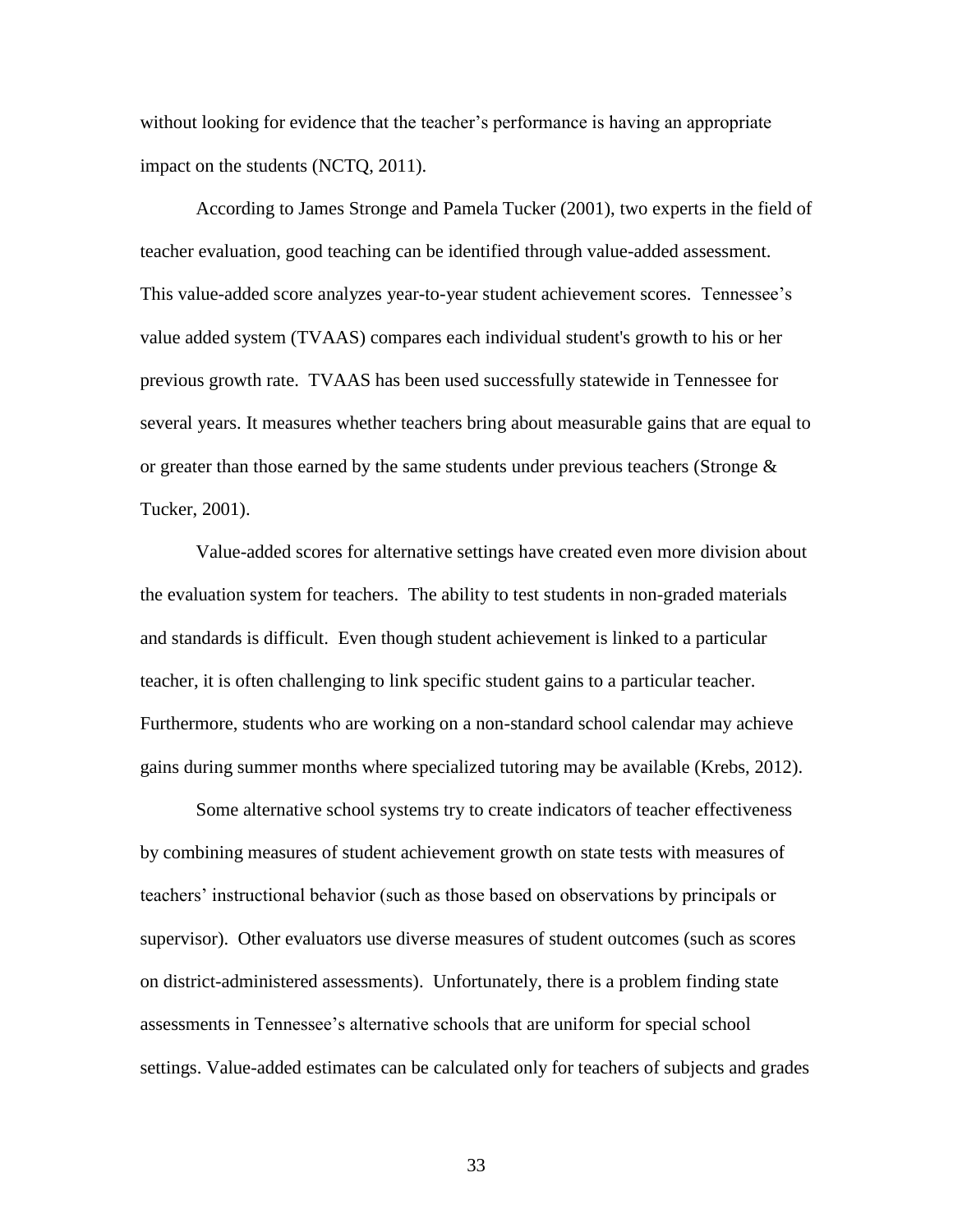that are tested at least annually, such as those required under a state"s accountability system (TEAM Evaluation System Handbook, 2012).

Furthermore, only about 50% of public school teachers teach subjects at grade levels in which students are tested annually, eliminating the prospect of an evaluation system that applies fairly to all teachers. Second, most standardized tests in use today measure only a narrow segment of low-level skills, such as recalling or restating facts, rather than high-level skills requiring the ability to analyze information. As a result, the tests tend to leave the highest rated teachers (those with wider teaching toolboxes who are able to move students beyond the basics) at a disadvantage, while allowing the entire school system to focus on those in alternative schools who may have lower-level skills (Toch, 2008).

Empowerment has been defined as the overall belief that teamwork and collegiality allows collaboration and the sharing of ideas to surround the school culture and thus enhance the instructional efforts of teachers (Short, Greer, & Melvin, 1994). Empowerment is not as simple as joining committees or sharing common planning periods. It is the processes involved in teamwork that are the greater assets to a school"s primary function. "In essence, empowerment expresses an overall school philosophy of teamwork, collegiality, participation in decision-making and problem solving without constraints of a bureaucratic organization" (Short, Greer, & Melvin, p. 41).

A teacher who believes his or her students cannot reach rigorous expectations is not the right fit for that classroom. Great teachers across the country prove every day that students can consistently reach higher levels in spite of enormous challenges outside the classroom. Furthermore, in alternative settings it is possible to set reasonable goals for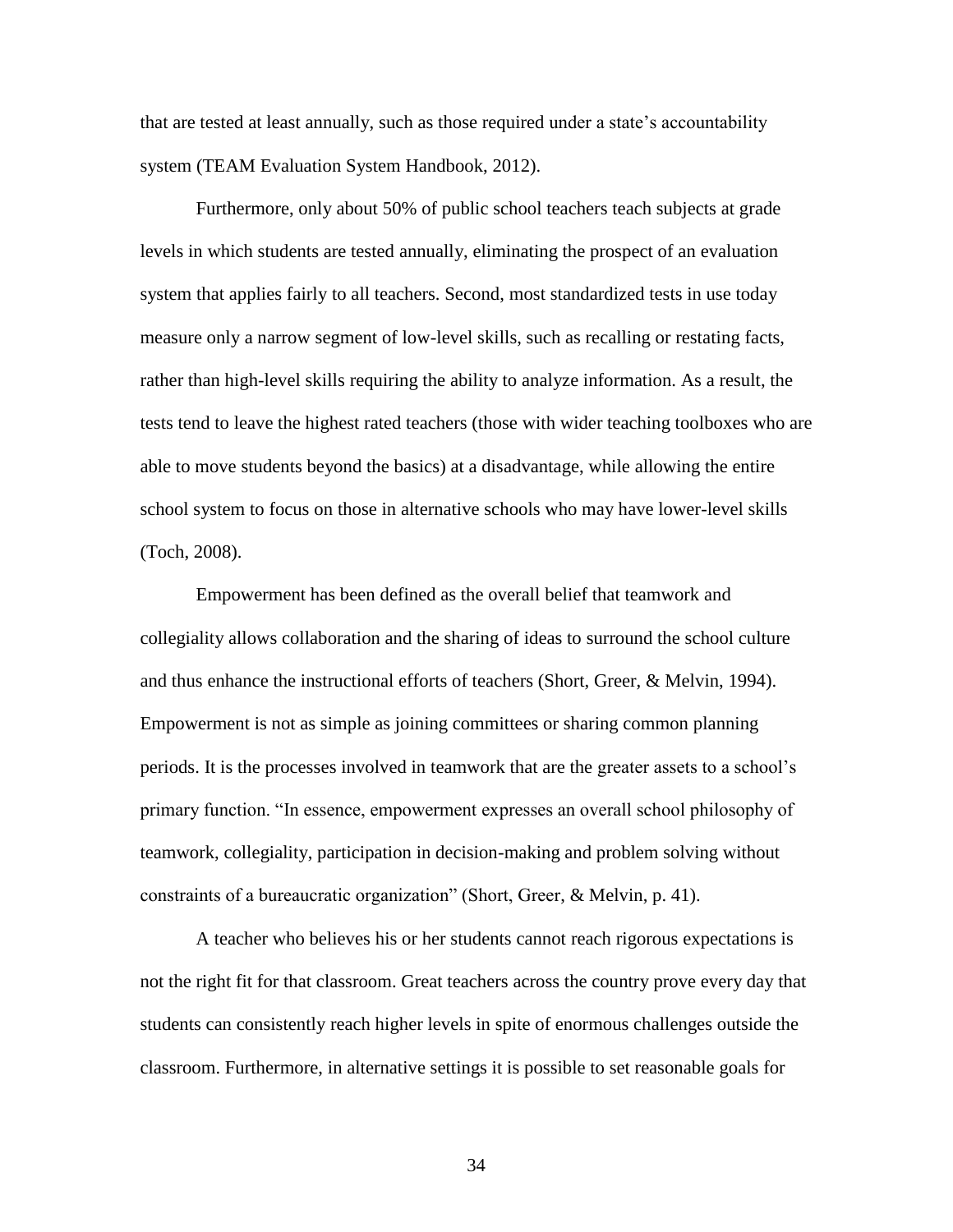the amount of academic progress each student should be able to make in a year through individualized measures, taking into account the student"s academic history (The New Teacher Project, 2010).

Due to the continuing controversy about value-added scores, Linda Darling-Hammond (2013) stated that there is at least a 25 % variance in the student progress scores. The National Research Council and the Educational Testing Service, among other research organizations, have concluded that ratings of teacher effectiveness based on mandated statewide student test scores are too unreliable, and these ratings measure too many things other than the teacher performance. That implies that these ratings should not be used to make high-stakes decisions. Test-score gains can reflect a student's social factors and attendance, schools' class sizes, and the influence of other teachers and tutors. Because these outside factors are not weighed, individual teachers' scores do not accurately reveal their ability to teach and improve instruction (Darling-Hammond, 2012).

In conclusion, the TEAM model and the previous Framework model offer details on what kinds of practices distinguish outstanding teaching from less effective teaching, and TEAM should provide guidance on how teachers can improve their practice. It is important to realize that no information is perfect, but better information should lead to better decisions. Overall, teachers and principals believed the TEAM and Framework evaluation models could build instructional improvement in the schools (Urban Education Institute, 2013).

#### **Evaluation using Formative and Summative Measures through TEAM**

Formative evaluations have been viewed as a means of growth for teachers for a number of years. The formative process involves the teacher and the evaluator and the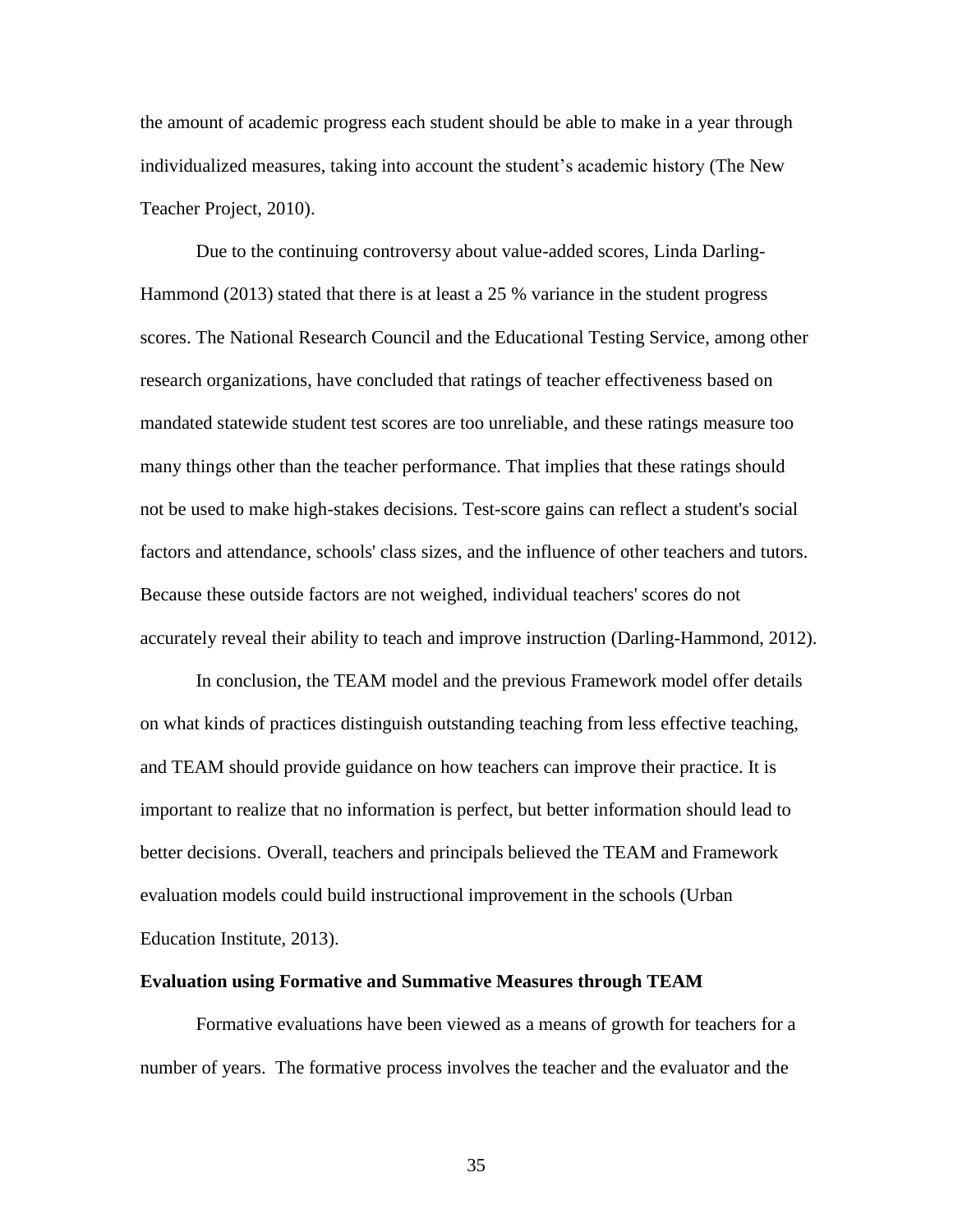two act as a team to identify short term goals to work on and revisit in the next weekly meeting. These types of evaluation are not like the evaluations that happen once or twice a year, and often at the end of the school year. With so many areas to look at and potentially improve, an observer can see how a teacher can be overwhelmed by the summative end of year types of evaluation. With shorter, more frequent evaluations with one or two goals, a teacher can feel comfortable working on their own improvement and see real results. The focus is on a coaching model, where the supervisor is a coaching teacher, versus a checklist model, where the evaluator simply hands the teacher a final outcome each year (Bambrick-Santoyo, 2012).

For this section of the review there is a large database of literature available from the National Council on Teacher Quality (2011) and the foundations for the old Tennessee Framework for Evaluation (1999). The goal of formative assessment is to form feedback that can be used by the instructor and the students to guide improvements in the ongoing teaching and learning context. These assessments are practical for students and instructors. The goal of summative assessment is to measure the level of achievement or proficiency that has been obtained at the end of an instructional unit, by comparing it against some common core standard or benchmark. These are more formal assessments for students and instructors, often with a rating or scale attached.

Although formative and summative assessments serve different purposes, they should be used cooperatively within an integrated system of assessment, curriculum, and instruction. To be effective in developing the learning process, assessments must be directly integrated with theories about the content, instruction, and the learning process (Herman, Osmundson, Ayala, Schneider, & Timms, 2006). They should also be valid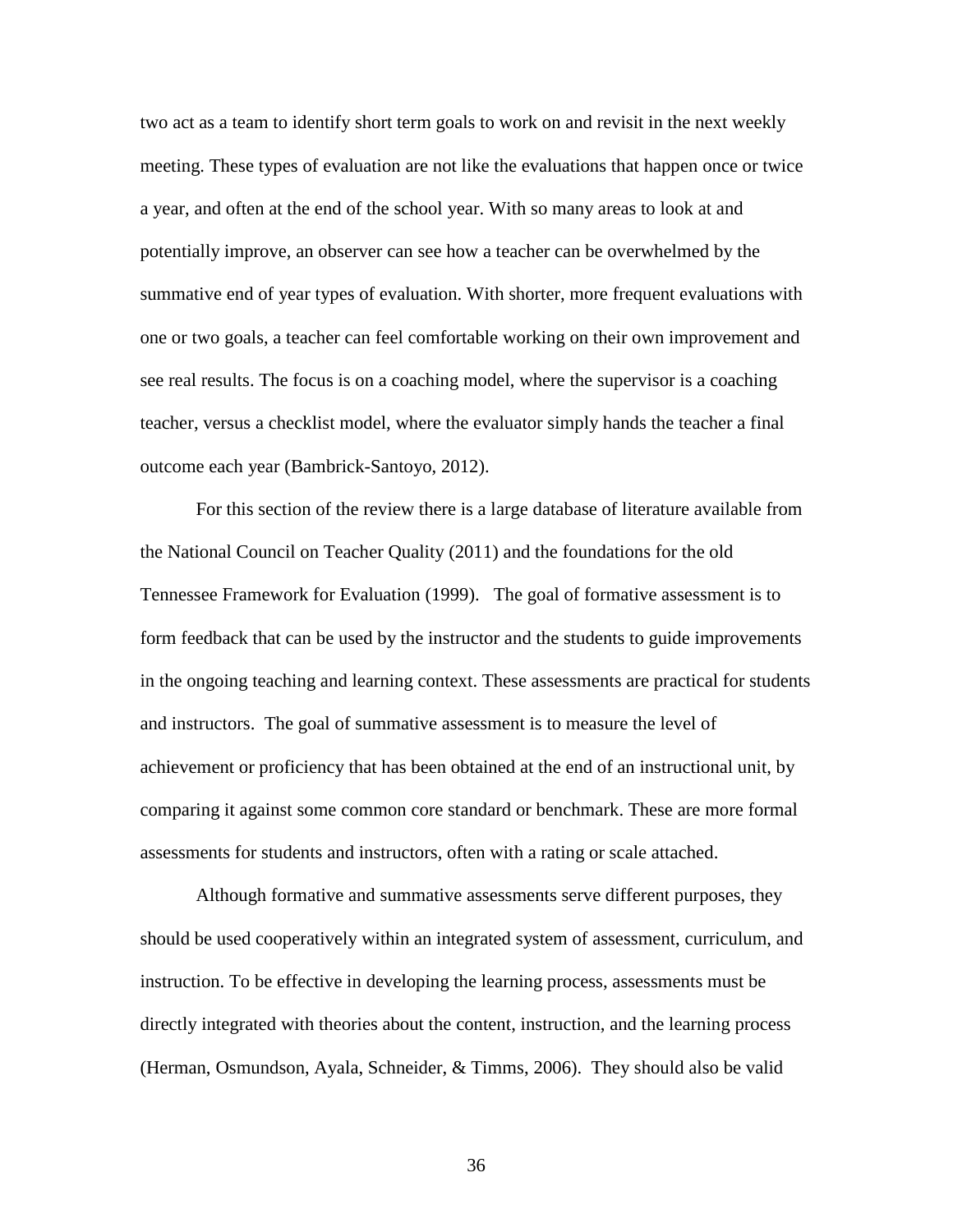and reliable for the purposes for which they are used. Summative assessments should be in place prior to classroom instruction to capture and identify both the content and process of learning that represent the desired goals. In this way, summative assessment can serve as a model for directing the curriculum and instruction. On the other hand, formative assessment can result in significant learning gains when the assessment results are used to inform the instructional and learning process for the school personnel (Black & William, 1998).

**Evaluation and professional growth using TEAM.** This research study involved current research used by the Association for Curriculum and Development. The suggested programs of ACD that promote professional growth as it relates to improved teacher effectiveness have been developed. Available courses were investigated at the professional development website (professional development resources). In addition, the National Association of Secondary School Principals knowledge center website was found to be helpful (NASSP, 2014).

Legislation in 25 states requires school districts to develop a professional growth plan for teachers (Darling-Hammond, 2001). Over half the states involved in the federal educational programs are in the process of implementing some type of training or support system for new teachers (Giebelhaus & Bendixen-Noe, 2001).

A 2011 survey from the New Teacher Center entitled TELL (Tennessee Teaching, Empowering, Leading, Learning) recommended that professional growth become a part of the responsibility of institutions of higher education. They suggested partnerships with institutions of higher education to ensure new principal candidates graduate from programs with the knowledge and skills they need to create supportive school climates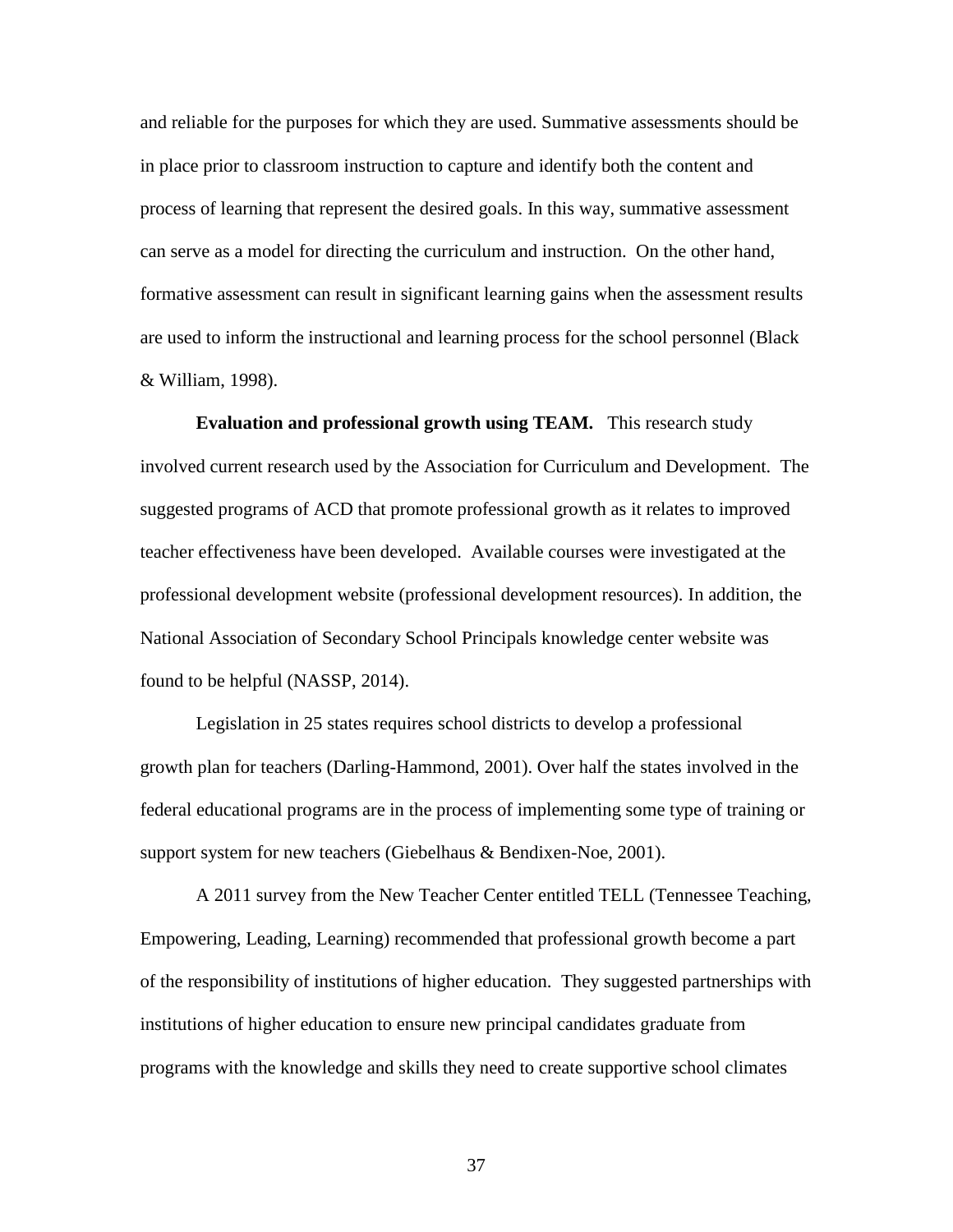(Hirsch, Sioberg, & Dougherty, 2011). Linking higher education in Tennessee to the requirements of the TEAM evaluation appears to offer great potential for more effective alternative school programs.

Glatthorn (1997) cautioned that using any performance evaluation alone in an unreceptive environment inhibited the professional growth of teachers. Professional growth is so complicated that it requires a systemic approach in a creating a supportive environment. Regardless of its form, planned professional development can effectively foster growth only when certain steps are taken to ensure completion of goals. These steps usually included: (a) providing a supportive culture; (b) ensuring lower level, teacher involvement and top-down, administrative support; (c) keeping the process of growth simple; and (d) providing the needed training and in-service (Glatthorn, 1997).

The use of evaluation results to inform professional development opportunities for teachers is essential. Unfortunately, the link to ongoing professional training is limited in Tennessee and no state funding is set aside for this teacher development. In Tennessee, teacher professional development is primarily provided for and funded at the local level. According to a Tennessee School Board Association brief, the state education funding formula does not include a professional development funding component (Wright, 2012). Evaluations have the information to reveal teachers" instructional strengths and weaknesses. Teachers could set their individual future professional goals on the basis of evaluation feedback. Likewise, a collective picture of the staff"s professional needs could guide administrative decisions about plans for professional development (Oliva, Mathers, & Laine, 2009).

Ebersold's (2004) study compared teachers' and administrators' perspectives of teacher evaluation related to the purpose of the evaluation process. Ebersold"s forty-two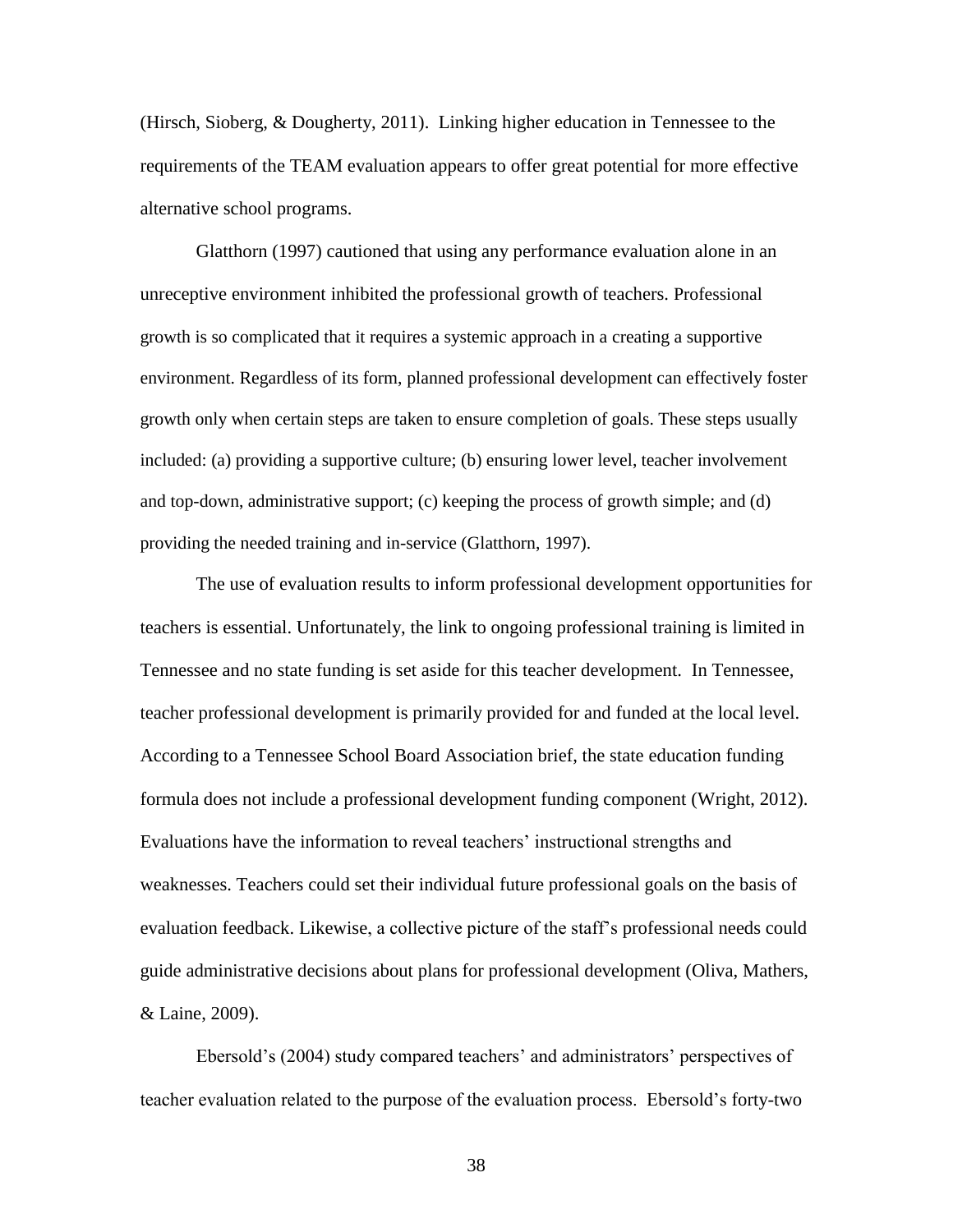respondents provided a mixed response regarding the performance-based teacher evaluation"s impact on professional growth. Forty percent of the respondents indicated the performance-based teacher evaluation was used to promote professional growth and 28% indicated very little use of the performance-based teacher evaluation in promoting professional growth.

Ebersold (2004) additionally indicated that teachers" perspectives were mixed regarding the use of various data sources during the performance-based evaluation process. Sixty percent of the teachers surveyed indicated very little connection between portfolio creation and professional growth, but indicated that reflective practice was connected to professional growth (Ebersold, 2004).

The current interest by TDOE in teacher evaluation and continuing professional growth offers both opportunities for higher education and pitfalls. Universities could very easily become involved in offering workshops and courses on teacher development, but the need to fine tune the objectives so that the work is appropriate and well grounded training must be based in current research (Barrett, 2009).

The work of the states is not just about creating new systems of teacher evaluation, but also about putting a set of standards in place to ensure the success of these systems. This means that teachers and principals must receive training in the new systems; evaluators must receive appropriate support; rubrics and standards for observation must be identified and tested; strong teacher-student data links must be in place that prove that the teacher in charge is tied to the right students for purposes of assessing teacher impact; and growth plans must be devised that allow teachers to track their progress toward professional development goals (Partee, 2012).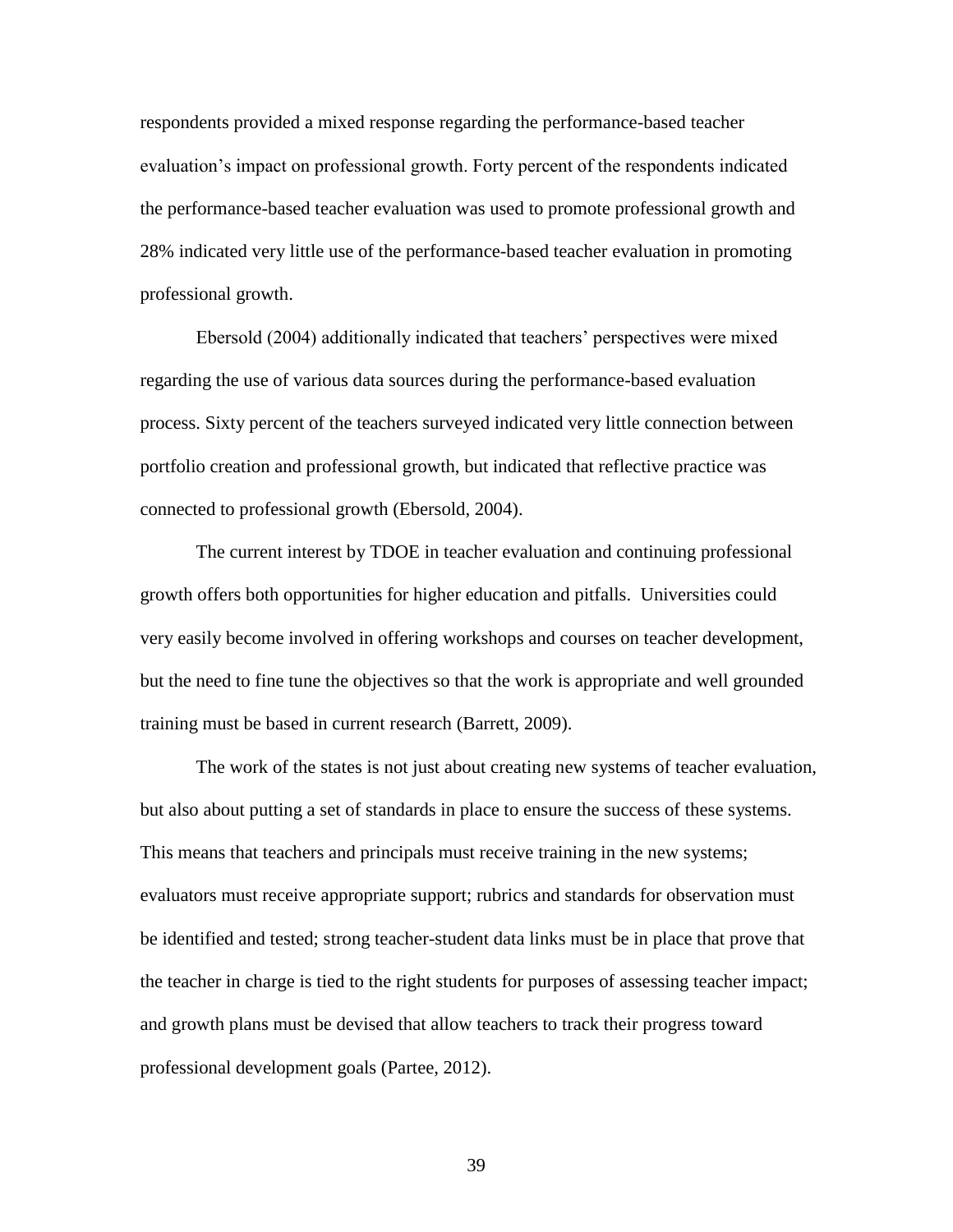Ryan (2007) emphasized that with the new *No Child Left Behind* legislation, it has become even more important for the supervisors and evaluators to become instructional leaders. This implies that the process of growth for teachers in alternative settings must be fashioned by a transforming leader. The work of the school personnel must involve careful monitoring and implementation of effective teacher professional development opportunities (Ryan, 2007).

Both administrator and teachers alike are faced with more decision-making responsibilities and more professional development issues than ever before. Without empowerment through university partnerships and teacher leadership, neither side wins (Keaster, 1995). If teacher evaluations are to be effective, the administrators must work with regional universities in developing a continuing education plan for alternative educators.

Educators are recognizing the job of accountability that effective teacher evaluations can play, not only in assessing teacher competency, but in strengthening collegiality and increasing teacher empowerment (Protheroe, 2002). More productive approaches to teacher evaluation need to be ongoing, linked to professional development, and based on multiple goals and plans for growth.

Professional development opportunities for alternative teachers must be focused on the specific needs identified through the TEAM process. Several professional development activities should be available from which alternative teachers could choose. Options might include mentoring a new teacher utilizing the local higher education teacher preparation staff, action research of effective teacher practices through the local university library, study group participation with credit offered through the regional university, individualized professional activity funded by the districts or universities, peer coaching, and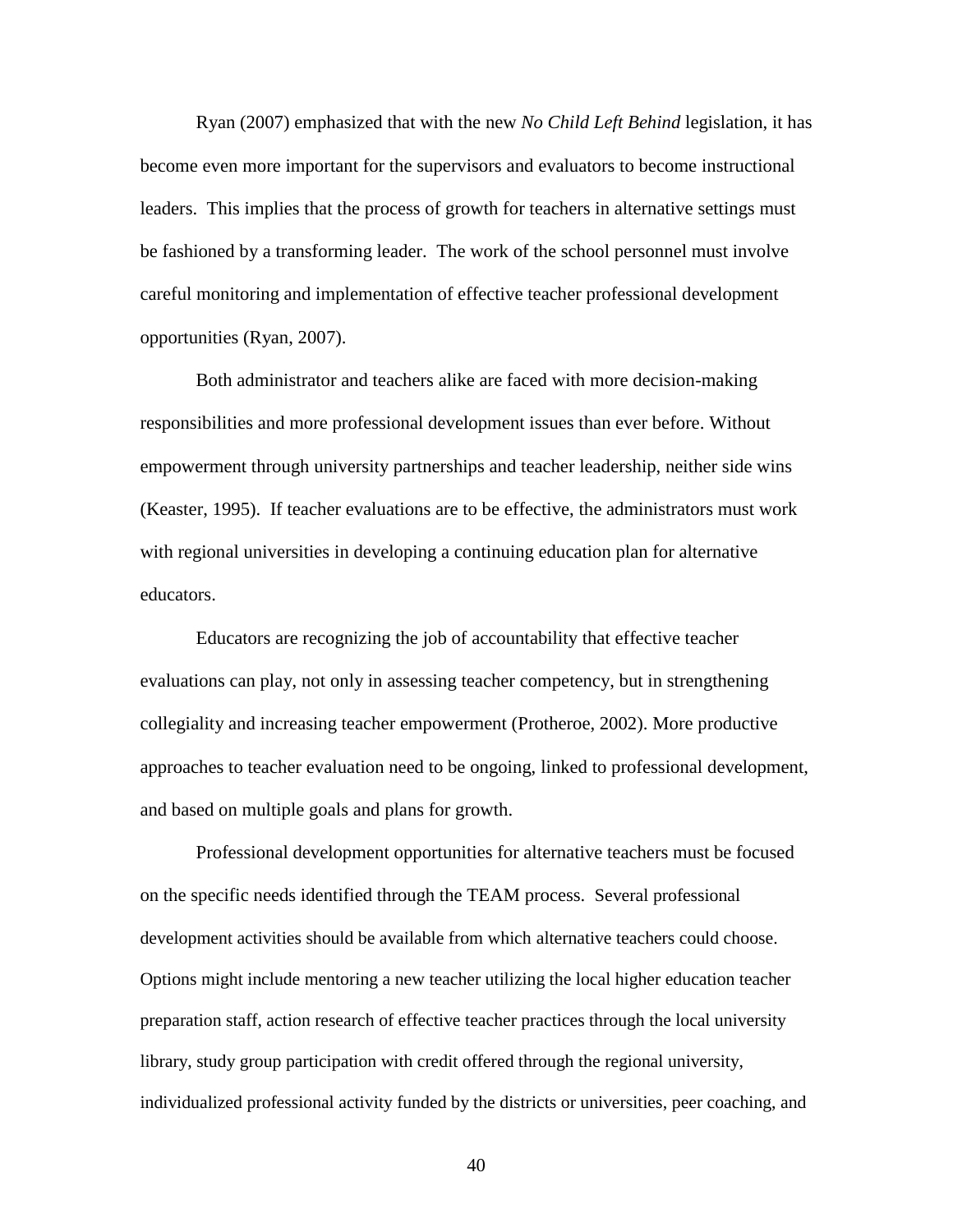participation in a hands-on job related industrial experience. Professional development plans might be approved by the building administrator in the fall and reviewed annually in the spring (Corcoran, 1995).

Some states such as North Carolina, Michigan, and Washington believe that evaluation should help make the College of Education the intellectual center for a range of school-improvement and teacher continuing education programs from around the region (Kerr, 2013). Identifying key speakers to provide training at the university for local alternative school teachers may be a means to collaborative professional development. This opportunity for a supportive administrative context may help to address the interesting questions about teaching and learning (Kerr, 2013).

The NAEA exemplary practices challenges the school leaders to ensure that ongoing professional development is geared towards the adult learner, promotes lifelong learning, and helps build the staff"s capacity through the use of research based strategies and best practices (TAEA, 2014). Furthermore, providing adequate resources for professional development and growth is essential. Partnering with neighboring teacher preparation universities can help to ensure that the curriculum is supported by access to a balance of up-to-date, well-maintained collection of textbooks, library media, technology, software, and other instructional supplies and materials (TAEA, 2014).

Learning how to continually improve practice should be part of the ordinary operations of a school. Every school should be learning communities for teachers as well as students. The TEAM evaluation should be a means of growth for all teachers in alternative settings. Creating a culture which focuses on professional development is important to school improvement (Joyce & Showers, 2002).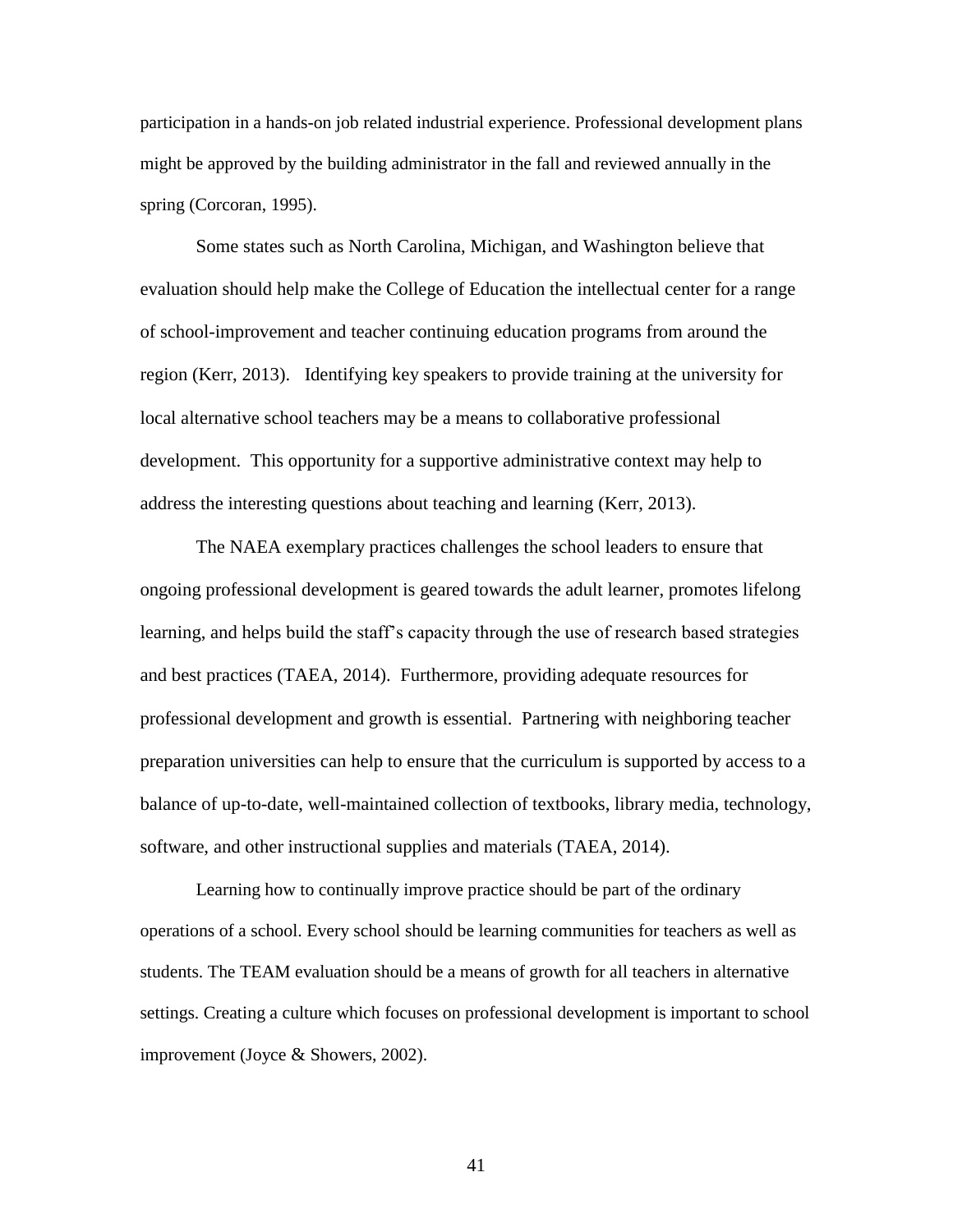Latham (1998) and Mertler (2002) suggested increasing teacher job satisfaction as one of several methods to build a stronger teaching profession. This would encourage the best and brightest prospects to enter the field of teaching and increase the retention of experienced teachers through quality continuing education. For teachers, continued growth is as important as the learned skills and professional toolbox. Teachers in alternative and non-traditional settings must not be stopped in their efforts to teach and to improve (Ellis & Bernhardt, 1992). Professional teachers need a better understanding of the difficulties alternative teachers face in achieving a higher level of satisfaction from teaching; also, administrators should focus on how teachers" levels of overall satisfaction influence the quality of instruction in schools (Houchins, Shippen, & Cattret, 2004). The challenge for school leaders may be to identify the factors that schools can control leading to teacher career growth and satisfaction. Job improvement plans must do more than help retain quality teachers in the non-traditional roles; rather carefully designed and supported growth plans can improve their teaching (Latham, 1998).

## **Overview of Literature**

There is a continuum of state preparedness to implement *Race to the Top* criteria regarding teacher evaluation. This continuum is particularly prevalent in state readiness to measure student growth and thus link student performance to teacher performance. Further, states such as Tennessee and Delaware are starting to think about other quantitative measures (other than student achievement on state standardized tests), which can be used to evaluate teachers of students in untested grades and subject areas not normally taught in public schools. Although states already have established teacher evaluation rubrics, the *Race to the Top* application emphasized reforms. Rather than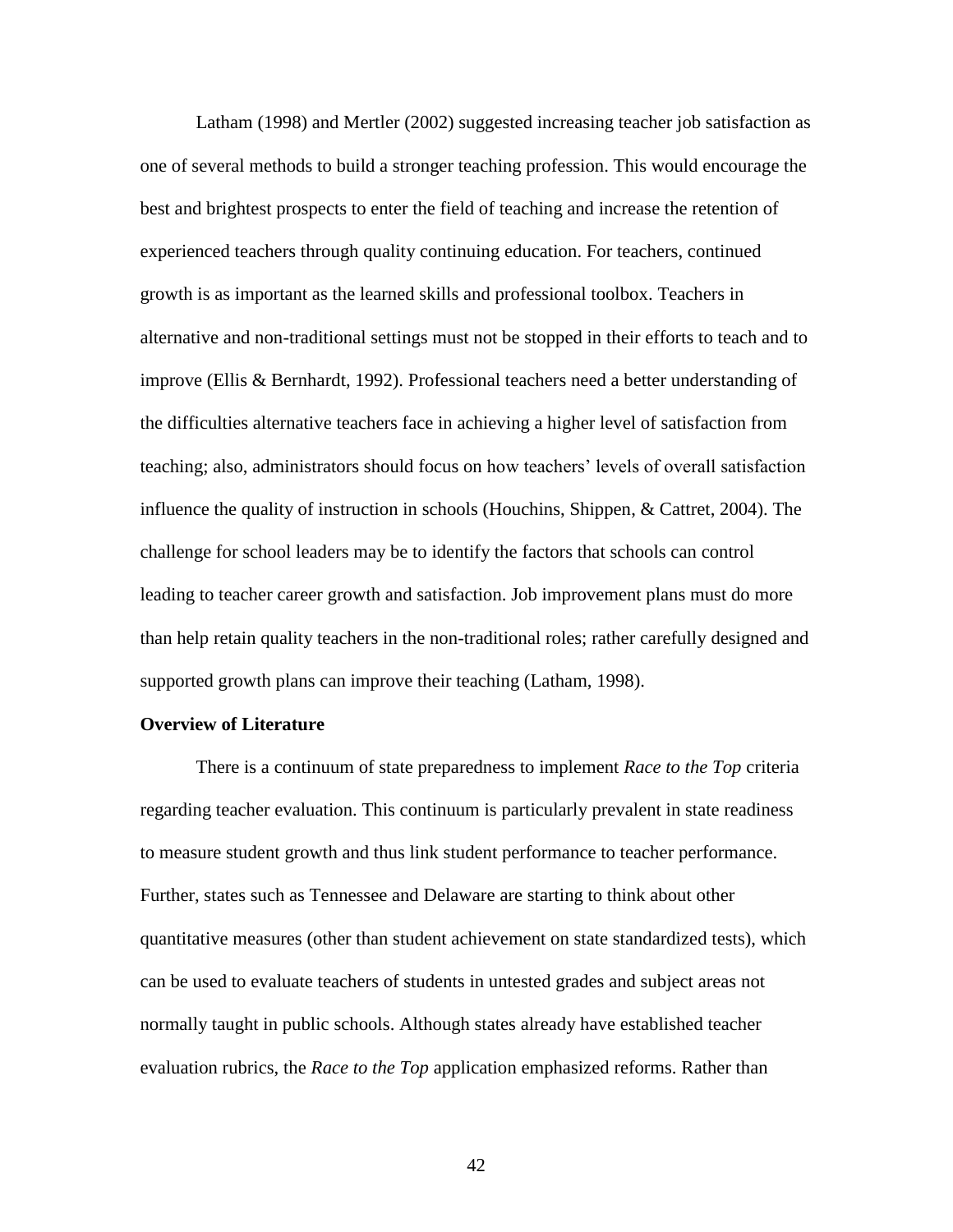starting with the Danielson model called Framework, it was a decided among states to look to already established models of teacher evaluation (such as TAP) for setting standards at the state education agency and local education agency levels (Learning Point Associates, 2010).

Pulling the process together in Tennessee will involve existing research reports on the TEAM process available at the Tennessee Department of Education TEAM website. This website defines the model and the process of developing the evaluation. However, to develop the dissertation, research will focus on how alternative settings use evaluation. Several items of research are available through the WestEd website related to teacher accountability (WestED, 2014).

Various conclusions can be drawn about teacher evaluation, satisfaction, and efficacy. First of all, it doesn"t seem to totally exempt from the accountability required by the *No Child Left Behind*, or new evaluation procedures or any of those other school issues various people have researched. Quite simply, it is dependent on multiple factors. Such questions as the following are relevant: do schools have enough money to hire good teachers and evaluators? Furthermore, is there money for training and materials that are required following the evaluation process? Is there enough information available to make formative assessments a reality? In other words, does the public value education enough to pay for it and encourage new evaluation policies such as TEAM that support effective teaching (Tingley, 2013)?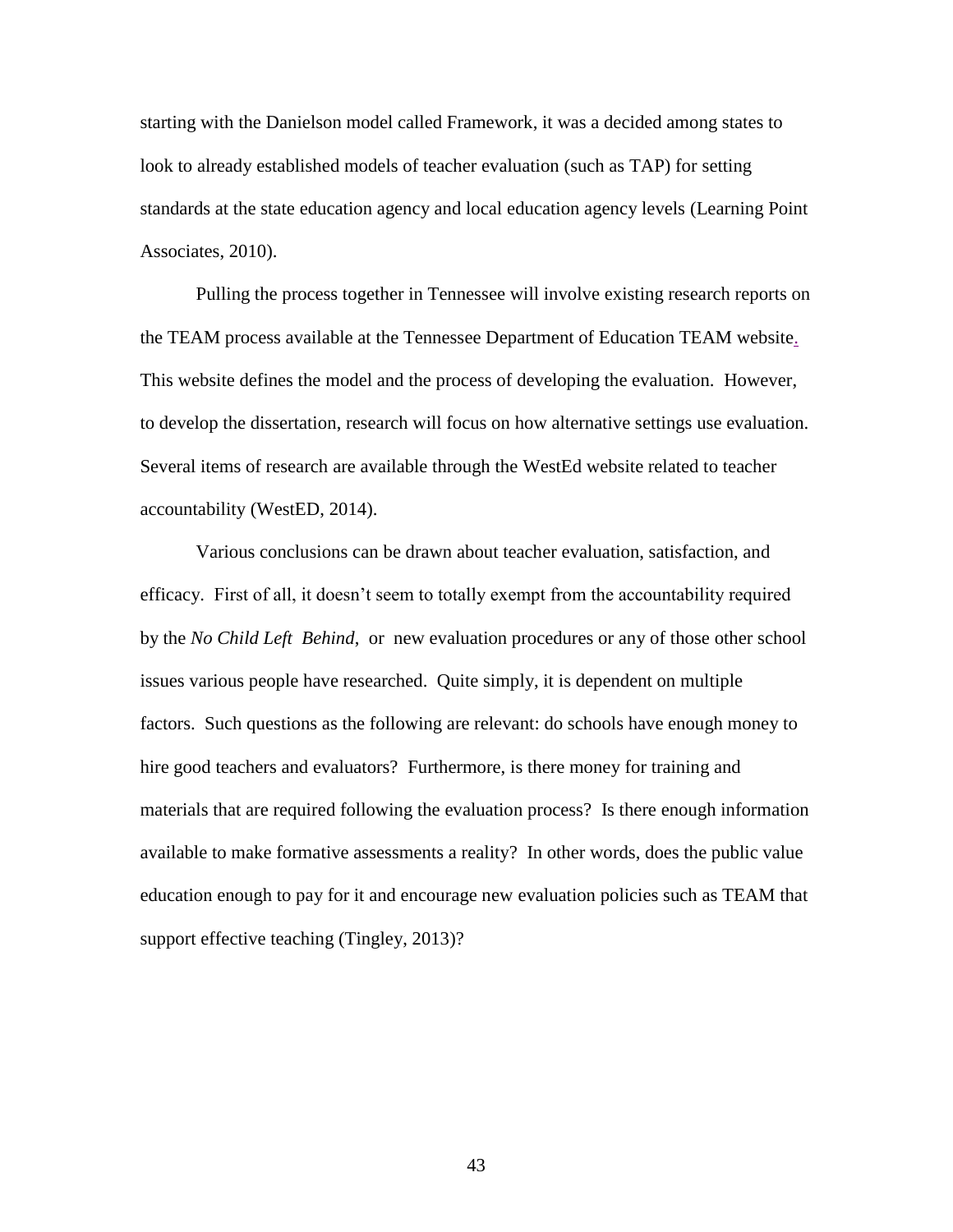#### **Chapter 3**

## **Methodology**

## **Introduction**

Many studies such as those by the National Council on Teacher Quality (2011) have been conducted on teachers' job performance evaluations because the relevance of job satisfaction, efficacy, and professional growth is very important to the long-term growth of any educational system (Ololube, 2006).

These factors probably rank alongside professional knowledge and skills, performance rubrics, educational resources and strategies as the veritable determinants of educational success and performance. (Ololube, 2006, p. 1) Ololube indicates that more effective teacher evaluations will move all schools forward and help empower teachers for future success. Thus, teacher evaluation measures are ranked as one of the highest indicators of overall success in a school system. Also, Morgan and O"Leary (2004) state that there is documented evidence that when teachers feel positive about their work, pupil achievement may show positive gains. It appears that not only do job evaluations affect teacher roles, but they also influence student achievement. As a result, the topic of teacher job performance evaluation is one that needs to be examined from every aspect and angle.

The issue of teacher evaluation is of even more important today than it was a few years ago because as Brunetti (2001) mentions, teachers have had to contend with difficult working conditions for more than two decades. These work conditions include large class sizes, a highly diverse student population (such as English language learners), inadequate facilities and trained supervisors (Brunetti, 2001, p. 49). Due to changing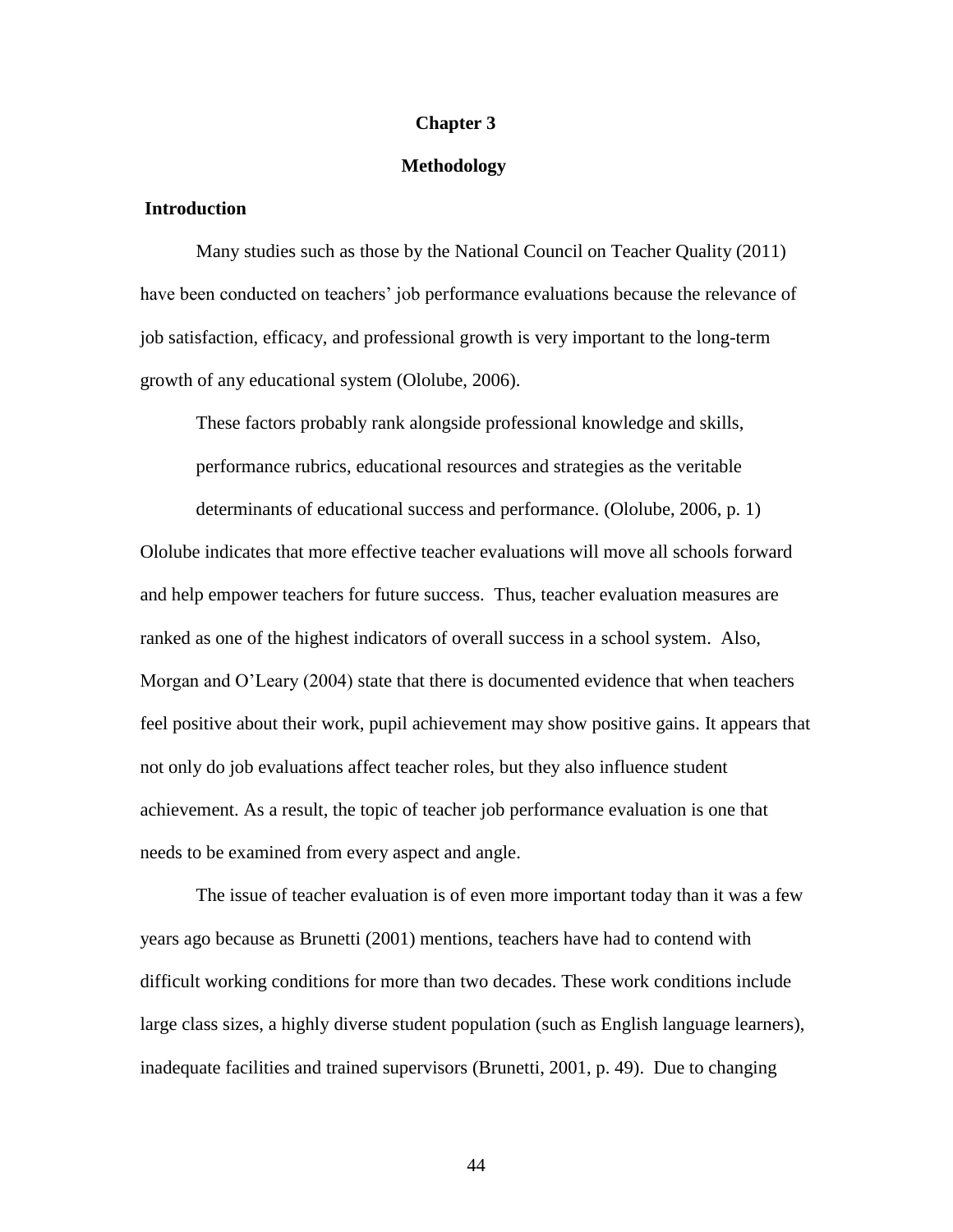evaluation standards and higher teacher expectations, the study of the TEAM model seems even more important in specialized settings, such as alternative schools and nontraditional schools (TEAM New Observer Manual, 2012).

Although looking at teacher job evaluations and student achievement is widely researched, not much is known about the extrinsic factors that relate to teacher job satisfaction and efficacy including performance standards, professional growth opportunities, and current job experience. As mentioned above, teachers play a major role in the growth of the educational system and there is a need to understand and better prepare for teacher efficacy and job performance. Thus, this dissertation research will aim to understand the relationship between teacher job evaluations using TEAM and the variables mentioned above.

#### **Research Design and Research Questions**

This quantitative study attempted to analyze the relationship between the dependent extrinsic factors and the Tennessee TEAM model of evaluation. The main source of data collection used in this study was a teacher questionnaire called the TEAM Professional Teacher Evaluation Survey identified as quantitative data. The researcher has selected and modified several relevant issues from the Teacher Evaluation Profile (TEP) from Stiggins and Duke (1988), so that alternative school teachers using the new evaluation model could respond.

The original TEP focused on several issues that were addressed in the modified version of the TEAM Professional Teacher Evaluation Survey. The TEP focused on questions related to the sources of performance information considered as part of the evaluation. For purposes of this research it was assumed that a major portion of the TEAM process focused on the classroom observations. The original TEP allowed the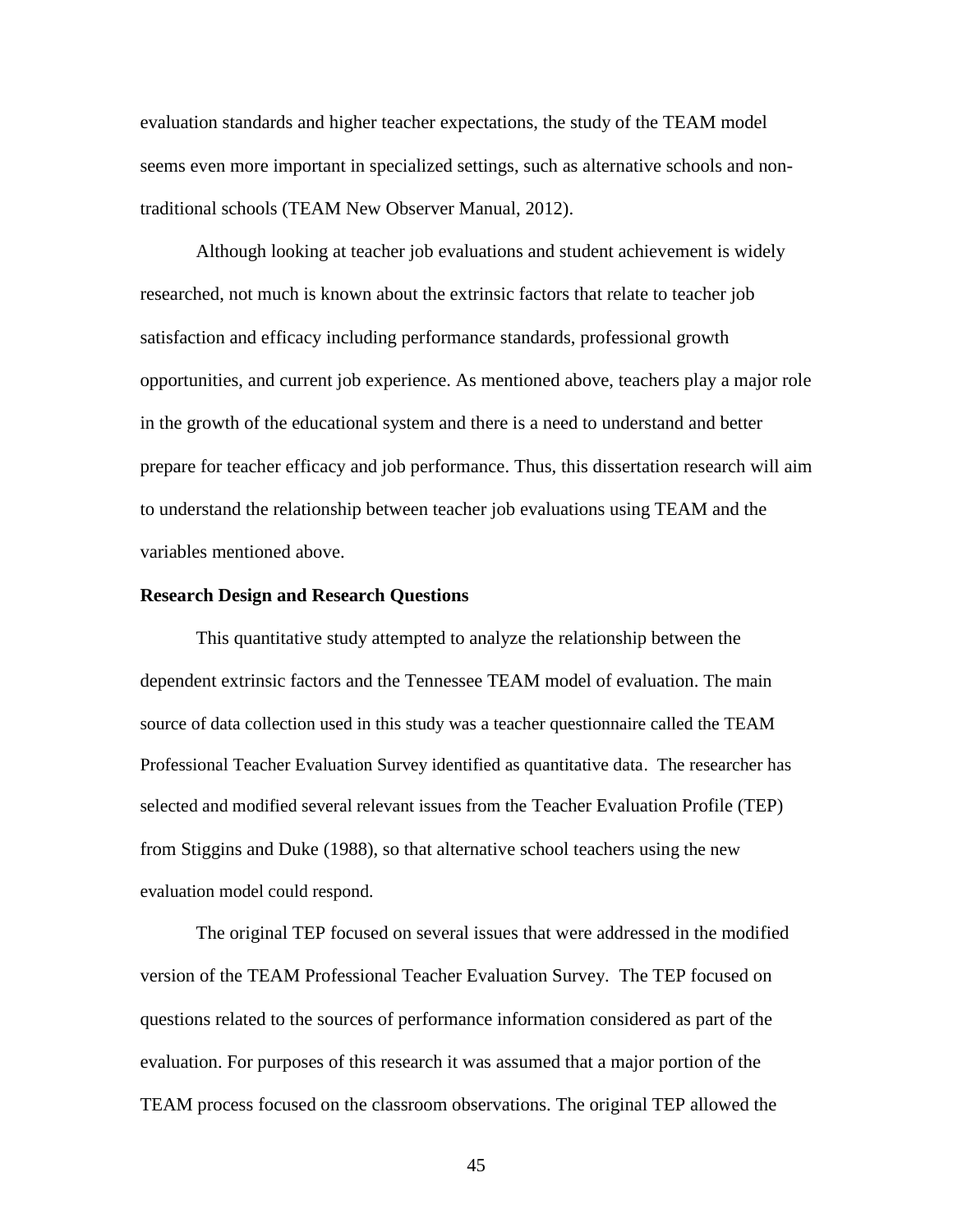participant to rate the degree that the following performance information sources were used:

- 1. Observation of your classroom performance.
- 2. Examination of classroom or school records.
- 3. Examination of student achievement.
- 4. Completion of professional development or growth plans.

Since most alternative schools are not able to use a standardized test in measuring student achievement, the examination of student achievement was eliminated. Therefore, the primary focus of the TPTES was on observation and the completion of a professional development or growth plan.

The following definitions for research were used: "Quantitative research is the collection and analysis of numerical data to describe, explain, predict, or control phenomena of interest" (Gay et al., 2009, p.7). Furthermore, the term "survey" means "to look or see over or beyond the casual glance or superficial observation" (Leedy, 1997, p. 190). My research questions and associated hypotheses were as follows:

1. How satisfied are Tennessee alternative school education teachers with evaluations? My hypothesis is that the higher the teachers' perception of the TEAM the more satisfied he/ she feels with the process. The null hypothesis states that there is no association between the two categorical variables.

2. What are the perceived relationships among teacher performance evaluation and perceived growth in job skills for alternative school education teachers from various special districts in Tennessee identified on the TDOE website? The null hypothesis is that there is no association between teacher evaluation and teacher growth and satisfaction in special settings.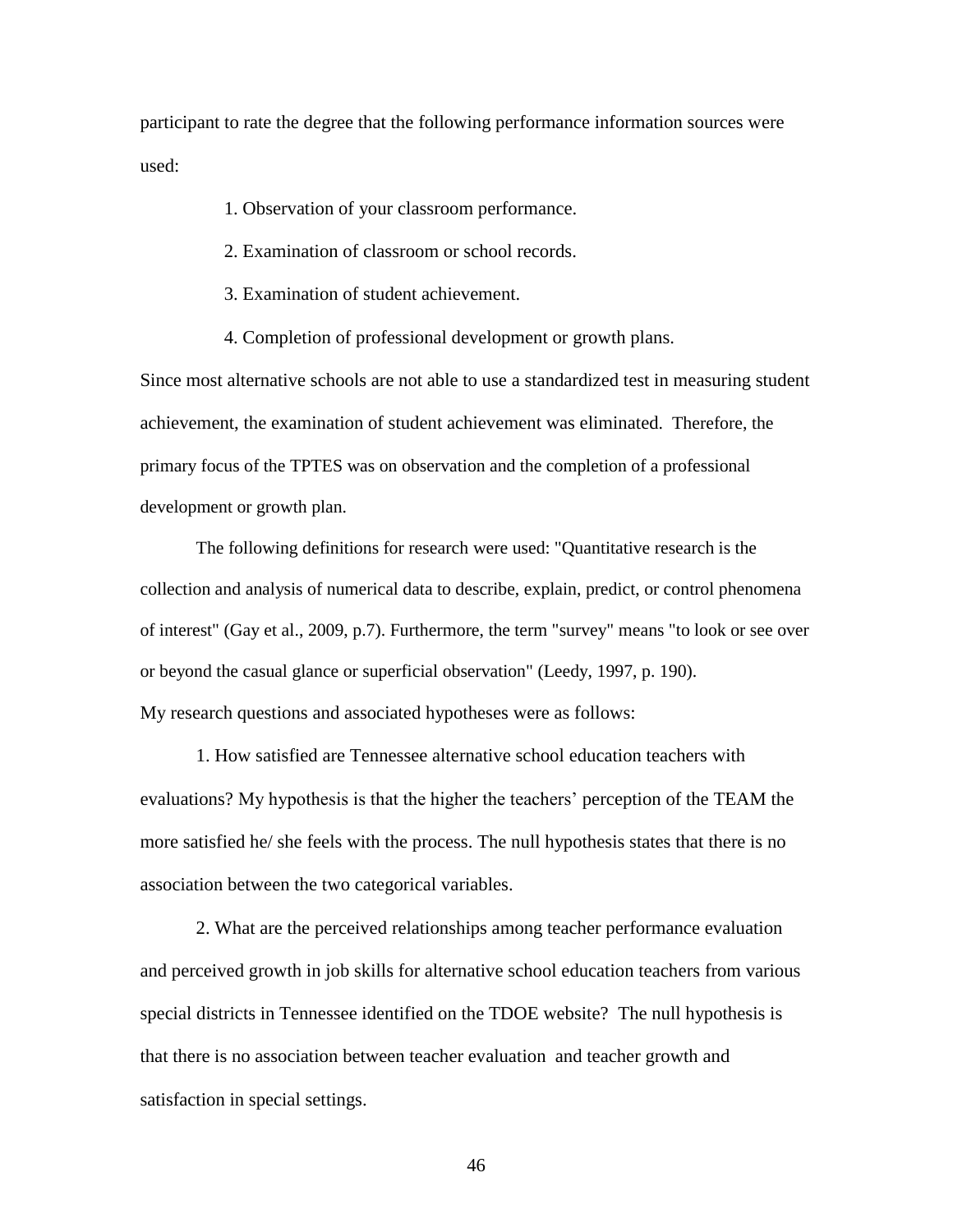3. What are the relationships between perceived job evaluation effectiveness and teacher professional development opportunities provided through higher education institutions for teachers using the TEAM evaluation in alternative school districts in Tennessee? My hypothesis, which states that there is a dependent relationship between the above mentioned variables on the dependent variable of positive teacher evaluation. The null hypothesis states that there is no relationship between the variables.

4. Do positive perceptions by teachers on the TEAM evaluation help improve the potential for professional development collaboration with local higher education institutions and assist in teacher growth and learning in alternative schools in Tennessee? My hypothesis is that the higher the teachers" perception of TEAM performance measures, the higher the level of connection to continuing professional development. The null hypothesis states that there is no association between the two categorical variables. **Sample**

The study"s sample included teachers in alternative schools, working in approximately 30 schools in the state of Tennessee. Teachers that were included in the sample were drawn from eight participating correctional schools and other alternative schools teaching the GED preparation program in the State of Tennessee. To be included in the sample, teachers were supposed to be in the formal evaluation year of the TEAM evaluation system or other state approved evaluation model such as the Framework for Teacher Evaluation. This sample was identified from an overall population of all alternative instructors teaching non-graded curriculum or GED preparation courses, using the purposive sampling method. Purposive sampling was used to identify the study sample from the total of population of teachers who met several specific criteria.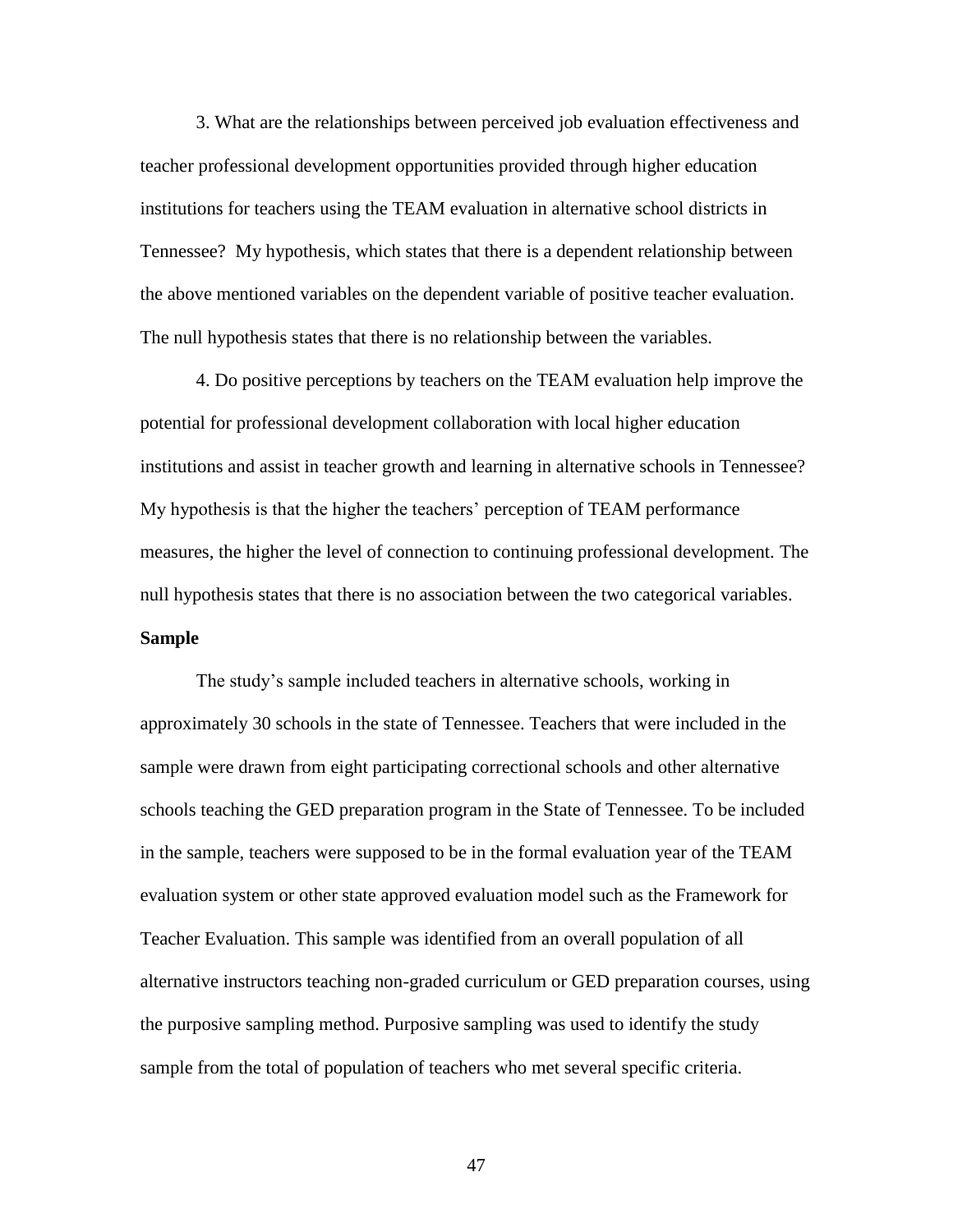Participating teachers had to be participants in the beginning formal evaluation phase of the TEAM evaluation system or the other approved evaluation instruments; also, these teachers had to have previous data from the Framework or other state approved evaluation model that could be successfully matched to them.

Preliminary data collection was conducted in fall, 2014, and the researcher identified teacher/participants from alternative settings to be included in the study. The principals of the district"s correctional schools were contacted via email or through phone calls, and the surveys were mailed or faxed to the school address. The surveys included information about teacher perceptions, efficacy, and professional development opportunities. The school principals were asked to place the surveys in the alternative teachers" mailboxes. The surveys were included in a large envelope with a return address mailer or fax number; participating teachers were able to fill out the survey and the informed consent.

The TPTES was mailed by the United States Postal Service to 300 teachers that included persons teaching in 30 alternative schools across the state of Tennessee from the western tip to the extreme eastern sections of the state. Many of these persons were also members of the Tennessee Alternative Education Association, but all were listed as certified teachers by the Tennessee Department of Education. The surveys were also mailed to all the Tennessee Department of Corrections teachers, along with a cover letter to each principal in the eight correctional facilities that included: Northwest, West Tennessee State, Mark Luttrell, Charles Bass, Turney Center, Northeast, Morgan County, and CCA of Hardeman County.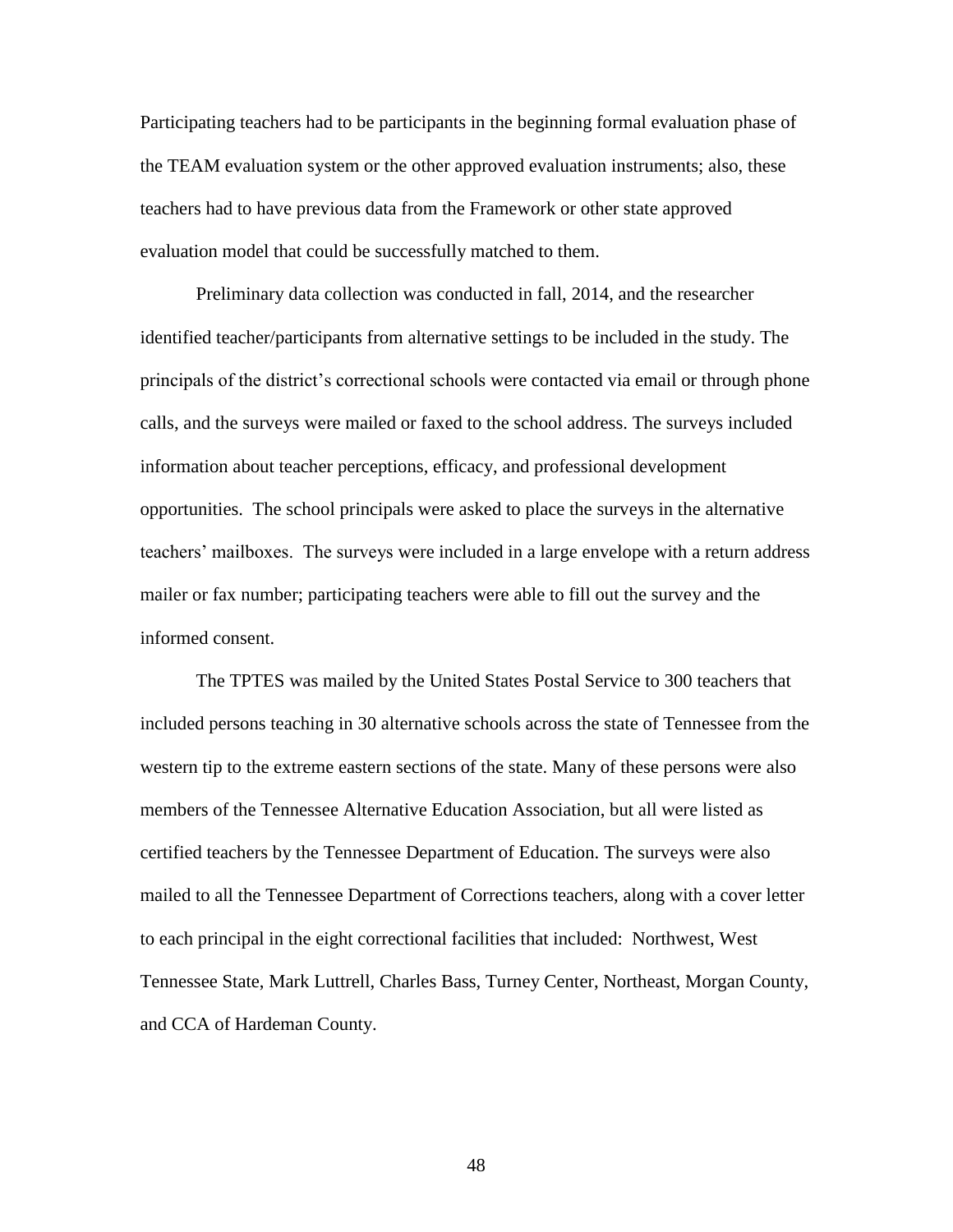There were 122 surveys of the 300 mailed returned to the researcher, and this represented a 40.6% rate of return. A few items were marked by the respondent with a "no response," but overall the responses were in the expected one to five range using the Likert rating scale.

In summarizing, for the purpose of this study, all known Tennessee alternative teachers were selected from a sample of alternative school settings (those teaching nonstandard curriculum associated with public K-12 schools). The sample of teachers completed a survey and as primary researcher, I gathered all the data related to alternative teachers identified by the Tennessee Department of Education (TDOE).

There were currently 30 identified alternative schools recognized by the TDOE, and each had an average of five teachers. Correctional schools were identified as special, public schools, and the Tennessee Department of Corrections had eight full time facilities with an average of 20 teachers in each.

#### **Procedures and Data Collection**

Data were collected for this study using a researcher-designed survey (TPTES) generated by the research questions. The purpose of the survey was explained by the primary researcher in a cover letter to all participants, who then were required to sign a consent form before taking the questionnaire. They were told that no portion of this study or results will be used for publication; it is all for the purpose of furthering the quantitative research and policies affecting TEAM evaluation methodologies in alternative settings.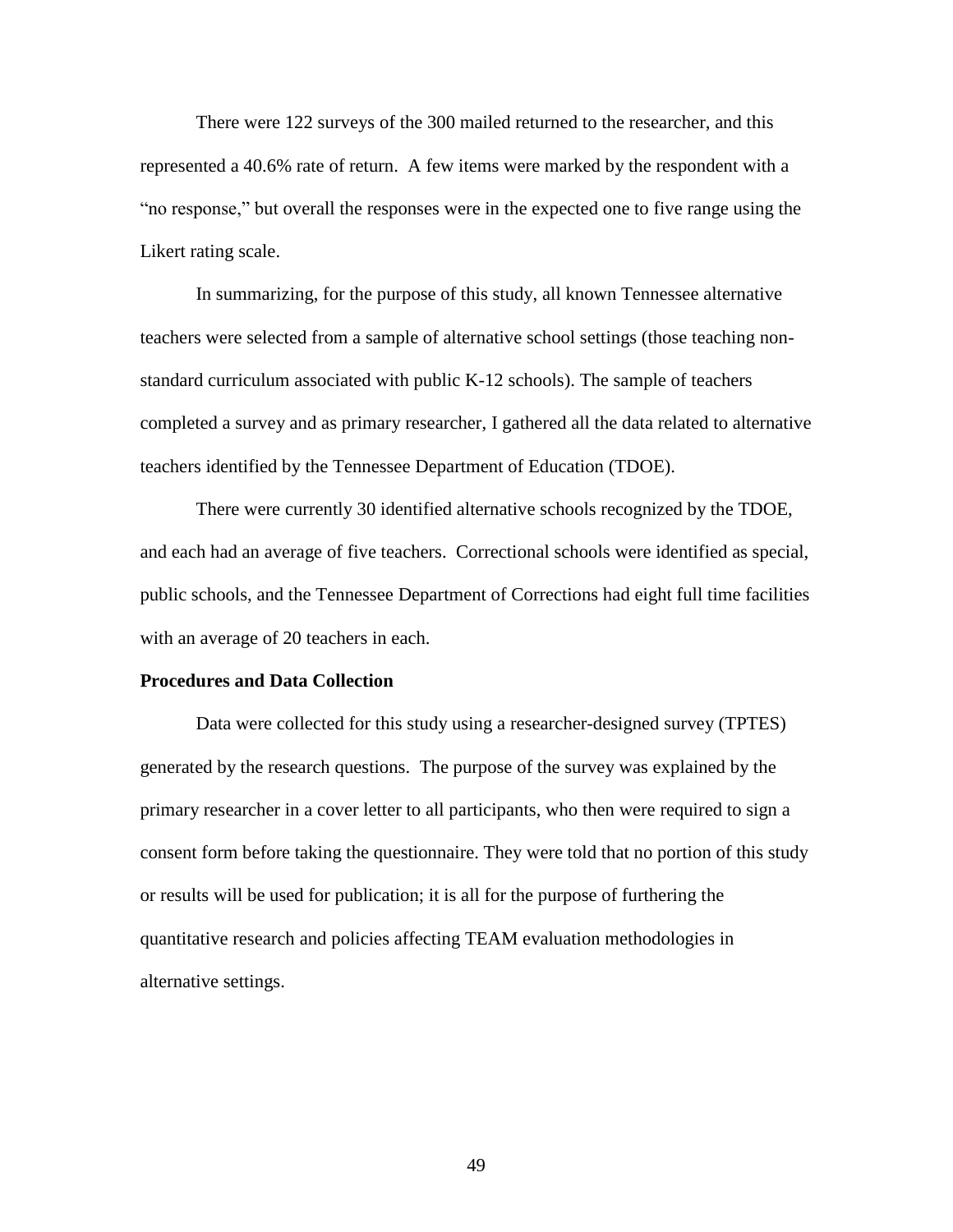For this study, the researcher only chose to focus on teachers currently certified to teach in a Tennessee school. The focus of the researcher was on teachers in specialized settings and therefore the researcher did not specify a grade level.

Additionally, due to the public nature of the data for the dissertation, with IRB approval, all educators of any subject and level who might be required to complete an annual performance evaluation (either TEAM or the Framework) were included. Participants were given opportunities to ask questions and contact the IRB if needed.

The surveys were mailed using regular postage with a stamped, return address envelope, because teachers in alternative settings often do not have valid school emails or access to electronic surveys. *Survey Monkey* or other similar electronic surveys were ruled out because of feedback from teachers participating in an initial pilot project of the survey. Response rates during the pilot survey were better than 50% using the conventional post-paid method.

Participants were asked to complete and return the TPTES within 10 days. A followup reminder was sent five days after the distribution of the survey to participants, requesting the return of the completed instruments and thanking them for their participation. A copy of the cover letter/reminder is included in Appendix B.

Data was collected by using a closed-ended survey instrument to obtain statistical data collected at one point in time (Creswell, 2003). Surveys have been used for over a century to gather data for understanding the human condition and have become essential tools of school management to improve the performance of an organization (Groves et al., 2004). It is a common practice among school districts, states, and the federal government to use surveys to collect data regarding various aspects of education. For example, the National Center for Education Statistics (NCES) routinely uses surveys to collect data.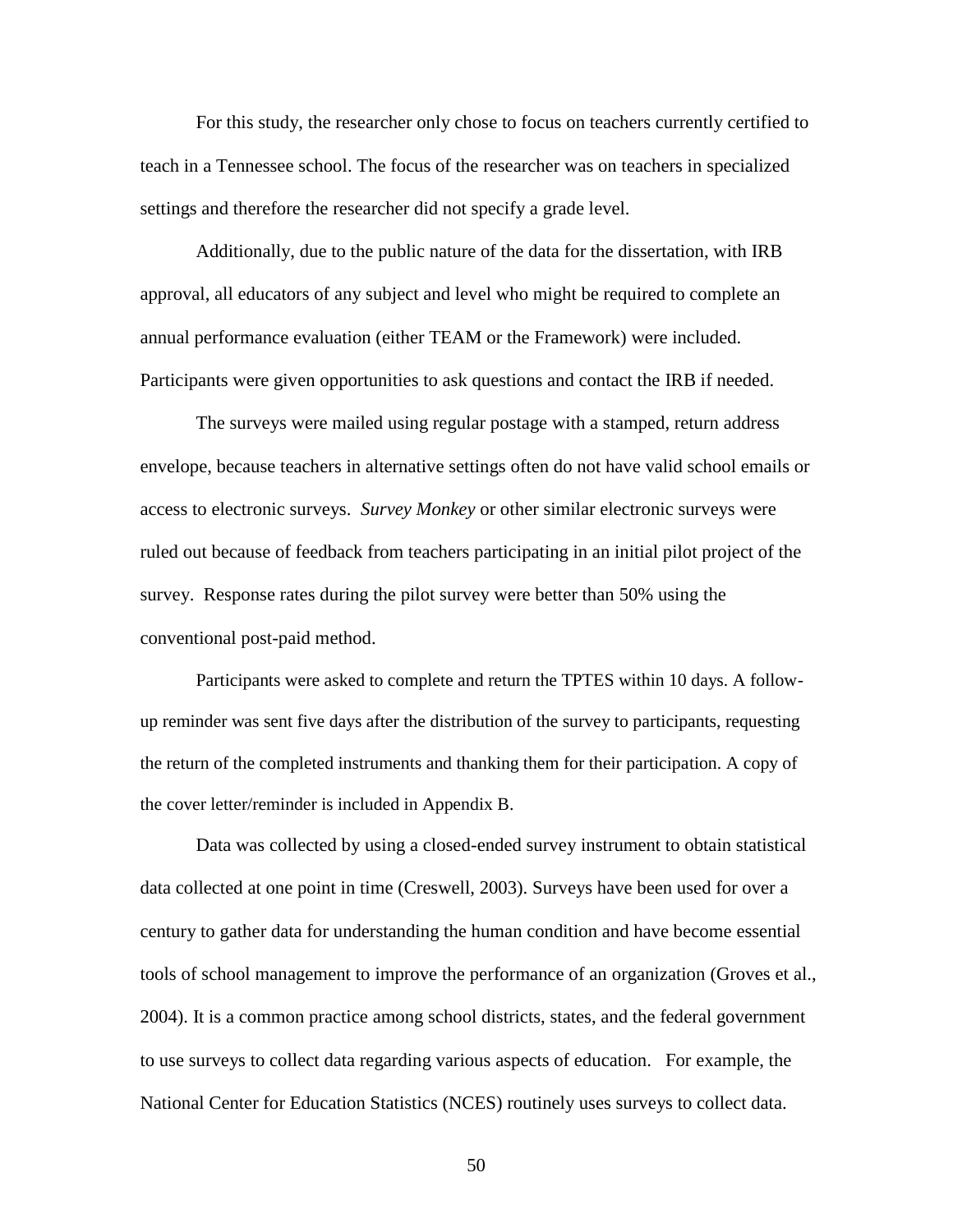NCES School and Staffing Survey has been conducted since the mid-1980s to collect information on school climate, compensation, hiring practices, and student characteristics (NCES, 2011). The rationale for this design selection was based upon the constraints of implementation for a limited population of alternative teachers in Tennessee.

Logistic regression analysis was used to predict, within reason, outcomes based on inputs of independent variables. The outcomes of positive attitudes by the teachers being evaluated will be linked to the independent variables including teacher knowledge of the TEAM process, the application of teaching standards, and other variables in questions in the study survey.

## **Data Analysis and Measures**

Three different tests were used to measure teacher job performance evaluation for the purpose of this dissertation. The first were multiple regressions, where different variables were used as predictors of why a teacher performs positively in a current job. The variables included perceived satisfaction with TEAM, professional development opportunities, and higher education involvement in teacher performance measures.

Multiple regressions can be used to examine the relationship between several independent variables (IVs) and a single continuous dependent variable (DV) (Pedzahur, 1997). The general formula for least squares or ordinary least squares regression with one predictor is as follows, where a is a constant, *b* represents slope (regression coefficient or b coefficient), and X reflects a value for the (IV), or a level of engagement in a teacher evaluation program (Pedzahur, 1997):  $Y^{\wedge} = a + bX$ .

The second test used in this doctoral research was a Pearson correlation test for association. An analysis of job satisfaction and teacher efficacy level related to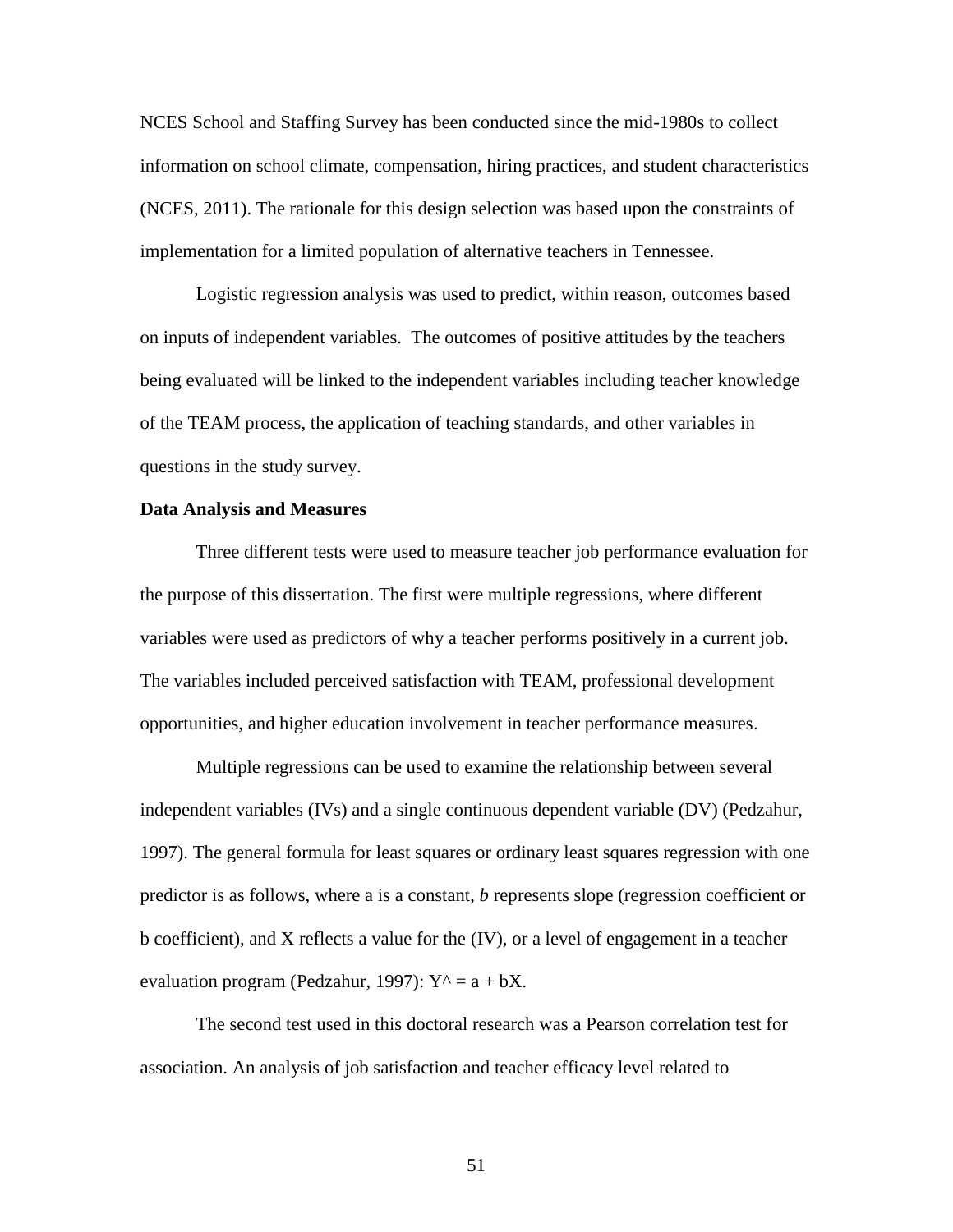professional development will be conducted for the purpose of this paper. Teacher job satisfaction using the TEAM was rated from five Likert categories. The categories were: very dissatisfied (1); dissatisfied (2); neutral (3); satisfied (4); and very satisfied (5). No response/not applicable was the rating for those choosing not to answer a particular item.

An analysis of the differences on perceptions of performance evaluation will be conducted using the categorical variable positive teacher growth and professional development controlling for diverse evaluation factors.

Statistical results were interpreted in terms of statistical significance tests and effect sizes measures, with consideration of the sample being limited for purposes of this research to alternative teachers. Statistical significance at the  $p < .01$  or the  $p < .05$  levels were sought. Effect size measures were interpreted as small, based on the limited scope of the participants (Cohen, 1988).

The primary variables tested were teacher attitude toward evaluation, as measured by their perceptions on the TEAM professional teacher evaluation survey (TPTES) ratings. The criterion variable, teacher attitude towards measured observations on the TEAM, was measured by individual teacher ratings on 8 performance questions (2 through 9) on the TPTES. The questions were used to solicit information about the teachers" self-rated ability to stimulate critical thinking, differentiated instruction, and feedback in relation to the criterion variable, with each teacher"s perceived opportunity for professional growth rated on a 5-point rating scale.

The research used the logistic regression command to run a model predicting the outcome variable teacher satisfaction with TEAM, using clear self-expectations, collaboration in teaching methods, achievement through learner-centered instruction, and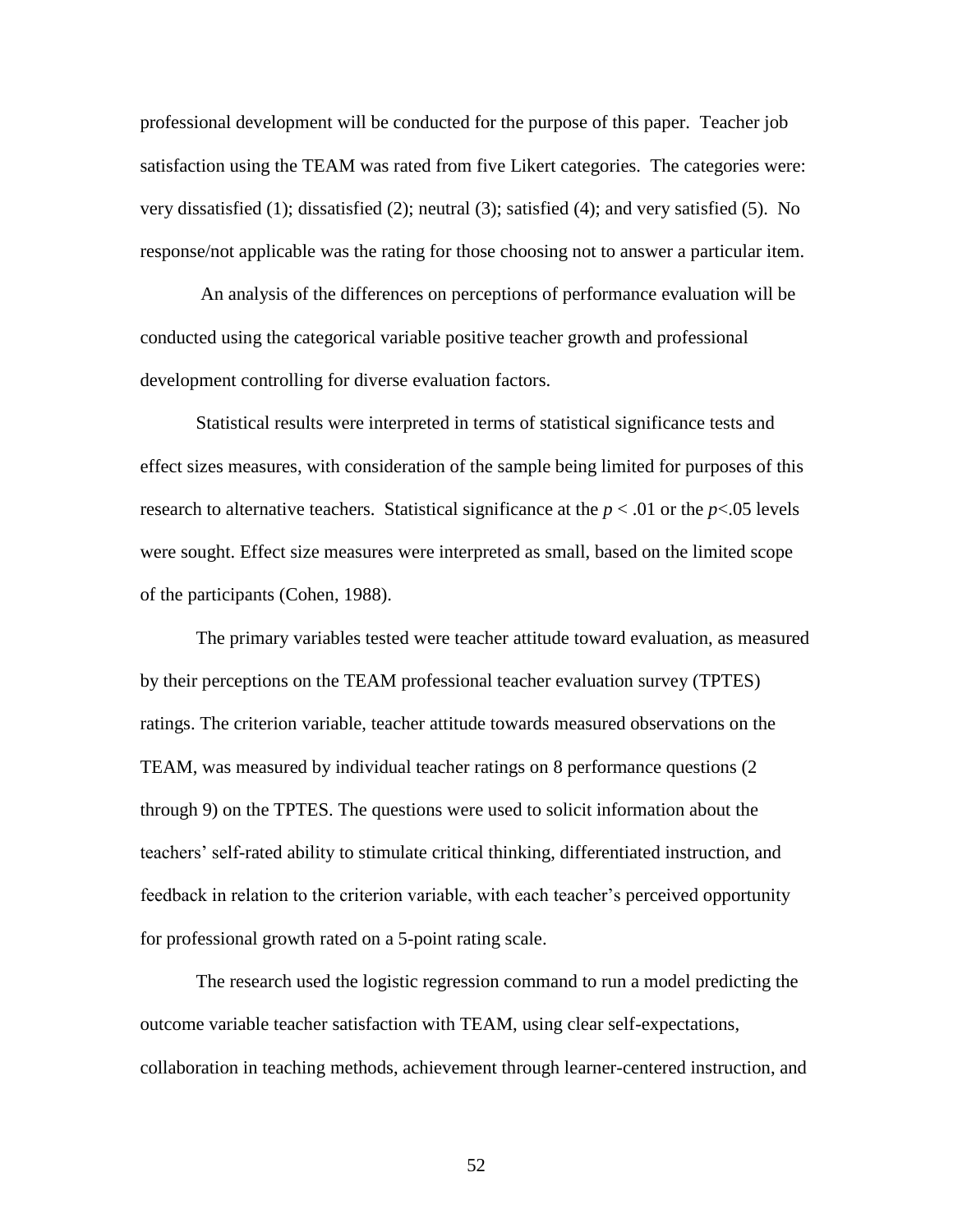quality feedback for continuing education for the alternative teacher. The output was shown in sections, each of which was discussed in the analysis.

The last set of information pertained to personal and demographic information of the subjects. Due to the limited nature of this research population, the data was limited to specific alternative settings in the state of Tennessee. Teacher education levels, ethnic origin, level of students taught, and sex will be identified; personal identification of teaching styles and professional expectations of the teachers were identified, as well as information about teacher knowledge of the technical aspects of teaching.

#### **Validity and Reliability**

Validity is the extent to which the survey measures what the research purports to measure. Content validity was measured to determine if the TEAM Professional Teacher Evaluation Survey (TPTES) considers all the concepts that are essential in answering the research questions. The researcher determined whether the questions assess teacher performance and work satisfaction issues addressed in the relevant literature. The literature was searched and the TPTES checked for validity concerns related to job satisfaction, teacher efficacy, and professional development opportunities.

Criterion validity for this instrument was not obtained. One method of establishing criterion validity is through relating a newly created instrument with another instrument measuring the same concepts. Since no other instrument existed with the TCRED with the primary purpose of measuring teacher job satisfaction, establishing criterion validity through this method was not feasible.

Reliability is the degree to which my TPTES survey consistently measures whatever it is measuring; in the case of this dissertation, this would be confidence in TEAM, teacher satisfaction, efficacy, and professional development. For this dissertation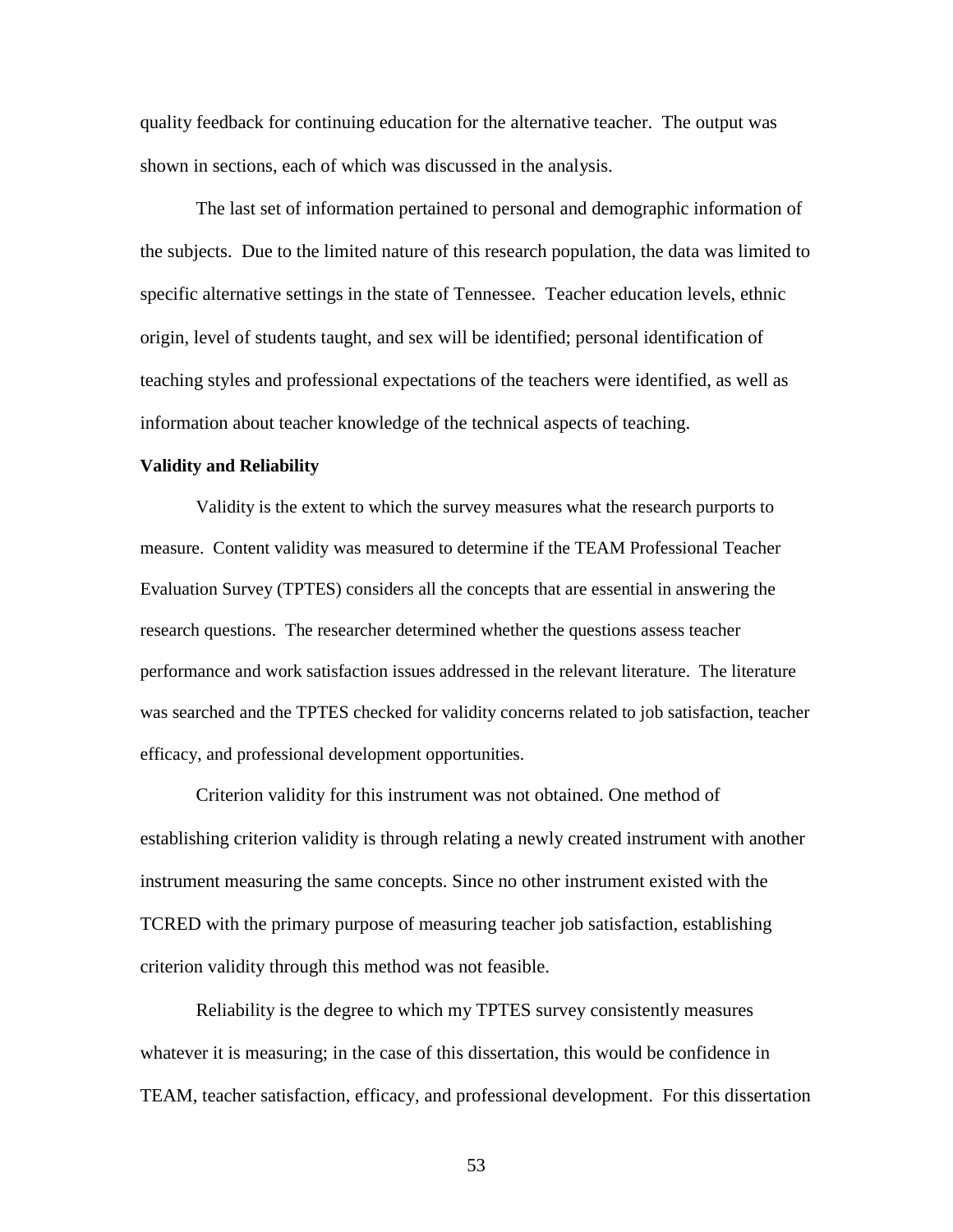research, the reliability was expressed as a reliability coefficient, measuring whether the teachers' ratings were consistent with the teacher performance evaluation being measured (Gay et al., 2009).

The Cronbach alpha was considered for this research, since internal consistency involves a survey with more than two choices. This affective teacher survey is using a Likert scale and the internal consistency is important to the outcome of the results and may also influence the standard error of measurement (an estimate of how often a researcher could expect errors of a given size on the survey).

A field test was conducted in January, 2013, using the TPTES to determine if the survey had adequate questions and was organized in an understandable format. This pilot study also allowed 76 alternative teachers to provide feedback about the instrument being used. One minor change was suggested that included placing sub-categories in the survey (Appendix C).

#### **Glossary of Abbreviations Used in Descriptive Tables**

There are several specialized words and abbreviations that I used in the tables for the analysis of data. These words and abbreviations are essential words that could not be spelled out due to the limited nature of the space for tables. The formal definitions and spellings are lengthy and require an abbreviated version. The jargon of teacher evaluation and word usages are important for the interpretation of the data presented in chapter four. A glossary of terms and abbreviations is a common practice doing quantitative research. The following abbreviated words are explained in the glossary of abbreviations.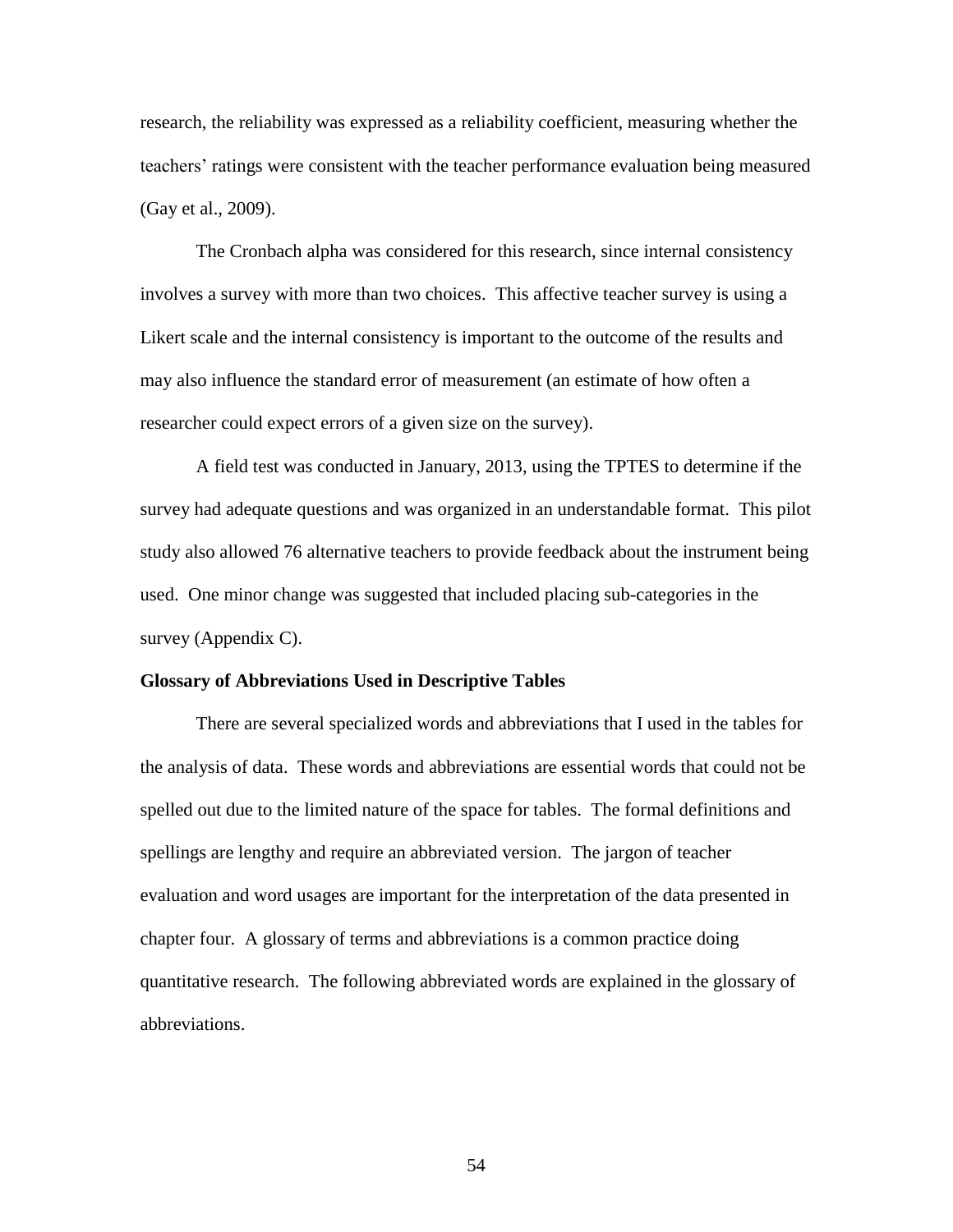*Agree/Disagree: Agr/Dis.*

*Confidence..measures..effectiveness: Confi. Eff. Critical thinking, problem solving: Crit.thk., pr.solving Feedback: fdbk.*

*Higher Education helps w/TEAM teaching practices: Higher educ.institutions..tchg. prac.*

*In-Service: In-Serv.*

*Perceptions: Perc.*

*Previous: Prev.*

*Professional Development: P D or Prof.Dev.*

*Question "D", Question "G", Question "H", Question 13, 16, etc.: Q-"D", Q-"G". Recommendations…Managing Student Behavior: Recom. Mang. Stud. Behav. Specificity of Information: Spec. of Info. Teacher: tchr. Teacher evaluations: tchr. Eval. And Evaluations is eval.*

*University provides PD & Training: Univ. prov. Prof.Dev. & Trg.*

## **Chapter 3 Summary**

As stated in the introductory section, the quantitative study examined the attitudes and perceptions of teachers engaging in the TEAM or other professional evaluation in alternative school settings. The first section of the results reported the perceived satisfaction using the performance evaluation model. The next portion of the paper identified the manner in which teachers believed the evaluation impacted the student learning environment. After that, the results examined the manner in which the evaluation encouraged student motivation and teacher professional growth using critical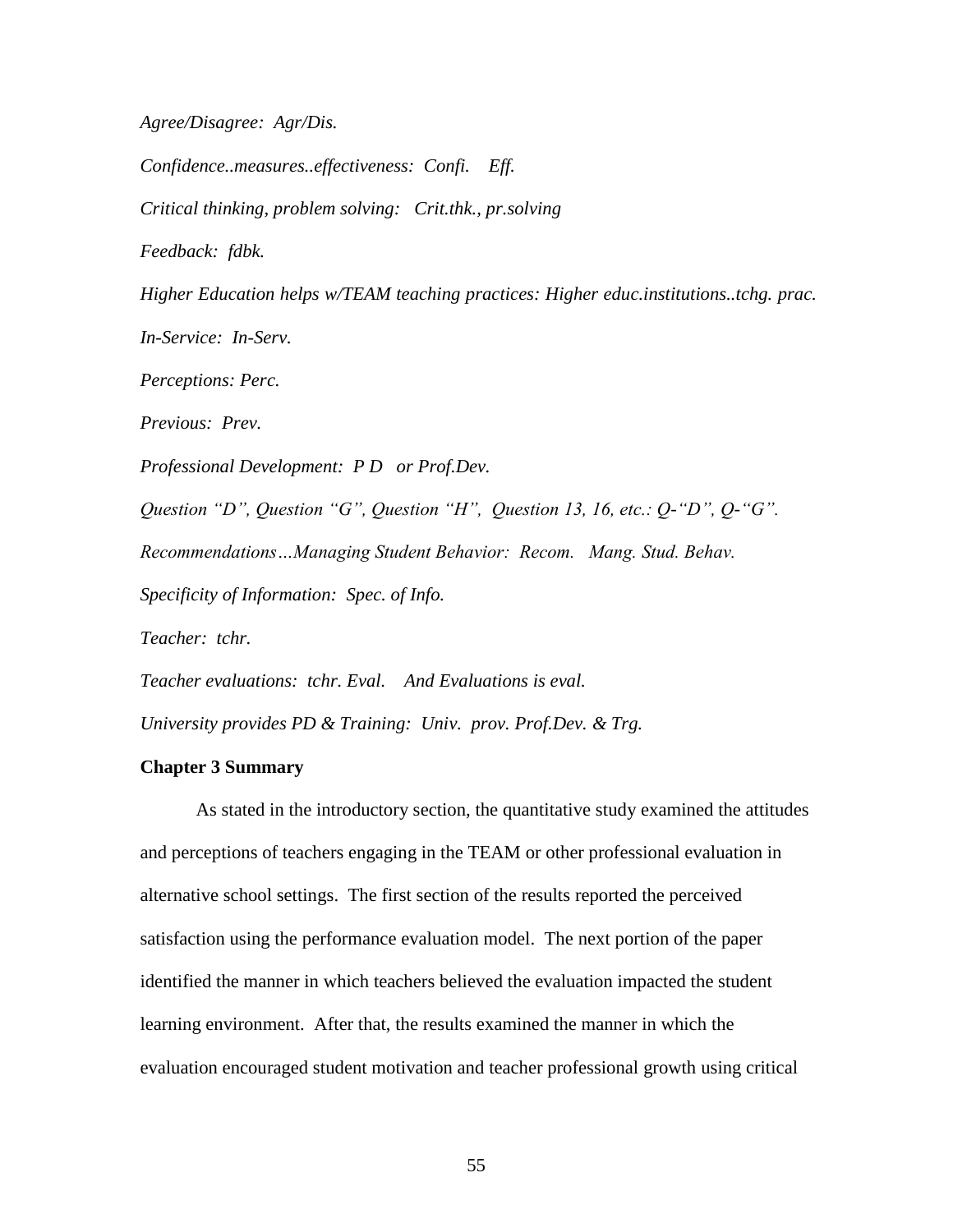thinking skills. The last paragraphs discussed the perceived role of the evaluation in informing teachers of needed professional development and timely feedback for continuing employment decisions.

Teacher Evaluation Acceleration Model (TEAM) in Tennessee was studied in alternative schools to provide some more creative methodologies to evaluate Tennessee teachers. This quantitative study sought to offer some suggestions about the minimum level of effectiveness for the money invested by the federal and state governments in school improvement in alternative settings.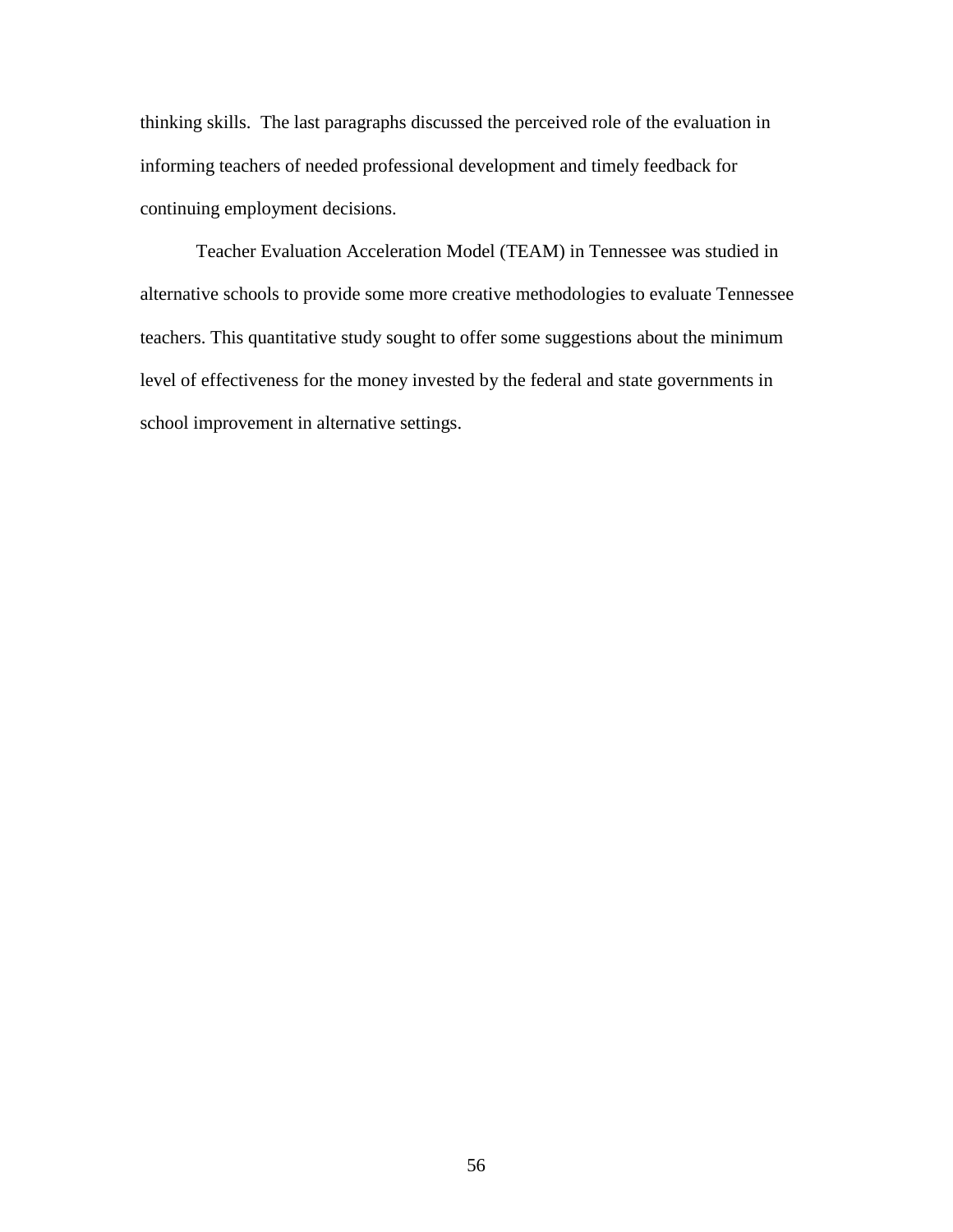#### **Chapter 4**

#### **Analysis of Data**

# **Introduction**

This study investigated the relationship between current TEAM evaluation practices and teacher professional development information in alternative schools in Tennessee. The researcher investigated the perceptions of certificated teachers (N=300) who were teaching in the alternative school districts regarding their most recent TEAM evaluation experience, the degree to which they ere provided opportunities for professional development, and the involvement by universities in their professional development.

The data collected on the TEAM Professional Teacher Evaluation Survey (TPTES) were summarized using a frequency and distribution summary using the first five questions; a profile of means and standard deviations, a correlational analysis, and multiple regression analysis was used for the remaining research questions. Data were analyzed using SPSS (Statistical Packet for Social Services) version 22. For research question 1, item-level percentages were obtained for all relevant items concerned with teacher evaluation.

Descriptive data of the participants' gender, highest degree attained by the teacher, ethnicity of the teacher, and current teaching assignment age level are included. Descriptions of the teaching sites and the population and sample are included in this chapter. Statistical analysis of each question is reviewed, and the results of data analyses are presented in tables to illustrate statistical significance. Tables were also used to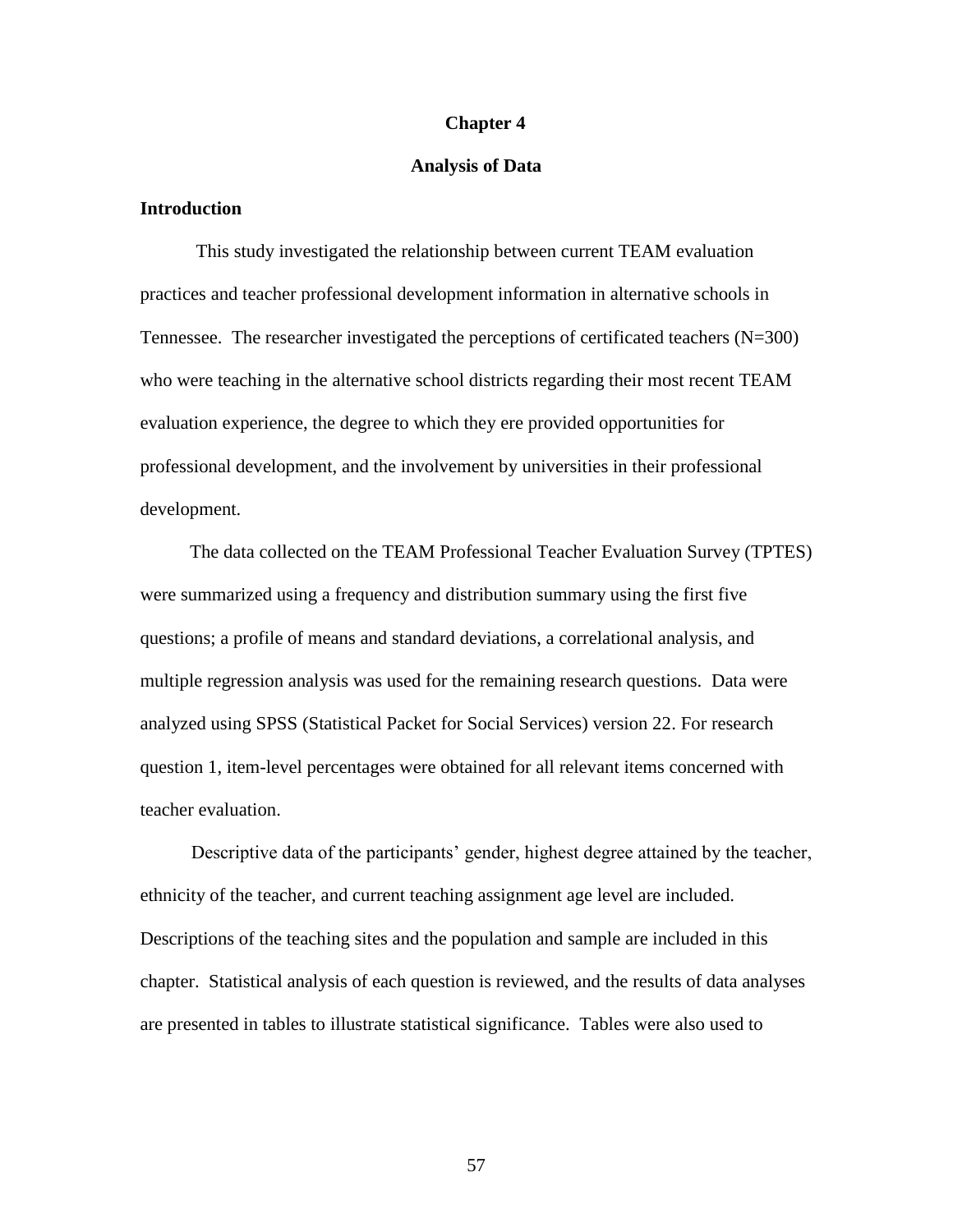describe correlations between TEAM perceptions and teacher professional development plans. Statistical analyses of the hypotheses are also presented.

## **Descriptive and Statistical Analyses**

The research sites were the alternative schools identified by the State of Tennessee Department of Education (TDOE). For this quantitative study the participating school districts were comprised of public and private alternative schools and state correctional schools administered by the Tennessee Department of Corrections (TDOC). Thirty state alternative schools were asked to participate and 8 TDOC schools that were using the TEAM were surveyed.

The target population for this study consisted of 300 full-time certificated teachers employed in the alternative schools identified through the TDOE. Only certificated teachers who had taught in the district at least one year were asked to participate, thus allowing a full TEAM evaluation cycle. To ensure full geographic, ethnic, gender, and current teaching assignment age level representation, all certificated teachers in alternative schools across Tennessee were given an opportunity to participate (Cui, 2003). All participants received packets consisting of a cover letter, informed consent information, researcher contact information for the primary researcher, the TPTES, and a self-addressed stamped return envelope. Of the 300 teachers sampled, completed surveys were obtained from 122 participants, for a response rate of 40.6%.

Table 3 provides the means and standard deviations from the score of the first five items dealing with perceptions using the TPTES, consisting of a total of 28 items. Subscale one has 5 items; subscale two Professional Development 5 items, the overall summary has 4 items and the subscale University Professional Development has 4 items.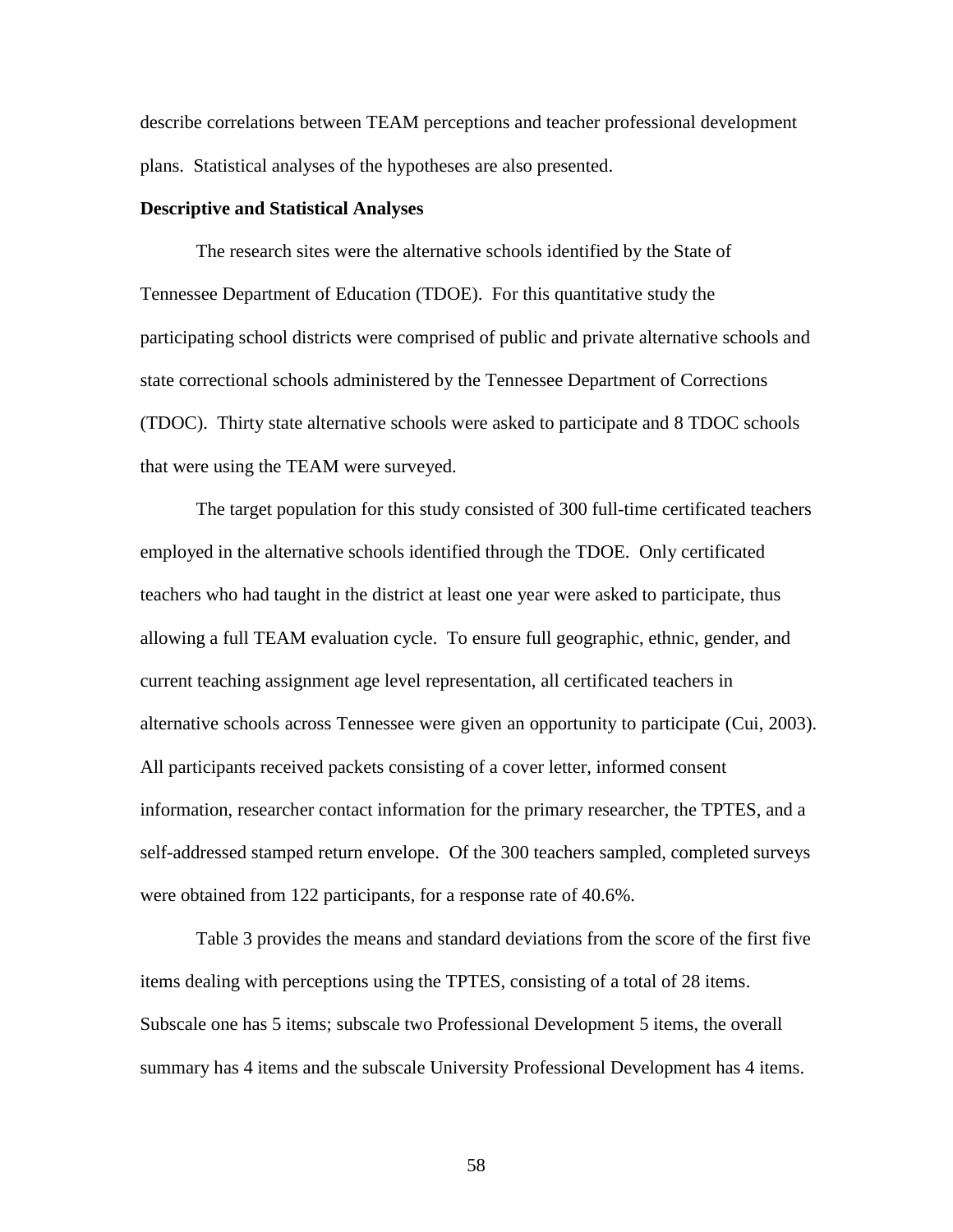Each item on the TPTES has a scale of 1 through 6 and the range is indicated for each instrument and subscale. The number of participants is also provided.

Table 1 provides the highest educational level attained by the teachers responding to the TPTES. The largest number percentage of teachers responding to the TPTES were teachers holding a masters degree and masters plus level with about 49% in those two categories. This appears to be a reasonable number because teachers in alternative settings tend to work with more difficult students requiring special teacher skills.

Table 1 also provides the percent for the ages taught by the alternative teachers responding to the TPTES. The largest percentage of respondents taught in alternative schools serving juveniles, closely followed by the ones ranging in age from 18-34 years old. Table 1 indicated that persons teaching in alternative settings with students 18-34 were in the correctional setting since only persons under eighteen are allowed in public alternative schools. Persons teaching in adult education programs in correctional settings generally deal with persons ages 18-34 years. This appears to be representative of teachers working in alternative settings across Tennessee.

Last of all, Table 1 provides the demographic data for the ethnicity of the teachers responding to the TPTES. The largest percentage of responding teachers working in alternative schools were Caucasians, with only 11% falling into other ethnic categories. These percentages that are close to 10% appear to be representative of the current number of African American teachers across the state of Tennessee in regular public schools.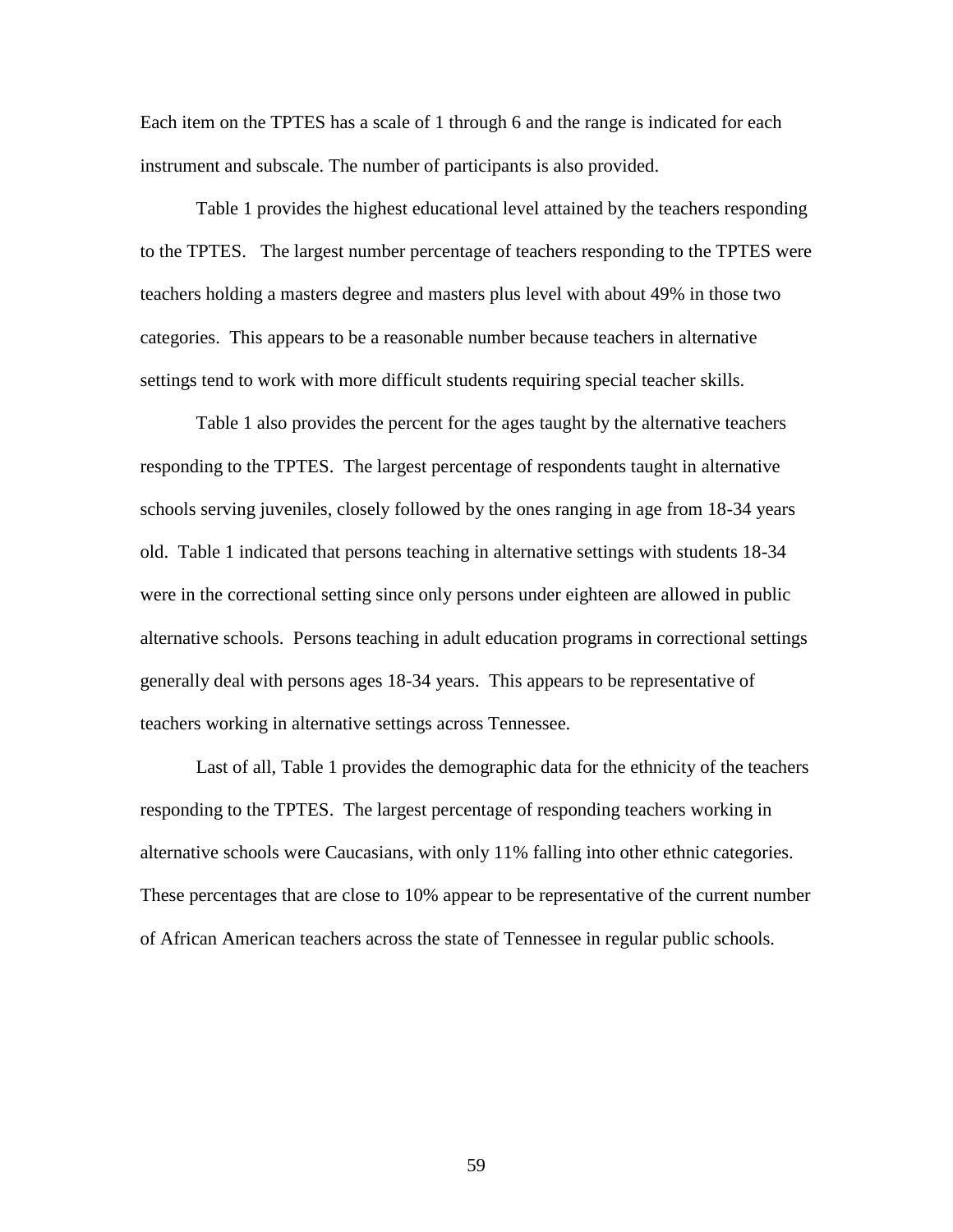# Table 1

*Demographics: Highest Degree/Education Attained by the Responding Teacher*

| Group                         |       |       |       |      |                |      |
|-------------------------------|-------|-------|-------|------|----------------|------|
| Responding (by numbers)       | 49    | 27    | 33    | 9    | $\overline{1}$ | 3    |
| By Percentages                |       |       |       |      |                |      |
| $N = 122$                     |       |       |       |      |                |      |
|                               |       |       |       |      |                |      |
| Bachelors degree              | 40.2% |       |       |      |                |      |
| Masters degree                |       | 22.1% |       |      |                |      |
| Masters Plus $(+)$            |       |       | 27.0% |      |                |      |
| <b>Educational Specialist</b> |       |       |       | 8.2% |                |      |
| Doctorate                     |       |       |       | $ -$ | 0.8%           |      |
| No Response                   |       |       |       |      |                | 1.6% |

*Age Level Grouping by Percentages for Responding Teachers in Alternative Settings*

| 36    | 32    | 32    | 21    |      |
|-------|-------|-------|-------|------|
|       |       |       |       |      |
| 29.3% |       |       |       |      |
|       | 26.2% |       |       |      |
|       |       | 26.2% |       |      |
|       |       |       | 17.5% |      |
|       |       |       |       | 0.8% |
|       |       |       |       |      |

*Demographic for Teachers Grouped by Ethnicity Teaching in Alternative Settings* 

| 80.3% |         |                                  |      |        |
|-------|---------|----------------------------------|------|--------|
|       | $9.1\%$ |                                  |      |        |
|       |         | 0%                               |      |        |
|       |         |                                  | 1.6% |        |
|       |         |                                  |      | $91\%$ |
|       |         | Ethnic Origin (by numbers) 98 11 |      |        |

\_\_\_\_\_\_\_\_\_\_\_\_\_\_\_\_\_\_\_\_\_\_\_\_\_\_\_\_\_\_\_\_\_\_\_\_\_\_\_\_\_\_\_\_\_\_\_\_\_\_\_\_\_\_\_\_\_\_\_\_\_\_\_\_\_\_\_\_\_\_\_\_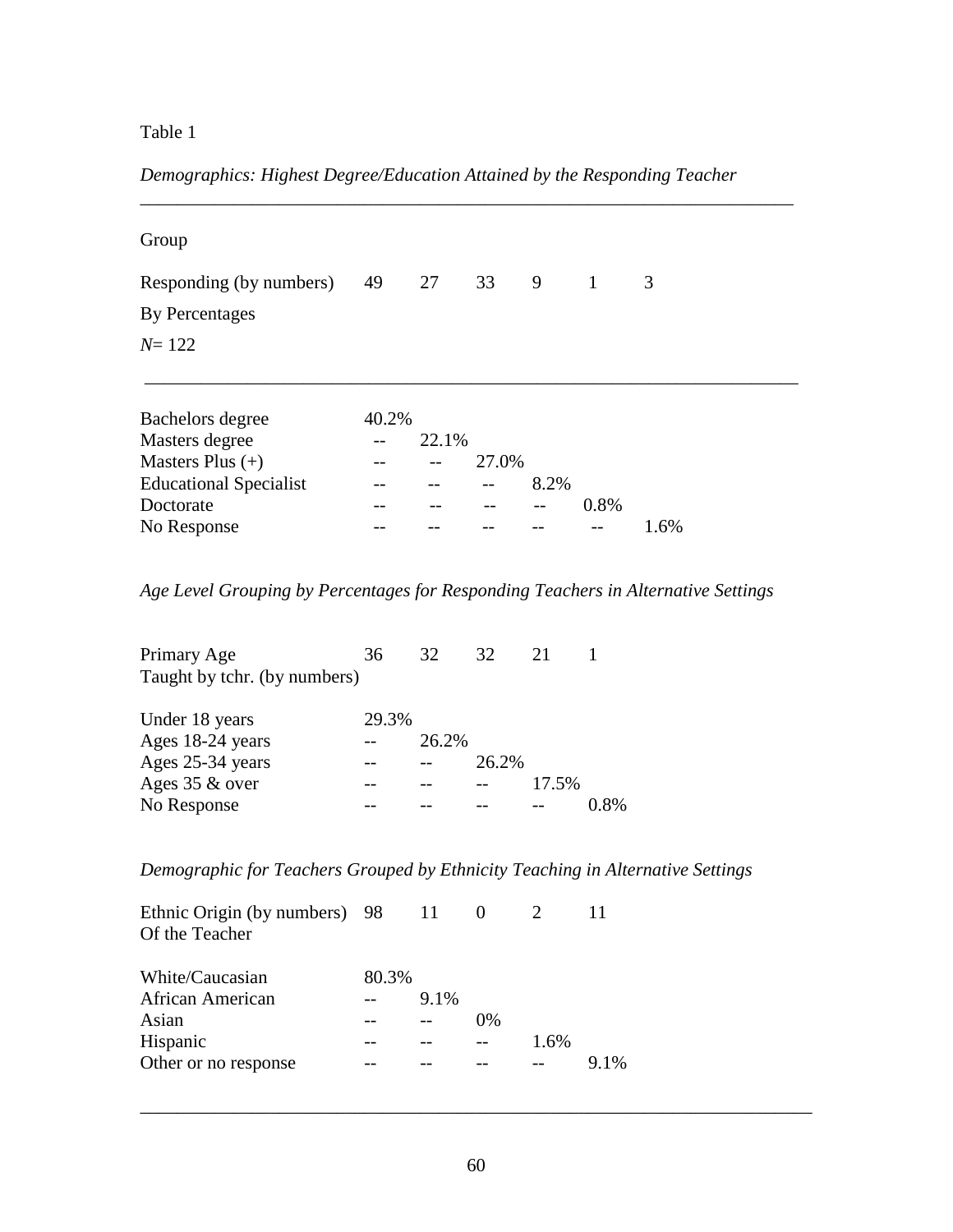The percentages and overall quality of TEAM ratings based on question 20 (the constant) of TPTES is reported in Table 2. Table 3 provides the means and standard deviations from the score of the first five items and other significant questions dealing with perceptions using the TPTES, consisting of a total of 28 items. Subscale one has 5 items; subscale two Professional Development 5 items, the overall summary has 4 items and the subscale University Professional Development has 4 items. Each item on the TPTES has a scale of one through six and the range is indicated for each instrument and subscale. The number of participants is also provided.

Table 2

| Item $(N=122)$ * Strgly. Disagree Disagree Neither                 | # $1\%$ | # 2 $%$ | # $3Agr/Dis \%$ # 4 % |      | Sightly agree Highly Agree<br># $5%$ | <b>NR</b><br>#6 % |
|--------------------------------------------------------------------|---------|---------|-----------------------|------|--------------------------------------|-------------------|
| 1. Confi. in<br>measuring Eff.                                     | 39.3    | 14.8    | 19.7                  | 14.8 | 10.7                                 | 0.8               |
| 2. TEAM promotes<br>student learning &<br>Expectations             | 37.7    | 2.5     | 28.7                  | 23.8 | 6.6                                  | 0.8               |
| 3. Extent that TEAM<br>allows support/engage<br>student learning   | 38.5    | 3.3     | 28.7                  | 18.0 | 9.0                                  | 2.5               |
| 4. TEAM assists in<br>Critical thinking $\&$<br>varied instruction | 44.3    | 2.5     | 15.6                  | 19.7 | 16.4                                 | 1.6               |

*Frequency by percentage of TPTES Perceptions of the TEAM Professional Evaluations*

(Table 2 Continues)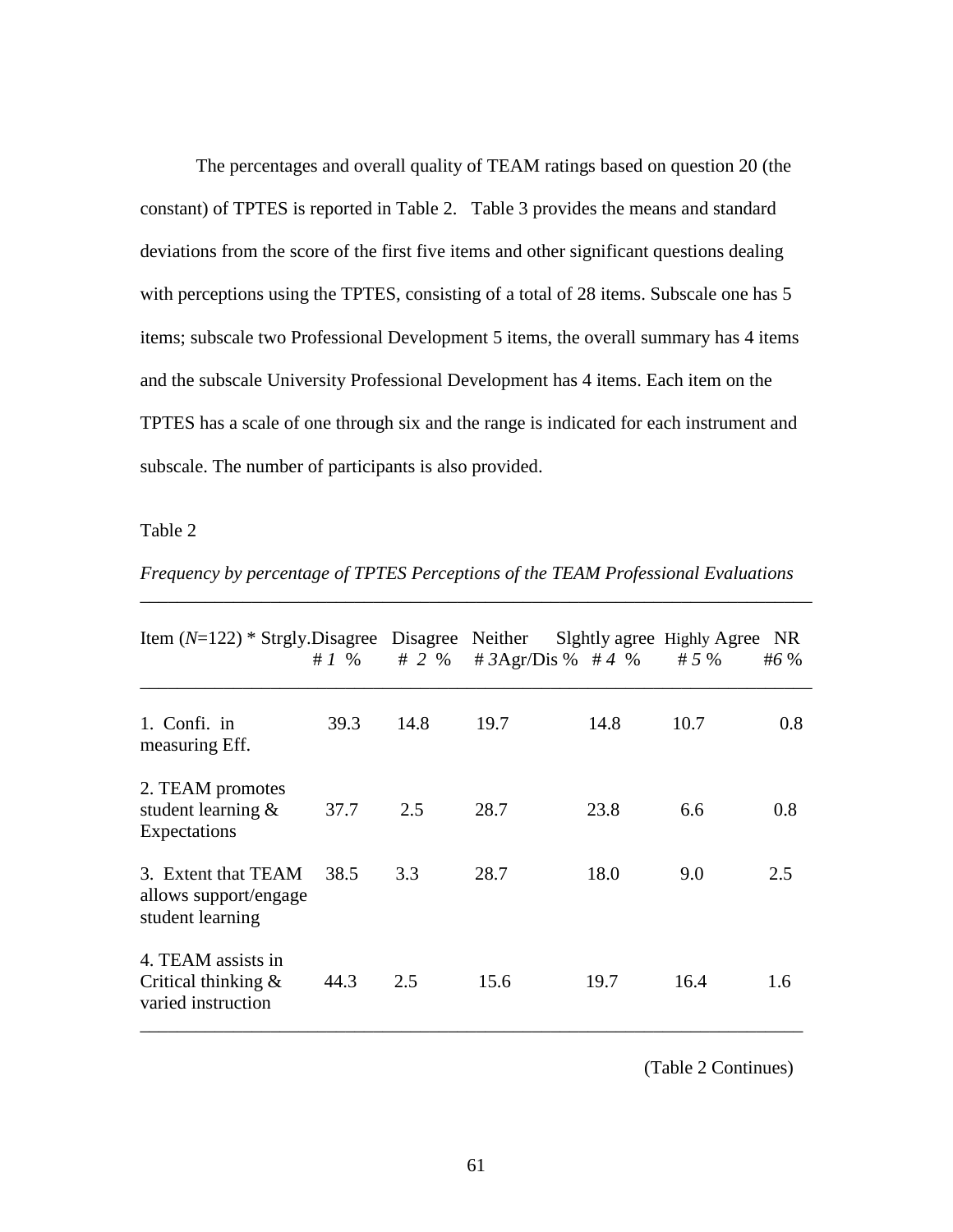| Item $(N=122)$ * Strgly. Disagree Disagree Neither                              | # $1\%$ | # 2 $%$ |      | # $3Agr/Dis \%$ # 4 % | Slghtly agree Highly Agree<br># $5%$ | NR<br>#6 $%$ |
|---------------------------------------------------------------------------------|---------|---------|------|-----------------------|--------------------------------------|--------------|
| 5. # of elements<br>are manageable                                              | 44.3    | 6.6     | 9.0  | 23.0                  | 12.3                                 | 4.9          |
| 6. Extent TEAM<br>leads to professional<br>development                          | 41.8    | 12.2    | 17.2 | 11.5                  | 12.3                                 | 4.9          |
| 9. TEAM provides<br>Recommendations related to<br><b>Managing Students</b>      | 27.9    | 18.9    | 21.3 | 12.3                  | 16.4                                 | 3.3          |
| 10. Universities provide<br>P.D. & Training<br>Opportunities                    | 41.8    | 23.0    | 18.0 | 8.0                   | 7.4                                  | 1.6          |
| 13. Higher Educ.<br>Institutions Help w/<br><b>TEAM</b> practices               | 45.1    | 22.1    | 10.7 | 13.1                  | 4.9                                  | 3.3          |
| 16. In-Service/P.D.<br>are generic and not<br>specific to TEAM                  | 43.5    | 13.1    | 22.1 | 14.8                  | 15.4                                 | 4.1          |
| 20. Overall Rating<br>Perceptions Quality of<br><b>TEAM</b> evaluation          | 39.3    | 27.0    | 18.0 | 6.6                   | 9.0                                  |              |
| Q-"D" Previous<br>Experience w/Tch.eval.<br>Prior to TEAM<br>(A Waste-VeryHelp) | 0.8     | 20.5    | 4.1  | 38.5                  | 32.8                                 | 3.3          |
| Q-"G" Specificity<br>Of information provided<br>By TEAM evaluation 18.9         |         | 4.1     | 43.4 | 15.6                  | 15.6                                 | 2.5          |

\_\_\_\_\_\_\_\_\_\_\_\_\_\_\_\_\_\_\_\_\_\_\_\_\_\_\_\_\_\_\_\_\_\_\_\_\_\_\_\_\_\_\_\_\_\_\_\_\_\_\_\_\_\_\_\_\_\_\_\_\_\_\_\_\_\_\_\_\_\_\_\_

\_\_\_\_\_\_\_\_\_\_\_\_\_\_\_\_\_\_\_\_\_\_\_\_\_\_\_\_\_\_\_\_\_\_\_\_\_\_\_\_\_\_\_\_\_\_\_\_\_\_\_\_\_\_\_\_\_\_\_\_\_\_\_\_\_\_\_\_\_\_\_\_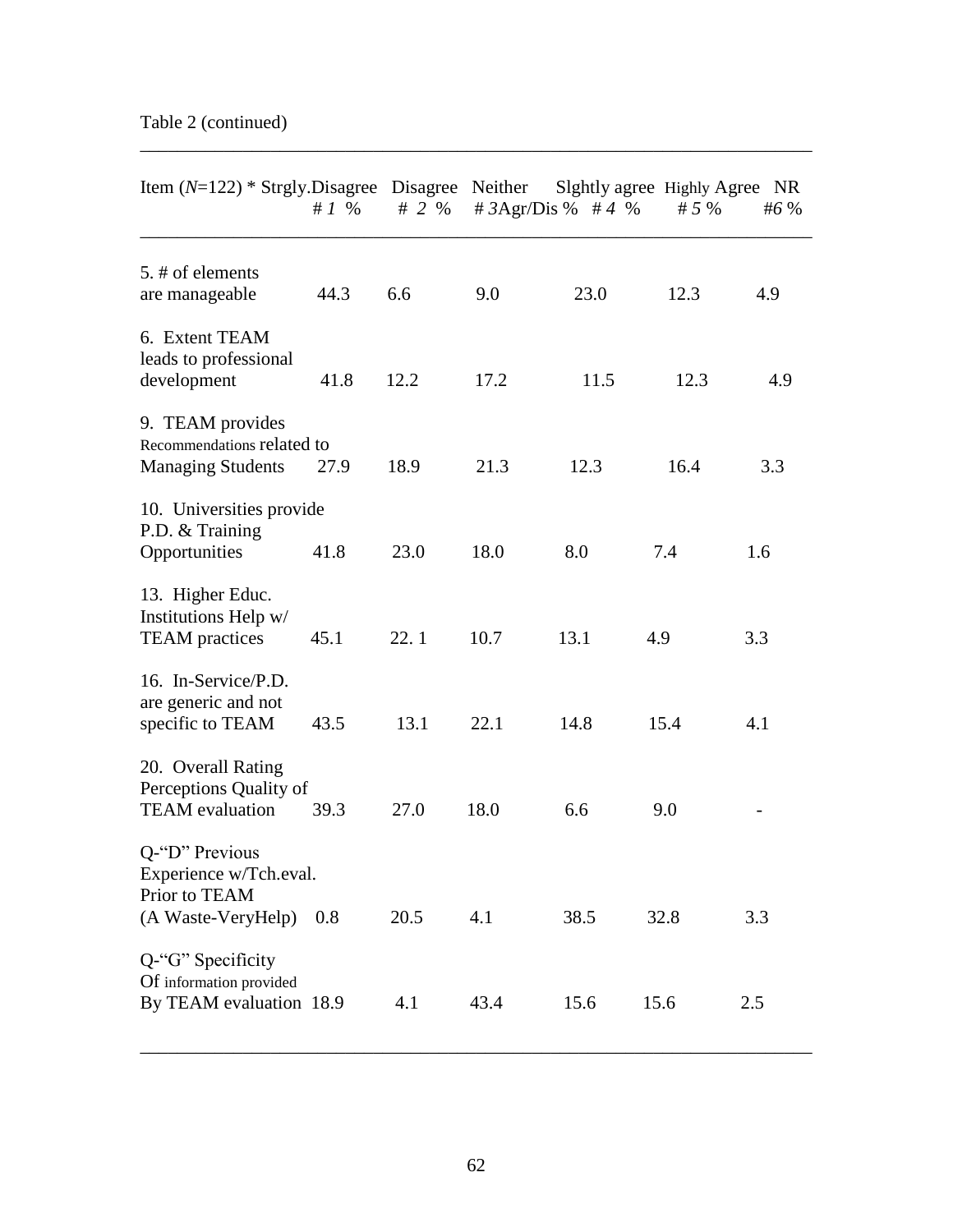Table 3 provides the information about means and standard deviations for each of the selected questions. This statistical information is essential for the study since it provides data that can be used in the correlation of selected variables related to overall TEAM satisfaction. Within the study, professional development (Questions 6) had a mean of 2.370 with a standard deviation of 1.47, university involvement in professional teacher growth (Question 10) had a mean of 2.15 with a standard deviation of 1.27, perceived help through universities in implementing TEAM practices (Question 13) had a mean of 2.24 with a standard deviation of 1.23, and teacher background with evaluations (Question D) had a mean of 3.85 with a standard deviation of 1.14.

Table 3

| <b>Standard Item</b>                                  | $\overline{N}$ | Min. | Max. | Mean | Standard Dev. |
|-------------------------------------------------------|----------------|------|------|------|---------------|
| Q-1. Confid.                                          |                |      |      |      |               |
| That TEAM                                             |                |      |      |      |               |
| Measures eff.                                         | 121            | 1.00 | 5.00 | 2.42 | 1.41          |
| Q-6 TEAM<br>Provides fdbd<br>Ldg.to P.D.              | 116            | 1.00 | 5.00 | 2.37 | 1.47          |
| Q-9 TEAM<br>Prov.spec.<br>Rec.on stud.<br>Beh.mangem. | 118            | 1.00 | 5.00 | 2.69 | 1.49          |
| $Q-10$ Univ.<br>Provides PD<br>& Trg.oppor.           | 120            | 1.00 | 5.00 | 2.15 | 1.27          |

*Means and Standard Deviations on Selected Survey Item for all Participants*

( Table 3 continues)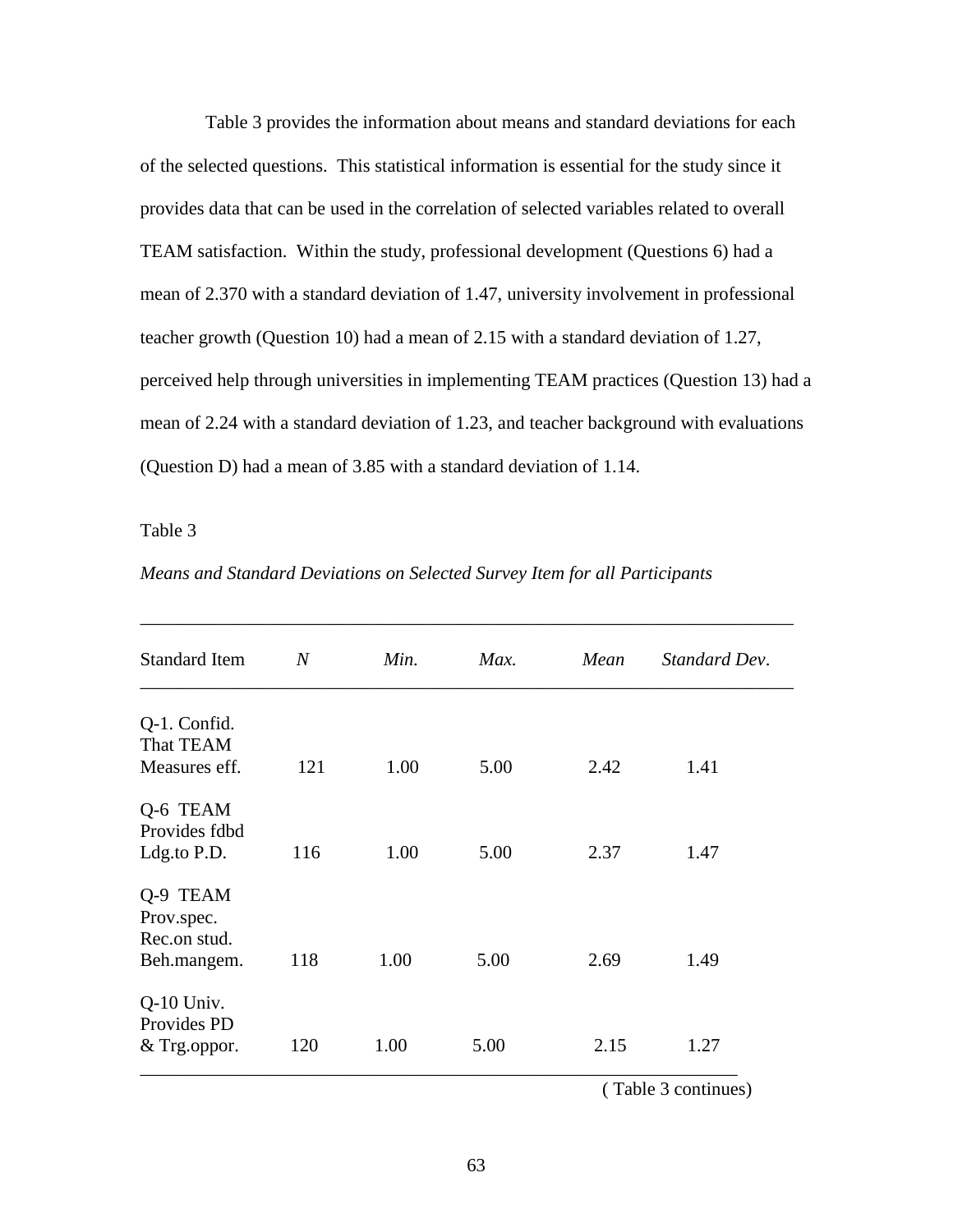Table 3 (Continued)

| <b>Standard Item</b>                           | $\overline{N}$ | Min. | Max. | Mean | Standard Dev. |
|------------------------------------------------|----------------|------|------|------|---------------|
| Q-13 Higher                                    |                |      |      |      |               |
| Educ.Inst.Helps<br>w/tch.practices             | 118            | 1.00 | 5.00 | 2.24 | 1.23          |
| Q-16 In-Serv.<br>P.D. Generic/<br>Not specific | 116            | 1.00 | 5.00 | 2.16 | 1.24          |
| Q-20 Personal                                  |                |      |      |      |               |
| <b>Rating Overall</b><br>Perc. Of TEAM         | 122            | 1.00 | 5.00 | 2.19 | 1.27          |
| $Q$ -"D" Prev.<br>Exp.w/tchg.<br>Eval.prior to |                |      |      |      |               |
| <b>TEAM</b>                                    | 118            | 1.00 | 5.00 | 3.85 | 1.14          |
| $Q$ -"G" Spec.<br>Of Inform.<br>Prov.by TEAM   | 119            | 1.00 | 5.00 | 3.05 | 1.27          |
| Q-"H" Nature<br>Of Info.                       |                |      |      |      |               |
| Provided                                       | 120            | 1.00 | 5.00 | 2.70 | 1.36          |

\_\_\_\_\_\_\_\_\_\_\_\_\_\_\_\_\_\_\_\_\_\_\_\_\_\_\_\_\_\_\_\_\_\_\_\_\_\_\_\_\_\_\_\_\_\_\_\_\_\_\_\_\_\_\_\_\_\_\_\_\_\_\_\_\_\_\_

Table 4 reports the data from the correlations of the total score of the TPTES on selected questions; the selected scores from the TPTES are for the following: Overall perception, Professional development recommendations; Higher education institution involvement in Professional development; Perceived help from higher education institutions; Teacher prior involvement with evaluations; and Specificity of information

\_\_\_\_\_\_\_\_\_\_\_\_\_\_\_\_\_\_\_\_\_\_\_\_\_\_\_\_\_\_\_\_\_\_\_\_\_\_\_\_\_\_\_\_\_\_\_\_\_\_\_\_\_\_\_\_\_\_\_\_\_\_\_\_\_\_\_\_\_\_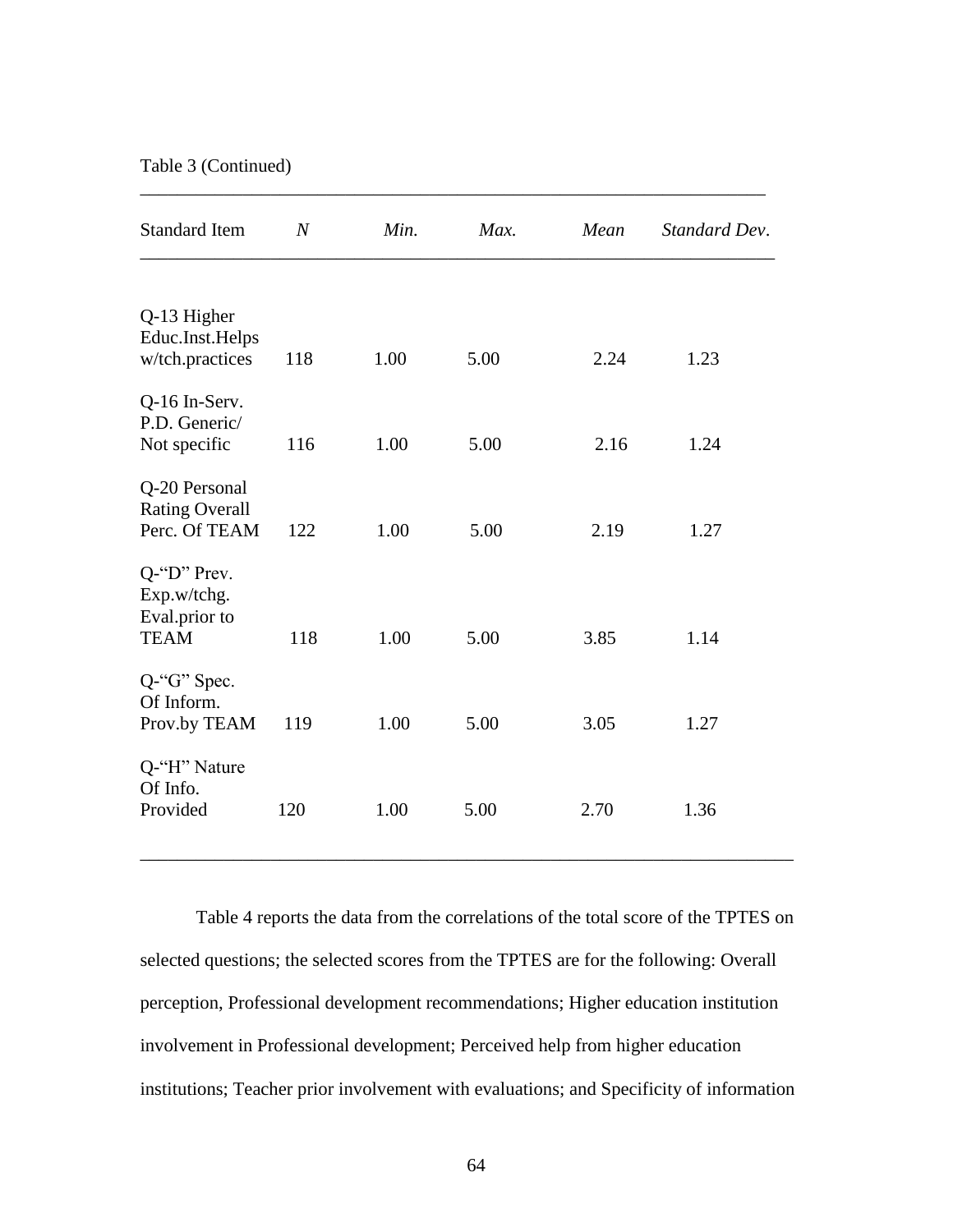provided by the TEAM. The results from each of the above six questions was reported due to their connections to research questions 2 through 4. Question 20 provided an overall rating of the teachers' perceptions of the TEAM evaluation, and was used to complete the study due to its summative qualities.

### Table 4

*Pearson's Correlations for Personal Perceptions(A), Professional Development(B), University Involvement(C), Links to Professional Development(D), Teacher Background(E), and Team Process(F)*

| Correlation                                                                       | A<br>$N = 122$ | B<br>117 | $\mathcal{C}$<br>120 | D<br>118 | E<br>118 | $\mathbf{F}$<br>119 |
|-----------------------------------------------------------------------------------|----------------|----------|----------------------|----------|----------|---------------------|
| 20. Overall quality<br>of TEAM eval.                                              |                |          |                      |          |          |                     |
| 16. In-Serv. &<br>Prof.Dev. are<br>Generic/not spec.                              | $.92**$        |          |                      |          |          |                     |
| 10. local university<br>Provides continuing<br>Education &<br>P.D. opportunities. | .98**          | $.94**$  |                      |          |          |                     |
| 13. Higher educ.<br>Inst. Help w/TEAM<br>Tchg. Prac.                              | $.53**$        | $.52**$  | $.54** -$            |          |          |                     |
| "D." Previous exp.<br>w/tchr.eval.prior to<br>recent TEAM                         | $.75**$        | $.76***$ | $.75***$             | $.42**$  |          |                     |
| "G." Specificity of<br>Information prov.<br>By TEAM eval.                         | $.85**$        | $.82**$  | $.85**$              | .47      | $.93**$  |                     |

\*\*Correlation is significant at the 0.01 level (2-tailed)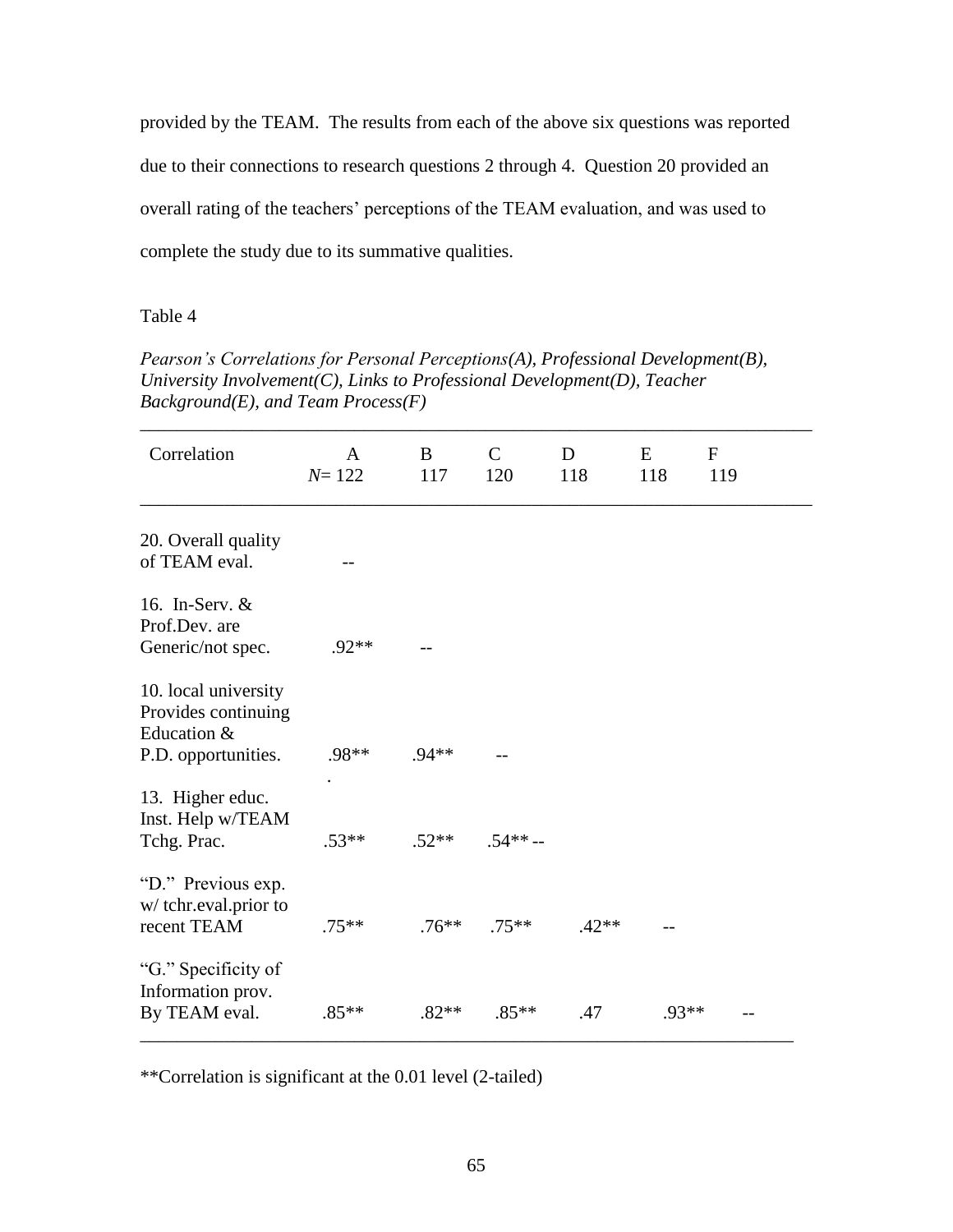The data generated from this study indicated a significant correlation at the 0.01 level between the TEAM Perceptions overall (Question 20) and each of the five subscales, ranging in significance levels from .533 to .982. The findings are consistent with the initial pilot study for the TPTES conducted in 2013 by this researcher. In that study teachers perceived a direct correlation to professional development opportunities and higher personal perceptions of the TEAM evaluation. Question 10 (related to hypothesis two) indicated that there is a relationship with the teachers' perceptions of TEAM as measured by TPTES to the perceived professional development and continuing education provided by local universities. This appeared to indicate that teachers" negative perceptions can be addressed though professional development and continued growth opportunities as indicated by the 0.98 result in Table 4.

Additional statistically significant correlations at the 0.01 level were found at the .93 level between the Question G, Specificity of information provided and Question D, Prior experience with evaluation at the 0.93 level. Also, the TPTES Question 10, Higher Education involvement in professional development, and Question 16, Perceptions of professional development opportunities resulted in a significant correlation at the .94 level. The TPTES question 10 about university involvement had the high correlations to the other four questions related to the research questions (question 16, question 13, Question D, and Question G) that ranged from .53 to .94. The total range of correlations for the TPTES questions was .42 to .98.

Higher Education Perceived Involvement (question 10) and the Overall TEAM Rating (Question 20) had the highest correlation at .98. The next highest correlation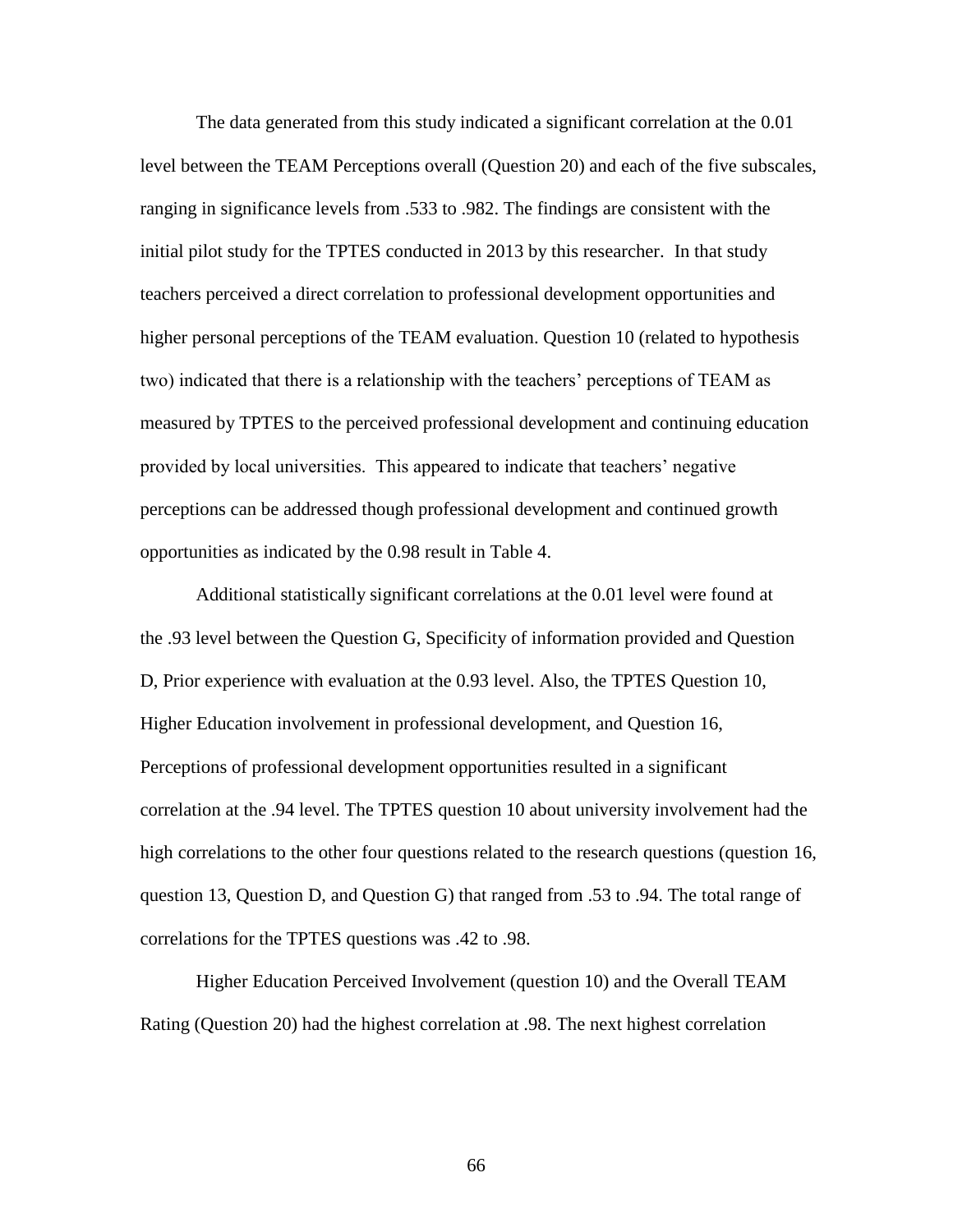was .92 for Question 16 (Professional Development on TEAM) and Question 20 (Overall TEAM Rating).

In this study, research questions 2 through 4 examined the perceived relationship between three variables: job growth through professional development; professional development opportunities though universities; perceived professional development growth through the higher education settings. A significant relationship first had to exist between the scores of the two instruments used to address any existing differences in the relationship depending on the specified variables. There was a statistically significant correlation found between the TEAM results and the professional development and the level of professional development provided by local universities according to Table 4. One subscale of the TPTES, Professional Development Collaboration (Question 10) resulted in the highest statistically significant correlation to the TEAM Perceptions at the 0.05 level.

Due to the interval level data collected for research questions 2 through 4, a multiple regression was conducted for each of the three research questions. Table 6 reports the unstandardized and standardized coefficients, t-scores, and significance values generated from the multiple regression using question 6, "Professional Development," as the constant variable. Although there was a statistically significant correlation between TEAM Perception and TEAM practices using Question 13, University Professional Development Perceptions (.53); however, according to Table 7, the data did not show a statistically significant relationship (.25) between the variable of how higher education helps with professional development and the TEAM perceptions. Question 16 in Table 7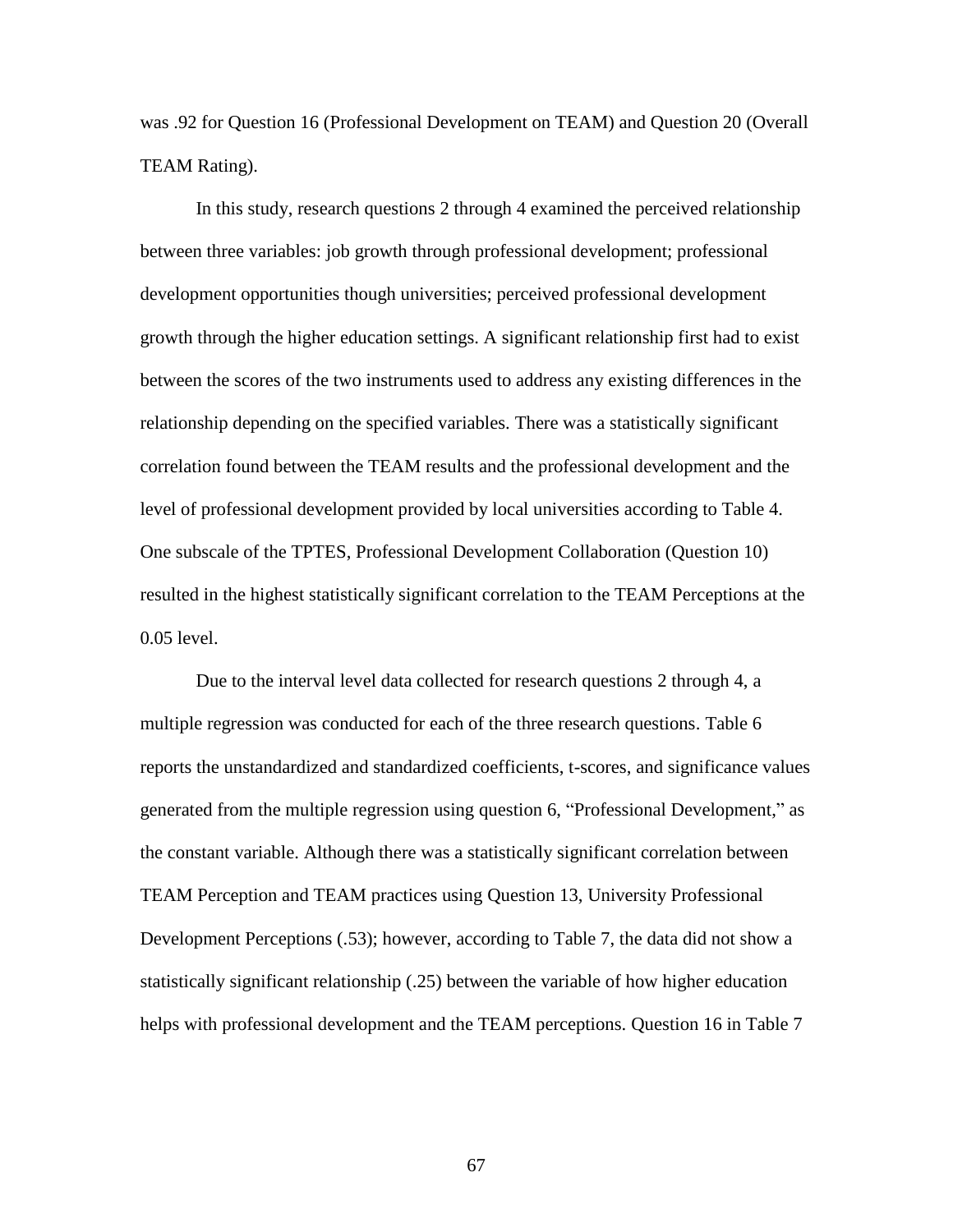addressed the fourth hypothesis related to perceived help by higher education with the TEAM best practices.

Unstandardized and standardized coefficients, t-scores, and significance values generated from the multiple regression using university professional development experiences (Question 9, TPTES) as the variable are also shown in Table 7. The data did not show a statistically significant relationship (.809) between the variable of years of university professional development experience and TEAM evaluation.

Table 7 provides unstandardized and standardized coefficients, t-scores, and significance values generated from the multiple regression using the perceived higher education collaboration (TPTES Question 10) using TEAM as the variable. There was a statistically significant relationship between teacher TEAM perception and research question four using the University Professional Development subscale (.001).

Table 5

*Summary of Regression Analysis of TEAM Perception Using Q6, Q9, Q10, QH as Variables*

| Summ. |  |                                 | Mod R R Adjusted R Std. Error of R Square F Change Df1 Df2 Sig F<br>Square Square the Estimate Change |      |                    |  | Change |
|-------|--|---------------------------------|-------------------------------------------------------------------------------------------------------|------|--------------------|--|--------|
|       |  | $.980^a$ $.960$ $.959$ $.22971$ | a. Predictors: (Constant), QH, Q10, Q6, Q9                                                            | .960 | 662.718 4 110 .000 |  |        |

\_\_\_\_\_\_\_\_\_\_\_\_\_\_\_\_\_\_\_\_\_\_\_\_\_\_\_\_\_\_\_\_\_\_\_\_\_\_\_\_\_\_\_\_\_\_\_\_\_\_\_\_\_\_\_\_\_\_\_\_\_\_\_\_\_\_\_\_\_\_\_\_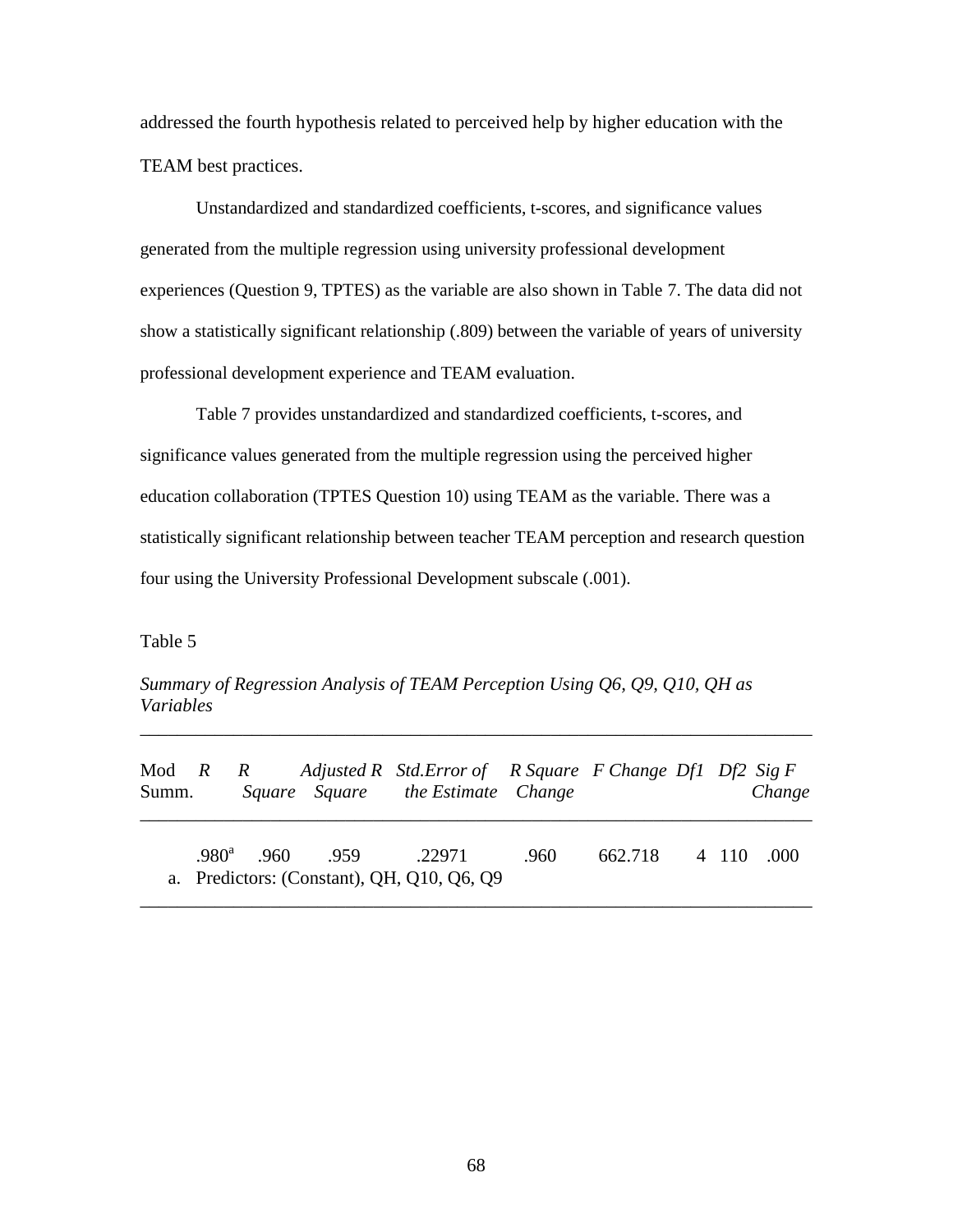## Table 6

# *Coefficients using Regression Analysis*

| Mod.                                               |                  | <b>Unstand.</b> Coefficients       | St.Coeff.   | t         | Sig.    | 95% Conf. Interval for B |       |
|----------------------------------------------------|------------------|------------------------------------|-------------|-----------|---------|--------------------------|-------|
| Coeff. <sup>a</sup><br>Bound                       | $\boldsymbol{B}$ | Std.Error                          | <b>Beta</b> |           |         | Lower Bd. Upper          |       |
| $(Constant)$ .014                                  |                  | .051                               |             | .264      | .793    | $-.088$                  | .115  |
| Q-6 TEAM<br>Leads to<br>Prof.Dev.                  | $-.085$          | .066                               | $-.111$     | $-1.293$  | 199     | $-.216$                  | .045  |
| Q-9 TEAM<br>Spec.recom.<br>For PD con.<br>Behavior | $-.019$          | .079                               | $-.024$     | $-.242$   | $-.089$ | $-.176$                  | .138  |
| Q-10 Univ.<br>Provides PD<br>& trg.oppor. $.871$   |                  | .069                               | .903        | 12.648    | .000    | .735                     | 1.007 |
| Q''H''<br>Nature of<br>Info.prov.                  | .189             | .074                               | .219        | 2.535     | .013    | .041                     | .336  |
|                                                    |                  | a. Dependent Variable: Question 20 |             | $p<.05$ . |         |                          |       |

\_\_\_\_\_\_\_\_\_\_\_\_\_\_\_\_\_\_\_\_\_\_\_\_\_\_\_\_\_\_\_\_\_\_\_\_\_\_\_\_\_\_\_\_\_\_\_\_\_\_\_\_\_\_\_\_\_\_\_\_\_\_\_\_\_\_\_\_\_\_\_\_

## Table 7

*Team Perceptions Using Professional Development Through Universities as Variable Q-13, Q-16, Q-G(Specificity of Info), and Q-D (Prior Experience)*

| Model   | R |                     |      | R Square Adjusted R Square Std. Error of Estimate                                                    |  |
|---------|---|---------------------|------|------------------------------------------------------------------------------------------------------|--|
| Summary |   | $.944^{\circ}$ .892 | .888 | .38764<br>a. Predictors: (Constant = Question 20 Overall Perception) $Q-13$ , $Q-16$ , $Q-D$ , $Q-G$ |  |

\_\_\_\_\_\_\_\_\_\_\_\_\_\_\_\_\_\_\_\_\_\_\_\_\_\_\_\_\_\_\_\_\_\_\_\_\_\_\_\_\_\_\_\_\_\_\_\_\_\_\_\_\_\_\_\_\_\_\_\_\_\_\_\_\_\_\_\_\_\_\_\_

(Table 7 continues)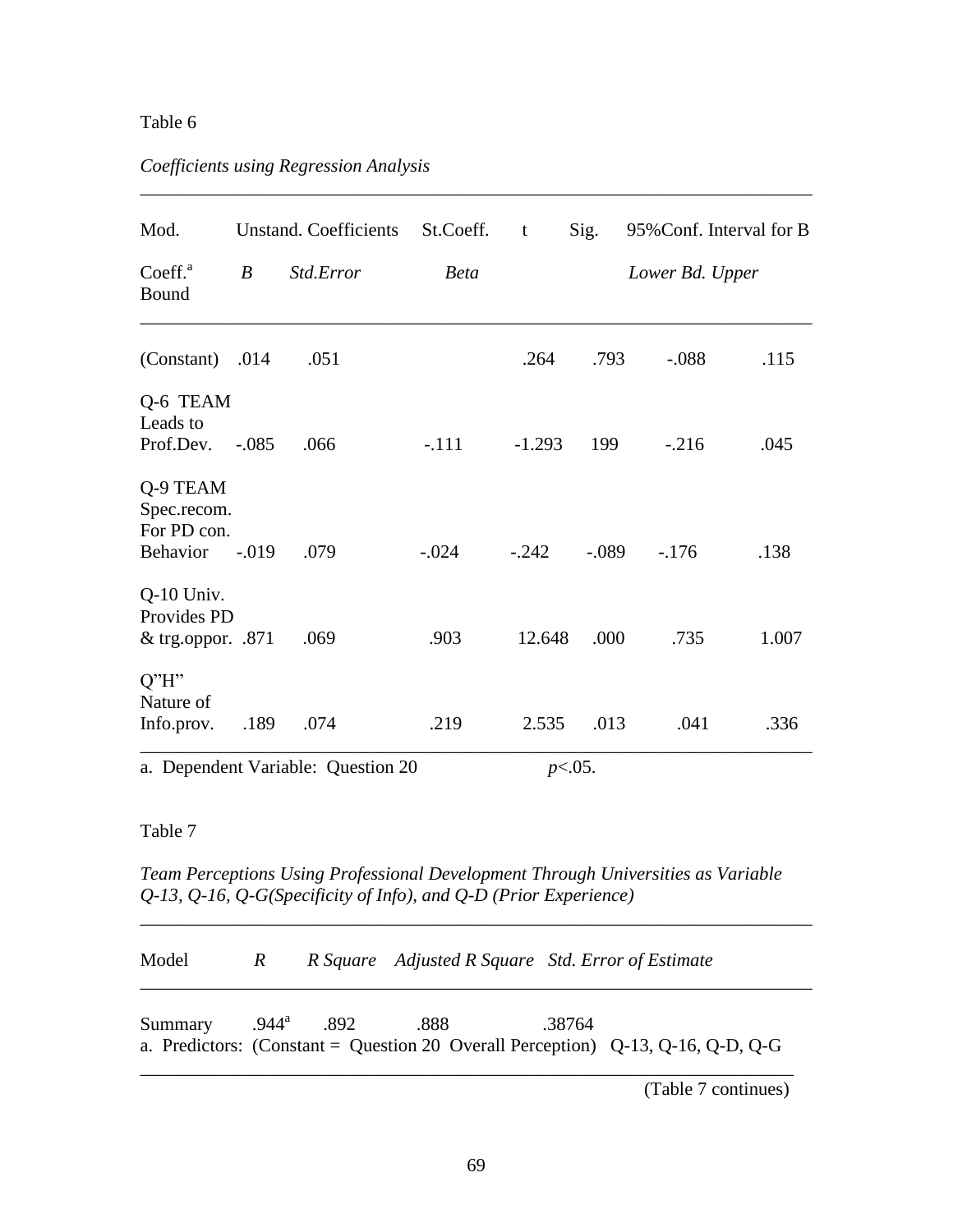Table 7 (Continued)

|                                                                             | Unstandardized |                                       |             |                  |                                  |
|-----------------------------------------------------------------------------|----------------|---------------------------------------|-------------|------------------|----------------------------------|
| Model                                                                       |                | Coefficients Standardized Coefficient |             |                  |                                  |
| Coeff.                                                                      | B              | Std. Error                            | <b>Beta</b> | $\boldsymbol{t}$ | Sig.                             |
| (Constant)                                                                  | .269           | .149                                  |             | 1.805            | .074                             |
| $Q-13$<br>Higher ed<br><b>Institution Help</b><br>Tchg. Prac. .022          |                | .019                                  | .042        | 1.148            | .253                             |
| $Q-16$<br>In-Service &<br>Prof.Dev. are<br>Generic/not<br>Specific Rec .628 |                | .053                                  | .669        | 11.791           | .001<br><b>Table 7 Continued</b> |
| Q-D Previous<br>Experience w/<br><b>Evaluation prior</b><br>to TEAM $-.304$ |                | .090                                  | $-.298$     | $-3.389$         | .001                             |
| $Q$ -" $G$ "<br>Specificity of<br>Inform. provided<br>By TEAM               | .516           | .092                                  | .561        | 5.640            | .000                             |

a. Dependent Variable: Question 20 (Overall Quality of TEAM personal rating)

\_\_\_\_\_\_\_\_\_\_\_\_\_\_\_\_\_\_\_\_\_\_\_\_\_\_\_\_\_\_\_\_\_\_\_\_\_\_\_\_\_\_\_\_\_\_\_\_\_\_\_\_\_\_\_\_\_\_\_\_\_\_\_\_\_\_\_\_\_\_\_

# **Hypotheses**

This study addressed the following hypotheses:

 $HO<sub>1</sub>$ : The higher the alternative teachers' perception of the TEAM the more

satisfied he/she feels with the process. The process for alternative teachers revealed that

54.1% of the teachers responding were not satisfied with TEAM. Also, only 30.6% of

alternative teachers believed that expectations were clearly communicated through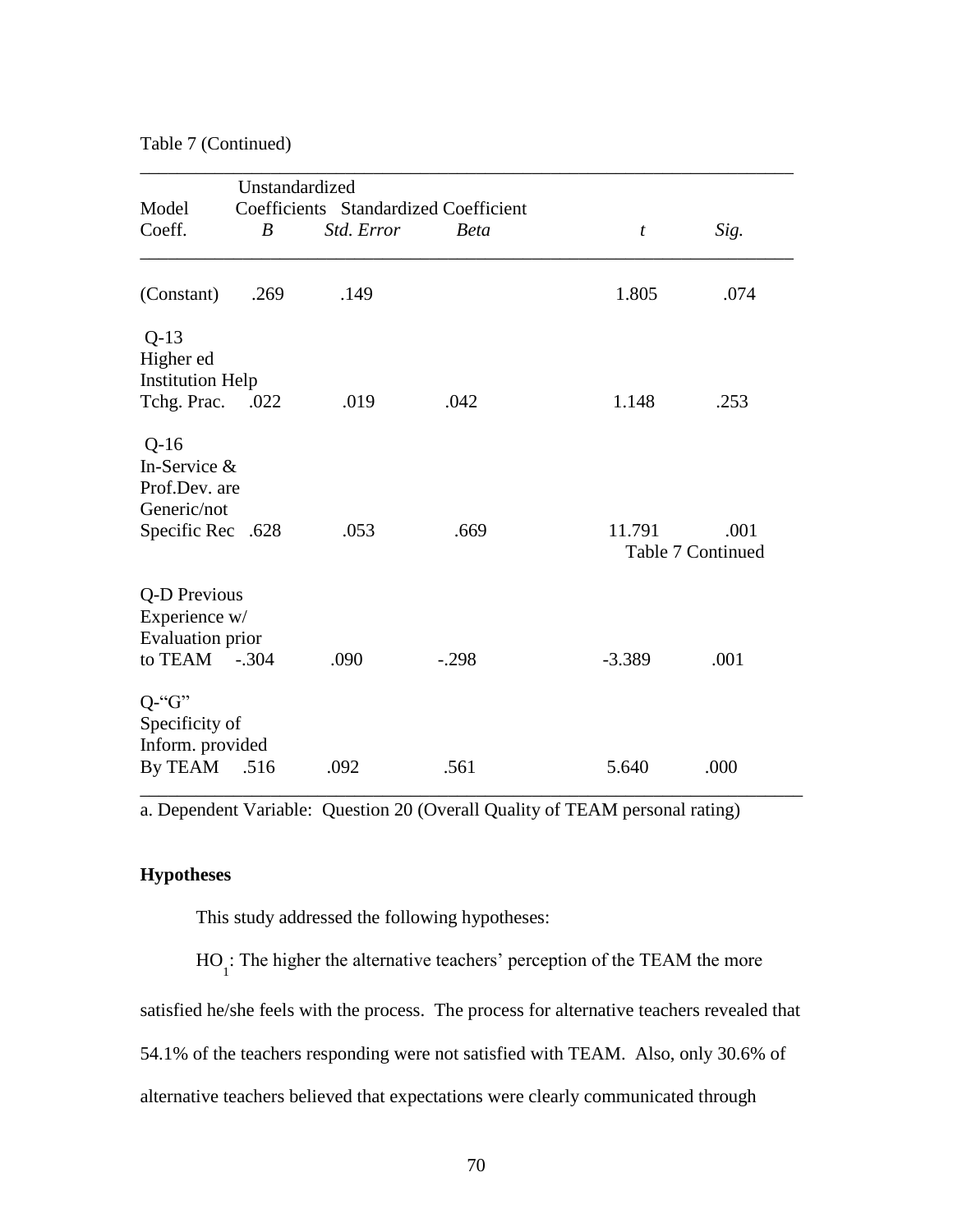TEAM. Furthermore, the overall quality of TEAM received a low rating based on question 20 of TPTES, as reported in Table 2.

HO 2 : There is no statistically significant relationship between TEAM perceptions and current teacher evaluation professional development practices, as measured by the TPTES subscale, Professional Development. Using the data in Table 5 and Table 6, the study failed to reject  $HO_2$ . Team Perceptions as the constant are affected by perceived opportunities for professional development.

HO<sub>3</sub>: There is a statistically significant relationship between teachers' perceptions on TEAM and available involvement by higher education institutions in Professional Development. The null hypothesis for HO<sub>3</sub> was rejected. Alternative teachers negative perceptions of TEAM have a significant relationship to the perceived university involvement in a professional growth plan.

The variable examined for  $HO_4$  was the collaboration for growth by higher education with TEAM evaluation. No statistically significant relationship was found between the university professional development and collaboration and current TEAM evaluation perceptions. Based on Table 7 data results, the local higher education institutions were not perceived as a help in facilitating teaching practices using the TEAM in a proactive manner. The study failed to reject HO<sub>4</sub>.

#### **Summary**

This chapter presented the results centered on four research questions. Descriptive and survey data provided information helpful in determining the degree of the relationship between TEAM evaluation in alternative schools and professional development. Additional descriptive statistics provided insight to gauge the degree of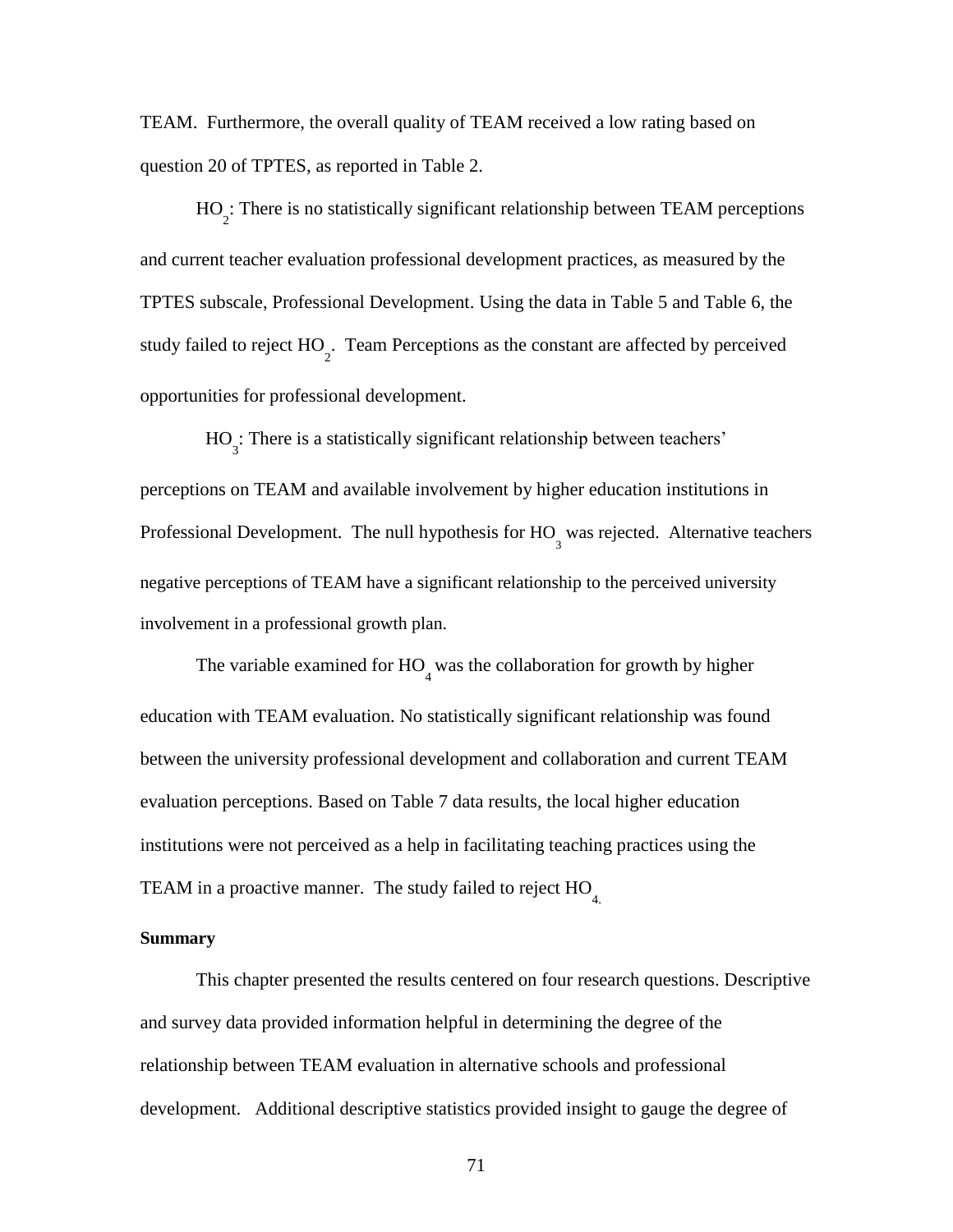differences in the relationship between TEAM practices and the respondent teachers' growth through higher education institutions. Chapter 5 presents an overview of the study and a summary of findings. Conclusions and recommendations for future studies are also discussed in Chapter 5.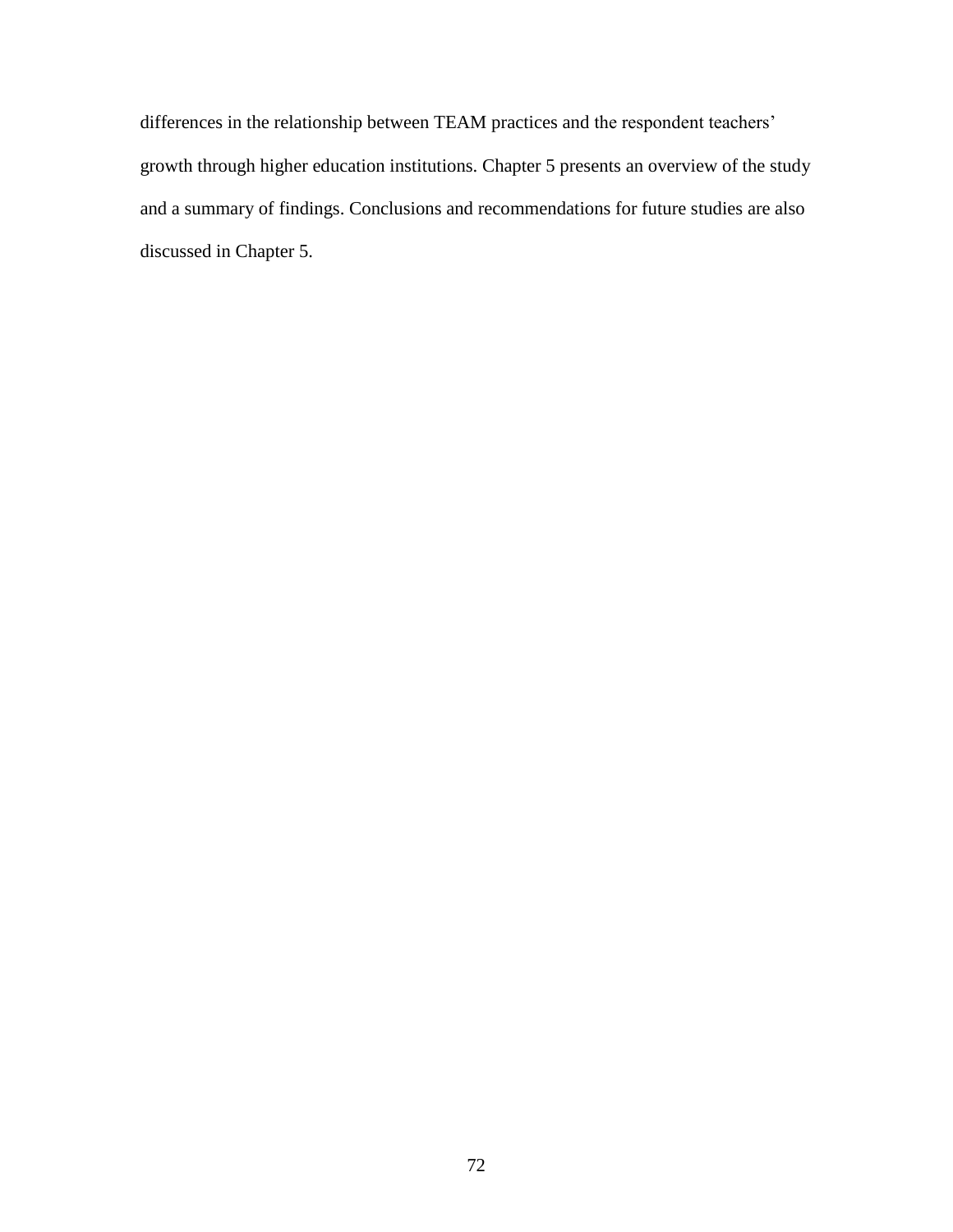#### **Chapter 5**

#### **Summary of Findings and Discussion**

Evaluation of teachers occupies a large segment of the discussion in school districts across the country and is often the evaluation is different from best practices in education (Peterson, 2000). Many schools use alternative schools to meet special needs. Further, most schools use supervision and evaluation in an attempt to increase teacher effectiveness in the special classroom, which should enhance student learning. School districts across the state of Tennessee have begun to develop the TEAM evaluation, a student focused observation model, in an attempt to foster teacher growth and professional development through the evaluation process. Collaboration using higher education through professional development has become the normal practice.

In the state of Tennessee the Framework for Teacher Evaluation has evolved from a limited model based on a checklist, to a diversified evaluation called TEAM. The TEAM evaluation has been adopted by the majority of Tennessee"s alternative schools because it is focused on the individualized needs and standards for alternative schools (TAEA, 2014).

School administrators are in a position to build professional development plans and to utilize local universities in the process of teacher growth. Increased job satisfaction and more positive perceptions can lead to increased performance and higher organizational performance (Rinehart et al., 1998).

The purpose of this study was to conduct a detailed examination of the relationship between TEAM practices in Tennessee alternative schools and teachers"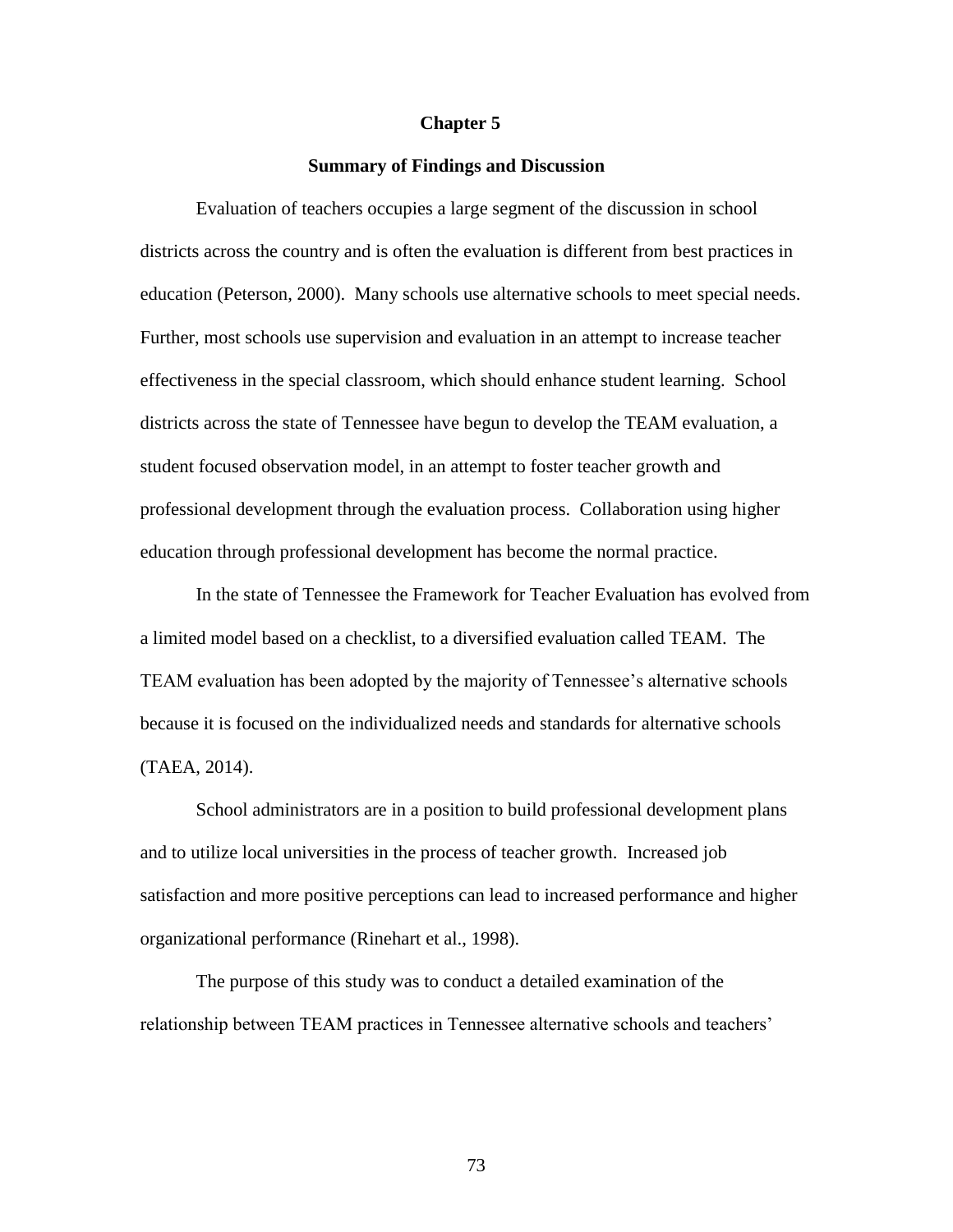professional development opportunities. The findings of this study were based on data collected in the form of a self-designed instrument, the TPTES.

#### **Summary of Findings**

A total of 122 certificated teachers who were teaching in Tennessee alternative school settings participated in the study, resulting in a 40.6% response rate. The TPTES was used to gather descriptive and quantitative self-reported data from a sample of 300 teachers. Over 80% of the respondents were female, and this appeared to represent the normal pool of alternative teachers. Of the alternative teachers responding, there were 29.5% who taught juveniles or younger. There were 52.8% of the respondents who taught the largest age group (18-35 years old), representing alternative prison schools. Teachers responding with a bachelor's degree represented 40.8%, while those with a masters or master plus represented 50%.

The first research question examined the self-reported degree of satisfaction for alternative teachers evaluated using the TEAM evaluation. According to Table 2, the descriptive statistics revealed that 66% of alternative teachers are not satisfied with the TEAM evaluation. Likewise, only 25.5% rated the TEAM evaluation as effectively improving educational performance. This implied that those surveyed were not pleased with the current TEAM evaluation and this dissatisfaction might lead to poor performance, even though the teachers had high expectations for their teaching (according to the teacher background section of TPTES).

The data suggested a strong relationship based on Table 5 between TEAM perceptions and the two professional development components of the survey. However,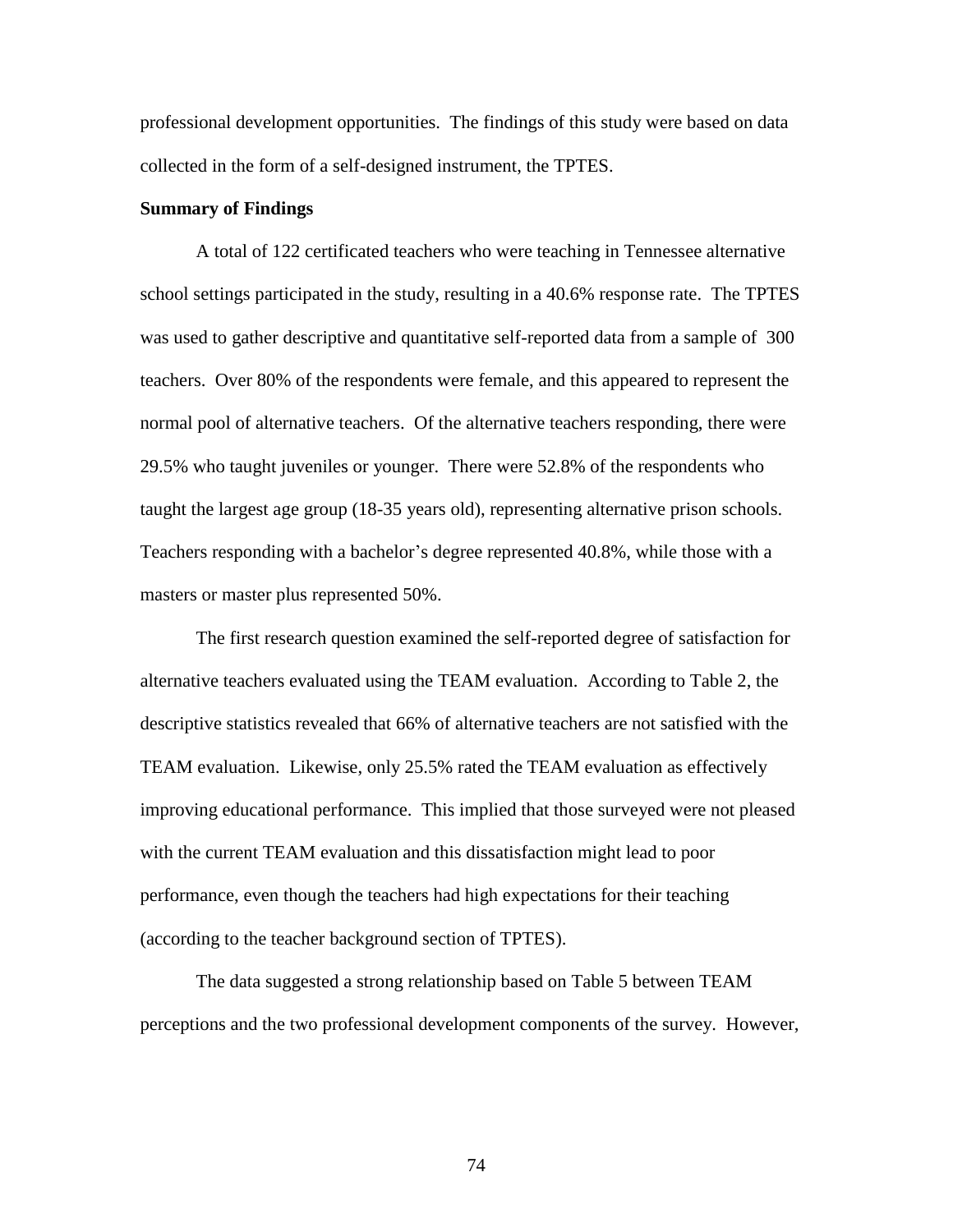there was no statistically significant relationship with hypotheses 2 or 4 related to teacher growth through professional development and collaboration using university programs.

To examine questions 2 through 4, a multiple regression was calculated for each question using related responses on the TPTES. Differences in the relationship between the TEAM perceptions and teacher professional development were measured using data generated from the TPTES. The total TEAM perception (Question 20) was the dependent variable in the study and the predictors were as follows: TEAM leads to planned professional development; university offers training on TEAM criteria; prior experience with teacher evaluations; higher education involvement in contacting local alternative teachers; and specificity of information. The statistically significant responses were based on the connections that the university has related to professional development and alternative teacher growth (Question 10 of TPTES).

#### **Conclusions**

Overall findings for this study offer several implications for professional educational practice. Based on the findings of this study the following conclusions were discovered:

1. Alternative teachers desired that the TEAM be revised to meet the needs of their setting. Even though teachers in alternative settings feel confident and set high expectations according to the Teacher Background section of TPTES, the teachers responding expected a better system more comparable to the national alternative standards. The TPTES was divided into five subscales: Perceptions; Plans for Professional Development; University Involvement in Growth; Overall Quality of TEAM; and Teacher Background. The local higher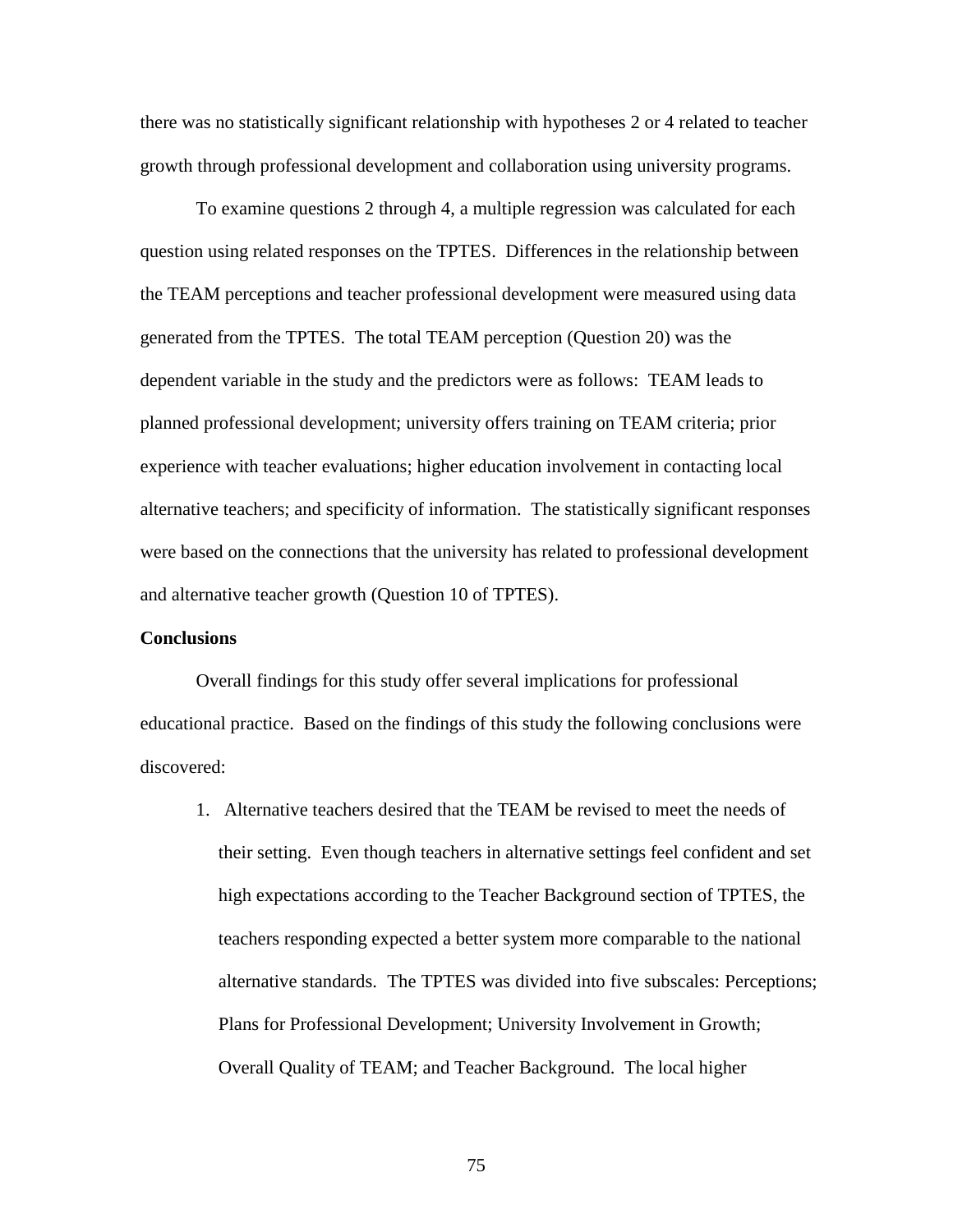education institutions were perceived as being in collaboration with alternative teachers about TEAM evaluation issues.

- 2. The perceived relationship concerning the connections to professional development using the TEAM evaluation is not a significant factor with positive TEAM perceptions and outcomes.
- 3. Alternative teachers perceived that universities and teacher preparation programs are aware of the need to assist alternative teachers as they move forward with the TEAM evaluation, according to question ten of the TPTES at the level of significance (.001).
- 4. Even though universities are perceived to be involved in the teacher growth process, the higher education institutions have not significantly impacted alternative teacher perceptions of the TEAM evaluation.

The data from this study indicated that the alternative teachers' low perception of the TEAM can correlate with the overall utilization and teachers" perceptions of the professional growth opportunities provided. Glatthorn (1997) suggested that there must be a supportive, positive environment if professional development is going to be helpful.

This study has suggested that teachers need professional development and that a positive dialogue is needed between the evaluator and the teacher (Ebmeir, 2003). The role of the university in collaborative efforts has not been fully identified for alternative settings. Before evaluations such as TEAM can be of maximum value, the level of positive perceptions must be increased above 68%. Since the study revealed a significant relationship between perceptions and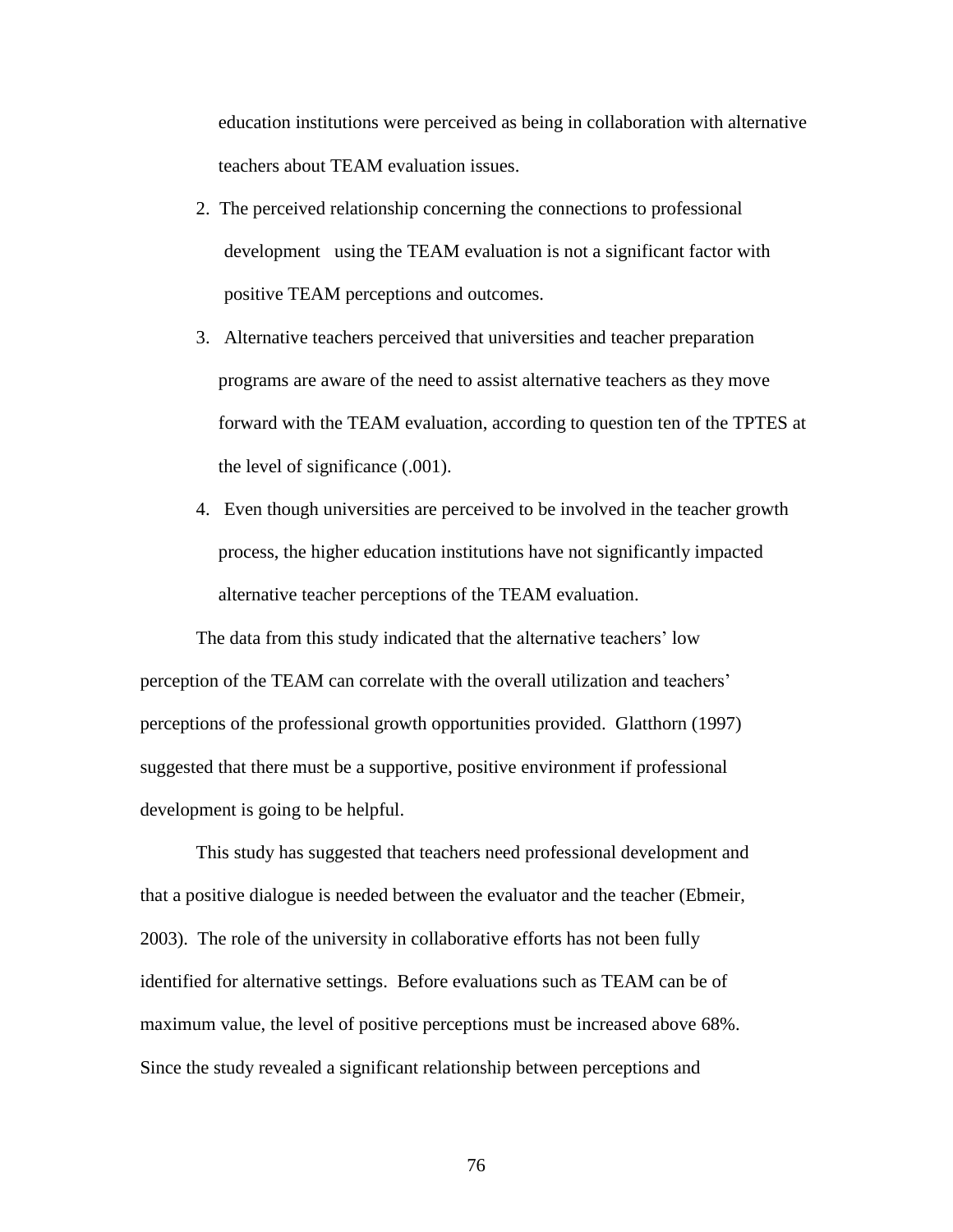university involvement in TEAM, the mechanism for raising alternative teachers" perceptions in the alternative school is available.

Since the research has confirmed that teacher attitude is improved though the help of local universities, the intellectual center for teachers at the College of Education could become the training ground for a range of school-improvement and teacher continuing education programs (Kerr, 2013). This study has suggested that TEAM evaluators and alternative teachers can partner with universities (Keaster, 1995). My experience as alternative teacher has confirmed that developing better alternative teachers with strong self-confidence may be waiting in the pool of resources at the local universities.

#### **Recommendations for Future Studies**

One perception in this study is that the evidence suggests that professional development and university involvement in teacher growth can increase the usefulness of the TEAM evaluation. Correlational studies by other researchers such as Hill, Rowan, and Ball (2005) suggested that better teaching practices did not necessarily improve student outcomes. Furthermore, professional development according to research by Darling-Hammond (2001) and Wei, Darling-Hammond, Andree, Richardson, & Orphanos (2009) should be on-going and focused on specific school improvement goals. Without knowing more about the overall needs for specific alternative school settings, it seems that professional development plans may not be based on the prioritized needs of students.

Bunting (1999) indicated collegiality facilitated collaboration, team building, school improvement, and professional development. Reflection, as part of the TEAM process, allowed a teacher to constantly re-formulate his or her own teaching goals, either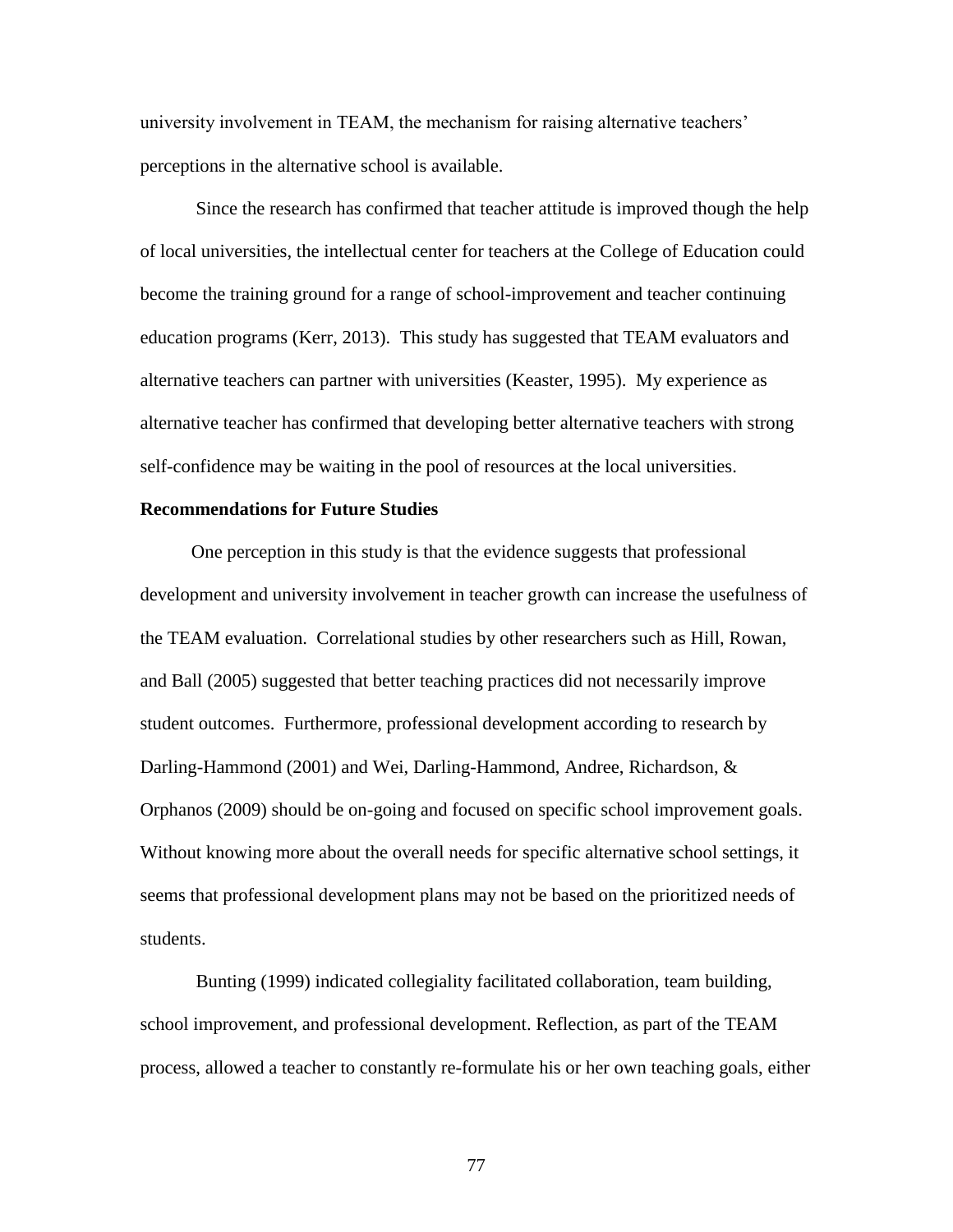individually or in a collegial manner. Life experiences provided a diverse and varied backdrop for professional discourse that might be initiated by higher education institutions with the assistance of local school districts. The professional discourse, conducted in a university setting, could allow new ideas to be generated. In response to this need for collegiality, the University of Memphis, College of Education, conducted a "working collaboratively" workshop for educators in the local area on March 27, 2015.

Based on my 15 years of teaching in alternative settings, I have concluded that regular professional development programs recommended for teachers may not be able to meet the specialized needs of alternative teachers. Professional development activities must be different from those for regular teachers. Classroom management techniques, diversity training, and alternative instructional methods are some of the areas that are most often requested by Tennessee's alternative educators (TAEA, 2014). When inservice programs that are one-day training events focus on TEAM evaluations, alternative teachers experience an even greater gap in meeting basic educational needs. For example, my experience has led me to conclude that if in-service focuses on applying creative methodologies and technologies, alternative teachers in correctional settings are very limited due to high security requirements. My pilot study allowed me to gather comments from alternative teachers in search of a more supportive personal professional growth plan. A more detailed qualitative research method might help connect the follow up growth plan for alternative teachers to the overall improvement needs of specialized schools.

 Further study is needed to see if the investment in the TEAM evaluation is generating better teachers and leading to bigger payoffs in alternative schools. In-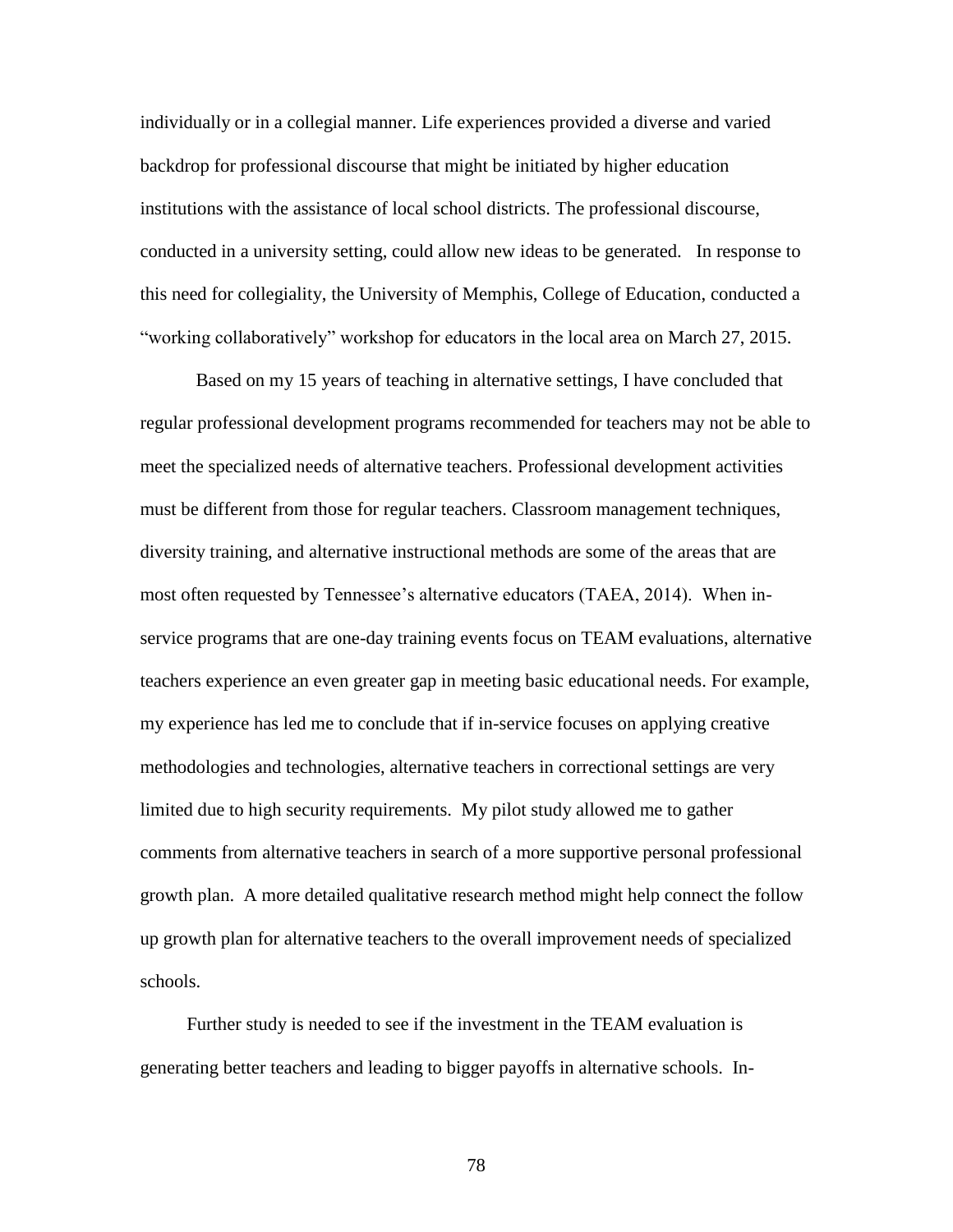service training is not the same as on-going professional development; therefore, it seems that there could be a qualitative study conducted where university teacher preparation personnel invest in alternative districts, thus helping teachers move through a planned professional growth cycle.

 Teachers must become directly involved in making decisions and crafting policies, especially when the decisions and policies involve the design and evaluation of curriculum and the assessment of student learning. To make this practice a reality, focused professional development must be provided for all teachers (Baker, Oluwole, & Green, 2013).

 Since alternative teachers in this study reported a negative perception of the TEAM in specialized settings, a longitudinal study could be conducted focusing on alternative schools near one specific university such as Middle Tennessee State University or the University of Memphis where there are several alternative schools. Research has suggested that professional development is just one of the many tools needed to improve teacher practices and perceptions. Utilizing university teacher preparation professors and strengthening on-campus graduate programs in education might result from such a study.

Professional development is considered to be the primary means by which educators continually enhance their professional knowledge and practice (Guskey  $\&$ Passaro, 1994). This study has confirmed other research studies indicating that alternative teachers believe that professional development is important and worthwhile. The results of this study indicate clear implications for all educators using TEAM for further professional development.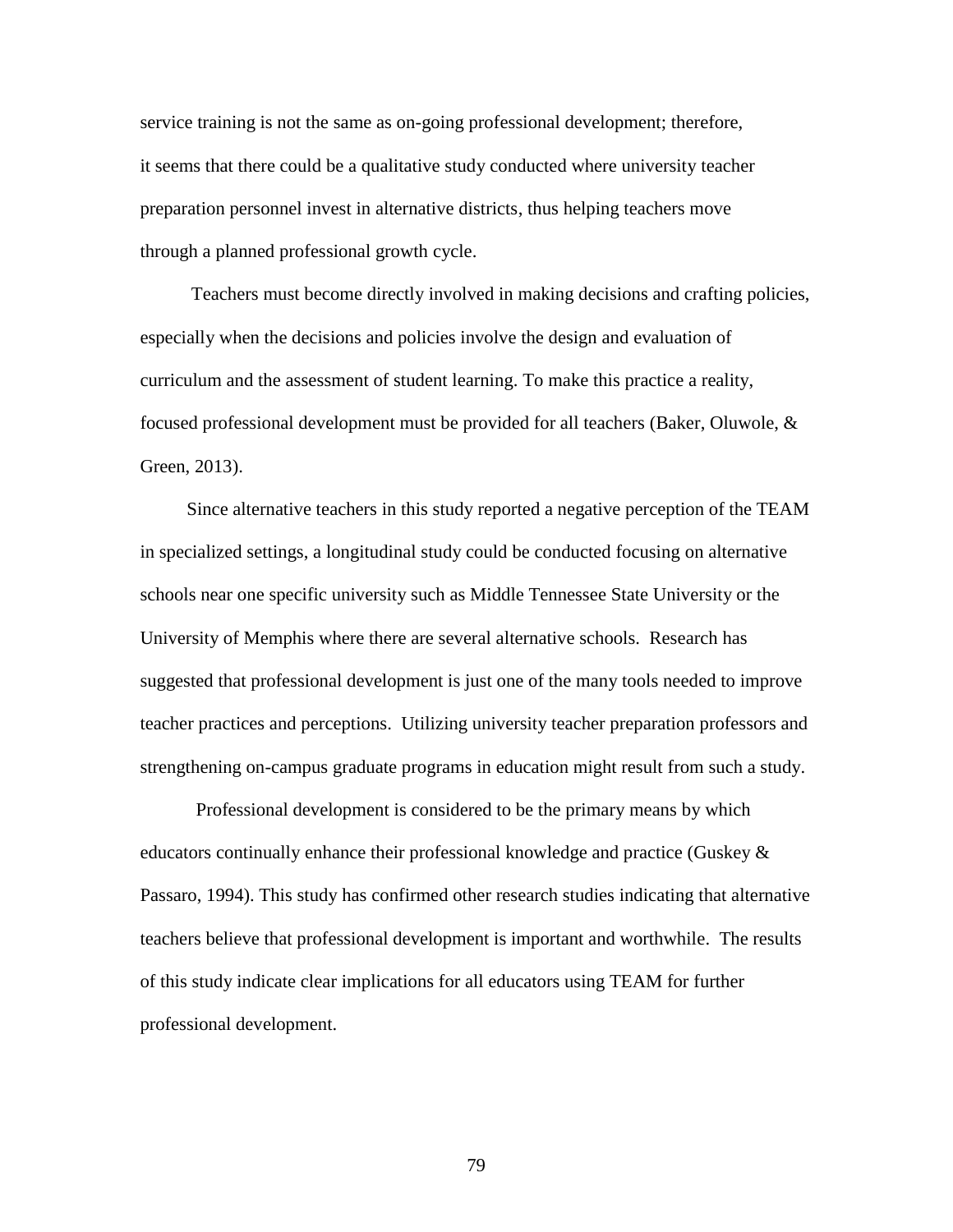The state holds school districts accountable, and principals and other supervisors assess and evaluate the quality of the teaching in their school. It becomes the responsibility of the administrator to stretch the opportunities for professional growth. Since universities are in the business of teacher preparation, it appeared reasonable to assume that higher education institutions want to assist alternative educators in Tennessee. Regional universities should be contacted by TEAM evaluators in alternative settings so that additional opportunities are available to improve the quality of teaching in Tennessee.

#### **Recommendations for Practice**

There was a perceived disconnect reported between TEAM practices for alternative teachers and the professional development that is connected with teacher growth and better teaching practices. Tennessee public school teachers have been using the TEAM evaluation since 2010. The TCRED has reported successful results and overall high satisfaction in the public sector. However, in alternative schools approximately 68% of the teachers surveyed were not confident that TEAM had improved best teaching practices. The ability to increase alternative teachers' perceptions of TEAM through professional development should be addressed. Additionally, since each alternative school setting is unique, varying from a one-room teacher fits all model to a very specialized, behavioral classroom, my research was very generalized. Further practical studies might limit alternative settings only to correctional settings or to those settings only serving specifically challenged teens.

Administrators performing evaluations in alternative settings have a pool of knowledge waiting at local universities. Teacher preparation programs have been aligned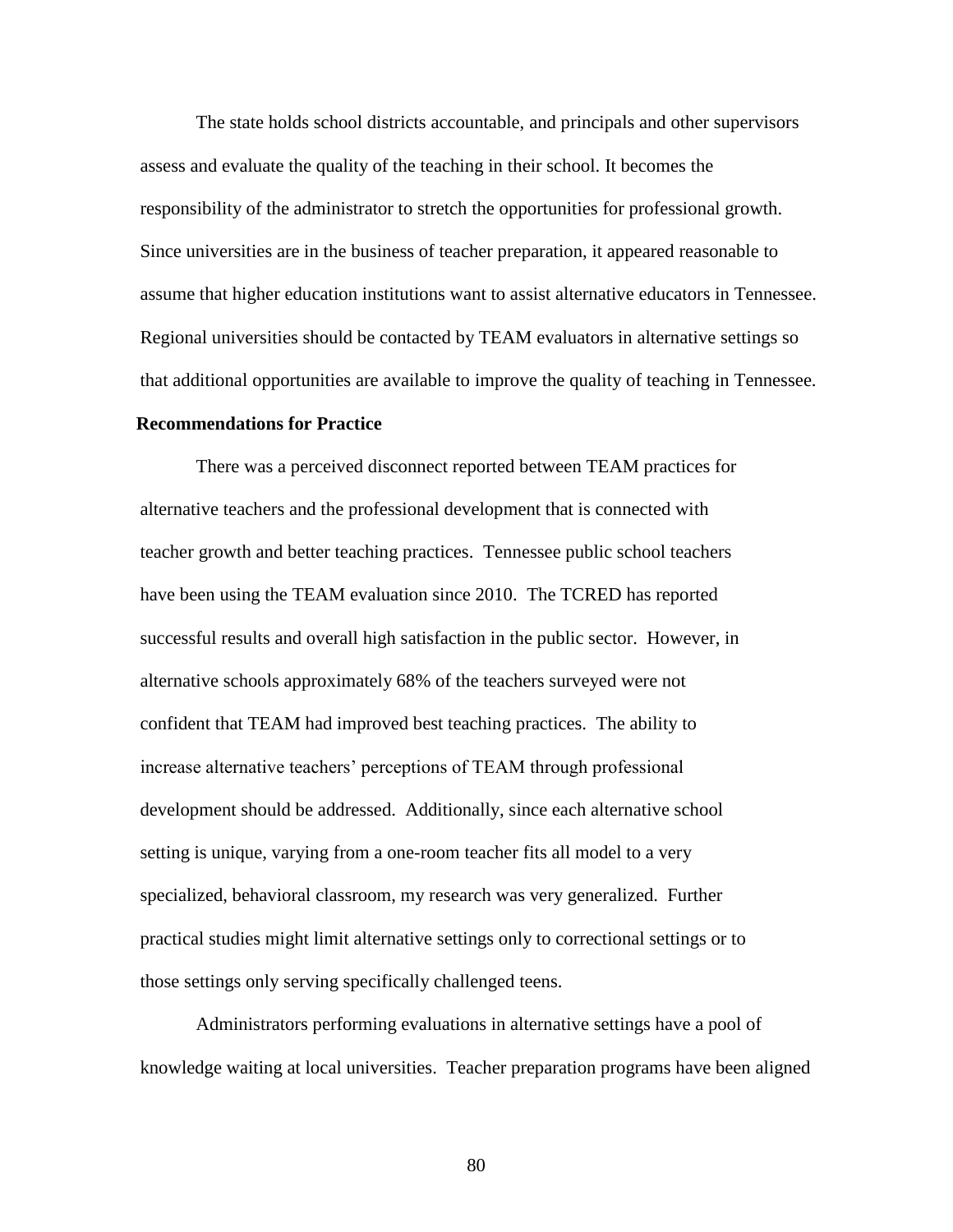to match new TEAM standards, and collaborative research is ongoing. Future growth plans for alternative teachers may include rubrics that connect the climate of the classroom to signification situations in daily life.

#### **Summary of Chapter 5**

The literature confirmed that better teacher evaluation systems are needed in Tennessee. Getting desirable student outcomes in alternative settings only comes through motivating students to grow. Likewise, the administrators in alternative schools are challenged to motivate teachers do their very best so that their abilities match the labor market. Professional opportunities help the teachers grow and they in turn are able to motivate others to excel. Regional university professors from Middle Tennessee State University and University of Tennessee commented at a recent alternative education conference that their school of education wanted to model good leadership and best evaluation practices, thus enabling alternative teachers to move forward (TAEA, 2014).

Retaining qualified teachers and improving student learning has been an emphasis of the *Race to Top* emphasis adopted using the TEAM evaluation. The federal mandate of the 2002 *No Child Left Behind Act* has emphasized the importance of improving education in Tennessee. Even though professional development is expensive, alternative school teachers need to given extended learning opportunities through collaborative efforts with the universities. Research has suggested that collaborative teacher evaluation and professional development opportunities can help improve the learning environment (Butt & Lance, 2005).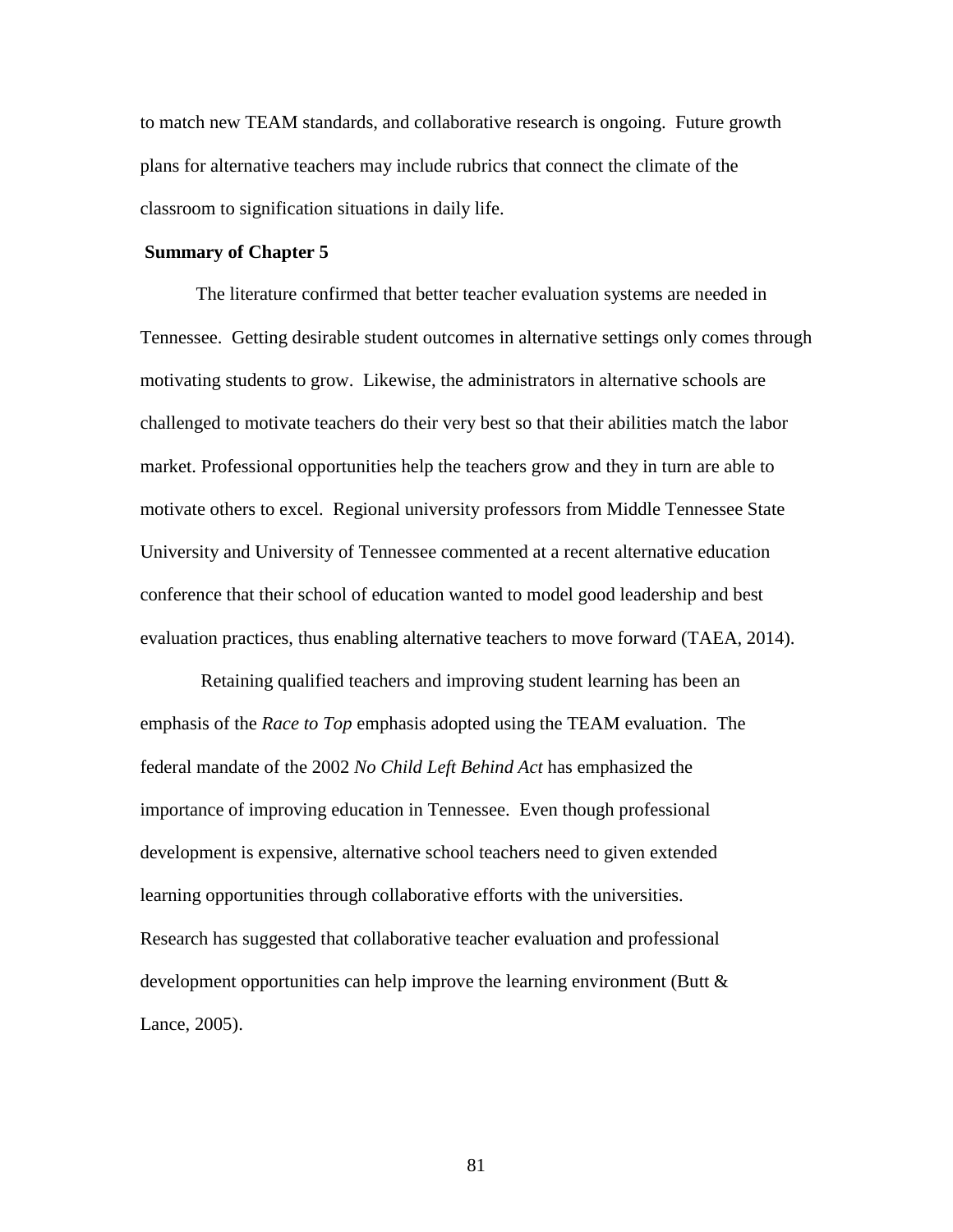Even though data from TCRED (July, 2012) has suggested that teachers across Tennessee are satisfied with TEAM, the alternative teachers in this study had some negative perceptions.

Teachers in alternative settings face unique problems and generally stick to practices that have worked over time. TEAM is relatively new as a method of evaluation and gradually the changes that are being implemented may bring further changes to professional development and evaluation in Tennessee's alternative settings. Unanswered implementation questions still remain concerning the value-added portion of the TEAM evaluation. However, addressing how the portion of the TEAM will be implemented remains to be discussed by the state legislators.

#### **Final Thoughts**

Tennessee schools are on the cutting edge of new teacher evaluation programs. Accountability has increased the demands for all educators, including those assigned to specialized alternative schools. Higher education institutions have adapted to meet the demands of local educators as they seek on-going growth. I embarked on this study to connect public education to alternative education as the TEAM was being introduced. Throughout this process since 2010, there has been an evolution of standards and the teacher evaluation growth process has changed for educators.

My research verified through the teacher background section of the TPTES that teachers take their work very seriously. In fact, since the TEAM process began in 2010, modifications have been made through the TDOE and the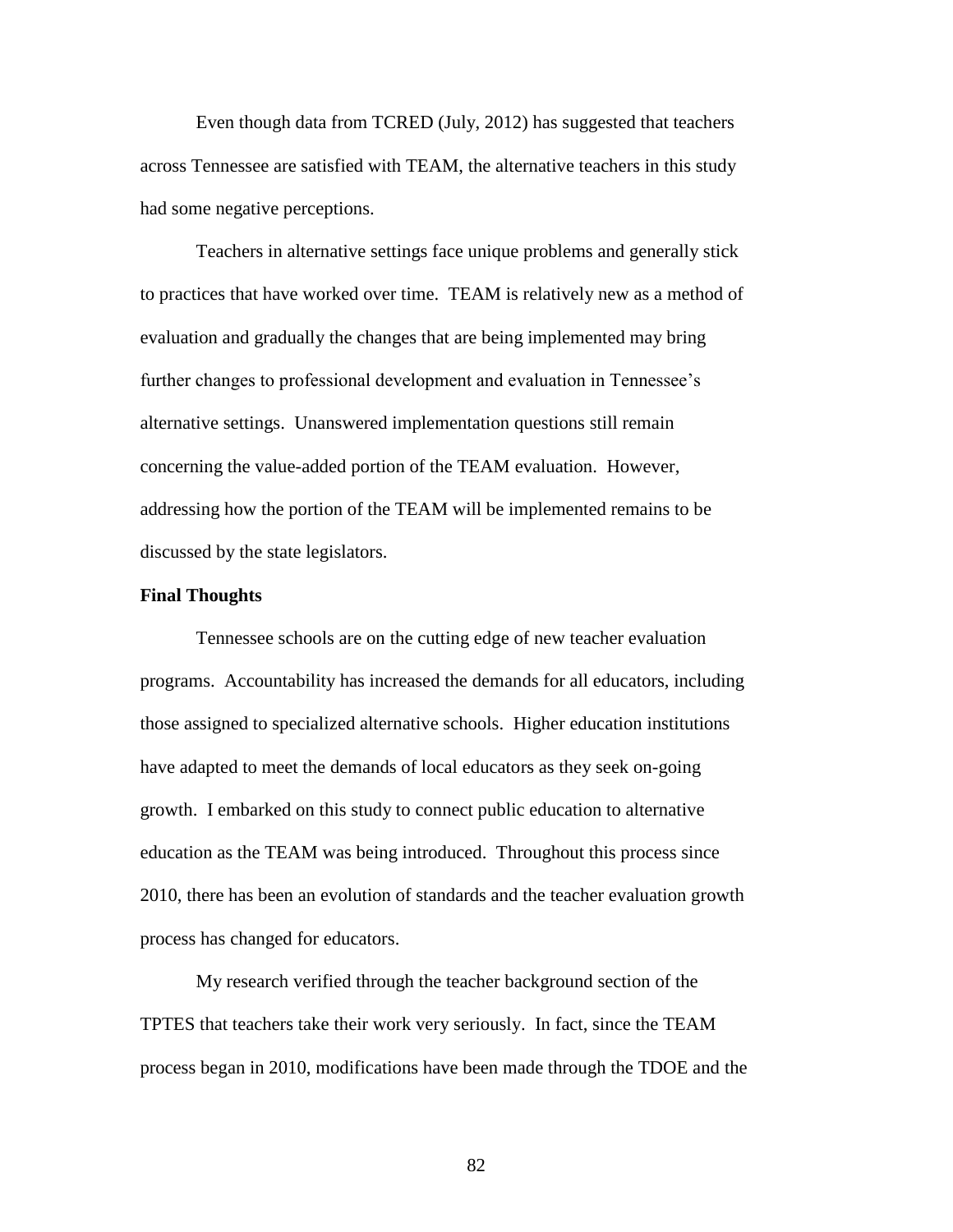State Legislature that assist teachers in meeting higher standards. Positive perceptions of TEAM should continue to grow as alternative teachers connect with better teaching practices in their settings.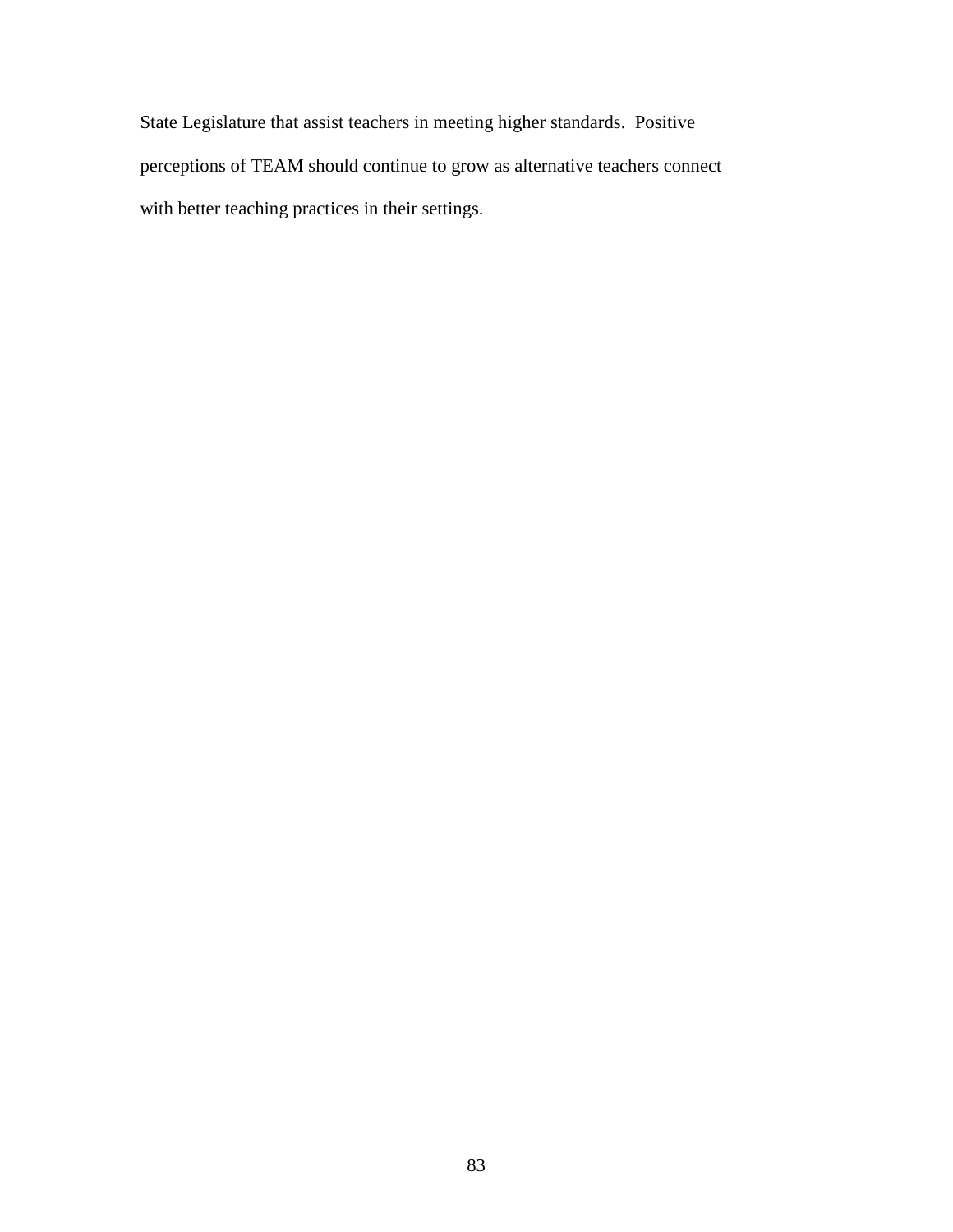#### **References**

- Agne, K.J., Greenwood, G.E., & Miller, L.D. (1994) 'Relationships between teacher belief systems and teacher effectiveness. *Journal of Research and Development in Education, 27,* 141 - 152.
- Almy, S. & Tooney, M. (2012). New report links teacher satisfaction to supportive work environments. Washington, DC: Education Trust. Retrieved from [http://www.edtrust.org/sites/edtrust.org/files/Building\\_and\\_Sustaining\\_Talent.pdf.](http://www.edtrust.org/sites/edtrust.org/files/Building_and_Sustaining_Talent.pdf)
- Andrejko, L. (1998). The case for the teacher portfolio. *Journal of Staff Development, 19*  (4), 45-48.
- Baker, B.D., Oluwole, J., & Green, P.C. III (2013) The legal consequences of mandating high stakes decisions based on low quality information: Teacher evaluation in the race-to-the-top era. *Education Policy Analysis Archives, 21*(5).
- Bambrick-Santoyo, P. (2012, November). Beyond the scoreboard. *Educational Leadership.* Retrieved from

[http://uriopenminds.wikispaces.com/What+is+the+effect+of+teacher+evaluations+o](http://uriopenminds.wikispaces.com/What+is+the+effect+of+teacher+evaluations+on+overall+job+satisfaction%3F) [n+overall+job+satisfaction%3F](http://uriopenminds.wikispaces.com/What+is+the+effect+of+teacher+evaluations+on+overall+job+satisfaction%3F)

- Bandura, A. (1997). *Self-efficacy: The exercise of control.* New York: W.H. Freeman.
- Barfield, V., & Burlingame, M. (1974). The pupil control ideology of teachers in selected schools. *Journal of Experimental Education, 24*, 6–11.
- Barrett, B. (2009). No child left behind and the assault on teachers' professional practices and identities. *Teaching and Teacher Education, 25*(8), 1018-1025.
- Berliner, D.C., & Biddle, B.J. (1995). *The manufactured crisis: Myths, fraud, and the attack on America's schools.* New York, NY: Addison-Wesley.

Bishay, A. (1996). Teacher motivation and job satisfaction: A study employing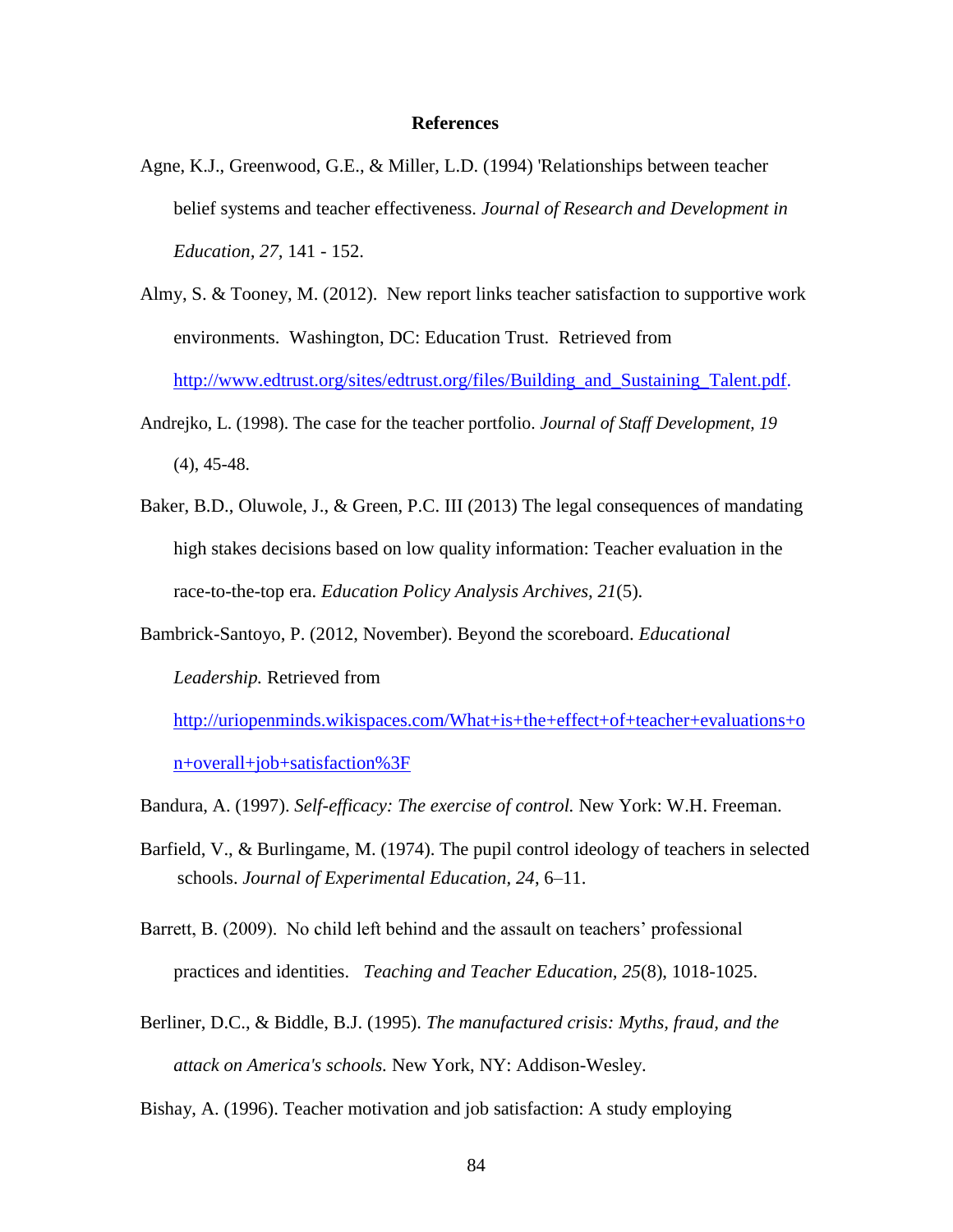the experience sampling method. *Journal of Undergraduate Sciences, 3,* 147-154.

- Black, P., & William, D. (1998). Assessment and classroom learning. *Assessment in Education, 5*(1), 7–74.
- Brunetti, G. J. (2001). Why do they teach? A study of job satisfaction among long-term high school teachers. *Teacher Education Quarterly, 28*(3), 49-74.
- Bunting, C. (1999). Teacher, improve thyself. A call for self-reliant, reflective practitioners. *Classroom Leadership, 2* (9).
- Butt, G., & Lance, A. (2005). Transforming the school workforce-remodeling. *Management in Education, 19* (5), 22-27.
- Campbell, R., Kyriakides, R., Muijs, R., & Robinson, W. (2003). Differential teacher effectiveness: towards a model for research and teacher appraisal. *Oxford Journal of Education, 29* (322), 347-360.
- Cheng, Y., & Tsui, K. (1999). Multimodels of teacher effectiveness: implications for research. *Journal of Educational Research, 93* (3), 141-150.
- Cohen, J. 1988. *Statistical power analysis for the behavioral sciences*. Hillsdale, NJ: Erlbaum.
- Colby, S.A., Bradshaw, L.K., & Joyner, R.L. (2002, April). *Teacher evaluation: A review of the literature.* Paper presented at the annual meeting of the American Educational Research Association. New Orleans, LA. Retrieved from [http://www.eric.ed.gov/ERICWebPortal/search/recordDetails.jsp?searchtype=keywo](http://www.eric.ed.gov/ERICWebPortal/search/recordDetails.jsp?searchtype=keyword&accno=ED464916&ERICExtSearch_SearchValue_0=ED464916&_pageLabel=RecordDetails&ERICExtSearch_SearchType_0=no) [rd&accno=ED464916&ERICExtSearch\\_SearchValue\\_0=ED464916&\\_pageLabel=R](http://www.eric.ed.gov/ERICWebPortal/search/recordDetails.jsp?searchtype=keyword&accno=ED464916&ERICExtSearch_SearchValue_0=ED464916&_pageLabel=RecordDetails&ERICExtSearch_SearchType_0=no) [ecordDetails&ERICExtSearch\\_SearchType\\_0=no.](http://www.eric.ed.gov/ERICWebPortal/search/recordDetails.jsp?searchtype=keyword&accno=ED464916&ERICExtSearch_SearchValue_0=ED464916&_pageLabel=RecordDetails&ERICExtSearch_SearchType_0=no)

Corcoran, T. B. (1995). *Helping teachers teach well: Transforming professional*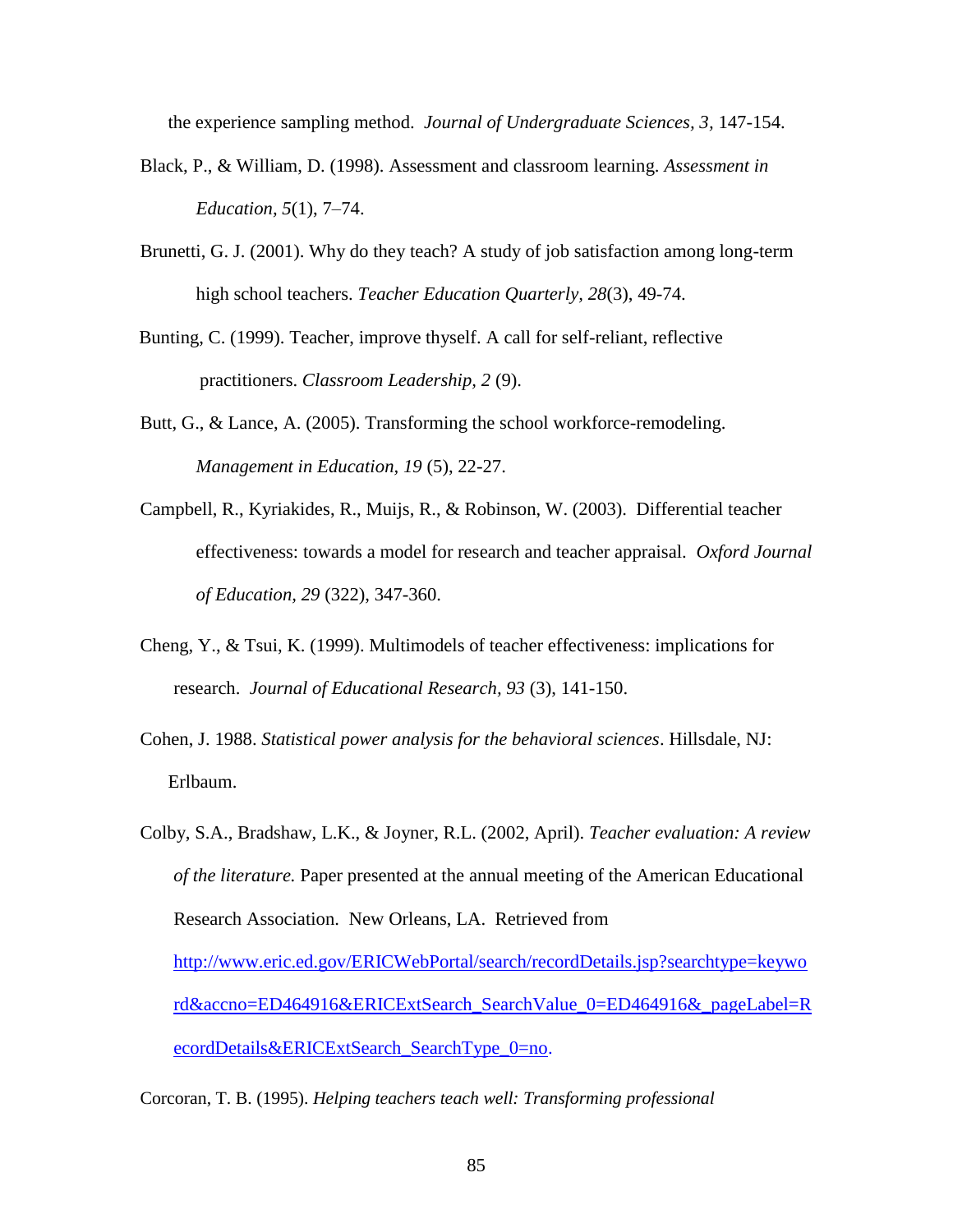*development.* New Brunswick, NJ: Consortium for Policy Research in Education Policy Briefs.

- Crawford, P., Roberts, S., & Hickmann, R. (2008). All together now: Authentic universityschool partnerships for professional development. *Childhood Education, 85*(2), 6.
- Creswell, J.W. (2003). Qualitative, Quantitative, and Mixed Methods Approaches Thousand Oaks: Sage Publications.
- Cruickshank, D. R., & Haefele, D. L. (1990). Research-based indicators: Is the glass halffull or half-empty? *Journal of Personnel Evaluation in Education, 4*(1), 33–39.
- Cui, W. W. (2003). Reducing error in mail surveys. *Practical Assessment, Research &Evaluation*, *8*(18). Retrieved from http: PAREonline.net/getvn.asp?v=8&n=18.
- Danielson, C. (1996). *Enhancing professional practice: A framework for teaching.* Alexandria, VA: Association for Supervision and Curriculum Development.
- Darling-Hammond, L. (2000). Teacher quality and student achievement: A review of state policy evidence. *Educational Policy Analysis Archives, 8*(1). Retrieved from [http://epaa.asu.edu/epaa/v8n1.](http://epaa.asu.edu/epaa/v8n1)
- Darling-Hammond, L. (2001). The challenge of staffing our schools. *Educational Leadership*, *58* (8), 12-17.
- Darling-Hammond, L. (2012, June 24). Should student test scores be used to evaluate teachers? Retrieved from

[http://online.wsj.com/article/SB10001424052702304723304577366023832205042.h](http://online.wsj.com/article/SB10001424052702304723304577366023832205042.html) [tml.](http://online.wsj.com/article/SB10001424052702304723304577366023832205042.html)

Davis, J., & Wilson, S. M. (2000). Principals' effort to empower teachers: Effects on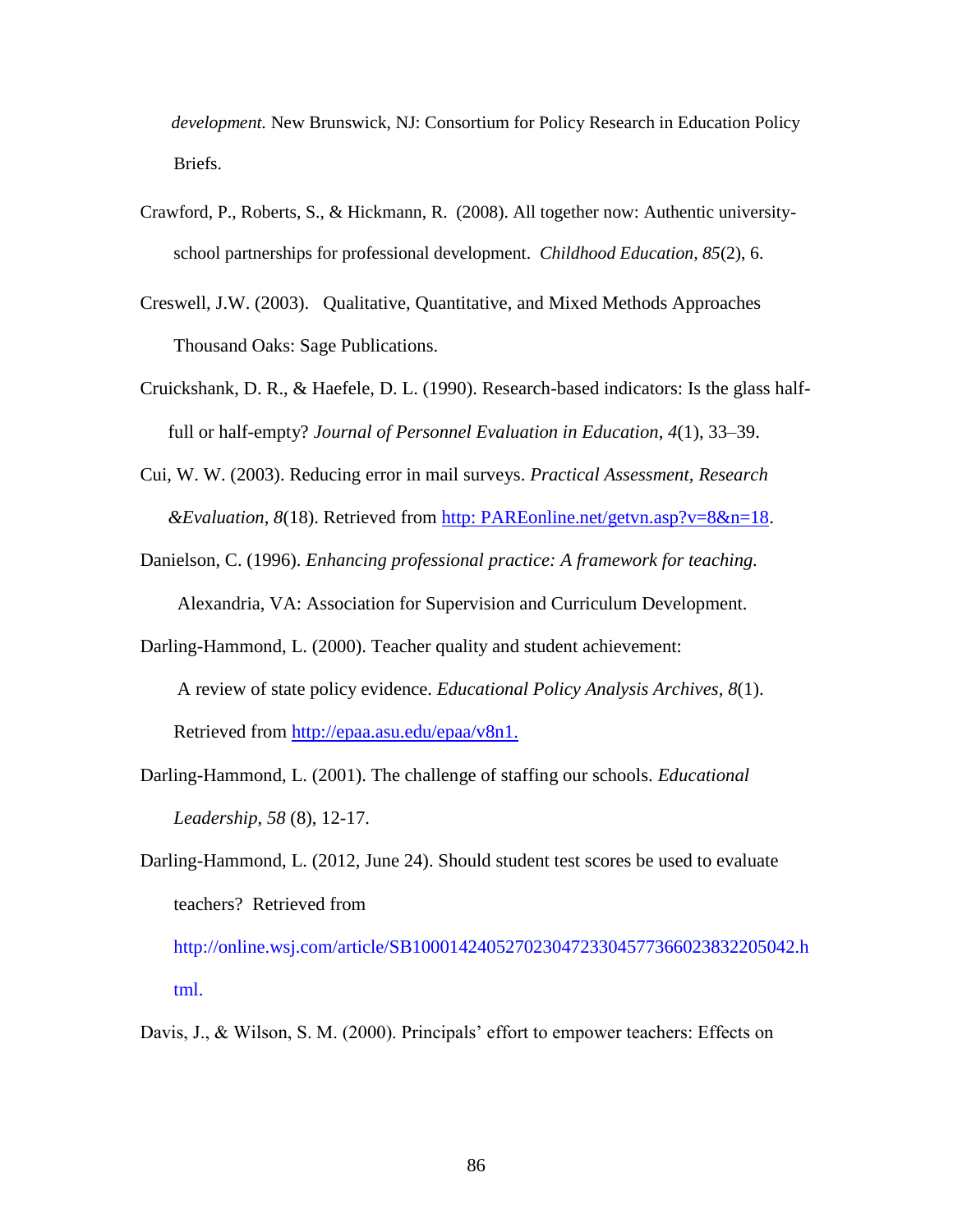teacher motivation and job satisfaction and stress. *The Clearing House, 73*(6), 349- 353.

- Duke, D., & Stiggins, R.J. (1988). *The case for commitment to teacher growth: Research on teacher evaluation*. Albany: State University of New York Press.
- Duncan, A. (2012). The Tennessee Story. *Huffington Post: Internet newspaper*. Retrieved from [http://www.huffingtonpost.com/arne-duncan/the-tennessee](http://www.huffingtonpost.com/arne-duncan/the-tennessee-story_b_1695467.html)[story\\_b\\_1695467.html.](http://www.huffingtonpost.com/arne-duncan/the-tennessee-story_b_1695467.html)
- Eberhard, J., Reinhardt-Mondragon, P., & Stottlemyer, B. (2000). Strategies for new teachers" retention: Creating a climate of authentic professional development for teachers with three or less years of experience. Corpus Christi, TX: South Texas Research and Development Center.
- Ebersold, M. (2004). A utilization-focused evaluation of the growth-oriented teacher at a Missouri school district. Unpublished dissertation, University of Missouri-Columbia.
- Ebmeier, H. (2003). How supervision influences teacher efficacy and commitment: An investigation of a path model. *Journal of Curriculum and Supervision, 18*(2), 110-41.
- The Education Trust. (2012). Building and sustaining talent. Retrieved from http://www.edtrust.org/sites/edtrust.org/files/Building\_and\_Sustaining\_Talent.pdf.
- Educational Research Service. (1988). *Teacher evaluation: Practices and procedures*. Arlington, VA: ERS Printing.
- Ellis, N., & Bernhardt, R. (1992). Prescription for teacher satisfaction: Recognition and responsibility. *The Clearing House, 65*(1), 179-186.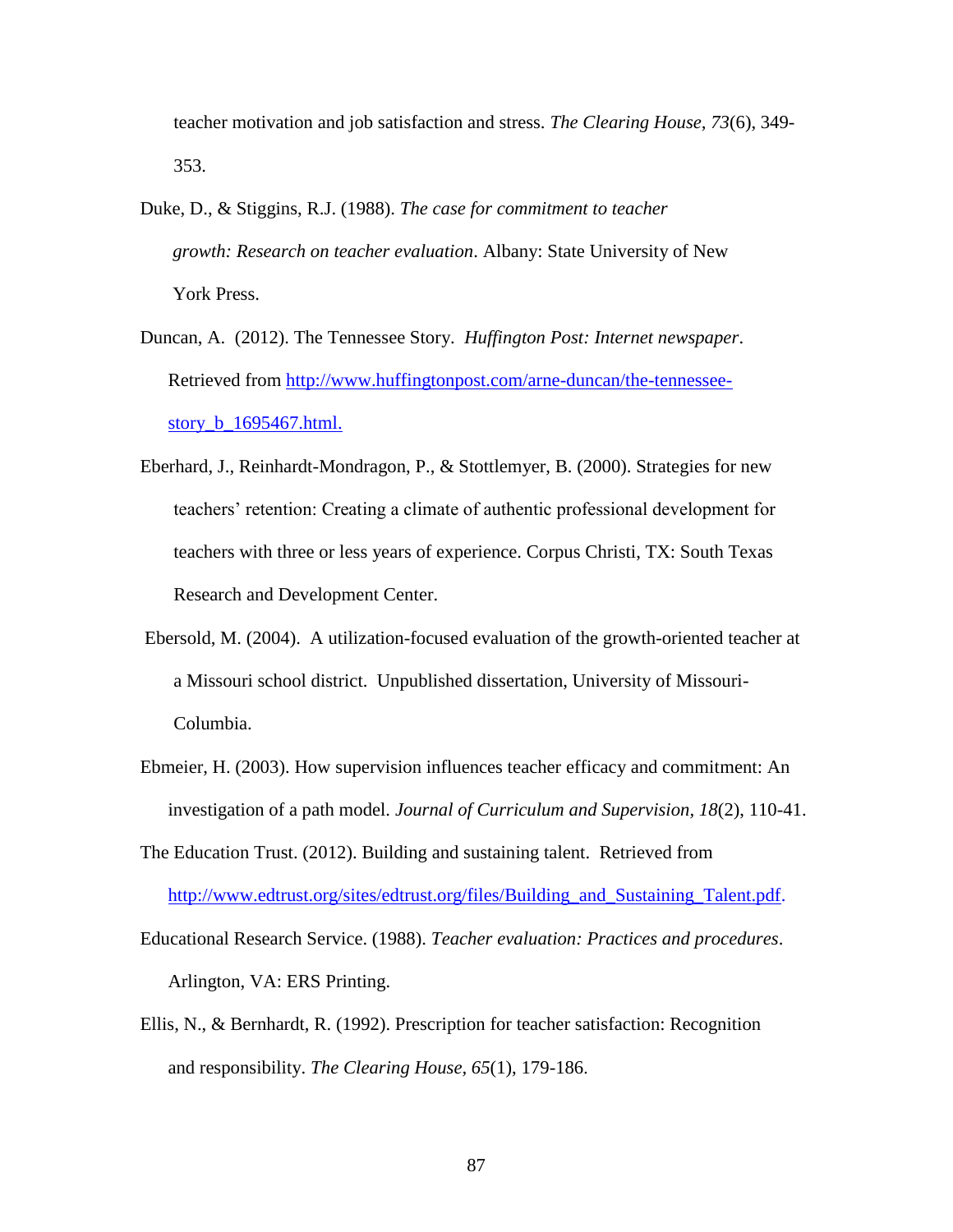- Farber, B. (1991). *Crisis in education: Stress and burnout in the American teacher.* San Francisco, CA: Jossey-Bass
- Filak, V. F., & Sheldon, K. M. (2003). Student psychological need satisfaction and college teacher-course evaluations. *Educational Psychology*, *23*(3), 235–247.
- Firestone, W. A., & Pennel, J. R. (1993). Teacher commitment, working conditions and differential incentive policies. *Review of Educational Research, 63* (4), 489-525.
- First to the top. (2012). Student performance goals. Nashville, TN: State Department of Education. Retrieved from [http://www.tn.gov/firsttothetop/goals.html.](http://www.tn.gov/firsttothetop/goals.html)
- Fritz, J. J., Miller-Heyl, J., Kreutzer, J. C., & MacPhee, D. (2001). Fostering personal teacher efficacy through staff development and classroom activities. *The Journal of Educational Research, 88*(4), 200–208.
- Gay, L. R., Mills, G. E., & Airasian, P. (2009). *Educational research: Competencies for analysis and applications, Ninth Edition.* Upper Saddle River, NJ: Pearson.
- George, P. S. (1987). Performance management in education. *Educational Leadership, 44*  (7), 32-39.
- Gibbs, C. (2003). Explaining effective teaching: self-efficacy and thought control of action. *Journal of Education Enquiry, 4*(2),1-14.
- Giebelhaus, C.R., & Bendixen-Noe, M. (2001, April). *Mentoring: Enhancing the professional development of beginning teachers*. Paper presented at the annual meeting of the American Educational Research Association, Seattle, WA.
- Glatthorn, A. (1997). *Differentiated supervision* (2nd ed.). Alexandria, VA: Association for Supervision and Curriculum Development.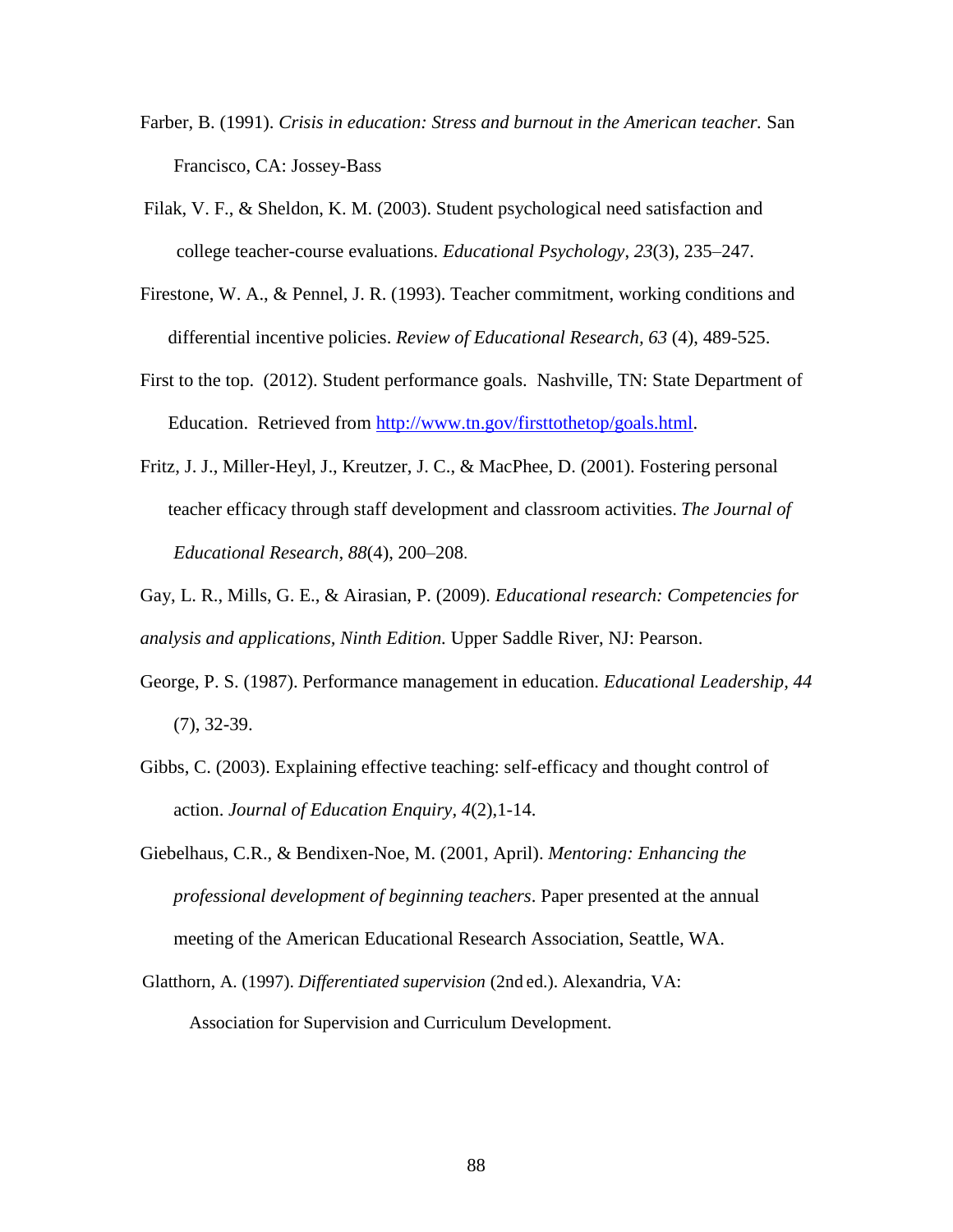- Glazerman, S., & Seifullah, A. (2010). *An evaluation of the Teacher Advancement Program (TAP) in Chicago: year two impact report*. Princeton, NJ: Mathematica Policy Research, Inc.
- Goe, L., Bell, C., & Little, O. (2008, June). Approaches to evaluating teacher effectiveness: A research synthesis. Washington, DC: National Comprehensive Center for Teacher Quality.
- Goldhaber, D., & Anthony, E. (2003). [Teacher quality and student achievement.](http://iume.tc.columbia.edu/eric_archive/digest/184.pdf) Eric Clearinghouse on Urban Education. Retrieved from

http://iume.tc.columbia.edu/eric\_achieve/mono/UDS115.pdf.

- Goldhammer, R. (1969). Clincial supervision: Special methods for the supervision of teachers. New York, NY: Holt, Rinehart, and Winston.
- Gregoire, M. (2003). Is it a challenge or a threat? A dual-process model of teachers' cognition and appraisal processes during conceptual change. *Educational Psychology, 15* (2), 147-149.
- Groves, R., Fowler, F., Couper, M., Lepkowski, J., Singer, E., & Tourangeau, R. (2004). *Survey Methodology*. Hoboken, NJ: John Wiley & Sons Publishers
- Guskey, T. R., & Passaro, P. D. (1994). Teacher efficacy: A study of construct dimensions. *American Educational Research Journal*, *31*(3), 627–643.

Hargreaves, A. (1994). *Changing teachers, changing times.* London: Cassell Publishing.

Hanushek, E., & Rivkin, S. (2007). *Pay, working conditions, and teacher quality.* Retrieved from

[http://www.Princeton.edu/futureofchildren/publications/journals/article/index.xml.](http://www.princeton.edu/futureofchildren/publications/journals/article/index.xml)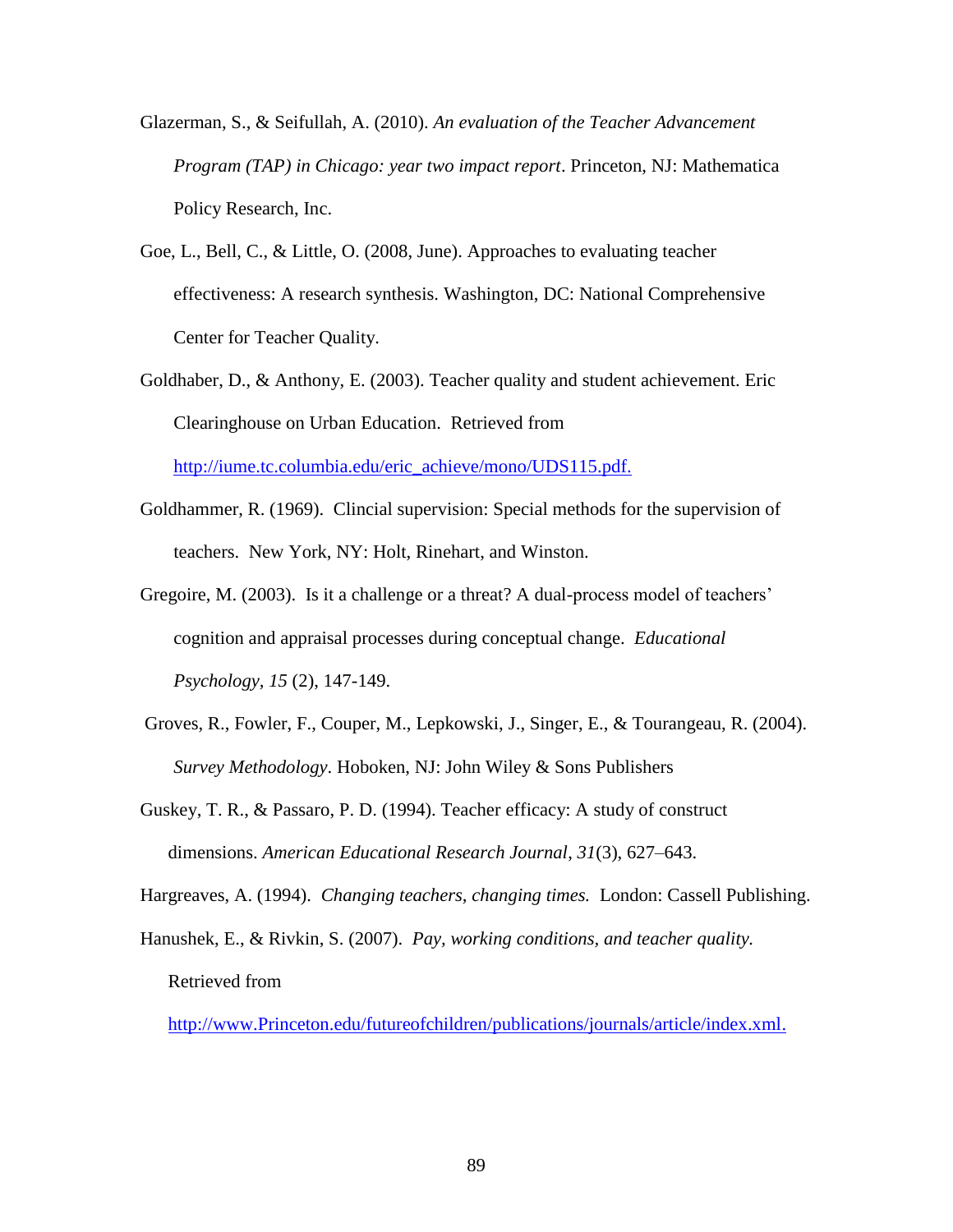- Henson, R. (2001). The effects of participation in teacher research on teacher efficacy. *Teaching and Teacher Education, 17*, 819-836.
- Henson, R. K. (2001, January). Teacher self efficacy: Substantive implications and measurement dilemmas. Presented at the annual meeting of the Educational Research Exchange, Texas A & M University.
- Herman, J. L., Osmundson, E., Ayala, C., Schneider, S., & Timms, M. (2006). The nature and impact of teachers' formative assessment practices. CSE Technical Report #703. National Center for Research on Evaluation, Standards, and Student Testing (CRESST).
- Hill, H., Rowan, B., & Ball, D. (2005). Effects of teachers' mathematical knowledge for teaching on student achievement. *American Educational Research Journal, 42* (2), 371-406.
- Hirsch, E., Sioberg, A., & Dougherty, P. (2011). Creating schools that catalyze teacher effectiveness. New Teacher Center. Retrieved from [http://2011.telltennessee.org/sites/default/files/attachments/TN11\\_Final\\_ExecSumm.](http://2011.telltennessee.org/sites/default/files/attachments/TN11_Final_ExecSumm.pdf) [pdf.](http://2011.telltennessee.org/sites/default/files/attachments/TN11_Final_ExecSumm.pdf)
- Hoskins, L. (1987). The reactions of Missouri teachers to selected aspects of teacher evaluation. Unpublished dissertation University of Missouri-Columbia 1987.
- Houchins, D., Shippen, M., & Cattret, J. (2004). The retention and attrition of juvenile justice teachers. (2004). *Education and Treatment of Children, 27*(4), 374-393

Hunter, M. (1982). *Mastery teaching*. Thousand Oaks, CA: Cowin Press.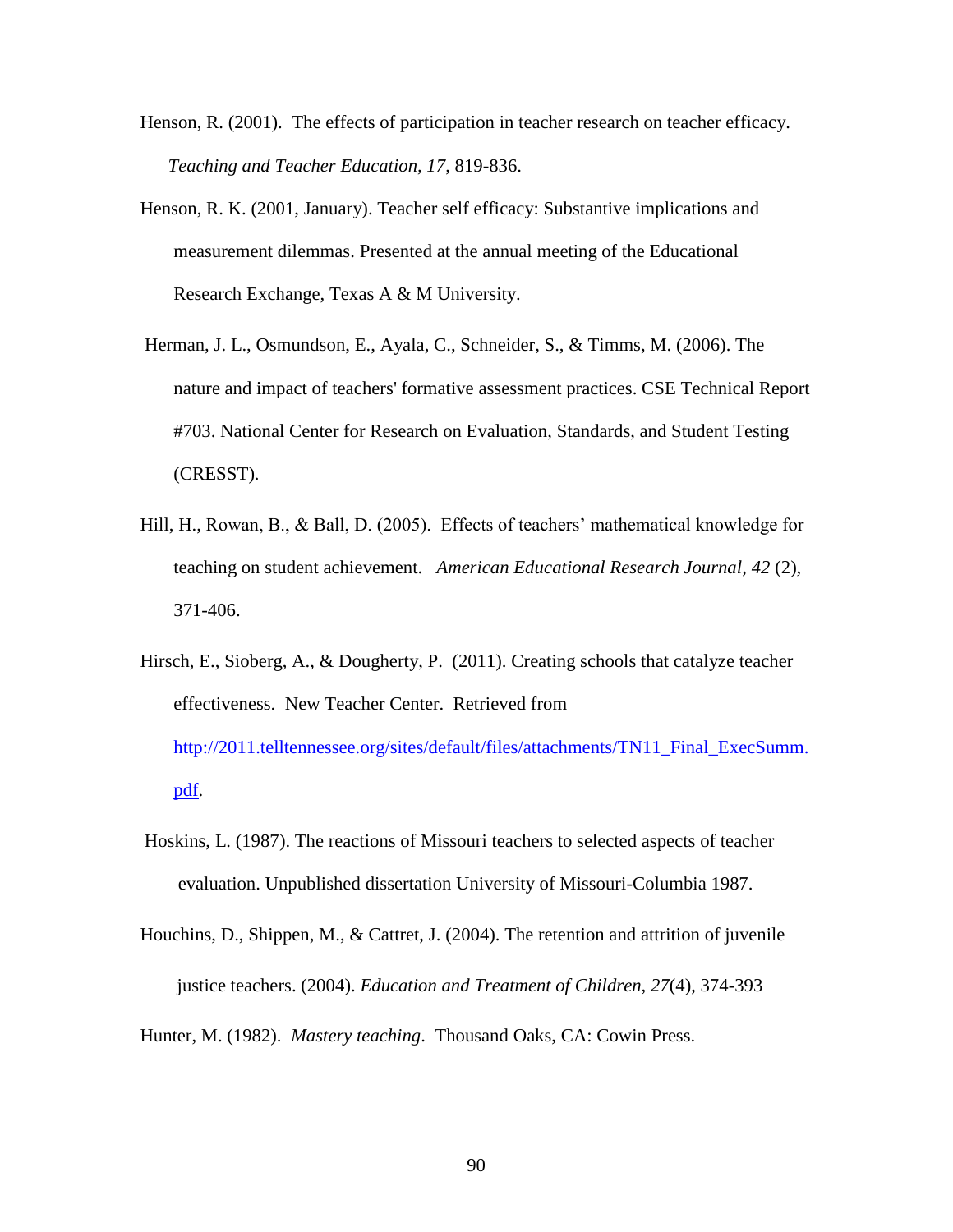- Jerald, C., & Van Hook, K. (2011). *More than measurement: the TAP system's lessons learned for designing better teacher evaluation systems*. Washington, DC: Center for American Progress.
- Joyce, B., & Showers, B. (2002). *Student achievement through staff development* (3rd ed.) Alexandria, VA: Association for Supervision and Staff Development.
- Kane, T., Taylor, E., Tyler, J., & Wooten, A. (2011). Identifying effective classroom practices using student achievement data. *The Journal of Human Resources, 46*(3), 608*.*
- Keaster, R.D. (1995, February). A school 'on fire': One principal's road to success. *NASSP Bulletin*, 79, 39-45.
- Kerr, S. (2013). Teacher"s continuing professional development. College of Education, University of Washington. Retrieved from

[http://faculty.washington.edu/stkerr/conted.html.](http://faculty.washington.edu/stkerr/conted.html)

- Krebs, S. (2012, October 2). Tying students' test scores to teacher evaluations. Retrieved from [http://www.deseretnews.com/article/765608736/Tying-students-test-scores-to](http://www.deseretnews.com/article/765608736/Tying-students-test-scores-to-teacher-evaluations-still-a-matter-of-debate.html?pg=all)[teacher-evaluations-still-a-matter-of-debate.html?pg=all.](http://www.deseretnews.com/article/765608736/Tying-students-test-scores-to-teacher-evaluations-still-a-matter-of-debate.html?pg=all)
- Latham, A. (1998). Teacher satisfaction. *Educational Leadership, 55*(5), 82-83.
- Learning Point Associates. (2010, May). Emerging trends reflecting in the state phase one Race to the Top applications. Retrieved from

[http://www.learningpt.org/pdfs/RttT\\_Teacher\\_Evaluation.pdf.](http://www.learningpt.org/pdfs/RttT_Teacher_Evaluation.pdf)

Leedy, P. (1997) *Practical Research: Planning and Design*. Englewood Cliffs, NJ: Prentice-Hall.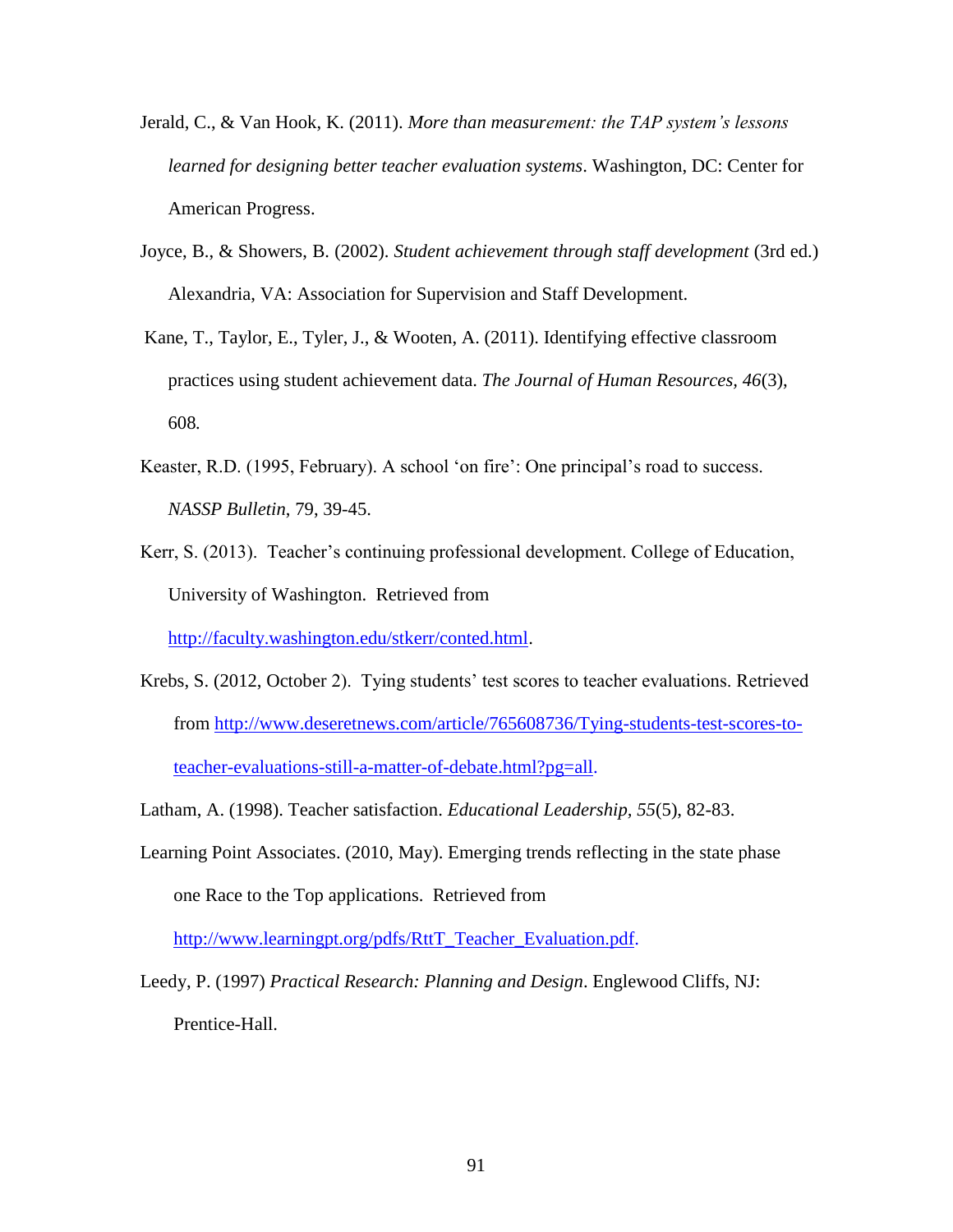- Little, J. W. (1993). Teachers' professional development in a climate of educational reform. *Educational Evaluation and Policy Analysis, 15*, 129-151.
- Locke, E. A., & Schweiger, D. M. (1979). Participation in decision-making: One more look. In B. M. Staw (Ed.), *Research in Organizational Behavior,* (Vol.1*,* pp.265- 339*).* Greenwich, CT: JAI Press.
- Looney, L. (2003). Understanding teachers' efficacy beliefs. Retrieved from http://drum.lib.umd.edu/bitstream/1903/174/1/dissertation.pdf.
- Lortie, D. (1975). *Schoolteacher: A sociological study*. London: University of Chicago Press.
- McCaffrey, D., Lockwood, J., Koretz, D., & Hamilton, L. (2003). *Evaluating valueadded models for teacher accountability*. Santa Monica, CA: RAND Corporation. Retrieved from [http://www.rand.org/pubs/monographs/2004/RAND\\_MG158.pdf](http://www.rand.org/pubs/monographs/2004/RAND_MG158.pdf)
- Marzano, R., Frontier, T. & Livingston, D. (2011). *Effective Supervision*. Alexandria, VA: Association for Supervision & Curriculum Development.
- Mayo, R. W. (1997). Trends in teacher evaluation. *Clearing House, 70*(5), 269-272.
- Mertler, C. (2002). Job satisfaction and perception of motivation among middle and high school teachers. *American Secondary Education, 31*(1), 43-53.
- Mihans, R. (2008). Can teachers lead teachers: teacher attrition. *Phi Delta Kappan, 89* (10), 762-765.
- Milanowski, A. (2004). The Relationship between teacher performance evaluation scores and student achievement: Evidence from Cincinnati. *Peabody Journal of Education, 79* (4), 33-53.
- Moore, B. (1987). *Individual difference and satisfaction with teaching.* Paper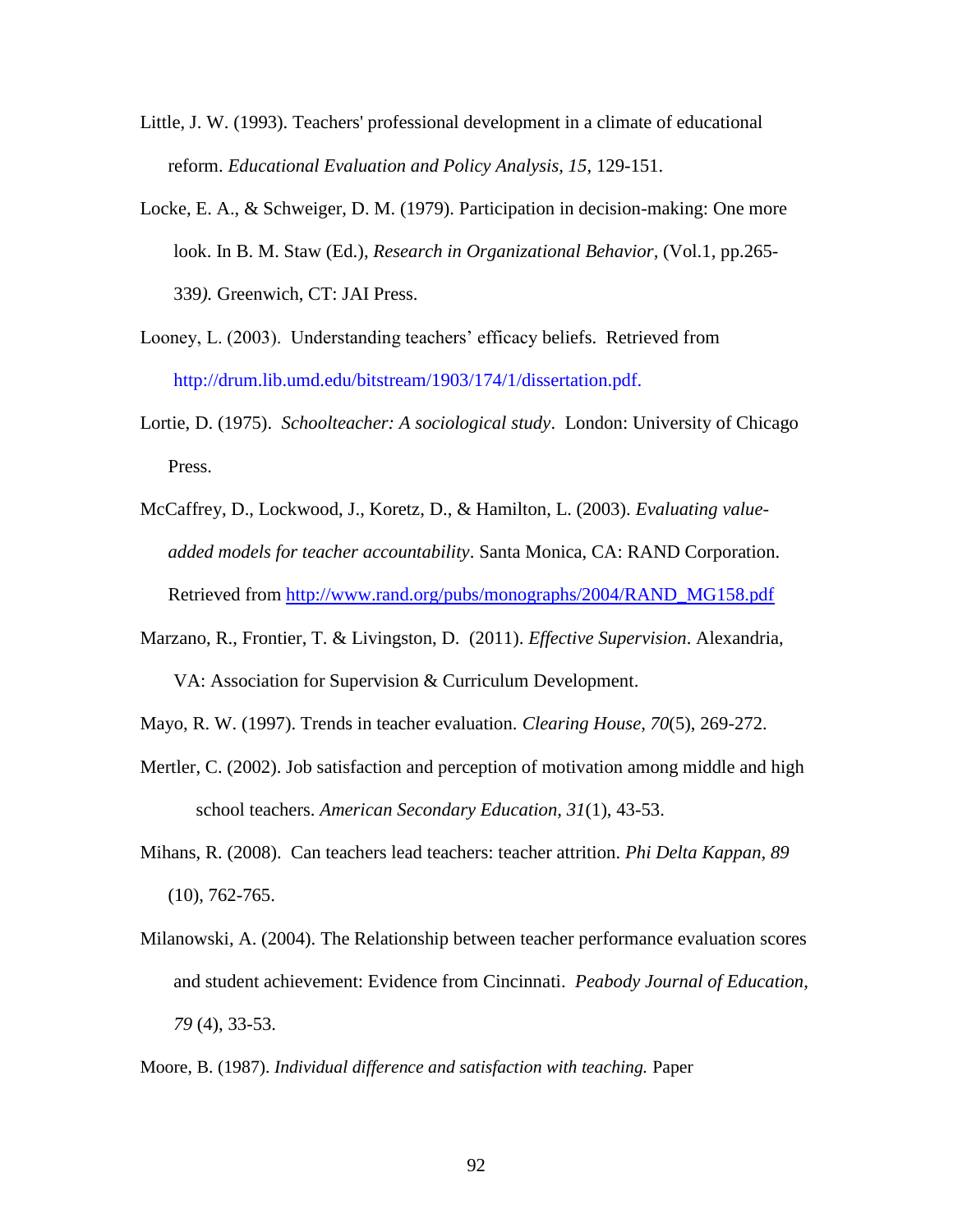presented at the annual meeting of the American Educational Research Association. Washington, DC. (ERIC Document Reproduction Service No. ED282851)

- Morgan, M., & O"Leary, M. (2004). A study of factors associated with the job satisfaction of beginning teachers. *The Irish Journal of Education, 35*, 73-86.
- National Association of Secondary School Principals. (2014). Knowledge center. Retrieved from http://www.nassp.org/knowledge-center.

National Center for Education Statistics. (2011). The Condition of Education. Washington, DC: The Institute of Education Sciences. Retrieved from [http://nces.ed.gov/pubs2011/2011033.pdf.](http://nces.ed.gov/pubs2011/2011033.pdf)

- National Council on Teacher Quality. (October, 2011). State of the states: Trends and early lessons. Washington, DC: Teacher Quality Bulletin**.** Retrieved from [http://www.nctq.org/p/publications/docs/nctq\\_stateOfTheStates.pdf.](http://www.nctq.org/p/publications/docs/nctq_stateOfTheStates.pdf)
- National Institute for Excellence in Teaching. (2010). *TEAM Evaluation System Handbook.* Retrieved from [http://team-](http://team-tn.org/assets/misc/TEAM_Eval%20Handbook_FINAL.pdf)

[tn.org/assets/misc/TEAM\\_Eval%20Handbook\\_FINAL.pdf.](http://team-tn.org/assets/misc/TEAM_Eval%20Handbook_FINAL.pdf)

Newton, S. (2010). Predictive validity of the performance assessment for California teachers. Stanford, CA: Stanford Center for Opportunity Policy in Education. Retrieved from [http://scale.stanford.edu/.](http://scale.stanford.edu/)

*No Child Left Behind Act* of 2001, Pub. L. No. 107-110, 115 Stat. 1425 (2002).

- Novick, R. (1996). *Actual schools, possible practices: New directions in professional development.* Retreived from www.epaa.asu.edu/epaa/v4n14.html.
- Oliva, M., Mathers, C., & Laine, S**. (**2009). Effective evaluation. Principal Leadership, NASSP, March, 2009. Retrieved from

http://www.nassp.org/Portals/0/Content/59182.pdf.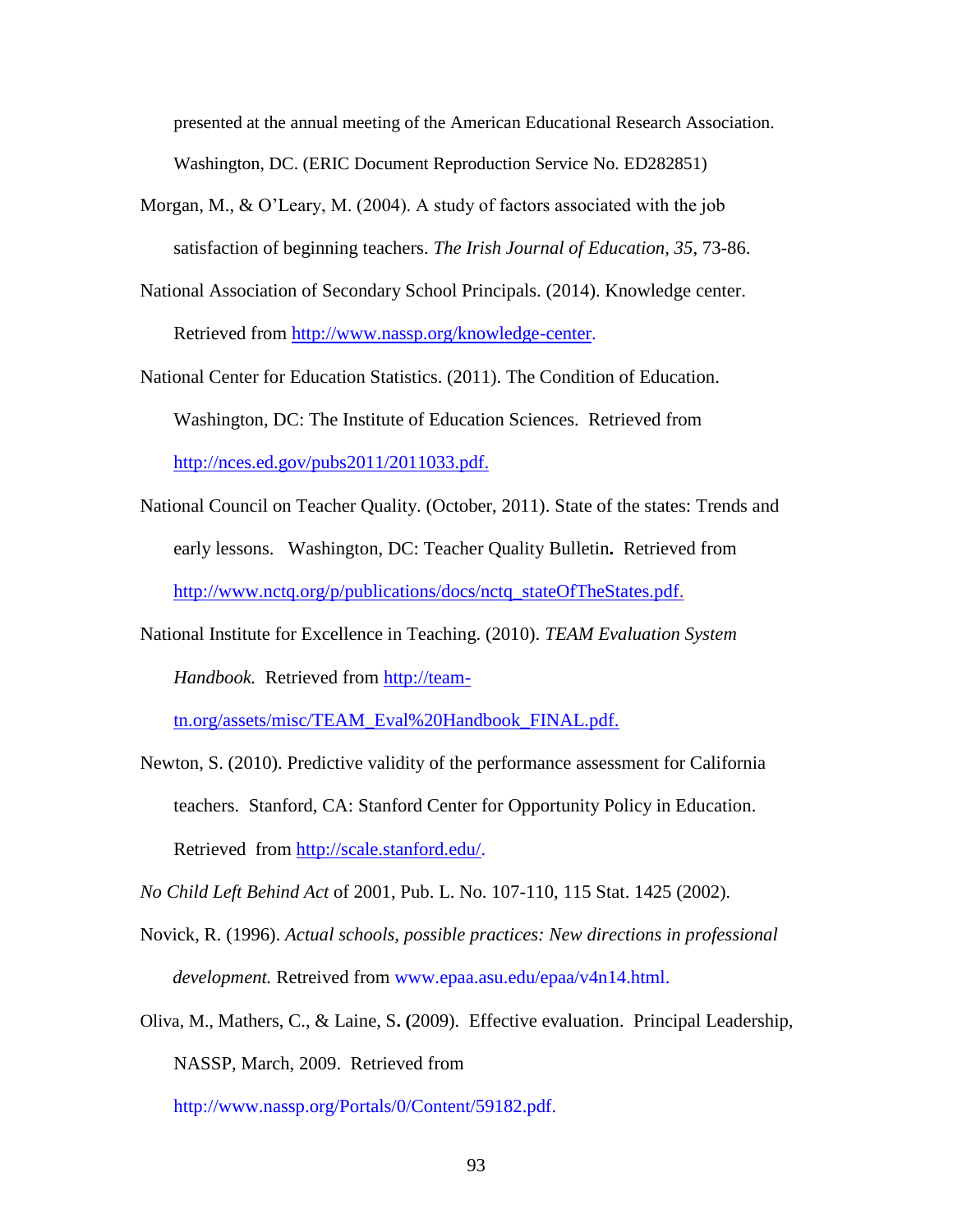- Oloube, N. P. (2005). Benchmarking the competencies of academically qualified teacher in Nigerian secondary schools. *The African Symposium*, *5*(3), 17–37.
- Ololube*,* N. (2006). Teacher job satisfaction and motivation for school effectiveness: An assessment. ERIC. Retrieved from

<http://specialeducationbehaviormodification.com/specialednews/?p=187>.

- Organization for Education and Curriculum Development (OECD, 2009). School Evaluation, teacher appraisal, and feedback and the impact on schools" teachers. Retrieved from http://www.oecd.org/berlin/43541664.pdf.
- Owens, R. G. (1998). *Organizational behavior in education* (6th ed.). Boston: Allyn and Bacon.
- Palmer, P. (1990). Good teaching: A matter of living the mystery. *Change, January, 1990.*  Seattle, WA: Center for Courage and Renewal.
- Partee, G. (2012). Using multiple teacher evaluation methods improve teacher effectiveness. Retrieved from

[http://www.americanprogress.org/issues/education/report/2012/12/18/48368/using](http://www.americanprogress.org/issues/education/report/2012/12/18/48368/using-multiple-evaluation-measures-to-improve-teacher-effectiveness/)[multiple-evaluation-measures-to-improve-teacher-effectiveness/.](http://www.americanprogress.org/issues/education/report/2012/12/18/48368/using-multiple-evaluation-measures-to-improve-teacher-effectiveness/)

- Pedhazur, E. (1997). *Multiple regression in behavior research* (3rd ed.). Fort Worth, TX: Harcourt-Brace.
- Peterson, K. (2000). *Teacher evaluation: A comprehensive guide to new directions and practices* (7th ed*.)*. Thousand Oaks, CA: Corwin Press.
- Protheroe, N. (2002). Improving instruction through teacher observation. *Principal, 82*(1), 48-51.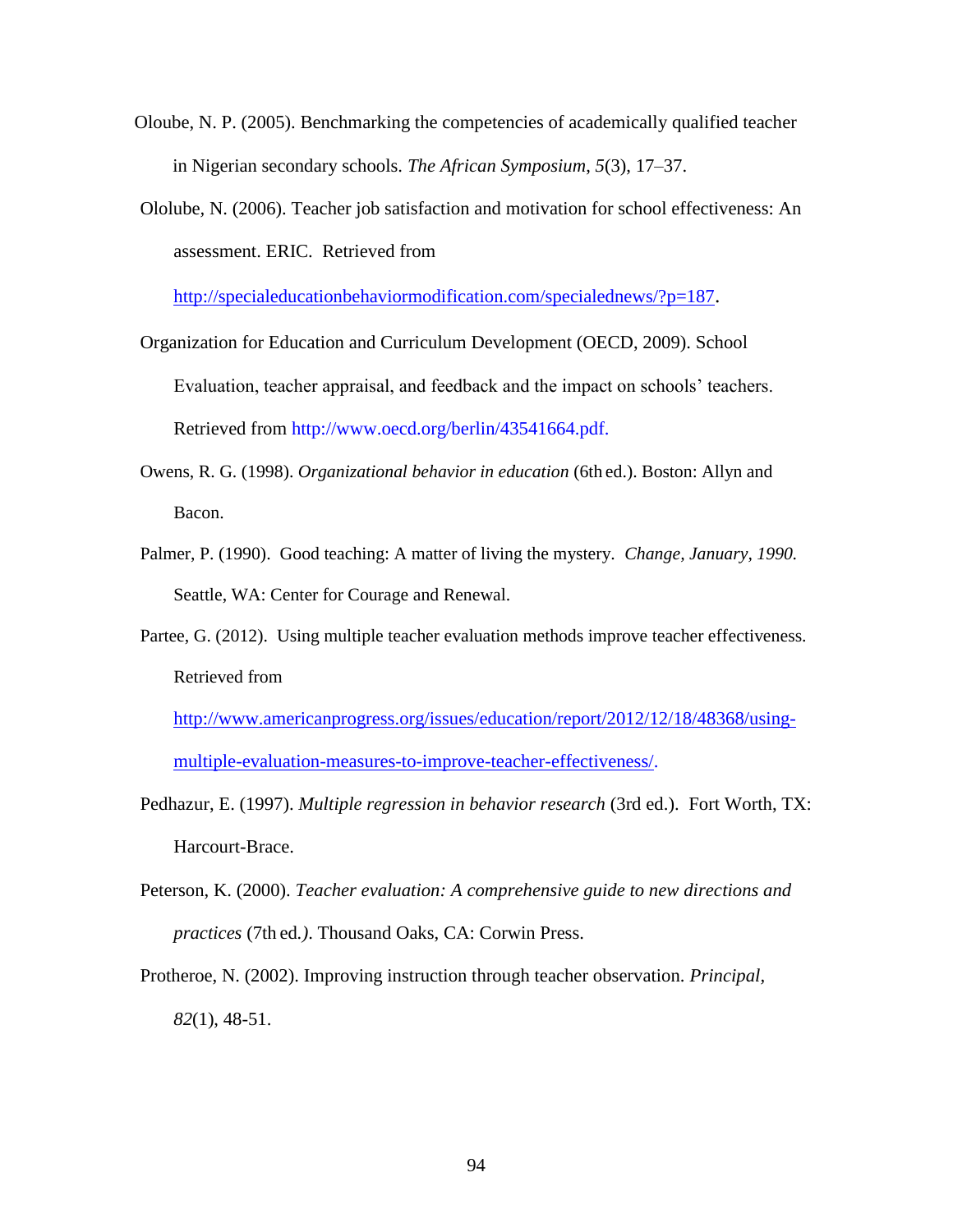- Resmovits, J. (2013, Feb. 21). Teacher survey shows record job satisfaction. Retrieved from [http://www.huffingtonpost.com/2013/02/21/teacher-survey-job-satisfaction-](http://www.huffingtonpost.com/2013/02/21/teacher-survey-job-satisfaction-2012_n_2729062.html)2012<sub>n</sub> 2729062.html.
- Rice, J. (2003). *Teacher quality: Understanding the effectiveness of teacher attributes*. Washington, DC: Economic Policy Institute.
- Rice, R., Gentile, D., & McFarlin, D. (1991). Facet importance and job satisfaction. *Journal of Applied Psychology, 76*(1), 31-39.
- Rich, Y., Lev, S., & Fischer, S. (1996). Extending the concept and assessment of teacher efficacy*. Educational & Psychological Measurement, 56,* 1015-1025.
- Rinehart, J. S., Short, R. J., & Eckley, M. (1998). Teacher empowerment and principal leadership: Understanding the influence process. *Educational Administration Quarterly, 34*, 630–649.
- Sager, R. (2000). Guiding school improvement with action research: professionalism, teacher efficacy, and standards development. Alexandria, VA: Association for Supervision and Curriculum Development. Retrieved from [http://www.ascd.org/publications/books/100047/chapters/Professionalism,\\_Teacher\\_](http://www.ascd.org/publications/books/100047/chapters/Professionalism,_Teacher_Efficacy,_and_Standards-Based_Education.aspx) [Efficacy,\\_and\\_Standards-Based\\_Education.aspx.](http://www.ascd.org/publications/books/100047/chapters/Professionalism,_Teacher_Efficacy,_and_Standards-Based_Education.aspx)
- Sawchuck, S. (2009, December 11). New teacher-evaluation systems face obstacles. *Education Week*. Retrieved from

[www.edweek.org/ew/articles/2009/12/11/15evaluate.h29.html?print=1](http://www.edweek.org/ew/articles/2009/12/11/15evaluate.h29.html?print=1)

- Senge, P. M. (1990) *The Fifth Discipline: The Art & Practice of The Learning Organization* New York: Doubleday.
- Short, P., Greer, J., & Melvin, W. (1994). Creating empowered schools: Lessons in change. *Journal of Educational Administration, 32*(4), 38-52.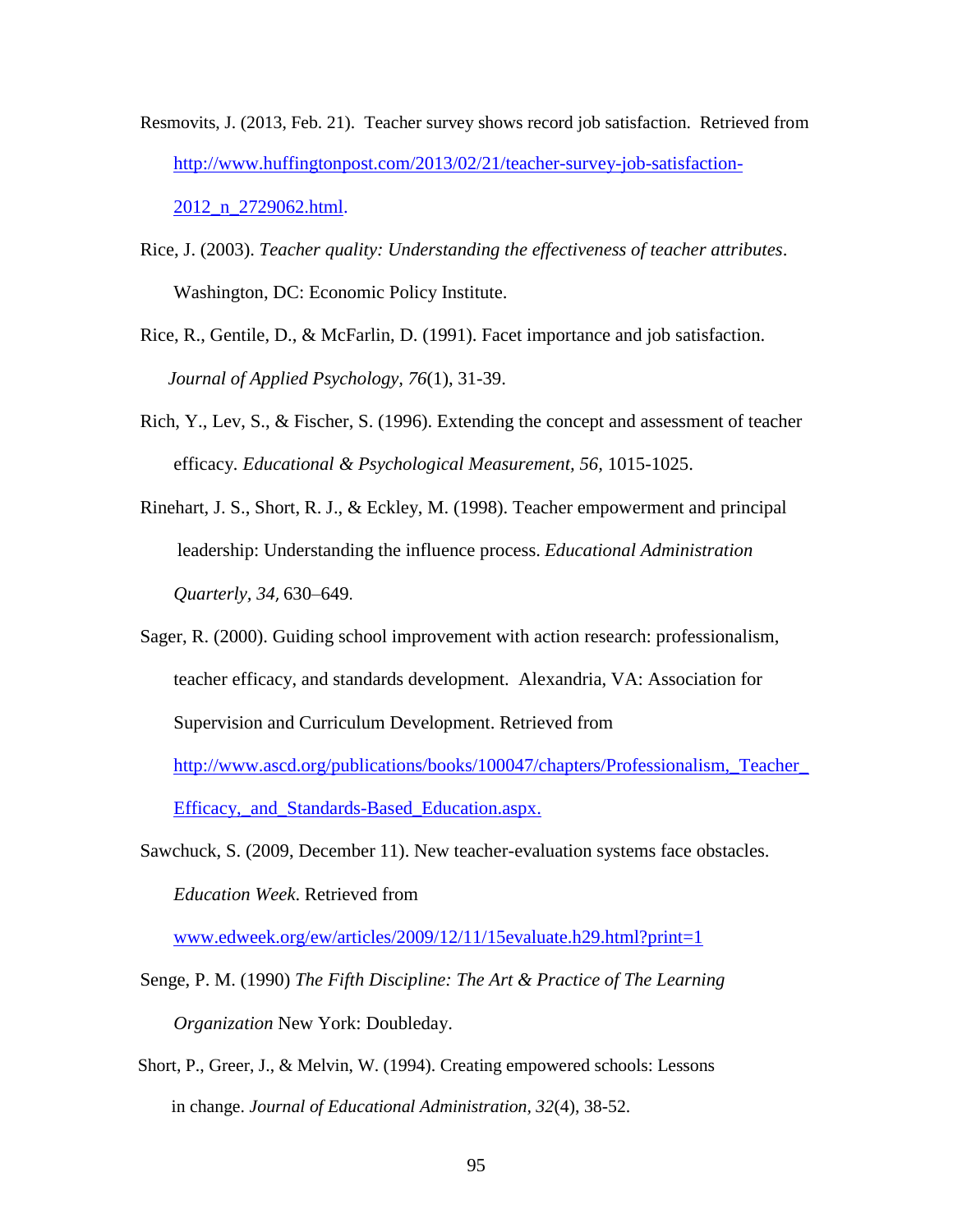- Sparks, D. (1986). Staff development and school improvement: An interview with Ernest Boyer. *Journal of Staff Development, 5*(2), 32-39*.*
- State Collaborative on Reforming Education (SCORE ). (2011, March). The State of Education in Tennessee – 2011-12. Retrieved from [http://www.tnscore.org/wp](http://www.tnscore.org/wp-content/uploads/2010/06/Score-2010-Annual-Report-Full.pdf)[content/uploads/2010/06/Score-2010-Annual-Report-Full.pdf.](http://www.tnscore.org/wp-content/uploads/2010/06/Score-2010-Annual-Report-Full.pdf)
- Stiggins, R., & Duke, R. (1988). *The Case for Commitment to Teacher Growth*. Albany, NY: SUNY Press.
- Stockard, J., & Lehman, M. (2004). Influences on the satisfaction and retention of  $1^{st}$ -year teachers: The importance of effective school management. *Educational Administration Quarterly, 40*(5), 742-771.
- Stronge, J. (1995). Balancing individual and institutional goals in educational personnel evaluation: A conceptual framework. *Studies in Educational Evaluation, 21,* 131-151.
- Stronge, J., & Tucker, P. (2001, March). *Teacher education and student achievement*. Arlington, VA.: Education Consumers Foundation.
- TNTP. (2010). The new teacher project: Teacher 2.0. Retrieved from [http://tntp.org/assets/documents/Teacher-Evaluation-Oct10F.pdf?files/Teacher-](http://tntp.org/assets/documents/Teacher-Evaluation-Oct10F.pdf?files/Teacher-Evaluation-Oct10F.pdf)[Evaluation-Oct10F.pdf.](http://tntp.org/assets/documents/Teacher-Evaluation-Oct10F.pdf?files/Teacher-Evaluation-Oct10F.pdf)
- Tennessee Alternative Educator"s Association (TAEA, 2014). Retrieved from [http://www.the-taea.org/Exemplary\\_Practices\\_in\\_Alternative\\_Education/.](http://www.the-taea.org/Exemplary_Practices_in_Alternative_Education/)
- Tennessee Consortium on Research, Evaluation, and Development. (2012, July). *Educator evaluation in Tennessee: preliminary findings from the 2012 First to the Top Survey.* Nashville, TN. Retrieved from
	- [http://www.tnconsortium.org/data/files/gallery/ContentGallery/Educator\\_Evaluation\\_](http://www.tnconsortium.org/data/files/gallery/ContentGallery/Educator_Evaluation_in_Tennessee_Preliminary_Findings_from_the_2012_First_to_the_Top_Survey.pdf)
	- [in\\_Tennessee\\_Preliminary\\_Findings\\_from\\_the\\_2012\\_First\\_to\\_the\\_Top\\_Survey.pdf.](http://www.tnconsortium.org/data/files/gallery/ContentGallery/Educator_Evaluation_in_Tennessee_Preliminary_Findings_from_the_2012_First_to_the_Top_Survey.pdf)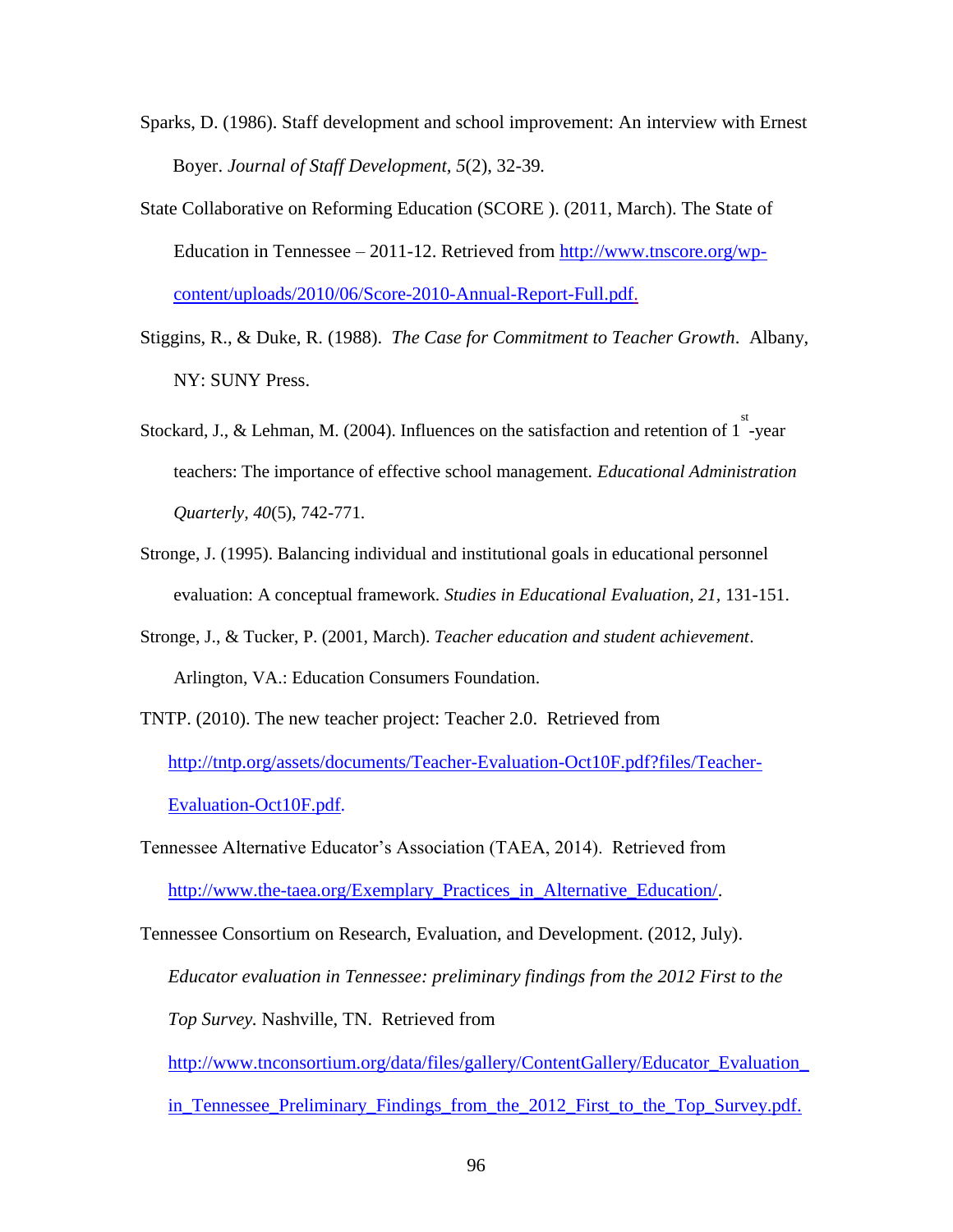Tennessee Department of Corrections Policy. (2010). Evaluation of staff performance. Nashville, TN. Retrieved from<http://www.tn.gov/correction/policies/poly.html>

- TEAM Evaluation System Handbook. (2012). *TEAM training participant handbook*. Washington, D.C.: National Institute for Excellence in Teaching.
- TEAM New Observer Manual. (2012). Retrieved from

http://www.scribd.com/doc/61157948/Tennessee-TEAM-Handbook, Inc.

- TDOE. (2014). Teacher and Principal evaluation policy. Retrieved from http://www.tn.gov/sbe/Policies/5.201 Teacher and Principal Evaluation Policy 11-5-13.pdf.
- Tennessee Department of Education TEAM. (2014). TEAM-TN. Nashville, TN. Retrieved from http://team-tn.org/.
- Tingley, S. (2013, Feb. 28). What influences teacher job satisfaction. Practical Leadership of Scholastic, Inc. Retrieved from

http://blogs.scholastic.com/practical\_leadership/2013/02/what-influences-teacher-jobsatisfaction.html.

- Toch, T. (2008). Fixing teacher evaluation. *Educational Leadership: Expecting Excellence, 66* (2), 32-37.
- Toch, T., & Rothman, R. (2008). *Rush to judgment: Teacher evaluation in public education.* Washington, DC: Education Sector.
- Urban Education Institute. (2013). National implications of rethinking teacher evaluation. Retrieved from [http://www.joycefdn.org/assets/1/7/nat\\_implications\\_uoc.pdf.](http://www.joycefdn.org/assets/1/7/nat_implications_uoc.pdf)
- Wei, R., Darling-Hammond, L., Andree, A., Richardson, N. & Orphanos, S. (School Redesign Network at Stanford). 2009. *Professional Learning in the Learning*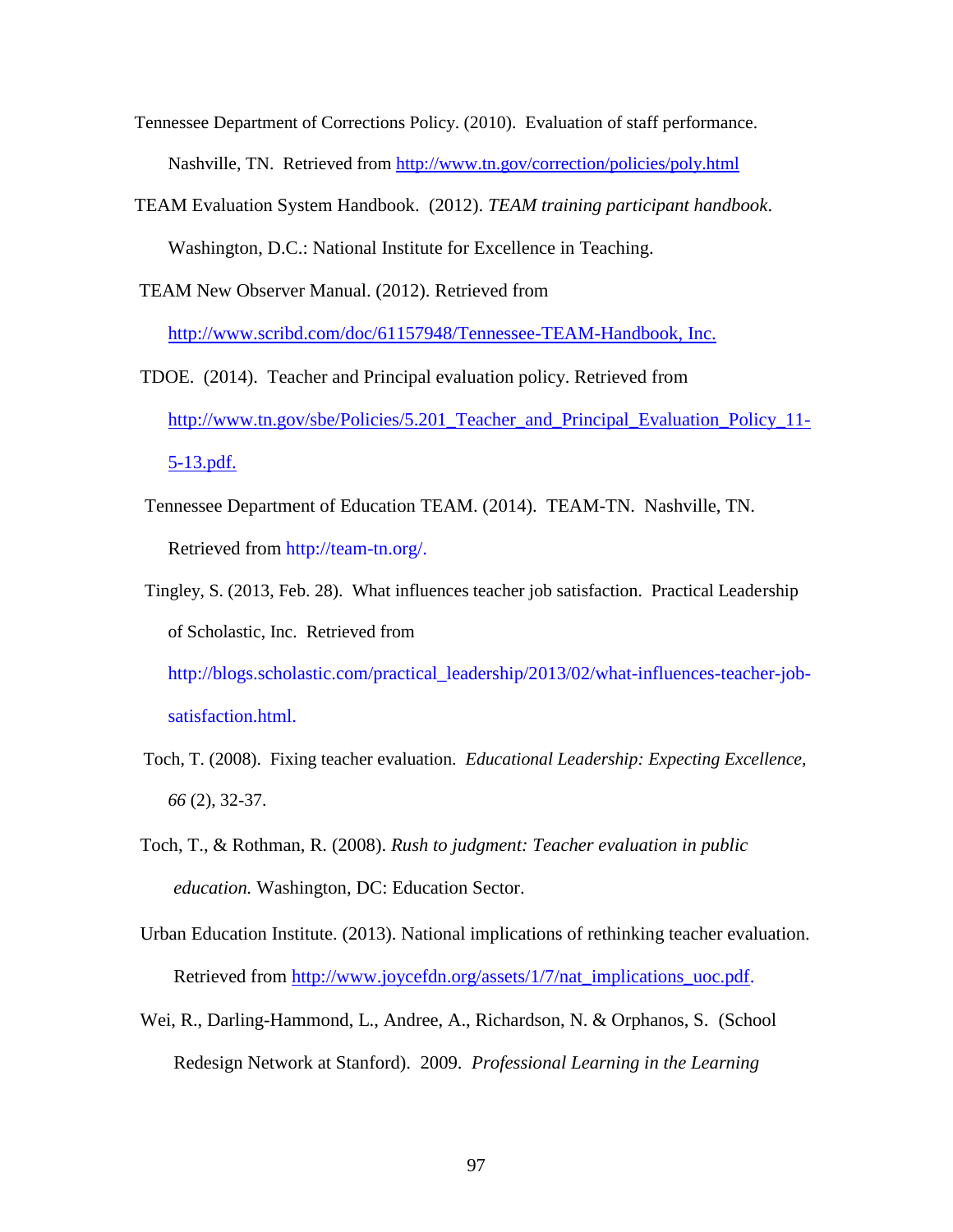*Profession: A Status Report on Teacher Development in the U.S. and Abroad.*  Technical Report. Dallas: National Staff Development Council.

- Weisberg, D., Sexton, S., Mulhern, J., & Keeling, D. (2009). The widget effect: Our national failure to acknowledge and act on differences in teacher effectiveness. Brooklyn, NY: The New Teacher Project. Retrieved from [http://widgeteffect.org/downloads/TheWidgetEffect.pdf.](http://widgeteffect.org/down%1floads/TheWidgetEffect.pdf)
- Weiss, C. H. (1998). *Evaluation: Methods for studying programs and policies (2nd ed.).* Upper Saddle River, NJ: Prentice Hall.
- WestEd (2014). San Francisco, CA. Retrieved from

http://www.wested.org/area\_of\_work/standards-assessment-accountability/

- Wilson, B., & Wood, J. (1996). Teacher evaluation: A national dilemma*. Journal of Personnel Evaluation in Education, 10*(2), 75-82.
- Wright, R. (2012). Teacher professional development in Tennessee, part two. Retrieved from [http://www.tsba.net/getdoc/2cbd4f89-dd52-4f84-bef5-](http://www.tsba.net/getdoc/2cbd4f89-dd52-4f84-bef5-950fe9954027/Teacher_Professional_Development_Part_2.aspx)

[950fe9954027/Teacher\\_Professional\\_Development\\_Part\\_2.aspx](http://www.tsba.net/getdoc/2cbd4f89-dd52-4f84-bef5-950fe9954027/Teacher_Professional_Development_Part_2.aspx)

- Woods, A.M., & Weasmer, J. (2002). Maintaining job satisfaction: Engaging professionals as active participants. *The Clearing House, 75*, 186-189.
- Wright, S., Horn, S., & Sanders, W. 1997. Teacher and classroom context effects on student achievement: Implications for teacher evaluation. *Journal of Personnel Evaluation in Education*, *11*, 57-67.
- Wu, V., & Short, P (1996). The relationship of empowerment to teacher job commitment and job satisfaction. *Journal of Instructional Psychology, 23*(1), 85-90.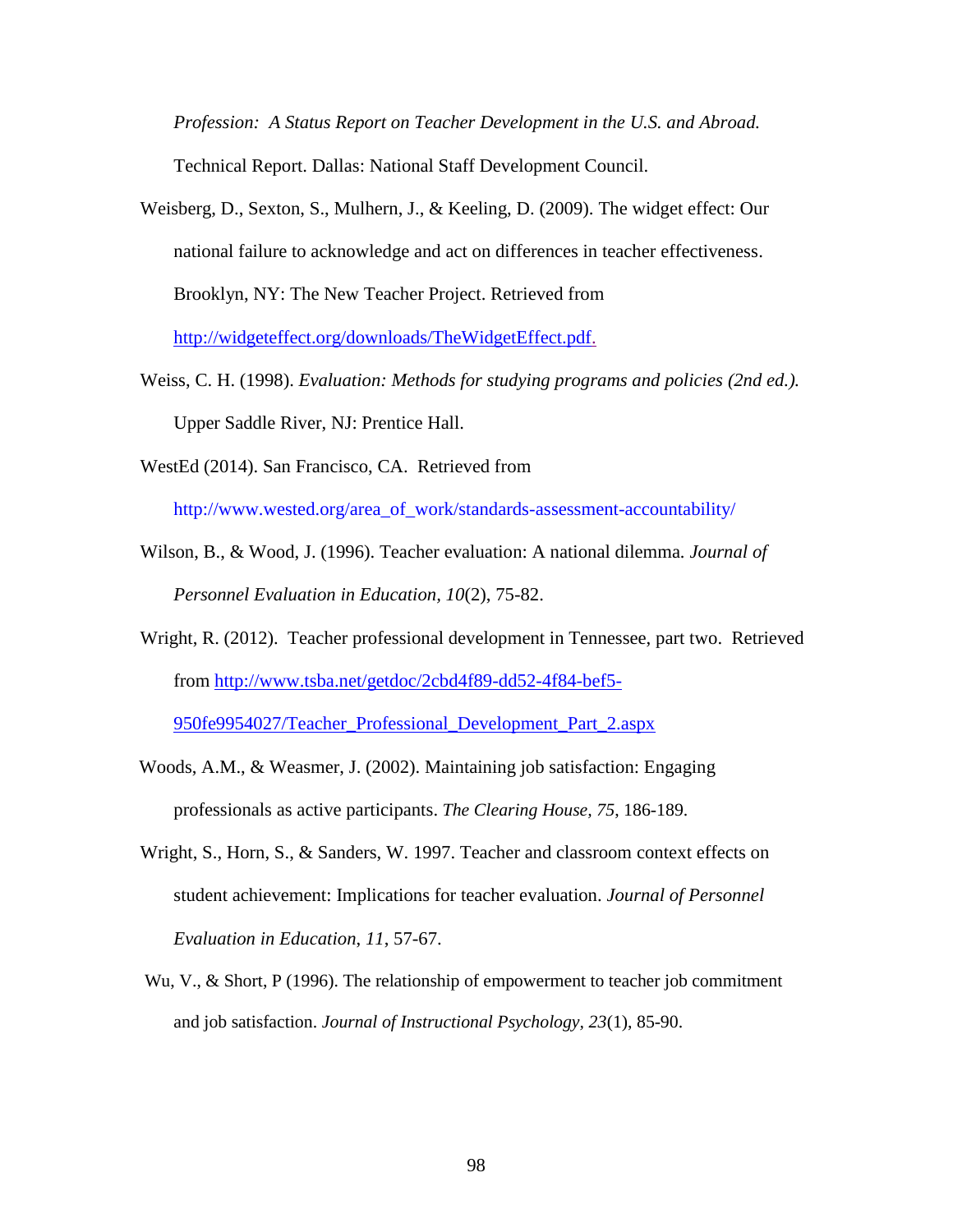### Appendix A

### INFORMED CONSENT FORM

- 1. I understand the purpose of this research is to empirically determine the level of confidence and understanding of the new TEAM evaluation for teachers in alternative education settings such as prisons, alternative schools, juvenile detention, etc.
- 2. I understand that my participation is totally voluntary; refusal to participate will involve no penalty or loss of benefits and I may discontinue participation at any time without penalty or loss of benefits. Also I may terminate the survey at any time that I desire. No names will be used thereby insuring that my identification and all information will be handled in the strictest of confidence. I will be allowed the opportunity to complete the survey in a setting that is convenient to me and in which I am comfortable.
- 3. I understand the survey instrument that I have been asked to complete is a survey based on a six point Likert-type scale. This survey seeks reactions to the TEAM evaluation for professional teachers. I further understand that I will be asked to complete a simple demographics survey which in no way may be used to identify any individual participant within the scope of this research. I understand the total amount of time required to complete the survey should be approximately fifteentwenty minutes.
- 4. I further understand that the researcher will be surveying all teachers in Corrections, known alternative schools, and other alternative settings in Tennessee. I understand that in no case will the research reveal my identity, or identifying information to anyone within my school district or anywhere else. It is my understanding that during this research, my identity, responses, school district and identifying information will be kept in the strictest confidence.
- 5. I understand that my cooperation may benefit administrators and policy-makers comprehension of the TEAM evaluation (or other approved models) and will be of personal benefit only as it relates to better understanding of this research project and its completion.
- 6. I understand that I may choose not to respond to a particular question (by marking #6) if it makes me feel uneasy in any way.
- 7. I am aware that a summary of the results of this study will be made available to me at the completion of the research if I so desire.
- 8. I fully acknowledge that I am in receipt of a copy of the informed consent form.
- 9. I wish to cooperate voluntarily as a participant.
- 10. I understand that my responses will be kept confidential and that my identification will be kept hidden. I understand that no names will be used in the research report and that upon completion of the research, individual survey instruments will be maintained in a secure location for a period of three years and then destroyed.
- 11. I understand that the primary and only researcher, Dale Mathis, will be the only person who will have access to the identities of each of the participants and identifying information. No instructor or administrator will have access to the surveys or the identities of the participants at any time. The strictest of confidentiality will be maintained and access regarding the true identities of participants providing information is limited to this researcher only.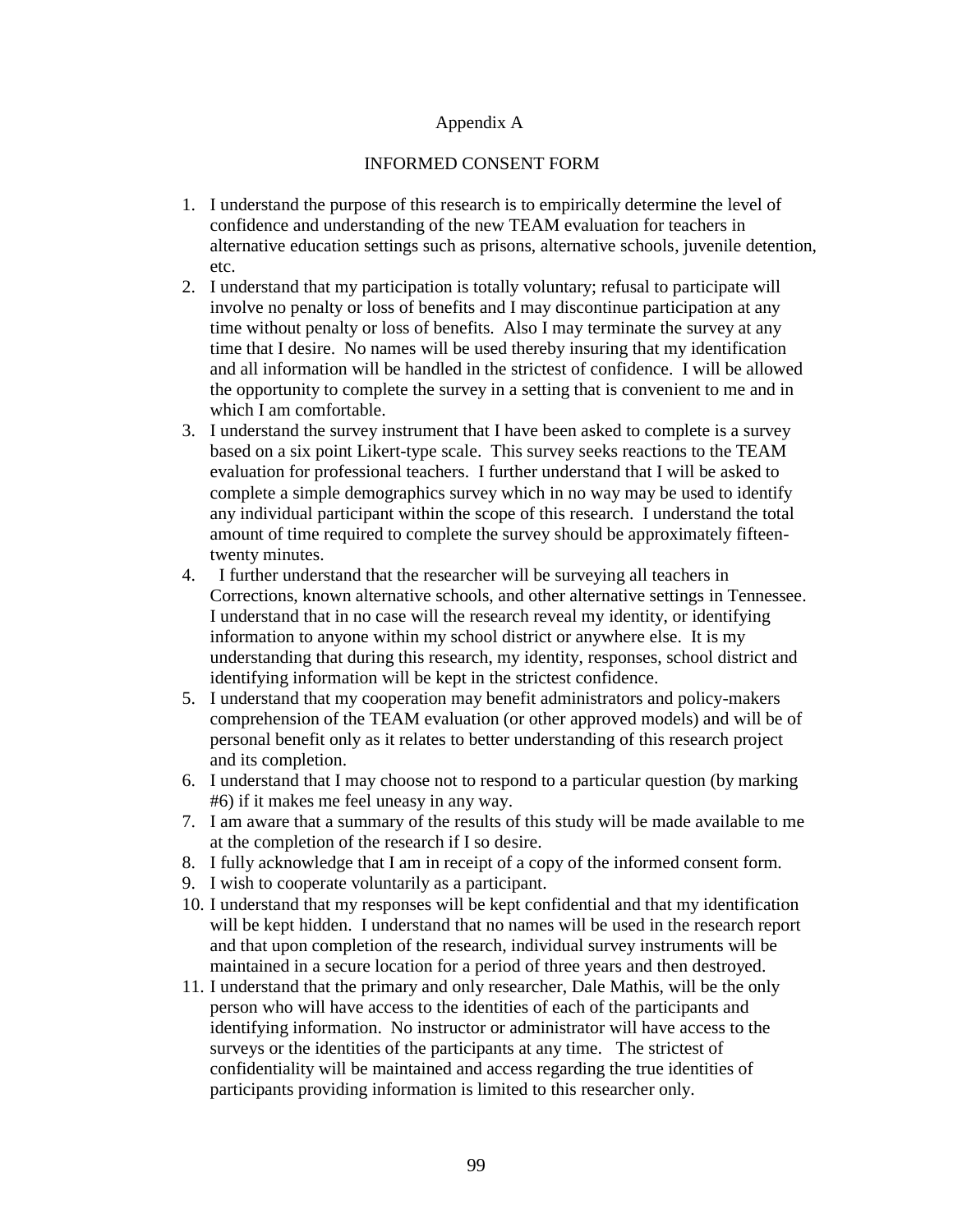12. I understand that for any questions about the study or my involvement, I can contact: Dale Mathis P O Box 494 Gleason, Tn 38229-0494 work email: dale.v.mathis@tn.gov home email: [dr\\_mathis2000@yahoo.com](mailto:dr_mathis2000@yahoo.com) I can contact the Institutional Review Board, University of Memphis, If I have questions regarding my rights as a research participant at:

> IRB Administrator Research Support Services University of Memphis 315 Admin Bldg Memphis, TN 38152-3370

I give my consent to participate, and understand that I am completely free to withdraw my consent and discontinue participation at any time. By completing this survey and returning it, you consent to participate in this research.

Signature of the researcher/investigator: **Dr. Dale Mathis** Date: September 15, 2014

\_\_\_\_\_\_\_\_\_\_\_\_\_\_\_\_\_\_\_\_\_\_\_\_\_\_\_\_\_\_\_\_\_\_\_\_\_\_\_\_\_\_\_\_\_\_\_\_\_\_\_\_\_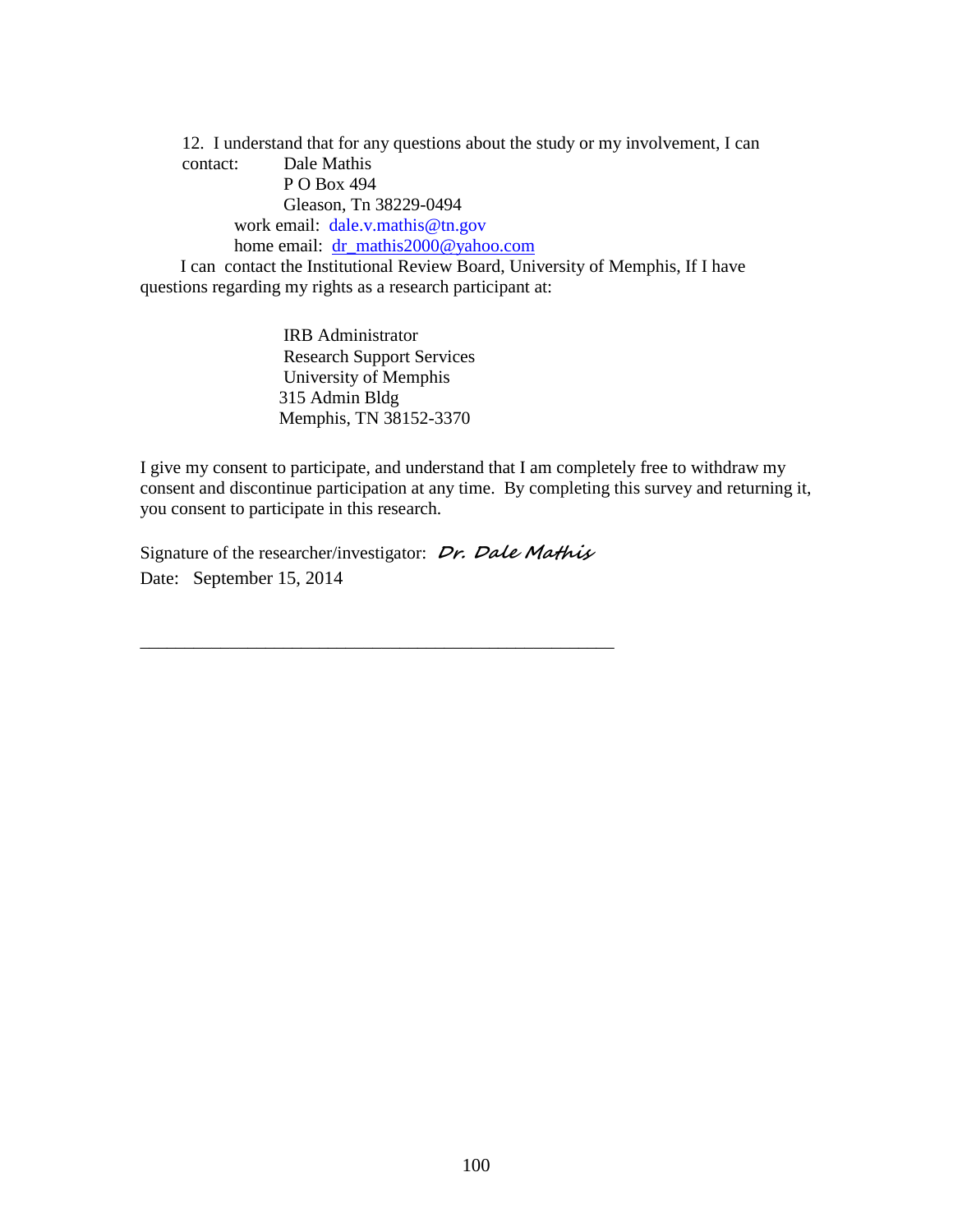## Appendix B

## TEAM Rating Categories for Evaluation

| Planning                                                                                                                                                                                                                                                                                                                                                                                                     |                       | (1 to 5 scores are used here) |  |  |  |  |
|--------------------------------------------------------------------------------------------------------------------------------------------------------------------------------------------------------------------------------------------------------------------------------------------------------------------------------------------------------------------------------------------------------------|-----------------------|-------------------------------|--|--|--|--|
|                                                                                                                                                                                                                                                                                                                                                                                                              | <b>Observer Score</b> | <b>Self Score</b>             |  |  |  |  |
| <b>Instructional Plans (IP)</b><br>Student Work (SW)<br>Assessment (AS)                                                                                                                                                                                                                                                                                                                                      |                       |                               |  |  |  |  |
| <b>Environment</b><br><b>Expectations (ES)</b><br><b>Managing Student Behavior (MSB)</b><br><b>Environment (ENV)</b><br>Respectful Culture (RC)                                                                                                                                                                                                                                                              | <b>Observer Score</b> | Self Score                    |  |  |  |  |
| <b>Instruction</b><br>Standards and Objectives (SO)<br><b>Motivating Students (MOT)</b><br>Presenting Instructional Content (PIC)<br>Lesson Structure and Pacing (LS)<br><b>Activities and Materials (ACT)</b><br>Questioning (QU)<br>Academic Feedback (FEED)<br>Grouping Students (GRP)<br>Teacher Content Knowledge (TCK)<br>Teacher Knowledge of Students (TKS)<br>Thinking (TH)<br>Problem Solving (PS) | <b>Observer Score</b> | <b>Self Score</b>             |  |  |  |  |

- This information was adapted from the TEAM Observer Manual
- The TEAM also has an extensive professional attributes rating scale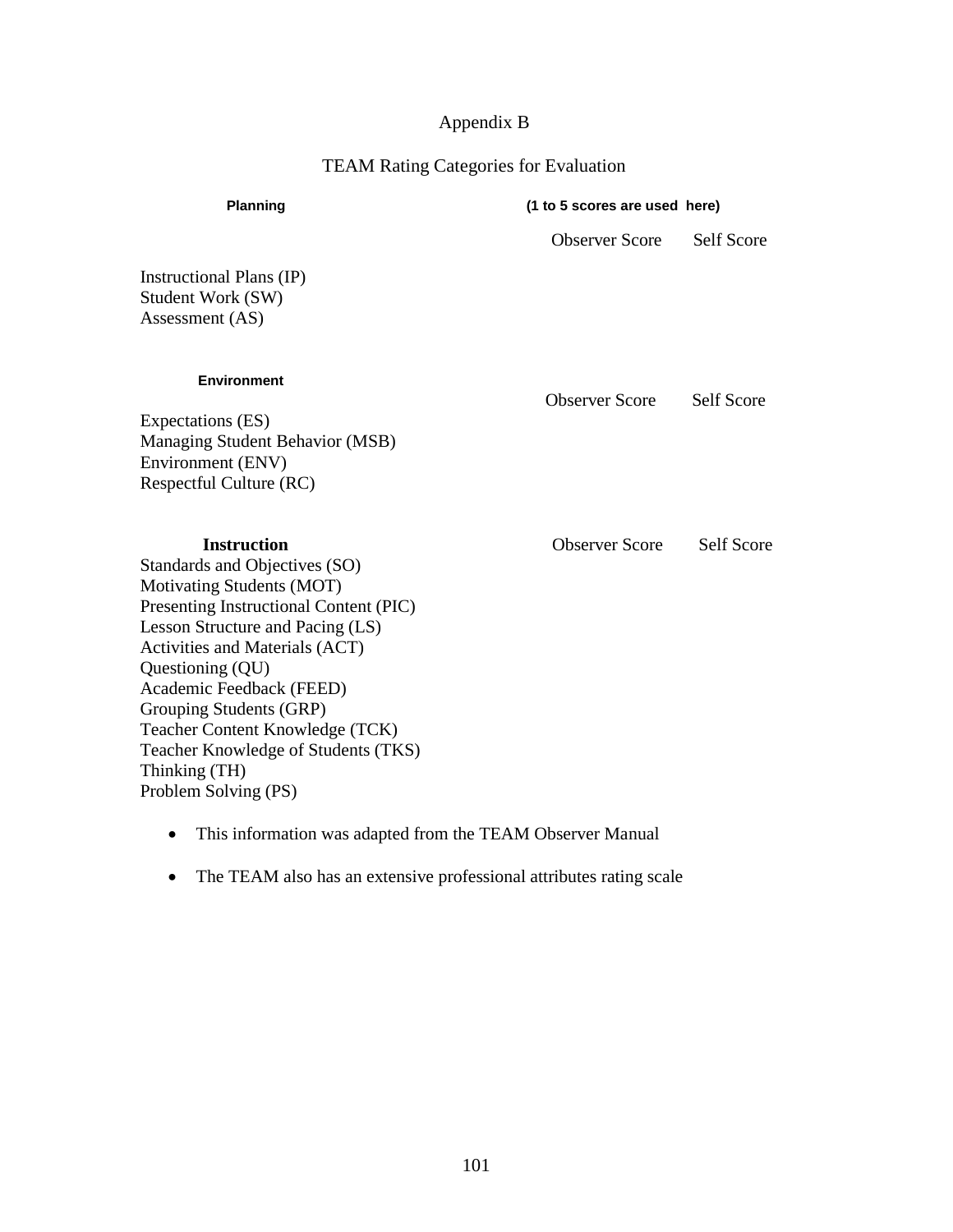## Appendix C Cover Letter

Dale V. Mathis TN. Dept. of Corrections Tiptonville, TN. 38079 731 648-0042 Dale.v.mathis@tn.gov

Dear Participating Teacher,

I am a doctoral student at the University of Memphis and am completing a dissertation with the HIAD Department. I am requesting your assistance in a study examining the relationship between teacher evaluation practices and teacher professional development opportunities in your district. Your responses will provide data that will assist educational leaders related to teacher evaluation practices.

Your participation is completely voluntary, and you may stop at any time during the study. Completion and return of the survey signifies your informed consent. Every licensed teacher in your school will be asked to participate in the study. All data collected will be confidential and all individual rights and privacies will be protected. The findings of the study will be compiled in aggregate form and distributed as anonymous data in summary.

To participate in the study you are being asked to complete the attached survey instrument. If you are willing to participate, please complete TEAM survey and return them in the provided stamped envelope by October 10, 2014. If you have specific questions or want additional information about the survey instrument, please contact me at the address, phone number or email listed above.

Thank you for your time and effort.

Sincerely,

Dale V. Mathis, doctoral student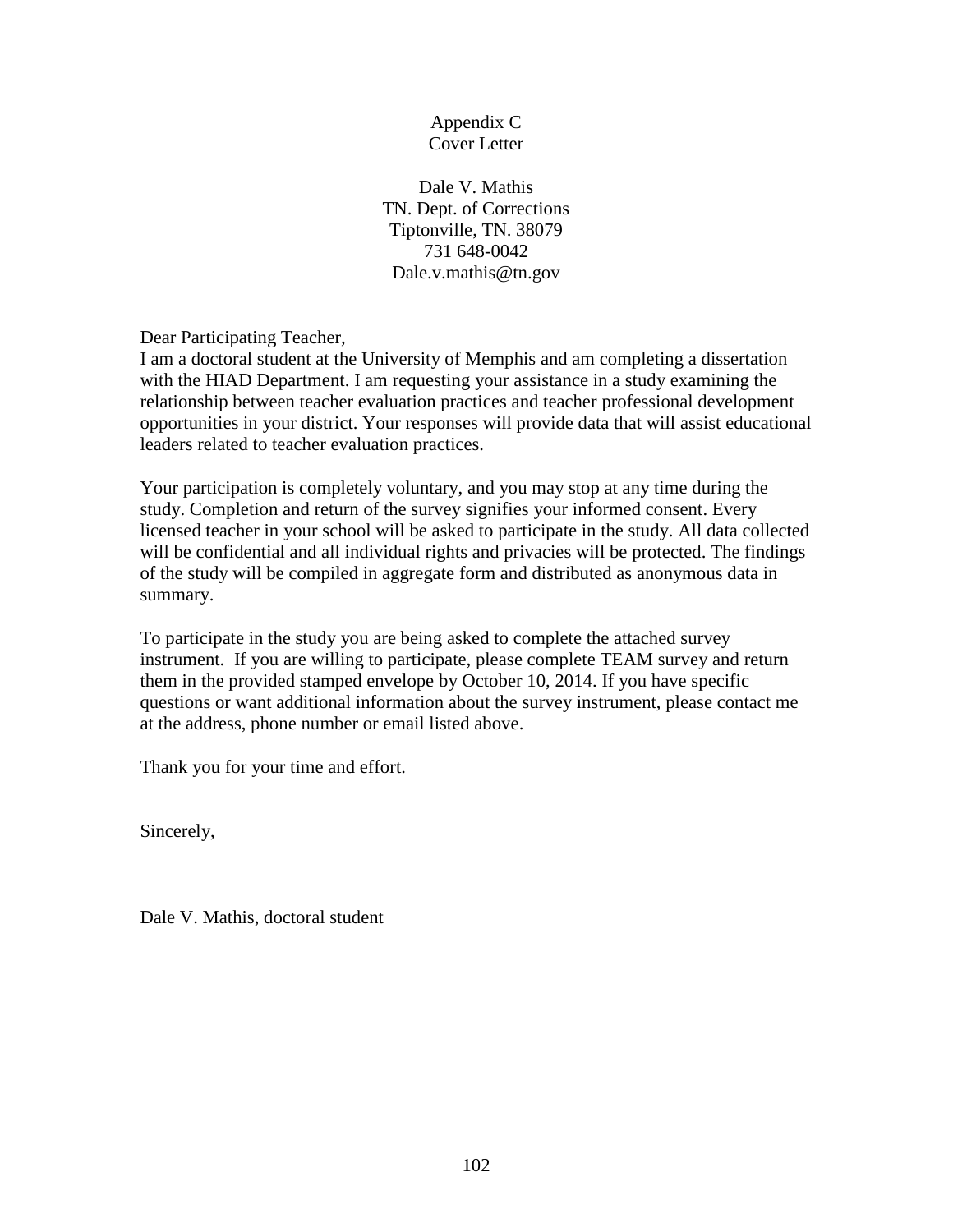## Appendix D

## **TEAM PROFESSIONAL TEACHER EVALUATION SURVEY (TPTES)**

*Guide:* Mark only one 1 Negative 2 3 4 5 Positive 6

*1=strongly disagree/not helpful 2=disagree/not very important 3= neither agree/disagree 4=slight agreement/helpful somewhat 5=highly agree/very helpful 6=not applicable /No Response (NR)*

## **Perception of the TEAM evaluation**

| 1. How confident are you that the current teaching evaluation approach       |                             |                |                |                             |                |   |
|------------------------------------------------------------------------------|-----------------------------|----------------|----------------|-----------------------------|----------------|---|
| accurately measures teaching effectiveness? 1 2 3                            |                             |                |                | $\overline{4}$              | 5 <sup>7</sup> | 6 |
| 2. To what extent does the evaluation help the teacher communicate           |                             |                |                |                             |                |   |
| clear expectations for achievement and behavior that promote and             |                             |                |                |                             |                |   |
| encourage self-discipline and self-directed learning?                        |                             |                |                |                             |                |   |
|                                                                              |                             |                |                | $1 \quad 2 \quad 3 \quad 4$ | 5 <sup>5</sup> | 6 |
| 3. To what extent does the evaluation allow the teacher to provide           |                             |                |                |                             |                |   |
| support to achieve a positive, equitable, and engaging                       |                             |                |                |                             |                |   |
| learning environment?                                                        | $1 \quad 2 \quad 3 \quad 4$ |                |                |                             | 5 <sup>5</sup> | 6 |
| 4. To what extent is this evaluation system able to assist the school        |                             |                |                |                             |                |   |
| and teachers in implementing varied instruction that integrates              |                             |                |                |                             |                |   |
| critical thinking, inquiry, and problem solving? $1 \quad 2 \quad 3 \quad 4$ |                             |                |                |                             | $\mathfrak{S}$ | 6 |
| 5. Is the number of standards or elements an observer is expected            |                             |                |                |                             |                |   |
| to evaluate manageable for the teacher? $1 \t 2$                             |                             |                | 3 <sup>7</sup> | $\overline{4}$              | 5              | 6 |
| Professional development and the TEAM evaluation                             |                             |                |                |                             |                |   |
| 6. To what extent does the TEAM evaluation provide feedback leading          |                             |                |                |                             |                |   |
| to a professional development plan?                                          | $1 \quad \blacksquare$      | $\overline{2}$ | 3 <sup>7</sup> | $\overline{4}$              | 5              | 6 |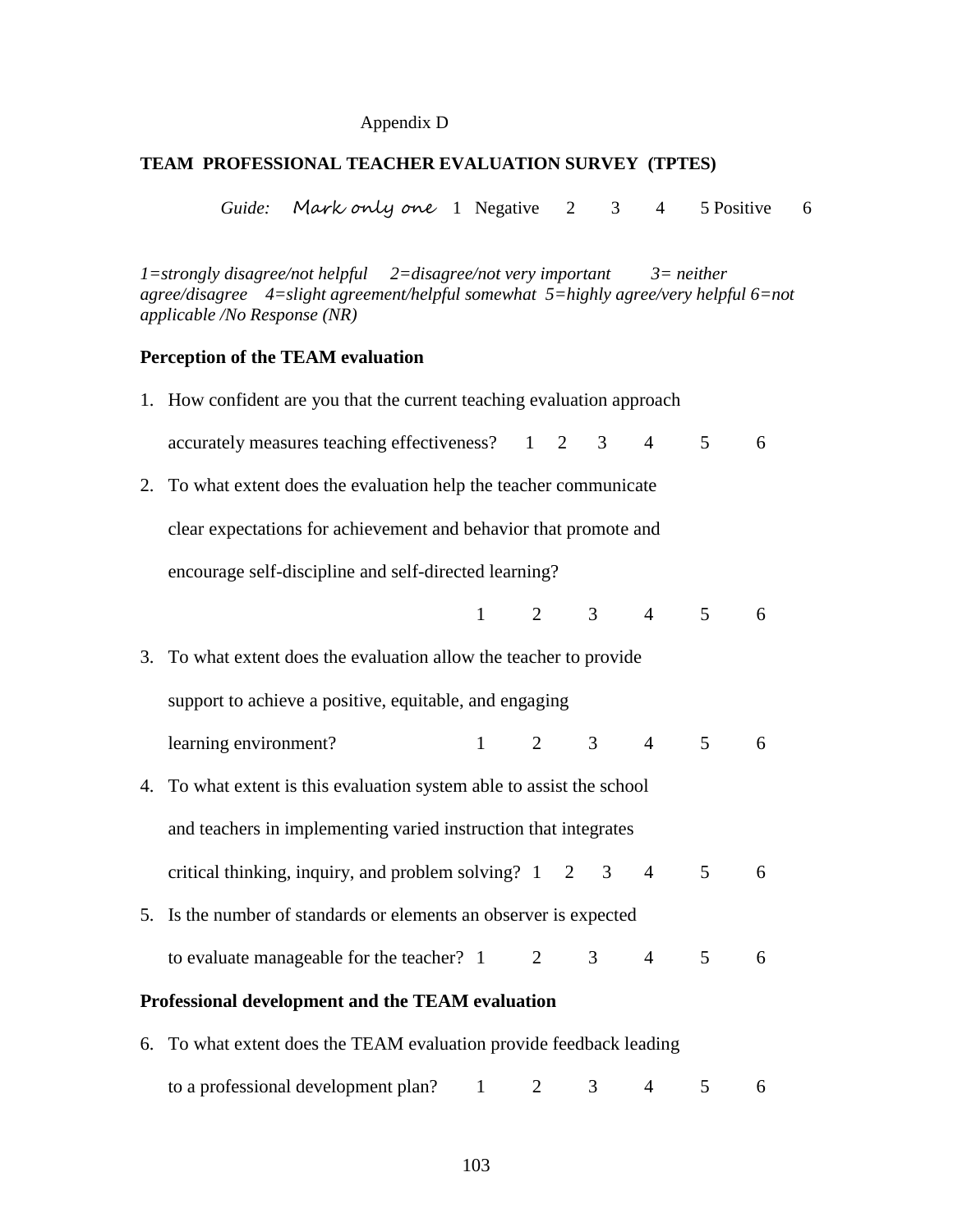7. The TEAM evaluation provided specific training recommendations for further growth  $\&$  advancement as a teacher.  $1 \quad 2 \quad 3 \quad 4 \quad 5 \quad 6$ 8. To what extent is this teacher evaluation process able to provide quality and timely feedback to the educator or those providing PD in higher education? 1 2 3 4 5 6 9. TEAM provided specific recommendations for ongoing professional development related to managing student behavior more effectively. 1 2 3 4 5 6 **Professional development possibilities using TEAM through local universities** 10. My local Tennessee university or teacher preparation university provides continuing training and opportunities based on the criteria of TEAM 1 2 3 4 5 6 11. The local higher education institution is involved in professional development research and contacts local teachers about TEAM evaluation issues. 1 2 3 4 5 6 12. There is a university nearby that provides a link to the opportunities and continuing education in such areas as behavior issues for teachers in specialized or alternative settings. 1 2 3 4 5 6 13. Higher education institutions have helped me to facilitate practices and to study my teaching practices using TEAM in a proactive manner. 1 2 3 4 5 6 14. TEAM offered specific in-service or PD recommendations for grouping students for an improved learning environment.  $1 \t 2 \t 3 \t 4 \t 5 \t 6$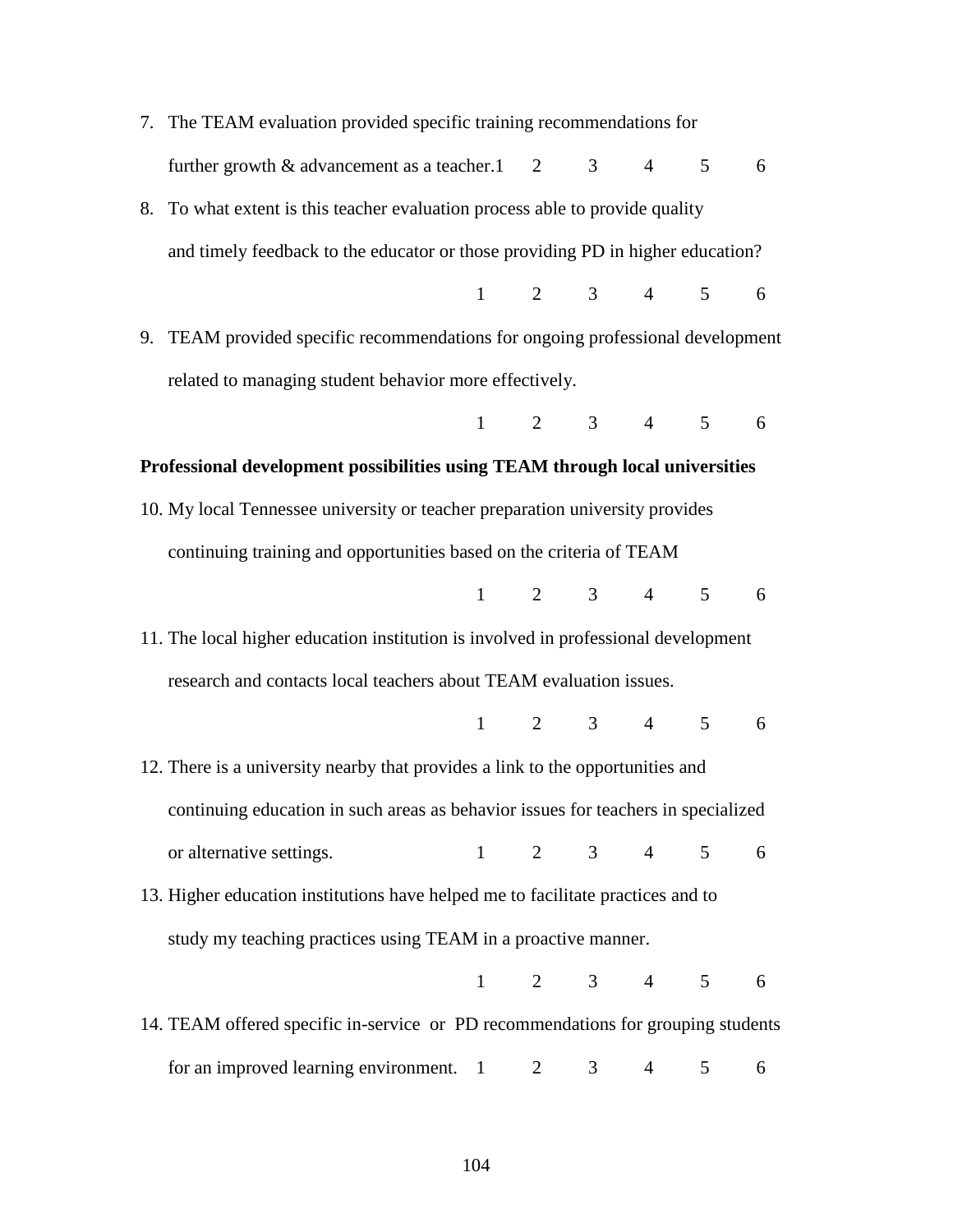| 15. Based on the results of TEAM, professional growth opportunities were individually        |  |  |  |
|----------------------------------------------------------------------------------------------|--|--|--|
| designed for alternative or specialized settings $1 \quad 2 \quad 3 \quad 4 \quad 5 \quad 6$ |  |  |  |
| 16. In-service or professional development opportunities are generic and do not              |  |  |  |
| address the scoring rubrics of TEAM $1 \t 2 \t 3 \t 4 \t 5 \t 6$                             |  |  |  |

# **Overall summary**

| 17. Professional Development and the TEAM help me develop verbal techniques and |  |                         |  |  |  |   |
|---------------------------------------------------------------------------------|--|-------------------------|--|--|--|---|
| become more creative in my teaching 1 2 3 4 5 6                                 |  |                         |  |  |  |   |
| 18. TEAM assisted & provided suggestions that assisted me in integrating the    |  |                         |  |  |  |   |
| arts into alternative or specialized settings1 2 3 4 5                          |  |                         |  |  |  | 6 |
| 19. TEAM offered suggestions for Professional development and Growth that       |  |                         |  |  |  |   |
| deal with classroom management and a safe school environment.                   |  |                         |  |  |  |   |
|                                                                                 |  | $1 \t 2 \t 3 \t 4 \t 5$ |  |  |  | 6 |
| 20. My personal rating of the overall quality of the TEAM evaluation.           |  |                         |  |  |  |   |
|                                                                                 |  | $1 \t 2 \t 3 \t 4 \t 5$ |  |  |  | 6 |
|                                                                                 |  |                         |  |  |  |   |
| <b>Demographc information</b> * NR no response                                  |  |                         |  |  |  |   |
| Highest education level attained:                                               |  |                         |  |  |  |   |
| Bachelors____ Masters____ Masters Plus____ Educ.Specialist____ Doctorate____    |  |                         |  |  |  |   |
|                                                                                 |  |                         |  |  |  |   |

Sex Male\_\_\_ Female\_\_\_ No response (NR)\_\_\_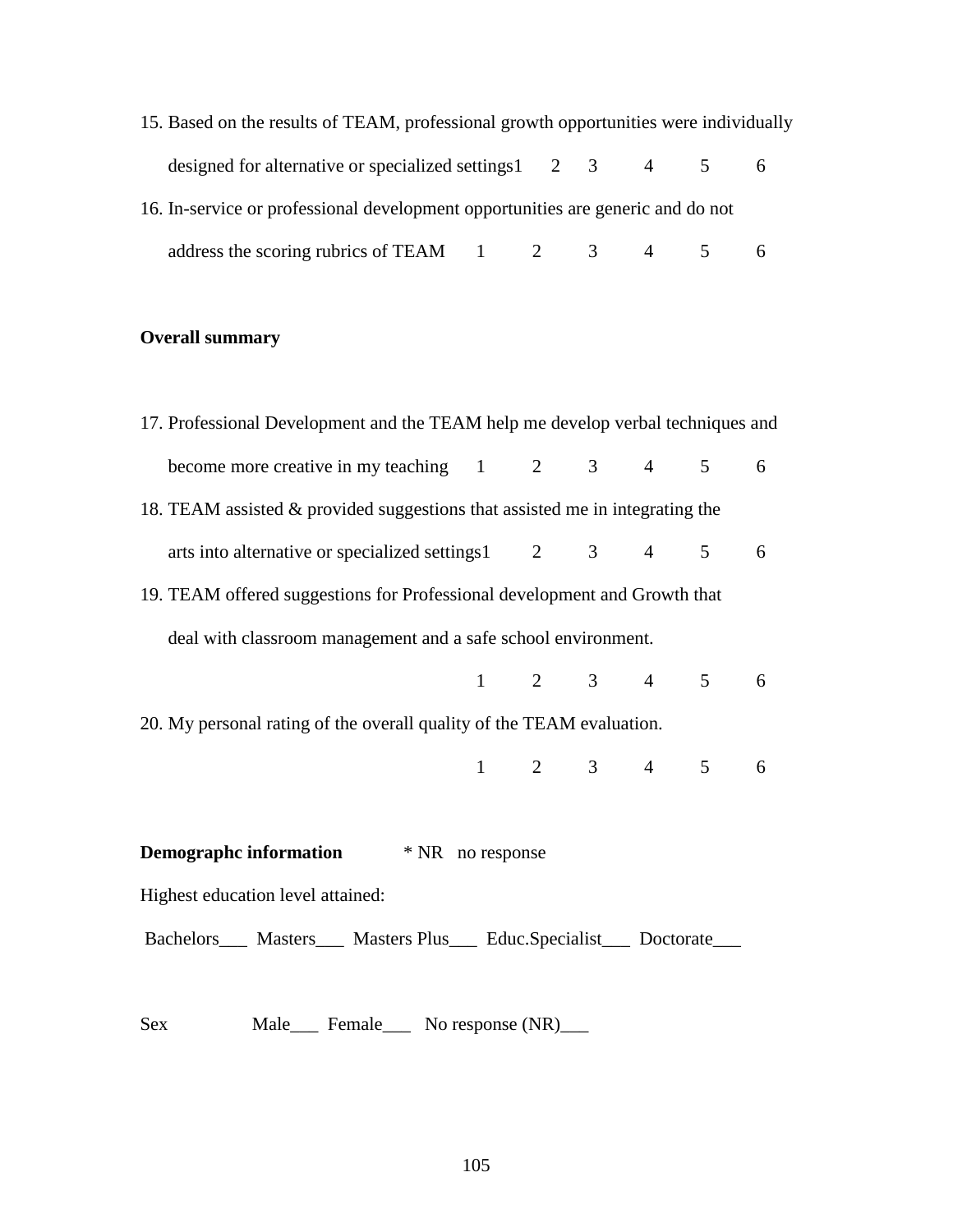Ethnic Origin

White\_\_\_ African American\_\_\_ Asian\_\_\_ Hispanic\_\_\_ Other\_\_\_ NR\_\_\_

Primary age of the students you teach

Under 17\_\_\_ ages 18-25\_\_\_ ages 25-35\_\_\_ over 35\_\_\_ NR\_\_\_

### **Teacher background**

Describe yourself in relation to the following rating attributes on a scale of 1-5

A. The strength of your professional expectations for yourself

I demand a little  $1 \t2 \t3 \t4 \t5$  I demand a great deal NR\_\_\_\_

- B. Orientation to change and experimentation in your classroom (change factor) I don't experiment 1 2 3 4 5 I experiment frequently NR
- C. Knowledge of the technical aspects of teaching
	- I know a little  $1 \t2 \t3 \t4 \t5$  I know a great deal NR\_\_\_
- D. Experience with teacher evaluation prior to the

most recent experience with TEAM

Waste of time or none  $1 \quad 2 \quad 3 \quad 4 \quad 5$  Very helpful NR

### **TEAM Process**

E. Following TEAM evaluation observations, meetings with the evaluator were held & discussions held Not considered(held) 1 2 3 4 5 Used extensively NR\_\_\_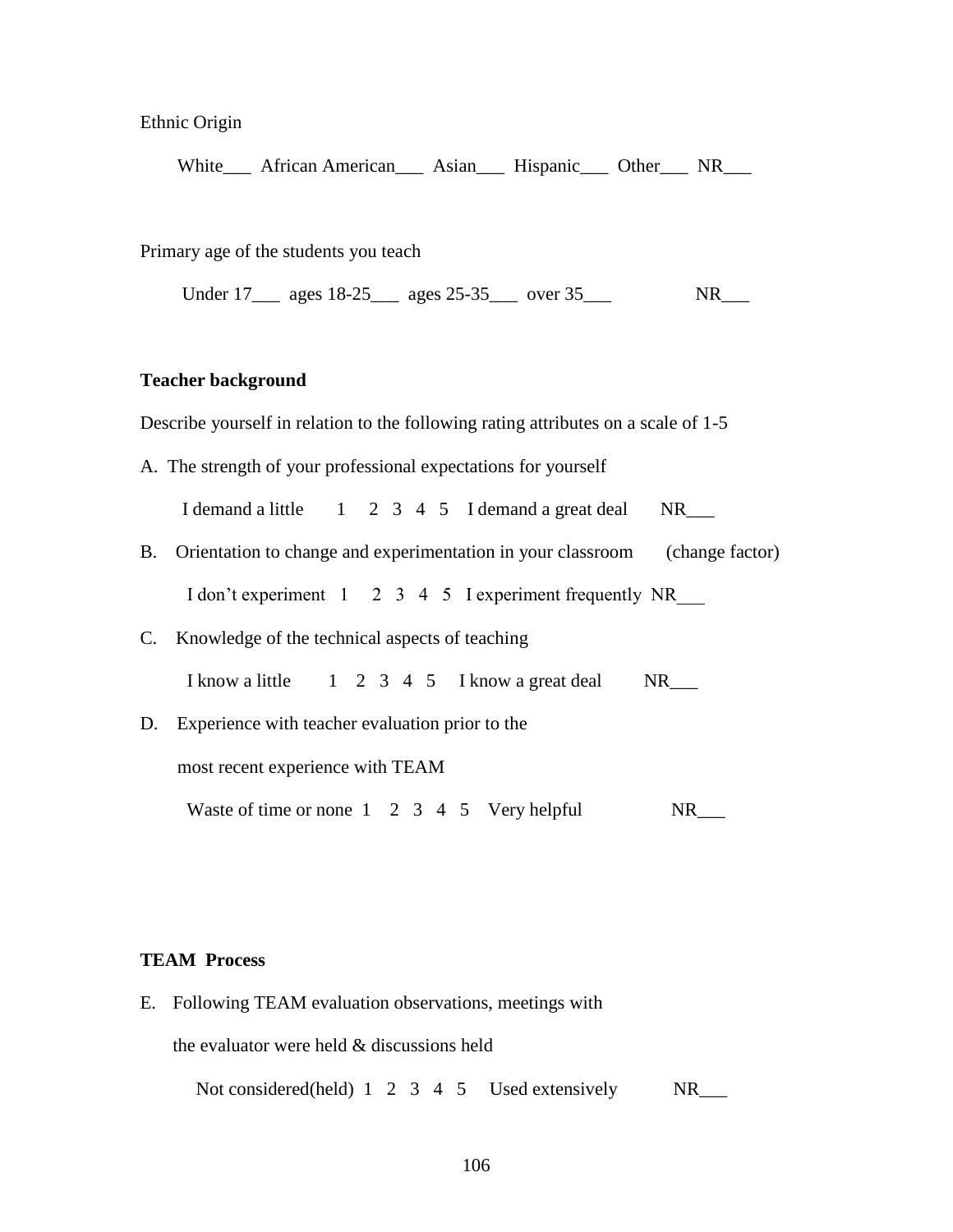F. Examination of artifacts (lesson plans, materials,

home/school communication, PD plans)

Not considered(viewed) 1 2 3 4 5 Used extensively NR\_\_\_

G. Specificity of information provided by evaluation

| Broad (General) |  |  | 1 2 3 4 5 Specific | <b>NR</b> |
|-----------------|--|--|--------------------|-----------|
|                 |  |  |                    |           |

H. Nature of the TEAM information provided

Judgmental 1 2 3 4 5 Descriptive NR \_\_\_\_

Other details

If the TEAM (Tennessee Evaluation Acceleration Model) is not used locally,

what form of approved performance evaluation issued by our school and/or district

\_\_\_\_\_\_\_\_\_\_\_\_\_\_\_\_\_\_\_\_\_\_\_ (i.e. Framework, TIGER, etc)\_\_\_\_\_\_\_\_\_\_\_\_\_\_\_

If you have questions you may contact me by email or phone the researcher

[Dale.v.mathis@tn.gov](mailto:Dale.v.mathis@tn.gov) or [dr\\_mathis2000@yahoo.com](mailto:dr_mathis2000@yahoo.com) (731)648-0042